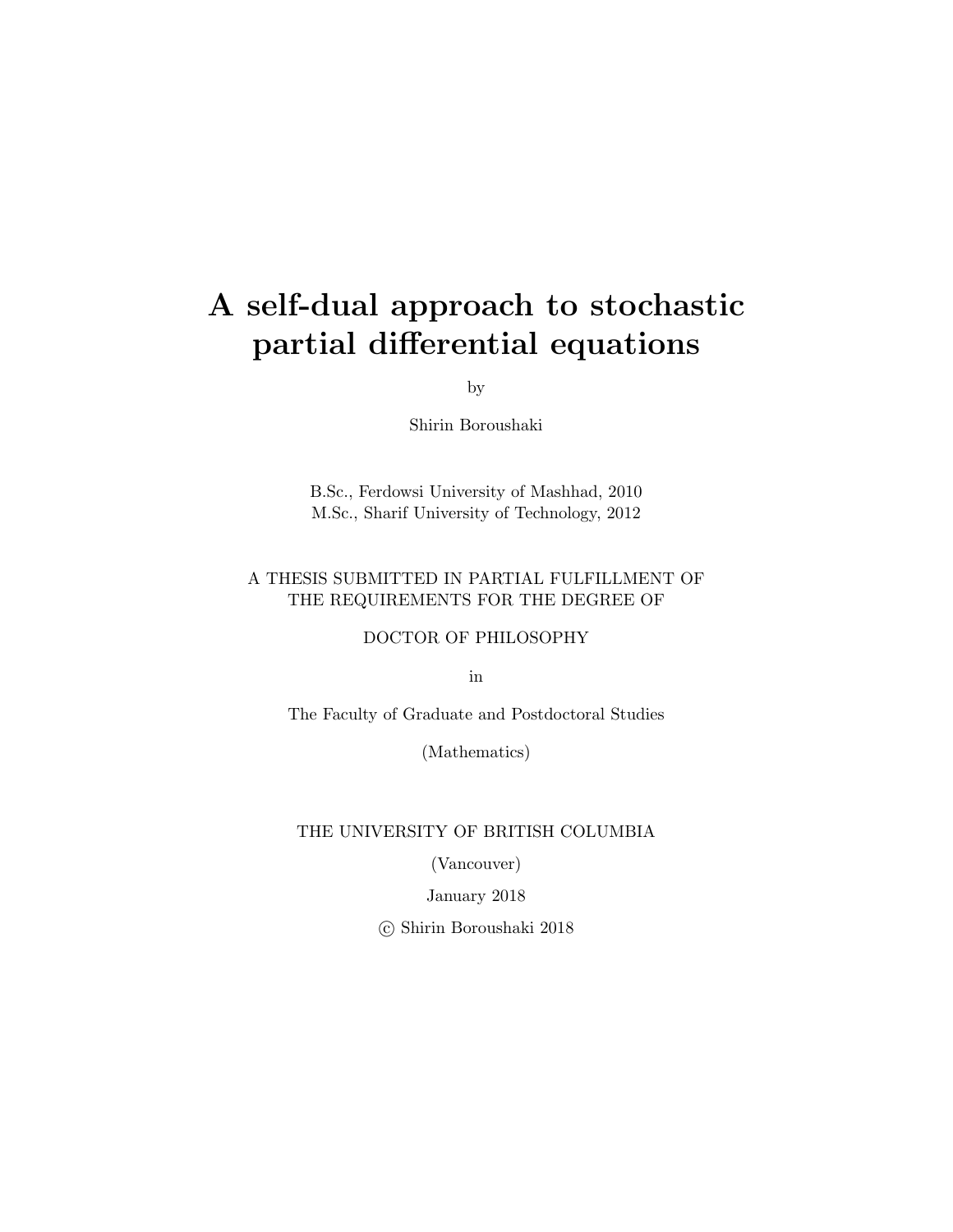## <span id="page-1-1"></span>Abstract

In the first part of this thesis, we use the theory of self-duality to provide a variational approach for the resolution of a number of stochastic partial differential equations. We will be able to address the problem of existence of solutions to a class of semilinear stochastic partial differential equations in the form

<span id="page-1-0"></span>
$$
\begin{cases} du + A(t, u(t))dt = B(t, u(t))dW \\ u(0) = u_0, \end{cases}
$$
 (1)

where for every  $t \in [0, T]$ ,  $A(t, \cdot)$  is a maximal monotone operator on a reflexive Banach space  $V$ , and  $B$  is a linear or non-linear operator with values in a Hilbert space  $H$ . We use the fact that any maximal monotone operator A can be expressed as a potential of a self-dual Lagrangian L to associate to the equation [\(1\)](#page-1-0) a (completely) self-dual functional whose minimizer on a suitable path space yields a solution.

One particular case of [\(1\)](#page-1-0) which already contains a large number of stochastic PDEs is when A is the subdifferential of a convex function  $\varphi$ . More generally, we can deal with equations of the form

$$
\begin{cases} du(t) = -\partial \varphi(t, u(t))dt + B(t, u(t))dW(t) \\ u(0) = u_0. \end{cases}
$$

We also prove the existence of solutions to SPDEs in divergence form involving a maximal monotone operator  $\beta$  on  $\mathbb{R}^n$ , which is not necessarily the gradient of a convex function,

$$
\begin{cases} du = \text{div}(\beta(\nabla u(t, x)))dt + B(t)dW(t) & \text{in } [0, T] \times D \\ u(0, x) = u_0 & \text{on } \partial D, \end{cases}
$$

where  $D \subset \mathbb{R}^n$  is a bounded domain.

In the second part of the thesis, we use methods from optimal transport to address functional inequalities on the *n*-dimensional sphere  $\mathbb{S}^n$ . We prove Energy-Entropy duality formulas that yield and improve the celebrated Moser-Onofri inequalities on  $\mathbb{S}^2$ .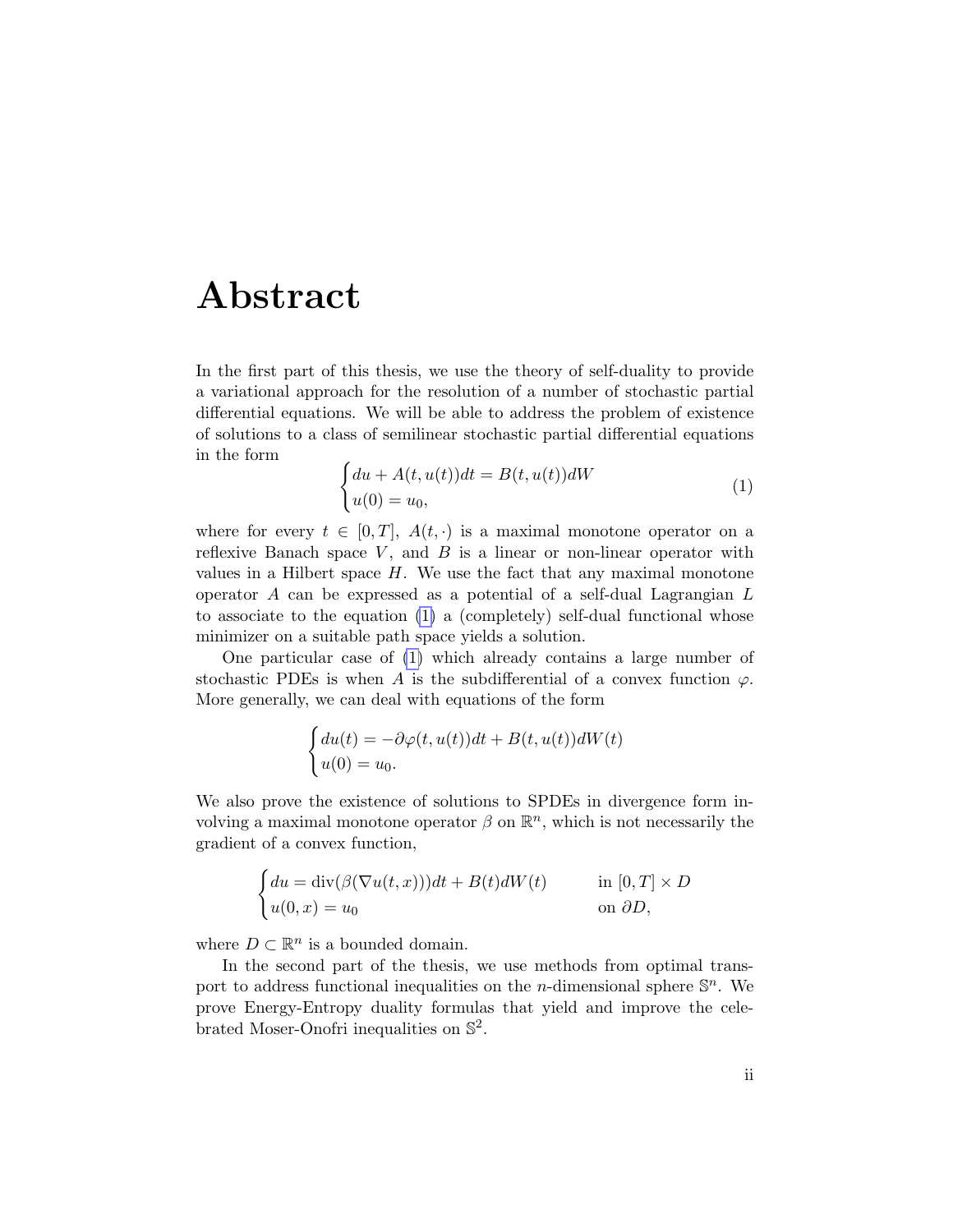## <span id="page-2-0"></span>Lay Summary

The evolution of many physical systems can often be described by deterministic differential equations. However, in many models of natural phenomena there are uncertainties that have a considerable effect on the evolution of the systems under study. These naturally appear while studying population and genetic dynamics, neurophysiology, financial markets and turbulence in fluid dynamics. The presence of randomness translates into models described by *stochastic differential equations* expressing the presence of white noise. While variational principles are natural and well developed for the study of deterministic models, their use for stochastic equations have been limited by the complexity of the differential structure of Brownian motion. In this thesis, we show that a probabilistic version of the recently developed self-dual variational calculus is as efficient in handling stochastic models as the non-probabilistic counterpart was in dealing with deterministic equations.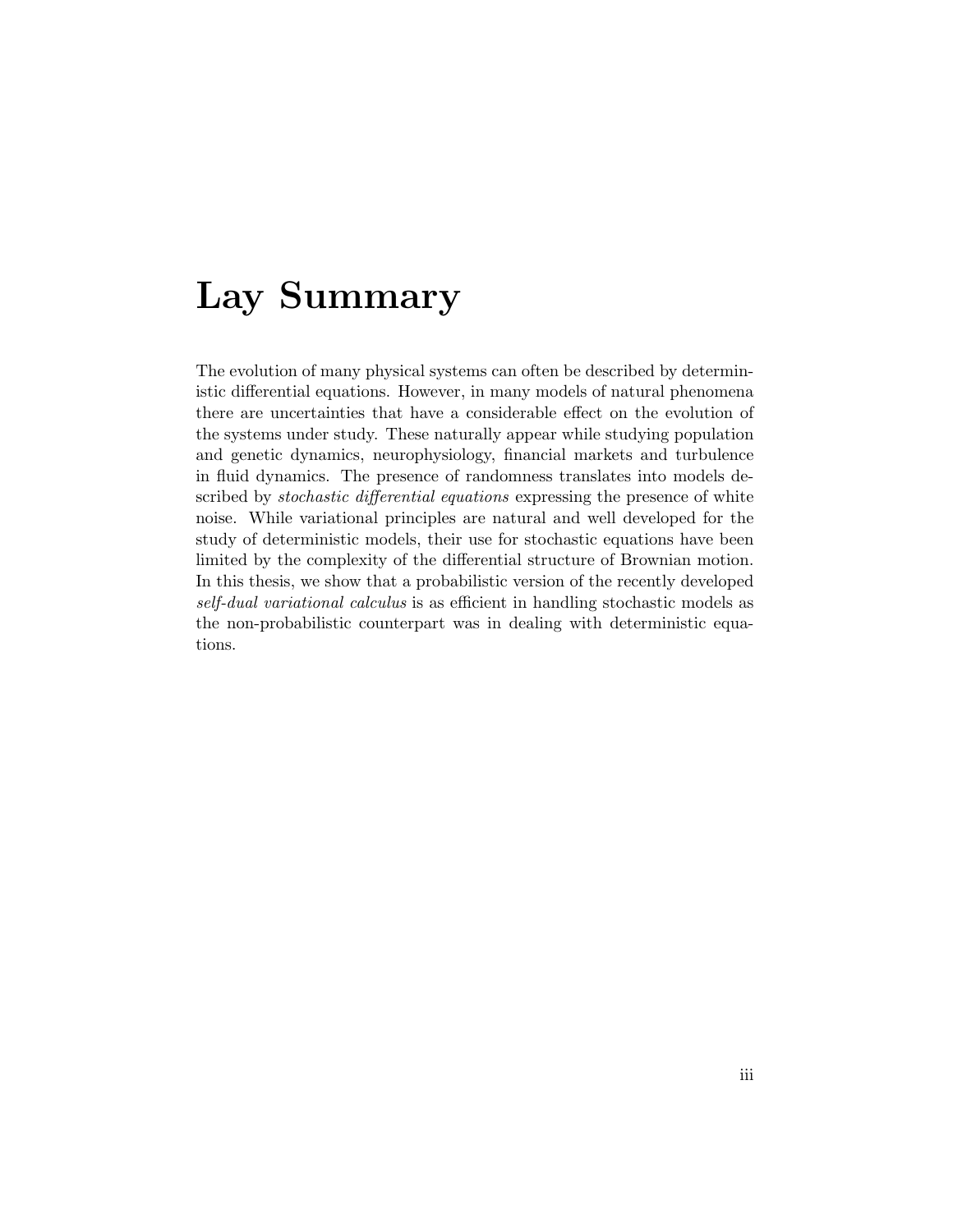## <span id="page-3-0"></span>Preface

Much of this dissertation is adapted from two of the author's research papers: [\[1\]](#page-100-0) and [\[9\]](#page-100-1). In particular, Chapters 4 and 5, which give a variational resolution of SPDEs, form the main content of [\[9\]](#page-100-1), A self-dual variational approach to stochastic partial differential equations. Chapter 6 is in accordance with [\[1\]](#page-100-0) (joint work with Dr. Ghoussoub and Dr. Agueh), which was published in Annales de la Faculté des Sciences de Toulouse, Sér. 6, 26 no 2 (2017) p. 217-233. The second manuscript [\[9\]](#page-100-1) is a joint work with Dr. Ghoussoub. It has been posted on arXiv and is submitted for publication.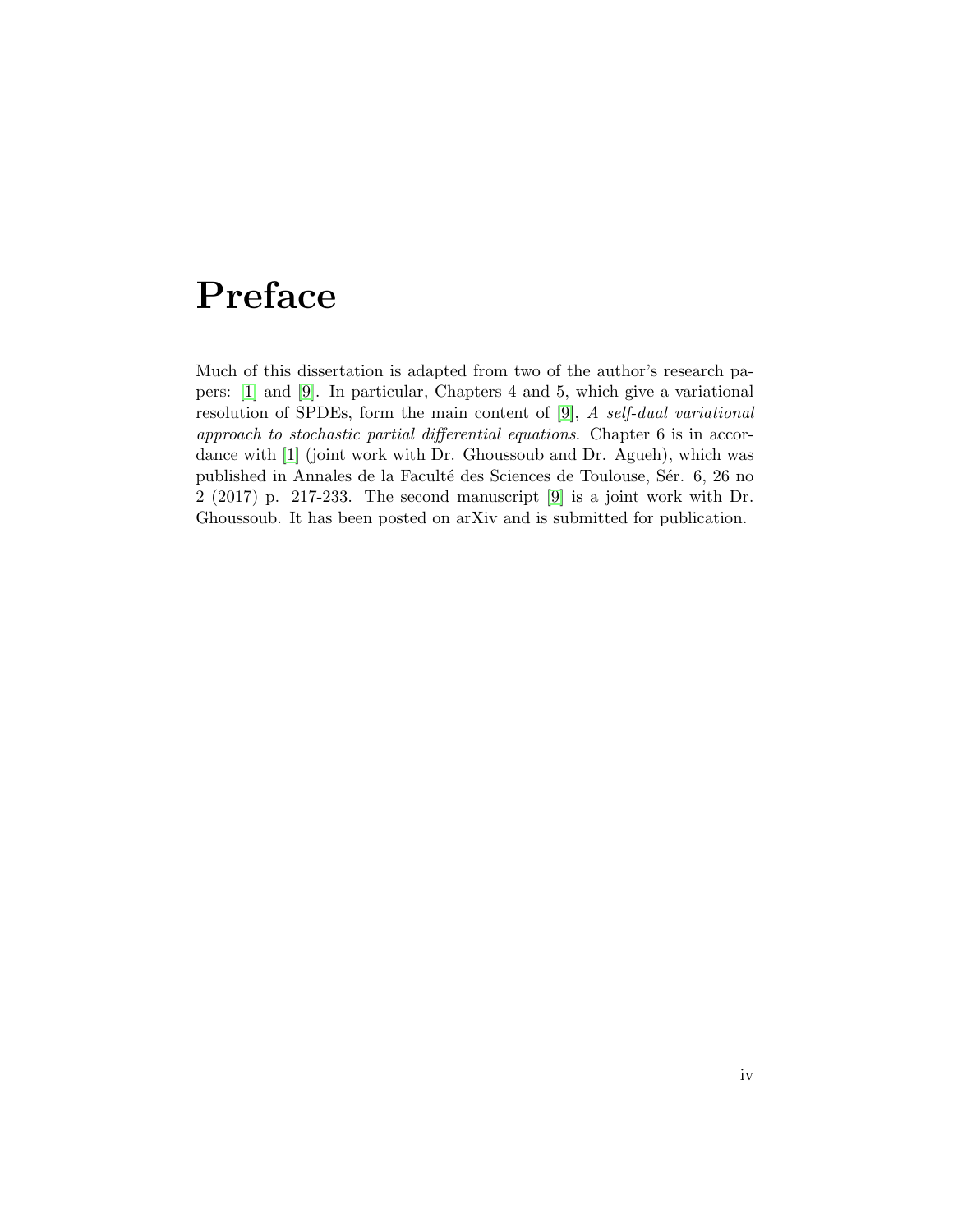# <span id="page-4-0"></span>Table of Contents

|               | ${\rm Abstract}$ | ii.                                                                    |  |  |  |  |  |  |  |  |
|---------------|------------------|------------------------------------------------------------------------|--|--|--|--|--|--|--|--|
|               | iii              |                                                                        |  |  |  |  |  |  |  |  |
| Preface<br>iv |                  |                                                                        |  |  |  |  |  |  |  |  |
|               | $\mathbf{V}$     |                                                                        |  |  |  |  |  |  |  |  |
| viii          |                  |                                                                        |  |  |  |  |  |  |  |  |
| 1             |                  | 1                                                                      |  |  |  |  |  |  |  |  |
| T             |                  | Self-dual variational principles for stochastic partial dif-<br>7      |  |  |  |  |  |  |  |  |
| $\bf{2}$      |                  | 8                                                                      |  |  |  |  |  |  |  |  |
|               | 2.1              | 8<br>Random variables and probability space                            |  |  |  |  |  |  |  |  |
|               | 2.2              | Gaussian measures in Banach spaces<br>10                               |  |  |  |  |  |  |  |  |
|               |                  | Gaussian measures on Hilbert spaces<br>10<br>2.2.1                     |  |  |  |  |  |  |  |  |
|               | 2.3              | 11                                                                     |  |  |  |  |  |  |  |  |
|               |                  | Processes with filtration<br>12<br>2.3.1                               |  |  |  |  |  |  |  |  |
|               | 2.4              | 13                                                                     |  |  |  |  |  |  |  |  |
|               | 2.5              | 14                                                                     |  |  |  |  |  |  |  |  |
|               | 2.6              | 15                                                                     |  |  |  |  |  |  |  |  |
|               |                  | 15<br>Operator-valued random variables $\ldots \ldots \ldots$<br>2.6.1 |  |  |  |  |  |  |  |  |
|               |                  | Construction of the stochastic integral $\ldots \ldots$<br>16<br>2.6.2 |  |  |  |  |  |  |  |  |
|               | 2.7              | 19                                                                     |  |  |  |  |  |  |  |  |
|               | 2.8              | 19                                                                     |  |  |  |  |  |  |  |  |
| 3             |                  | Self-dual Lagrangians and their variational principle<br>21            |  |  |  |  |  |  |  |  |
|               | 3.1              | 21                                                                     |  |  |  |  |  |  |  |  |
|               |                  | Subdifferentiability of convex functions<br>22<br>3.1.1                |  |  |  |  |  |  |  |  |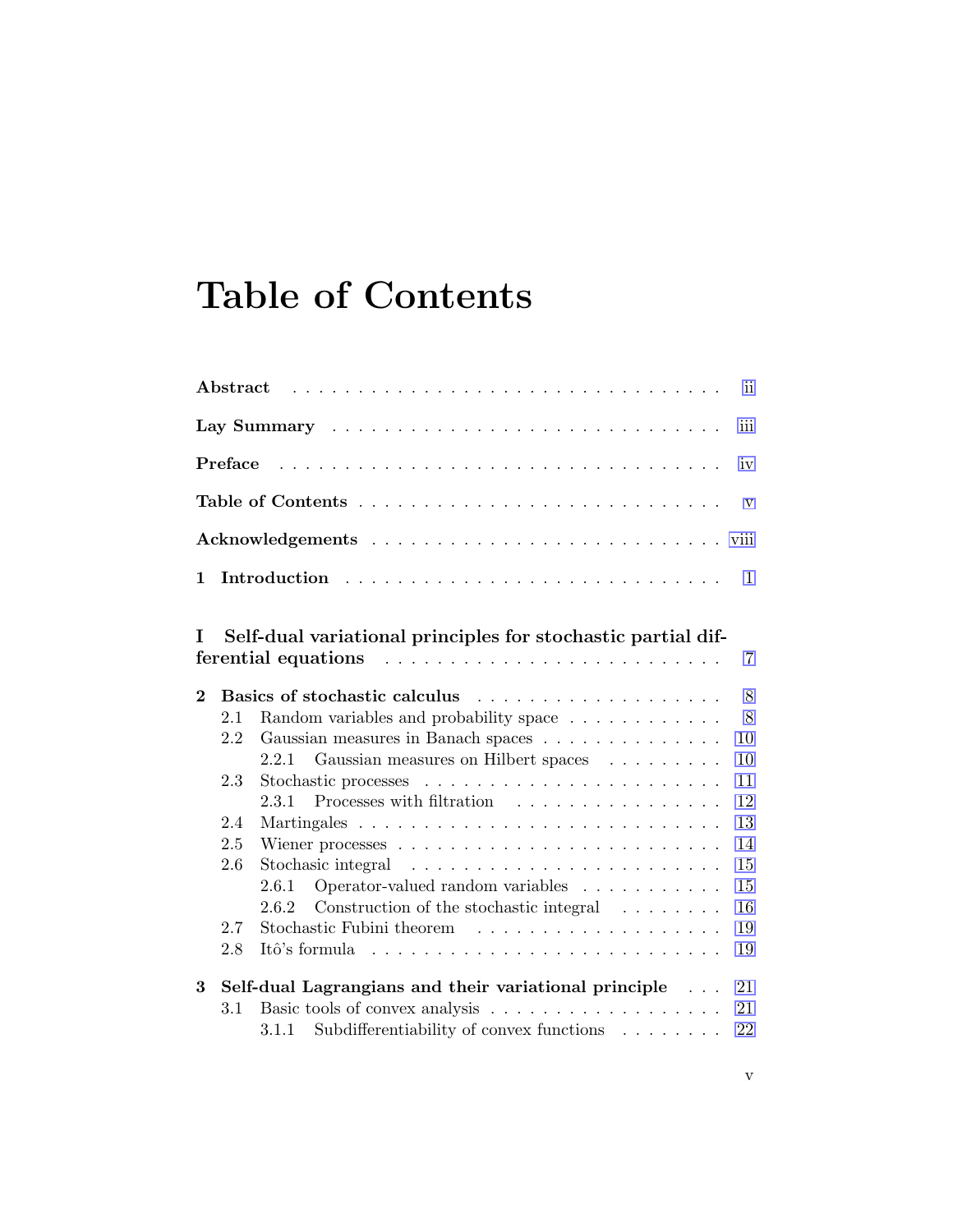#### Table of Contents

|   | $3.2\,$<br>3.3<br>3.4 | 3.1.2<br>3.1.3          | Legendre transform of integral functionals $\ldots \ldots$<br>The class of self-dual Lagrangians<br>Self-dual vector fields<br>Variational principle for self-dual functionals           | 23<br>23<br>24<br>26<br>30 |
|---|-----------------------|-------------------------|------------------------------------------------------------------------------------------------------------------------------------------------------------------------------------------|----------------------------|
|   | 3.5                   | 3.4.1<br>3.4.2<br>3.5.1 | Evolution triples and self-dual Lagrangians<br>Primal and dual convex optimization problem<br>The class of antisymmetric Hamiltonians<br>Variational principle for self-dual functionals | 30<br>31<br>34<br>35       |
| 4 |                       |                         | Self-dual variational principle for stochastic partial differen-                                                                                                                         |                            |
|   |                       |                         | tial equations with additive noise                                                                                                                                                       | 40                         |
|   | 4.1                   |                         | Introduction                                                                                                                                                                             | 40                         |
|   | 4.2                   | 4.2.1                   | Lifting random self-dual Lagrangians to Itô path spaces<br>Self-dual Lagrangians associated to progressively mea-                                                                        | 42                         |
|   |                       |                         | surable monotone fields                                                                                                                                                                  | 44                         |
|   |                       | 4.2.2                   | Itô path spaces over a Hilbert space                                                                                                                                                     | 45                         |
|   |                       | 4.2.3                   | Self-dual Lagrangians on Itô spaces of random pro-                                                                                                                                       |                            |
|   |                       |                         | cesses                                                                                                                                                                                   | 47                         |
|   | 4.3                   |                         | Variational resolution of stochastic equations driven by addi-                                                                                                                           |                            |
|   |                       | tive noise              |                                                                                                                                                                                          | 49                         |
|   |                       | 4.3.1                   | A variational principle on Itô space                                                                                                                                                     | 49                         |
|   |                       | 4.3.2                   | Regularization via inf-involution $\ldots \ldots \ldots \ldots$                                                                                                                          | 51                         |
|   | 4.4                   |                         | Applications to various SPDEs with additive noise $\dots \dots$                                                                                                                          | 55                         |
|   |                       | 4.4.1                   | Stochastic evolution driven by diffusion and transport                                                                                                                                   | 55                         |
|   |                       | 4.4.2                   | Stochastic porous media<br>.                                                                                                                                                             | 56                         |
|   |                       | 4.4.3                   | Stochastic PDE involving the p-Laplacian $\ldots \ldots$                                                                                                                                 | 57                         |
| 5 |                       |                         | Self-dual variational principle for stochastic partial differen-                                                                                                                         |                            |
|   |                       |                         | tial equations with non-additive noise                                                                                                                                                   | 59                         |
|   | 5.1                   |                         | Introduction                                                                                                                                                                             | 59                         |
|   | 5.2                   |                         | Non-additive noise driven by self-dual Lagrangians $\ldots \ldots$                                                                                                                       | 60                         |
|   |                       |                         | 5.2.1 Stochastic elliptic regularization                                                                                                                                                 | 62                         |
|   |                       |                         | 5.2.2 A general existence result                                                                                                                                                         | 68                         |
|   | 5.3                   |                         | Non-additive noise driven by monotone vector fields<br>$\sim$                                                                                                                            | 69                         |
|   |                       | 5.3.1                   | Non-additive noise driven by gradient of convex ener-                                                                                                                                    |                            |
|   |                       |                         | gies<br>.                                                                                                                                                                                | 69                         |
|   |                       | 5.3.2                   | Non-additive noise driven by general monotone vector                                                                                                                                     |                            |
|   |                       |                         | fields                                                                                                                                                                                   | 71                         |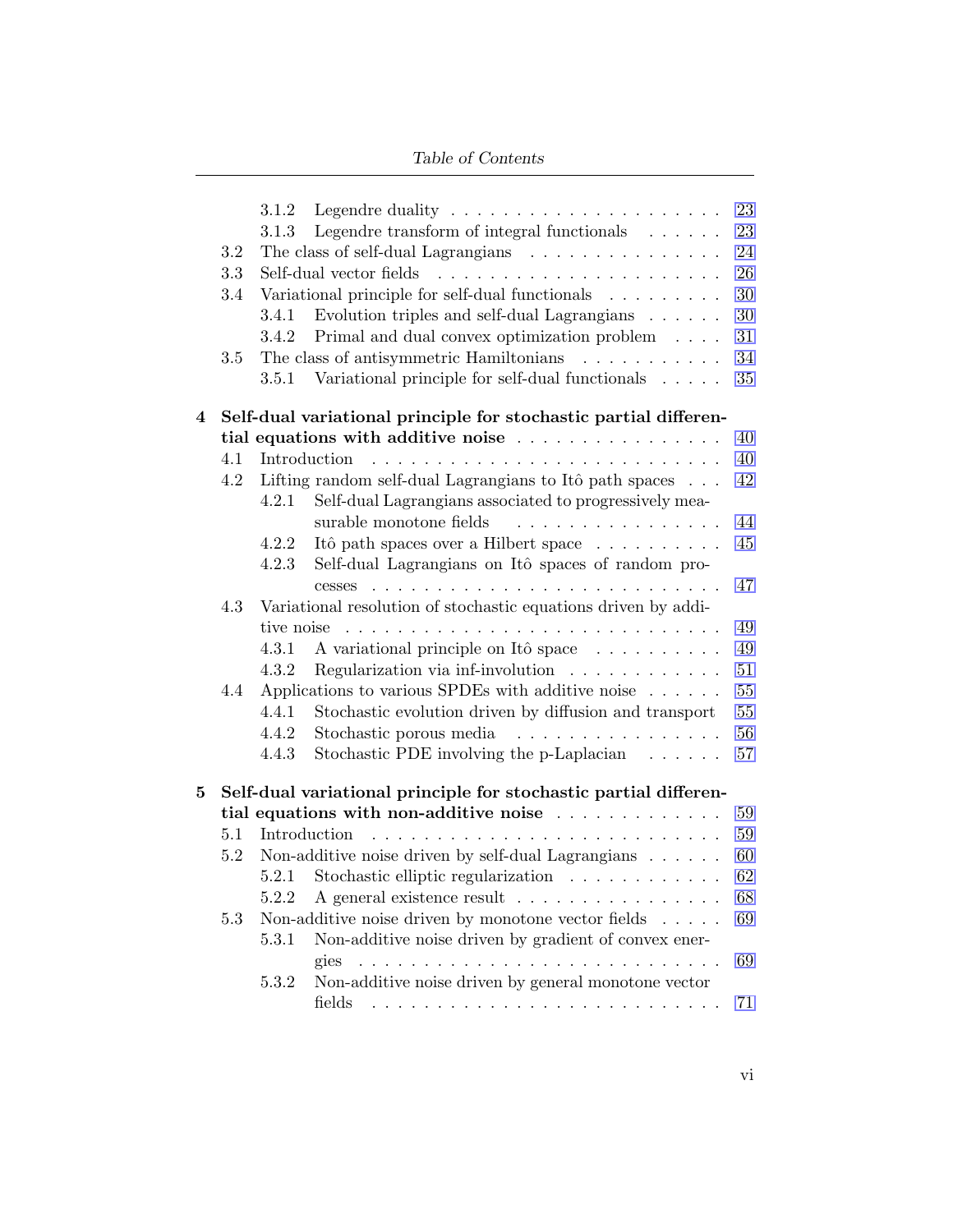### Table of Contents

|   |     |  | 5.3.3 Non-additive noise driven by monotone vector fields<br>in divergence form $\ldots \ldots \ldots \ldots \ldots \ldots \ldots$ 72              |    |  |  |  |  |  |
|---|-----|--|----------------------------------------------------------------------------------------------------------------------------------------------------|----|--|--|--|--|--|
|   |     |  | II Euclidean Moser-Onofri inequality and its extensions<br>to higher dimension $\ldots \ldots \ldots \ldots \ldots \ldots \ldots \ldots \ldots$ 77 |    |  |  |  |  |  |
| 6 |     |  | A dual Moser-Onofri inequality and its extensions to higher                                                                                        |    |  |  |  |  |  |
|   |     |  |                                                                                                                                                    |    |  |  |  |  |  |
|   | 6.1 |  |                                                                                                                                                    | 78 |  |  |  |  |  |
|   |     |  |                                                                                                                                                    |    |  |  |  |  |  |
|   | 6.3 |  | Euclidean n-dimensional Onofri inequality: A duality formula 85                                                                                    |    |  |  |  |  |  |
|   |     |  |                                                                                                                                                    |    |  |  |  |  |  |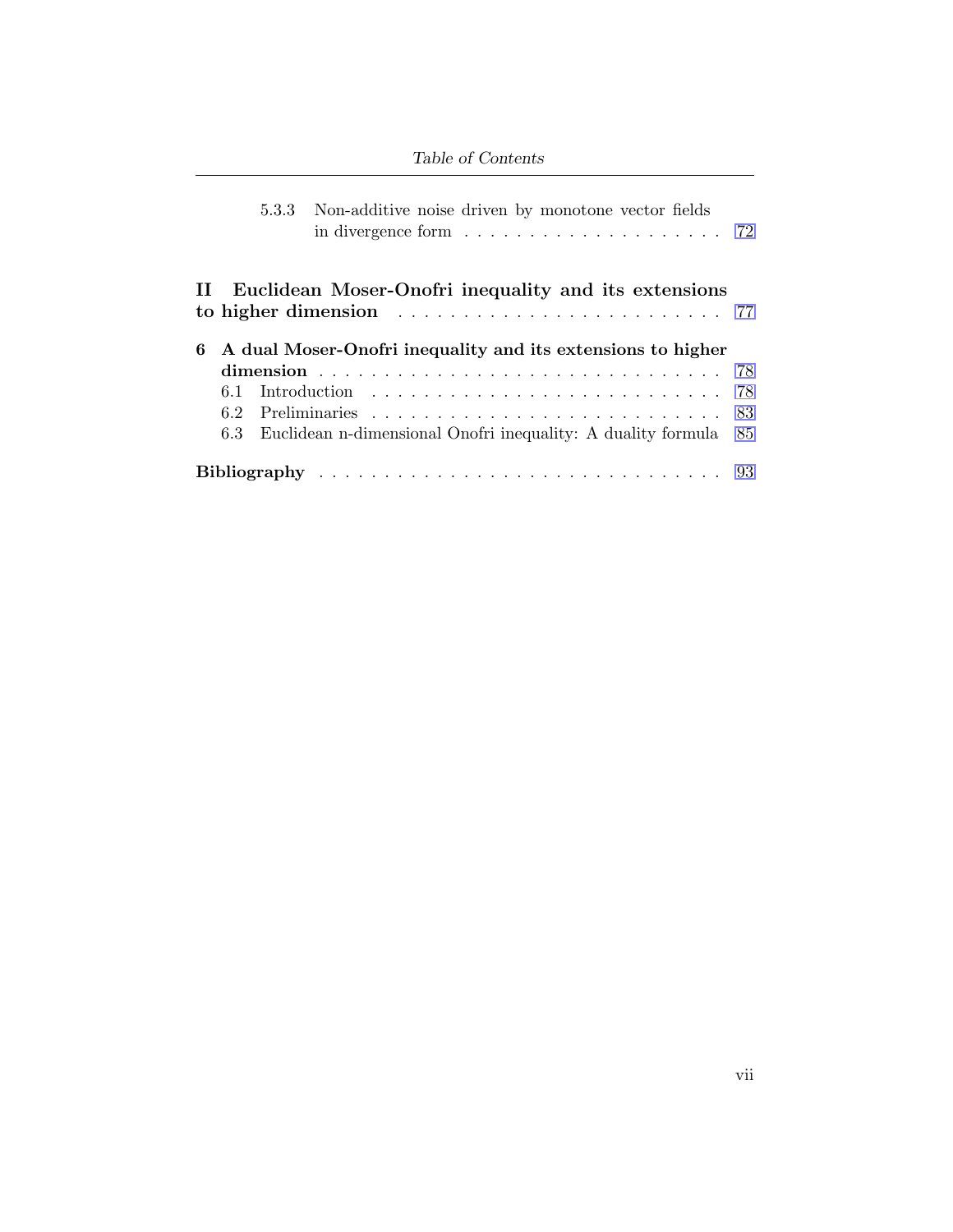## <span id="page-7-0"></span>Acknowledgements

First and foremost, I would like to express my sincere gratitude to my supervisor, Professor Nassif Ghoussoub whose expertise, understanding and invaluable guidance and support added considerably to my graduate experience. I thank him for being always available to discuss research problems and answer my never-ending questions.

I would also like to express my gratitude to Dr. Martial Agueh, who, although no longer with us, generously assisted me through our collaboration and writing of my first research paper.

I would also like to thank the members of my supervisory committee, Professor Young-Heon Kim and Professor Jun-cheng Wei for their insightful and instructive comments.

Finally, I wish to thank my family for their endless love, support and encouragement throughout my life, and for giving me strength to realize my potential.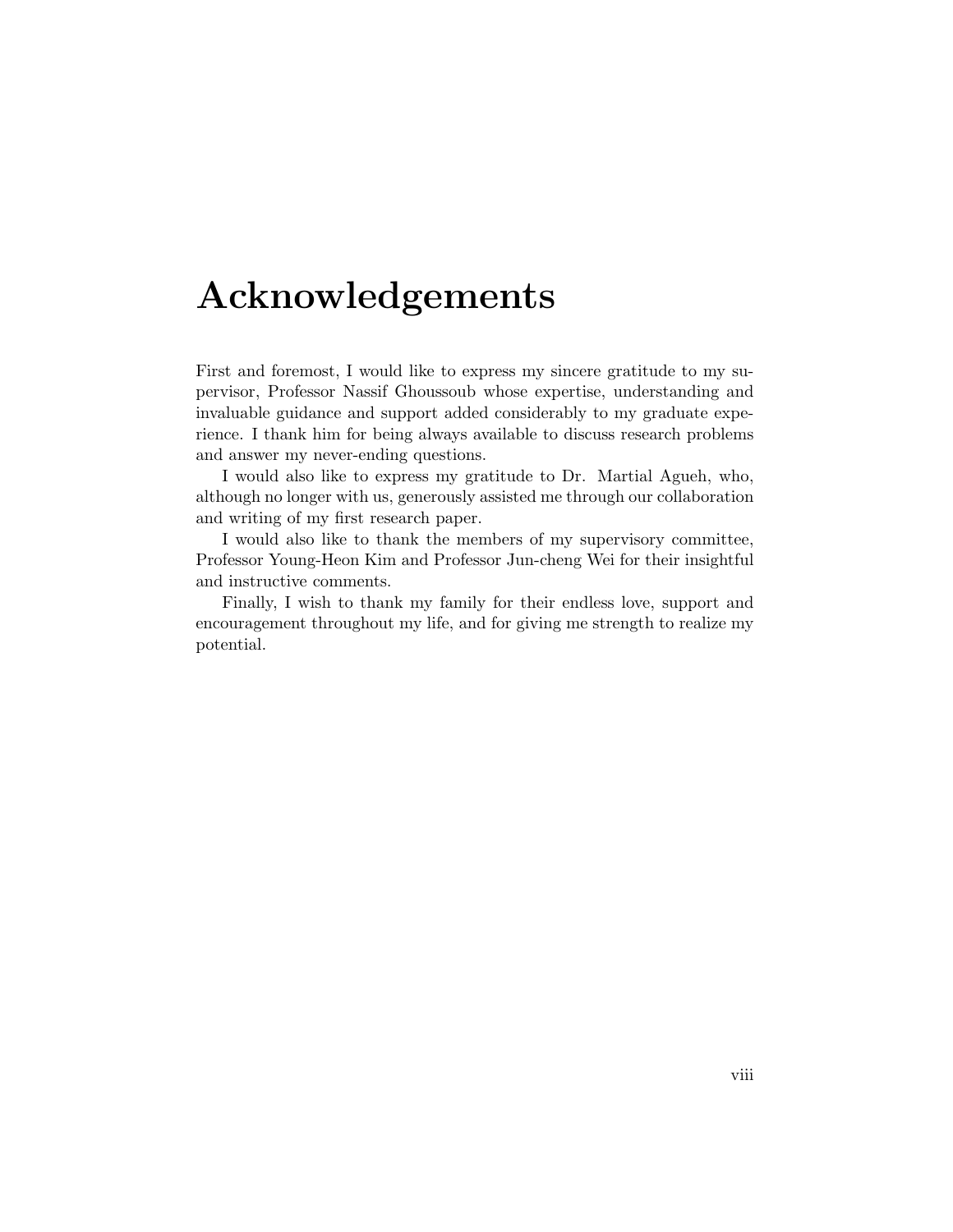## <span id="page-8-0"></span>Chapter 1

## Introduction

This thesis is comprised of two independent parts. Both are based on recent advances in infinite dimensional variational methods: The theory of optimal mass transport, and the self-dual variational calculus.

A standard approach to solve several classes of partial differential systems is to represent them as Euler-Lagrange equations whose solutions are characterized as critical points to the corresponding functionals of the form  $I(u) = \int_D F(x, u(x), \nabla u(x))dx$ , where D is an open bounded subset of  $\mathbb{R}^n$ . However, there are a large number of partial differential equations involving non-linear, non-local or non self-adjoint operators which do not fall in the Euler-Lagrange framework. Self-dual variational calculus was developed in the last fifteen years in an effort to construct solutions to such nonvariational partial differential equations and evolutions. We refer to the monograph [\[29\]](#page-102-0) for a comprehensive account of that theory. In the first part, which is indeed the core of this thesis, we show how such a calculus can be applied to solve stochastic partial differential equations, which also do not fit in Euler-Lagrange theory, since their solutions are not known to be critical points of energy functionals. We show here that at least for some of these equations, solutions can be obtained as minima of suitable self-dual functionals on Itô spaces of random paths.

The genesis of self-dual variational calculus can be traced to a 1970 paper of Brezis-Ekeland [\[12,](#page-101-0) [13\]](#page-101-1) (see also Nayroles [\[40,](#page-103-0) [41\]](#page-103-1)), where they proposed a variational principle for the heat equation and other gradient flows for convex energies. The method consists of minimizing the functional

$$
I(u) = \varphi(u) + \varphi^*(-Au) + \langle u, Au \rangle,
$$

where  $A: V \to V^*$  is a non self-adjoint or non-potential operator on the Banach space V, and  $\varphi$  is a convex functional on V with  $\varphi^*$  its Legendre dual. The basic property of Legendre duality  $\varphi(u) + \varphi^*(p) \ge \langle u, p \rangle$  and

$$
\varphi(u) + \varphi^*(p) = \langle u, p \rangle \quad \text{iff} \quad p \in \partial \varphi(u),
$$

yield that  $\inf_{u \in V} I(u) \geq 0$ . Therefore, the observation is that if the value of the infimum is 0 and is attained at some  $\bar{u} \in V$ , then the limiting case of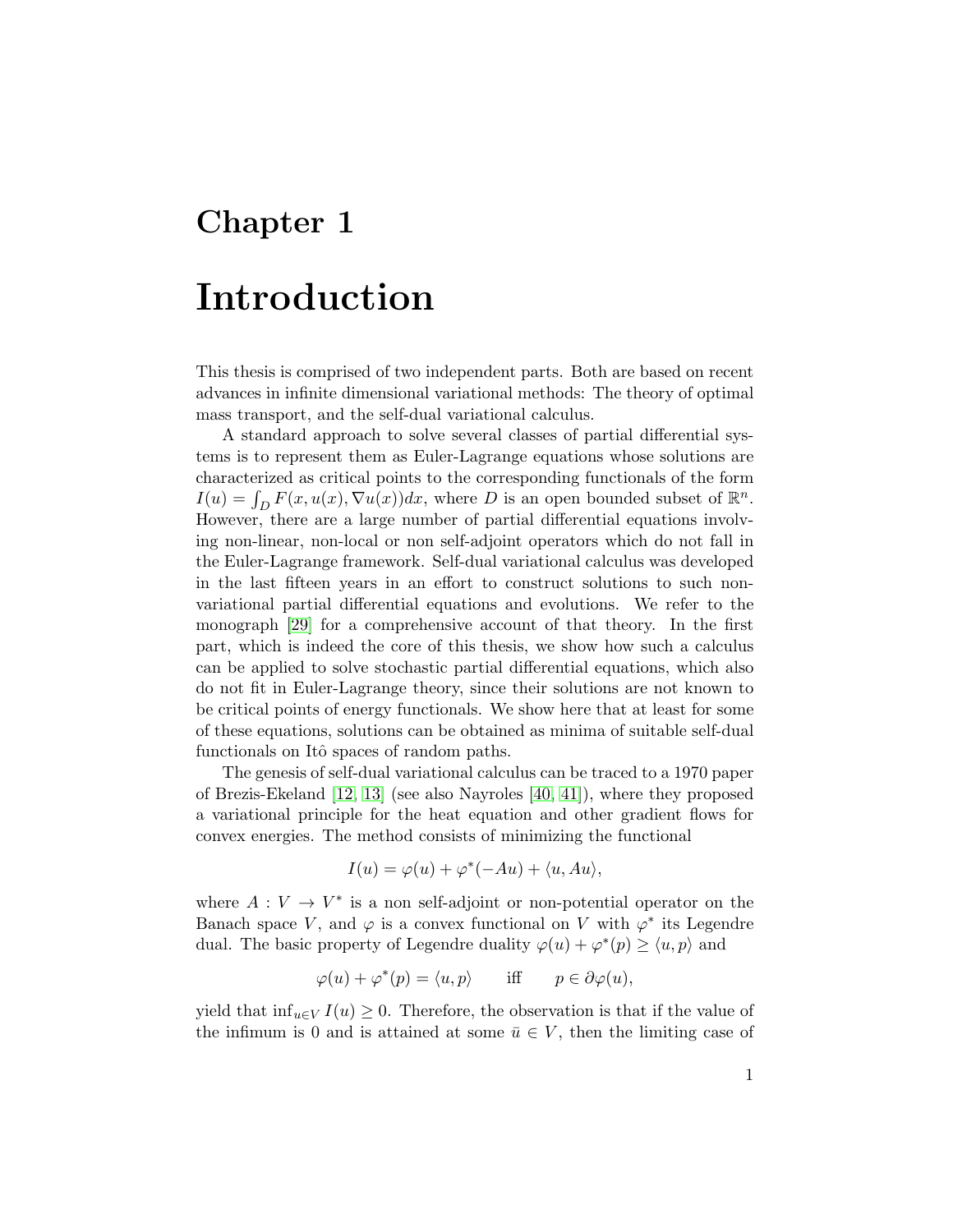Legendre duality implies that  $-A\bar{u} \in \partial \varphi(\bar{u})$ , and hence  $\bar{u}$  is a solution. However, the main difficulty is to prove that the infimum is actually zero. The conjecture was eventually verified by Ghoussoub-Tzou [\[34\]](#page-102-1), who identified and exploited the self-dual nature of the Lagrangians involved. Since then, the theory was developed in many directions [\[26,](#page-102-2) [27,](#page-102-3) [31\]](#page-102-4), so as to provide existence results for several stationary and parabolic -but so far deterministic-PDEs, which may or may not be Euler-Lagrange equations.

While in most examples where the approach was used, the self-dual Lagrangians were explicit, an important development in the theory was the realization [\[30\]](#page-102-5) that in a prior work, Fitzpatrick [\[23\]](#page-101-2) had associated a (somewhat) self-dual Lagrangian to any given monotone vector field. That meant that the variational theory could apply to any equation involving such operators. We refer to the monograph [\[29\]](#page-102-0) for a survey and for applications to existence results for solutions of several PDEs and evolution equations. We also note that since the appearance of this monograph, the theory has been successfully applied to the homogenization of periodic non-self adjoint problems (Ghoussoub-Moameni-Zarate [\[32\]](#page-102-6)).

One of the most important classes of evolutionary equations is the class of (semi-linear) stochastic partial differential equations which are used to model and describe many kinds of dynamics in the natural sciences, as well as in finance. These equations are extensions of Itô stochastic equations introduced in the 1940s by Itô. Basic theoretical questions on *existence* and uniqueness of solutions were asked and answered, under various sets of conditions, in the 1970s and 1980s and are still of great interest today. There are basically three approaches to analyzing SPDEs: the "martingale approach" [\[53\]](#page-104-0), the "semi-group (mild solution) approach" [\[16\]](#page-101-3) and the "variational approach" [\[45,](#page-103-2) [48\]](#page-103-3). There is an enormously rich literature on all three approaches which cannot be listed here.

In this thesis, we follow the "variational approach" which was initiated in the celebrated thesis of Pardoux [\[44\]](#page-103-4), and many other subsequent works [\[45,](#page-103-2) [46,](#page-103-5) [48\]](#page-103-3). However, the application of self-dual variational method to solving SPDEs is long overdue, though V. Barbu [\[6,](#page-100-3) [7\]](#page-100-4) did use a Brezis-Ekeland approach to address SPDEs driven by gradients of a convex function and additive noise. We shall deal here with more general situations that cannot be reduced to the deterministic case. We note that the equations studied here have already been solved by other methods, and this work is about presenting a new variational approach, hoping it will lead to progress on other unresolved equations.

In Chapter 2, we present the basics of probability theory in Hilbert and Banach spaces. We list some commonly used concepts from the theory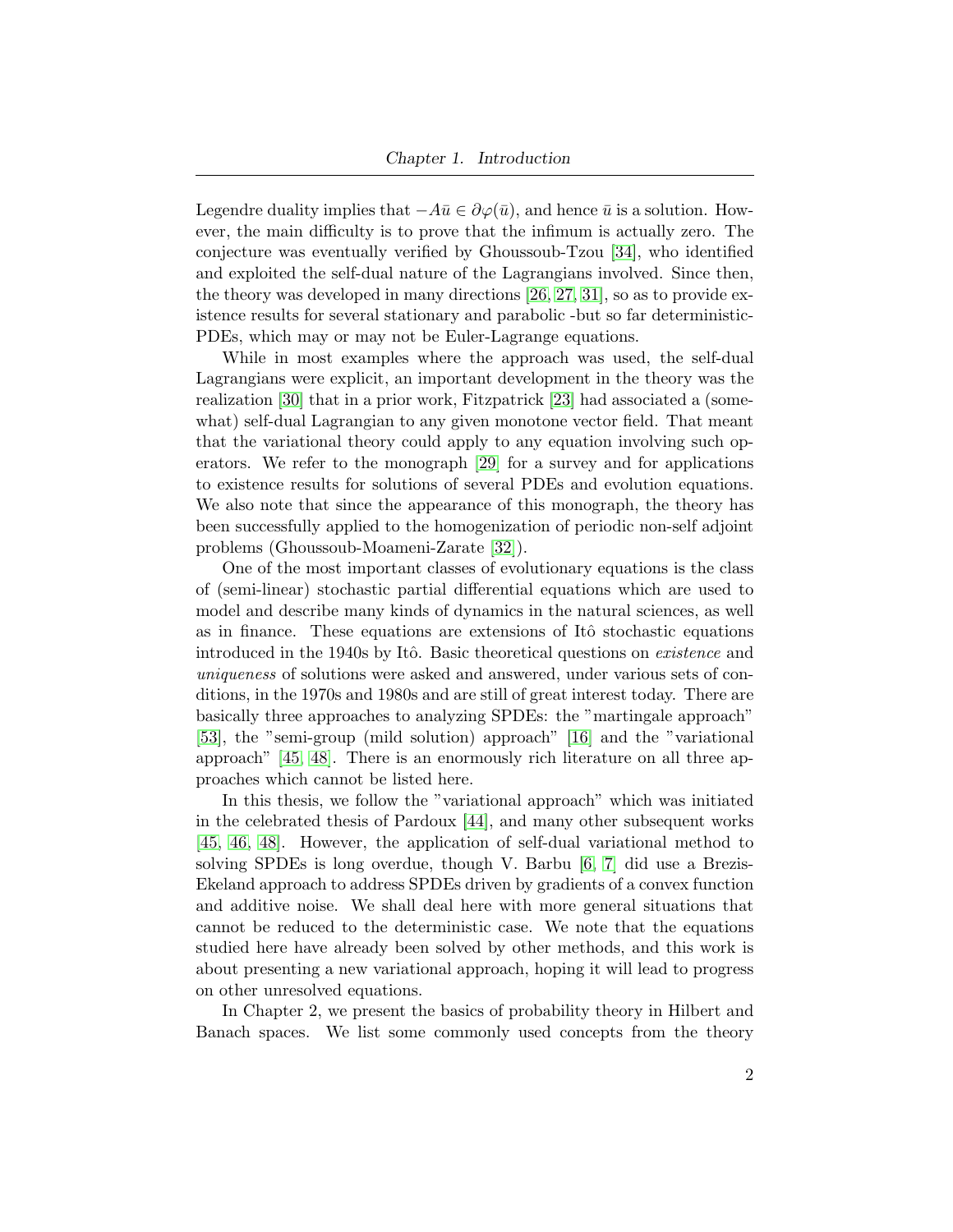of stochastic processes and stochastic integration with respect to general Hilbert-valued Wiener processes. In Chapter 3, we provide the basic tools of convex analysis required for the foundation of self-dual systems in terms of the class of self-dual Lagrangians and their corresponding vector fields. We then state the variational principles for minimization of self-dual functionals, which also involve the Hamiltonian formulation for the minimization of direct sum of self-dual functionals.

In Chapter 4, we shall tackle basic SPDEs involving additive noise, namely

<span id="page-10-1"></span>
$$
\begin{cases} du(t) = -A(t, u(t))dt + B(t)dW(t) \\ u(0) = u_0, \end{cases}
$$
\n(1.1)

where  $u_0 \in L^2(\Omega, \mathcal{F}_0, \mathbb{P}; H)$  for the Hilbert space H,  $W(t)$  is a real-valued Wiener process on a complete probability space  $(\Omega, \mathcal{F}, \mathbb{P})$  with normal filtration  $(\mathcal{F}_t)_t$ , and where  $B : [0, T] \times \Omega \to H$  is a given Hilbert-space valued progressively measurable process. Here,  $A: \Omega \times [0,T] \times V \to 2^{V^*}$  can be a time-dependent adapted –possibly set-valued– maximal monotone map, where V is a Banach space such that  $V \subset H \subset V^*$  constitute a Gelfand triple. The simplest example is where the monotone operator  $A$  is given by the gradient  $\partial \varphi$  of a (possibly random and progressively measurable) function  $\varphi : [0, T] \times H \to \mathbb{R} \cup \{+\infty\}$  such that for every  $t \in [0, T]$ , the function  $\varphi(t, \cdot)$  is convex and lower semi-continuous on a Hilbert space H, and the stochastics is driven by a given progressively measurable additive noise coefficient  $B: \Omega \times [0,T] \to H$ . The equation becomes

<span id="page-10-0"></span>
$$
\begin{cases} du(t) = -\partial \varphi(t, u(t))dt + B(t)dW(t) \\ u(0) = u_0. \end{cases}
$$
\n(1.2)

We consider the following Itô space over  $H$ ,

$$
\mathcal{A}_H^2 = \left\{ u : \Omega_T \to H; \ u(t) = u(0) + \int_0^t \tilde{u}(s)ds + \int_0^t F_u(s)dW(s) \right\},\
$$

where  $u(0) \in L^2(\Omega, \mathcal{F}_0, \mathbb{P}; H)$ ,  $\tilde{u} \in L^2(\Omega_T; H)$  and  $F_u \in L^2(\Omega_T; H)$ , where  $\Omega_T = \Omega \times [0, T]$ . Here, both the drift  $\tilde{u}$  and the diffusive term  $F_u$  are progressively measurable.

The key idea is that a solution for [\(1.2\)](#page-10-0) can be obtained by minimizing the following functional on  $\mathcal{A}_{H}^{2}$ ,

$$
I(u) = \mathbb{E}\Big\{\int_0^T \Big(L_\varphi(u(t), -\tilde{u}(t)) + \frac{1}{2}M_B(F_u(t), -F_u(t))\Big)dt + \ell_{u_0}(u(0), u(T))\Big\},\,
$$

where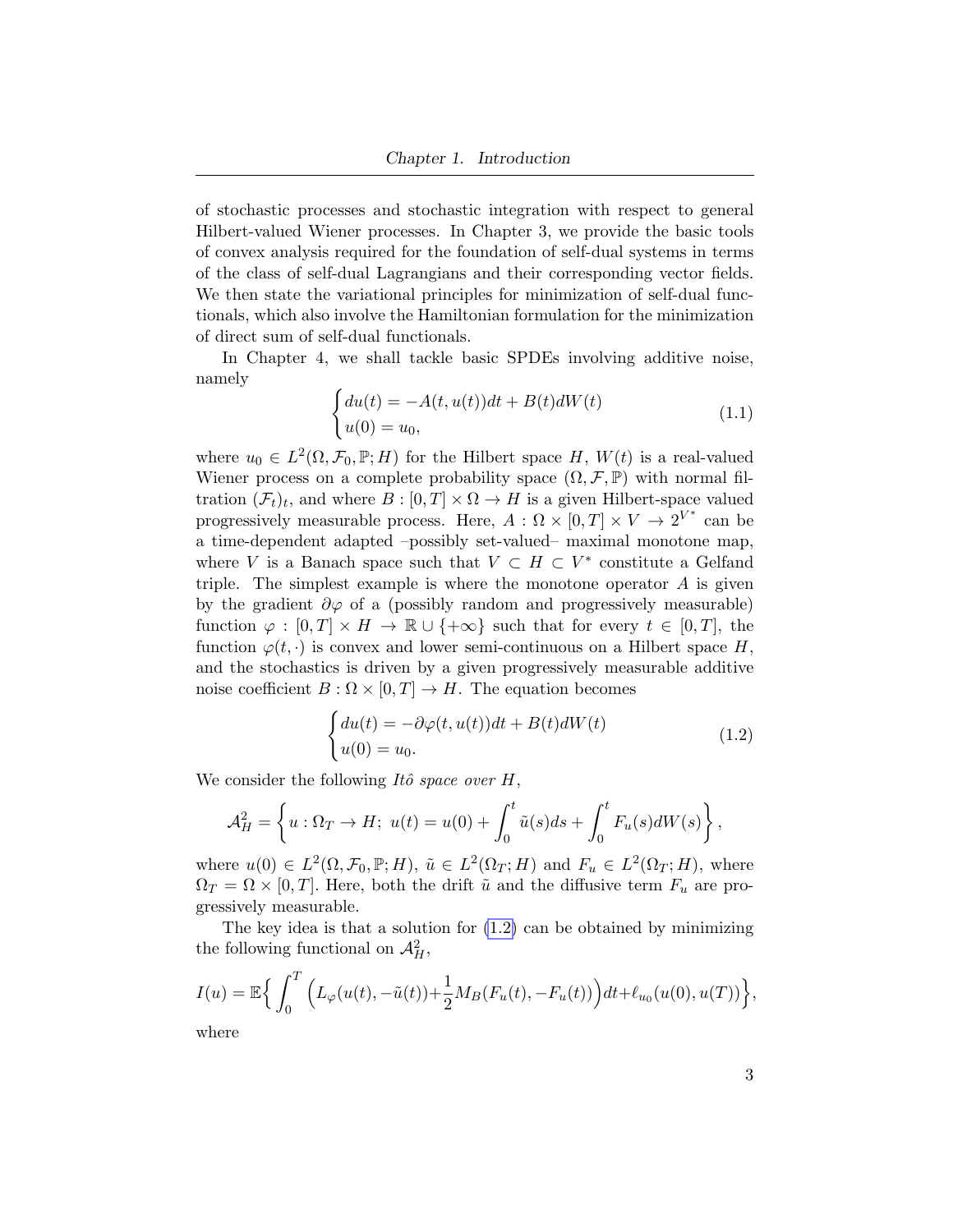1.  $L_{\varphi}$  is the (possibly random) time-dependent Lagrangian on  $H \times H$ given by

$$
L_{\varphi}(u, p) = \varphi(w, t, u) + \varphi^*(w, t, p), \qquad (1.3)
$$

where  $\varphi^*$  is the Legendre transform of  $\varphi$ ;

2.  $\ell_{u_0}$  is the time-boundary random Lagrangian on  $H \times H$  given by

$$
\ell_{u_0}(a,b) := \ell_{u_0(w)}(a,b) = \frac{1}{2} ||a||_H^2 + \frac{1}{2} ||b||_H^2 - 2\langle u_0(w), a \rangle_H + ||u_0(w)||_H^2;
$$
\n(1.4)

3.  $M_B$  is the random time-dependent diffusive Lagrangian on  $H \times H$ , given by

$$
M_B(G_1, G_2) := \Psi_{B(w,t)}(G_1) + \Psi^*_{B(w,t)}(G_2),\tag{1.5}
$$

where  $\Psi_{B(w,t)} : H \to \mathbb{R} \cup \{+\infty\}$  is the convex function  $\Psi_{B(w,t)}(G) =$ 1  $\frac{1}{2} ||G - 2B(w, t)||_H^2.$ 

However, it is not sufficient that I attains its infimum on  $\mathcal{A}^2_H$  at some v, but one needs to also show that the infimum is actually equal to zero. By using Itô's formula, we can rewrite  $I(v)$  as the sum of 3 non-negative terms

$$
0 = I(v) = \mathbb{E} \int_0^T \left( \varphi(t, v) + \varphi^*(t, -\tilde{v}(t)) + \langle v(t), \tilde{v}(t) \rangle \right) dt
$$

$$
+ 2 \mathbb{E} \int_0^T ||F_v - B||_H^2 dt + \mathbb{E} ||v(0) - u_0||_H^2,
$$

which yields that for almost all  $t \in [0, T]$ , P-a.s.

$$
-\tilde{v}(t) \in \partial \varphi(v(t)), \quad B = F_v, \quad v(0) = u_0.
$$

In other words,  $v(t) = u_0 - \int_0^t \partial \varphi(s, v(s)) ds + \int_0^t B(s) dW(s)$ , where the last stochastic integral is in the sense of Itô. Hence,  $v$  is a solution to  $(1.2)$ . The main focus of Chapter 4 is to extend this argument to more general Lagrangians  $L$  and consequently resolve Equation  $(1.1)$ . We then present some applications of the method to classical SPDEs such as stochastic evolution driven by a diffusion and a transport operator, stochastic porous media equation, and quasi-linear equations involving p-Laplacian.

In Chapter 5, we will deal with SPDEs driven by monotone vector fields and involving a non-additive noise. These can take the form

<span id="page-11-0"></span>
$$
\begin{cases} du(t) = -A(t, u(t))dt + B(t, u(t))dW(t) \\ u(0) = u_0, \end{cases}
$$
 (1.6)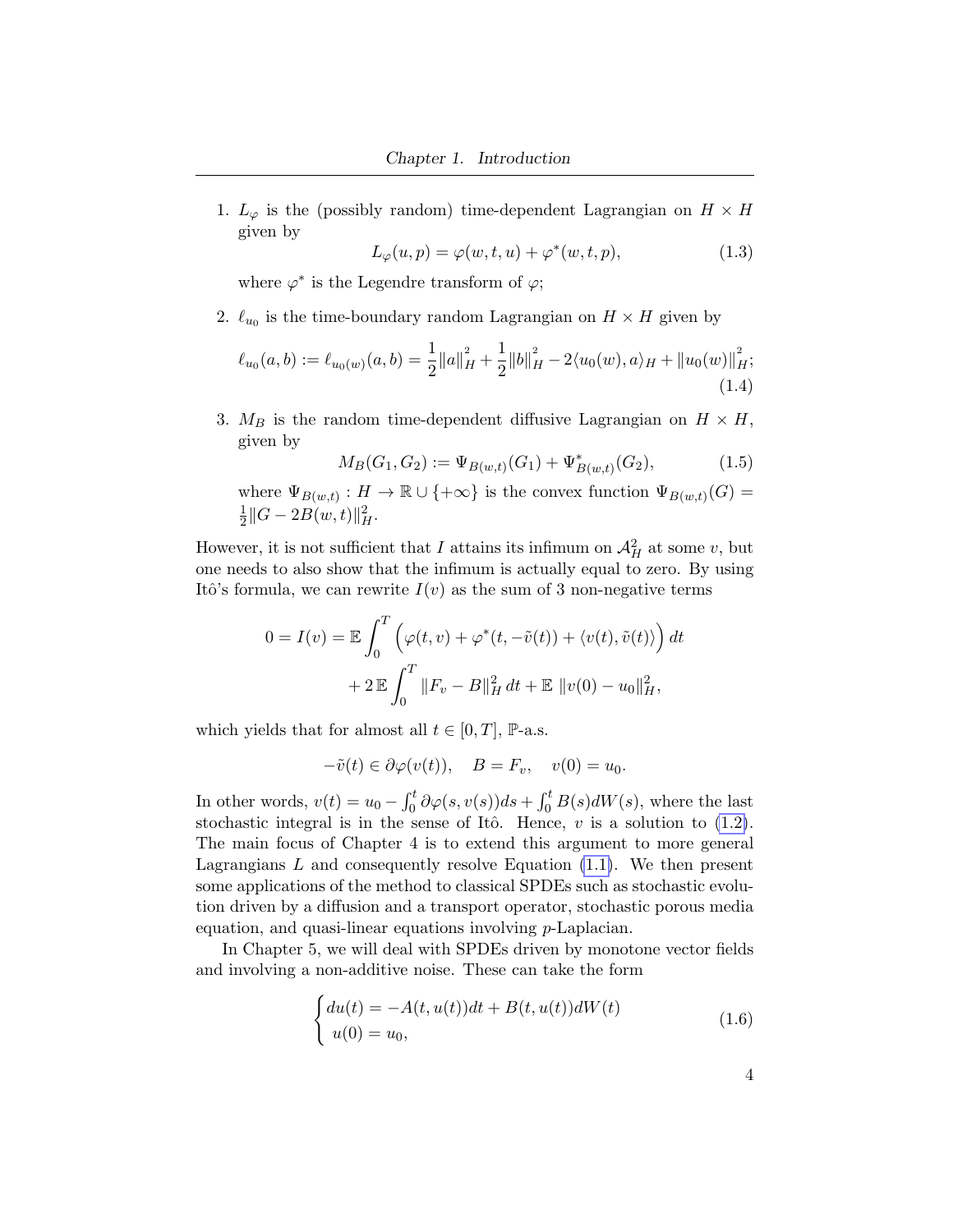where  $u \to B(t, u)$  is now a progressively measurable linear or non-linear operator. Analogously, we consider the Itô space this time over the reflexive Banach space  $V$  to find a solution that is  $V$ -valued. To this end, we shall strengthen the norm on the Itô space over a Gelfand triple, at the cost of losing coercivity, that we shall recover through perturbation methods. By solutions, we mean progressively measurable processes  $u$ , valued in suitable Sobolev spaces, that verify the integral equation

$$
u(t) = u_0 - \int_0^t A(s, u(s))ds + \int_0^t B(s, u(s))dW(s).
$$

To variationally resolve Equation [\(1.6\)](#page-11-0), we shall use the self-dual approach regarding minimization of direct sum of self-dual functionals (see Theorem [3.5\)](#page-44-0) together with the so-called technique of elliptic regularization to ensure coercivity. We will then let the perturbations go to zero to recover the equation and conclude the existence of a solution. We then apply this result to resolve an equation of the form [\(1.6\)](#page-11-0) and more generally,

$$
\begin{cases} du = \text{div}(\beta(\nabla u(t, x)))dt + B(u(t))dW(t) & \text{in } [0, T] \times D \\ u(0, x) = u_0(x) & \text{on } \partial D, \end{cases}
$$

where D is a bounded domain in  $\mathbb{R}^n$ , the initial position  $u_0$  belongs to  $L^2(\Omega, \mathcal{F}_0, \mathbb{P}; L^2(D))$ , and the vector field  $\beta$  is a progressively measurable maximal monotone operator on  $\mathbb{R}^n$  (see Subsection [5.3.3\)](#page-79-0).

In part (II) of this thesis, we use optimal mass transport to provide a new proof and a dual formula to the Moser-Onofri inequality on  $\mathbb{S}^2$ ,

$$
\frac{1}{4} \int_{\mathbb{S}^2} |\nabla u|^2 \, d\omega + \int_{\mathbb{S}^2} u \, d\omega \ge \log \left( \int_{\mathbb{S}^2} e^u \, d\omega \right).
$$

This is in the same spirit as the approach of Cordero-Erausquin, Nazaret and Villani [\[15\]](#page-101-4) to the Sobolev and Gagliardo-Nirenberg inequalities and the one of Agueh-Ghoussoub-Kang [\[2\]](#page-100-5) to more general settings. We use an equivalent formulation of the Onofri inequality which is obtained via stereographic projection of [\(6.1\)](#page-85-2), namely

$$
\frac{1}{16\pi} \int_{\mathbb{R}^2} |\nabla u|^2 \, \mathrm{d}x + \int_{\mathbb{R}^2} u \, \mathrm{d}\mu_2 \ge \log \left( \int_{\mathbb{R}^2} e^u \, \mathrm{d}\mu_2 \right) \quad \forall u \in H^1(\mathbb{R}^2).
$$

However, once a projection on  $\mathbb{R}^2$  is performed, several new hurdles appear that are not the case in [\[15\]](#page-101-4) or [\[2\]](#page-100-5): Functions are not necessarily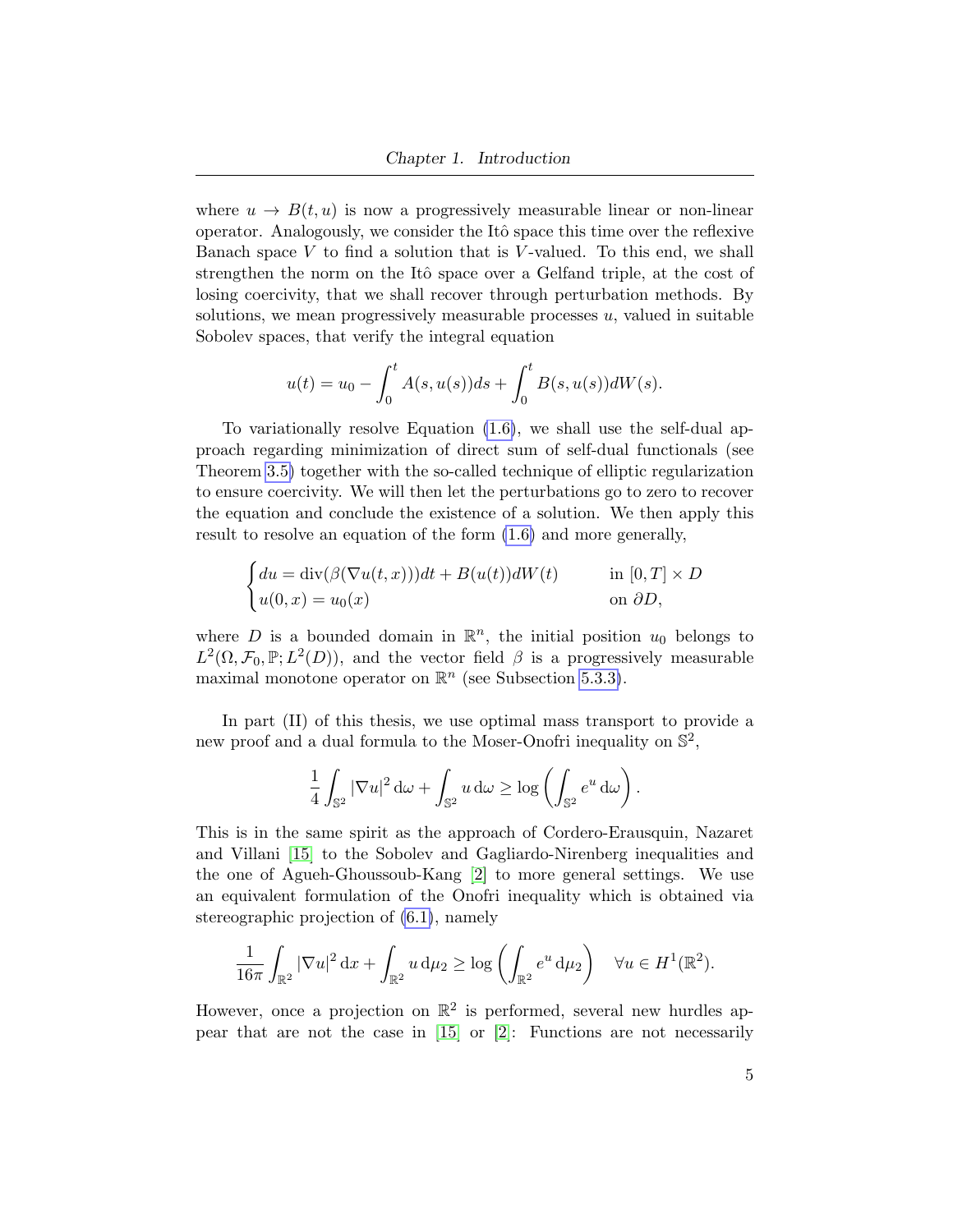of compact support, hence boundary terms need to be evaluated. Moreover, the corresponding dual free energy of the reference probability density  $\mu_2(x) = \frac{1}{\pi(1+|x|^2)^2}$  is not finite on the whole space, which requires the introduction of a renormalized free energy into the dual formula. We also extend this duality to higher dimensions and establish an extension of the Onofri inequality to spheres  $\mathbb{S}^n$  with  $n \geq 2$ . What is remarkable is that the corresponding free energy is again given by  $F(\rho) = -n\rho^{1-\frac{1}{n}}$ , which means that both the prescribed scalar curvature problem and the prescribed Gaussian curvature problem lead essentially to the same dual problem whose extremals are stationary solutions of the fast diffusion equations.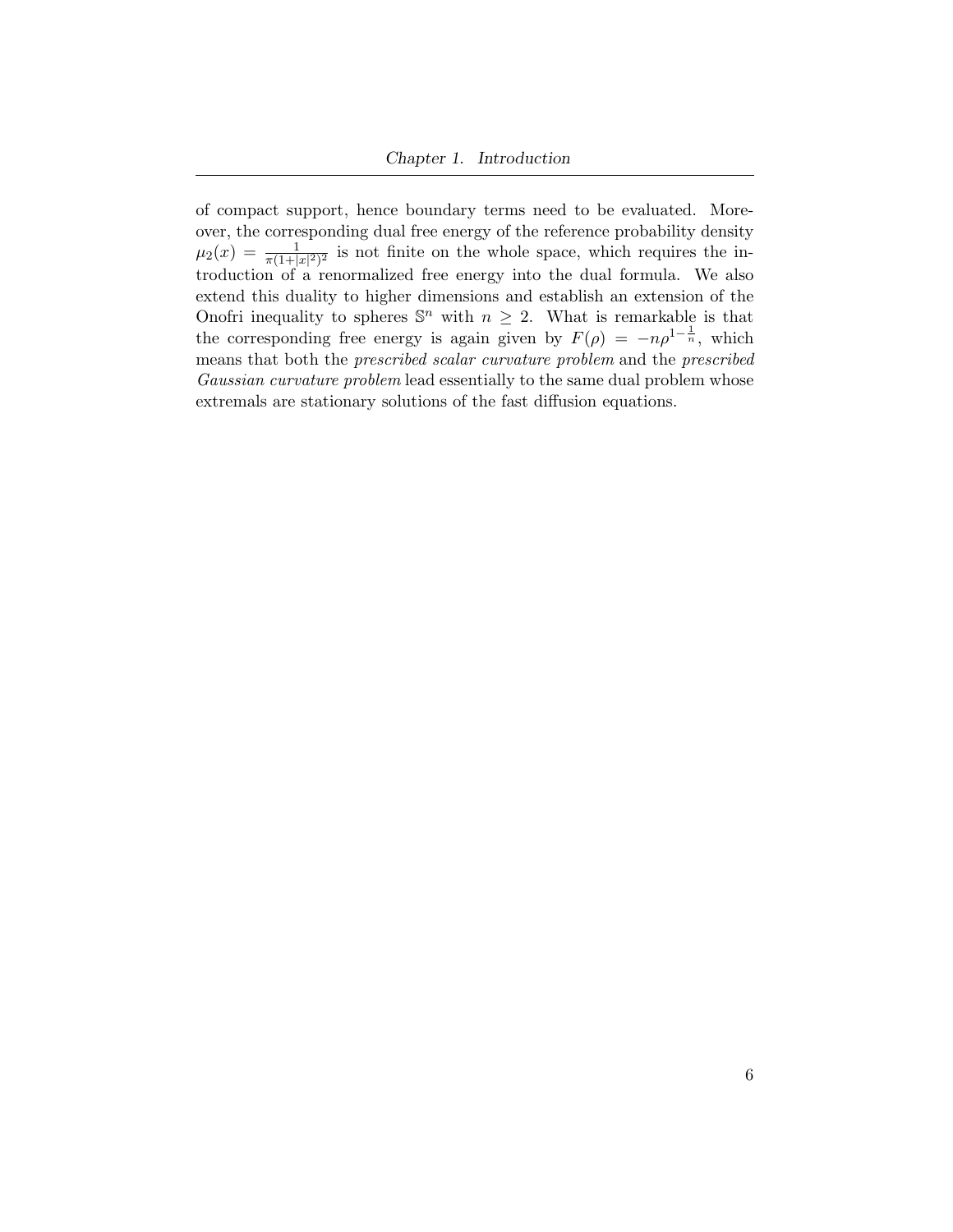# Part I

<span id="page-14-0"></span>Self-dual variational principles for stochastic partial differential equations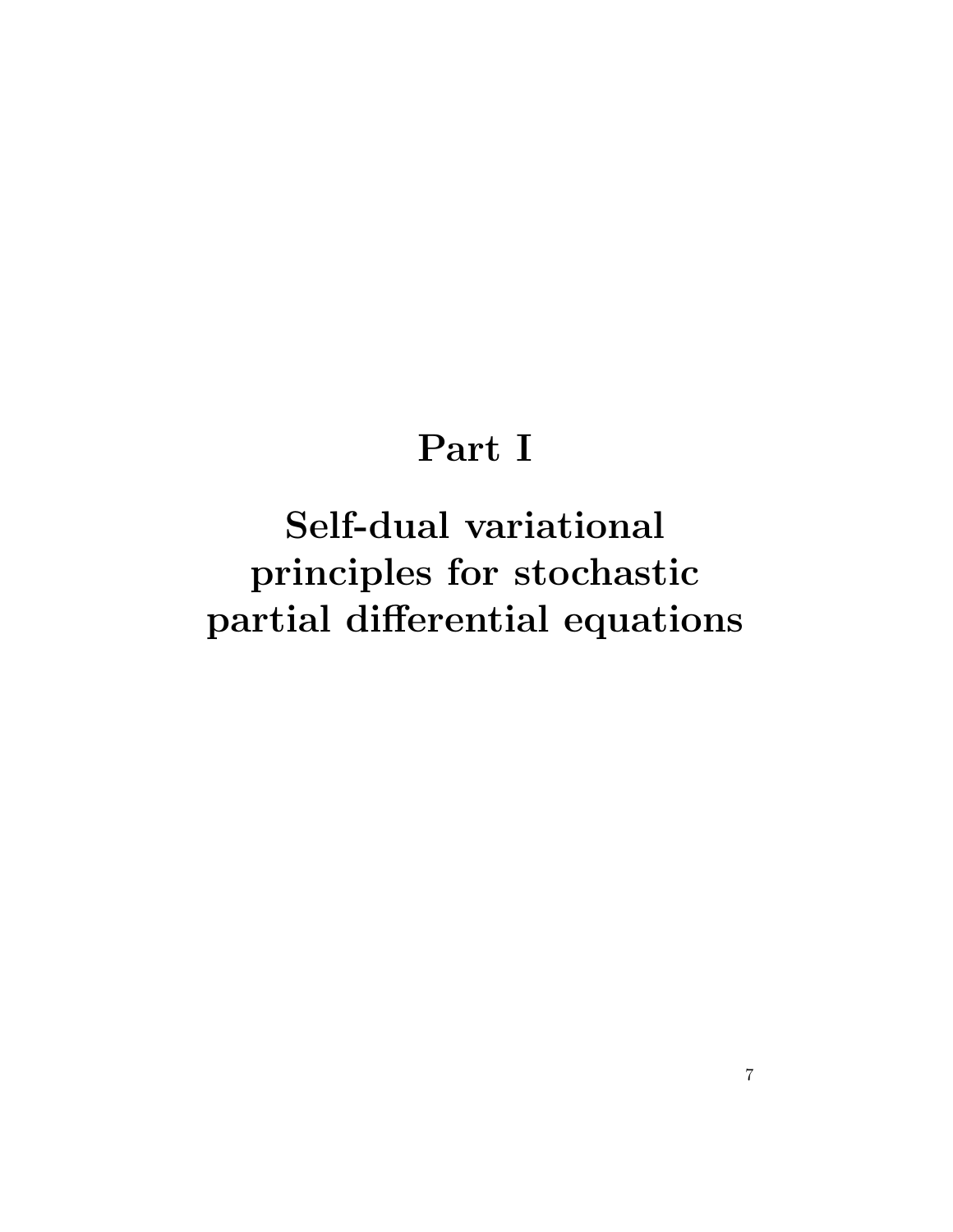## <span id="page-15-0"></span>Chapter 2

## Basics of stochastic calculus

The prime objective of this chapter is to make this dissertation self-contained in terms of definitions and facts from the measure theoretic foundations of probability theory. A fundamental element in stochastic differential equations is the presence of the diffusion term which in our case corresponds to the stochastic integral with respect to a given Wiener process. Therefore, the goal in this chapter is to provide the reader with sufficient material to develop the probability theory in infinite dimension, namely Hilbert-valued stochastic processes and the construction of stochastic integrals as processes with values in these Hilbert spaces. Our main source for most of the components of this chapter is [\[16\]](#page-101-3) and [\[48\]](#page-103-3).

#### <span id="page-15-1"></span>2.1 Random variables and probability space

A measurable space is a pair  $(\Omega, \mathcal{F})$  where  $\Omega$  is a non-empty set and  $\mathcal F$ is a  $\sigma$ -field, also called a  $\sigma$ -algebra, of subsets of  $\Omega$ . This means that the family F contains the set  $\Omega$  and is closed under the operation of taking complements and countable unions of its elements. If  $(\Omega, \mathcal{F})$  and  $(V, \mathcal{G})$  are two measurable spaces, then a mapping X from  $\Omega$  into V such that for arbitrary  $A \in \mathcal{G}$ , the set  $X^{-1}(A) = \{ \omega \in \Omega; X(\omega) \in A \} =: \{ X \in A \}$  belongs to  $\mathcal F$  is called is called a measurable mapping or a random variable from  $(\Omega, \mathcal{F})$  into  $(V, \mathcal{G})$  or a V-valued random variable.

Assume that V is a metric space, then the Borel  $\sigma$ -field of V is the smallest  $\sigma$ -field containing all closed (or open) subsets of V and it will be denoted as  $\mathcal{B}(V)$ .

In fact, if  $V$  is a separable Banach space, and  $V^*$  is its topological dual, then a mapping  $X : \Omega \to V$  is a V-valued random variable if and only if for arbitrary  $\zeta \in V^*, \ \zeta(X) : \Omega \to \mathbb{R}$  is an R-valued random variable.

**Definition 2.1.** A probability measure on a measurable space  $(\Omega, \mathcal{F})$  is a σ-additive function  $\mathbb P$  from F into [0,1] such that  $\mathbb P(\Omega) = 1$ . The triplet  $(\Omega, \mathcal{F}, \mathbb{P})$  is called a probability space.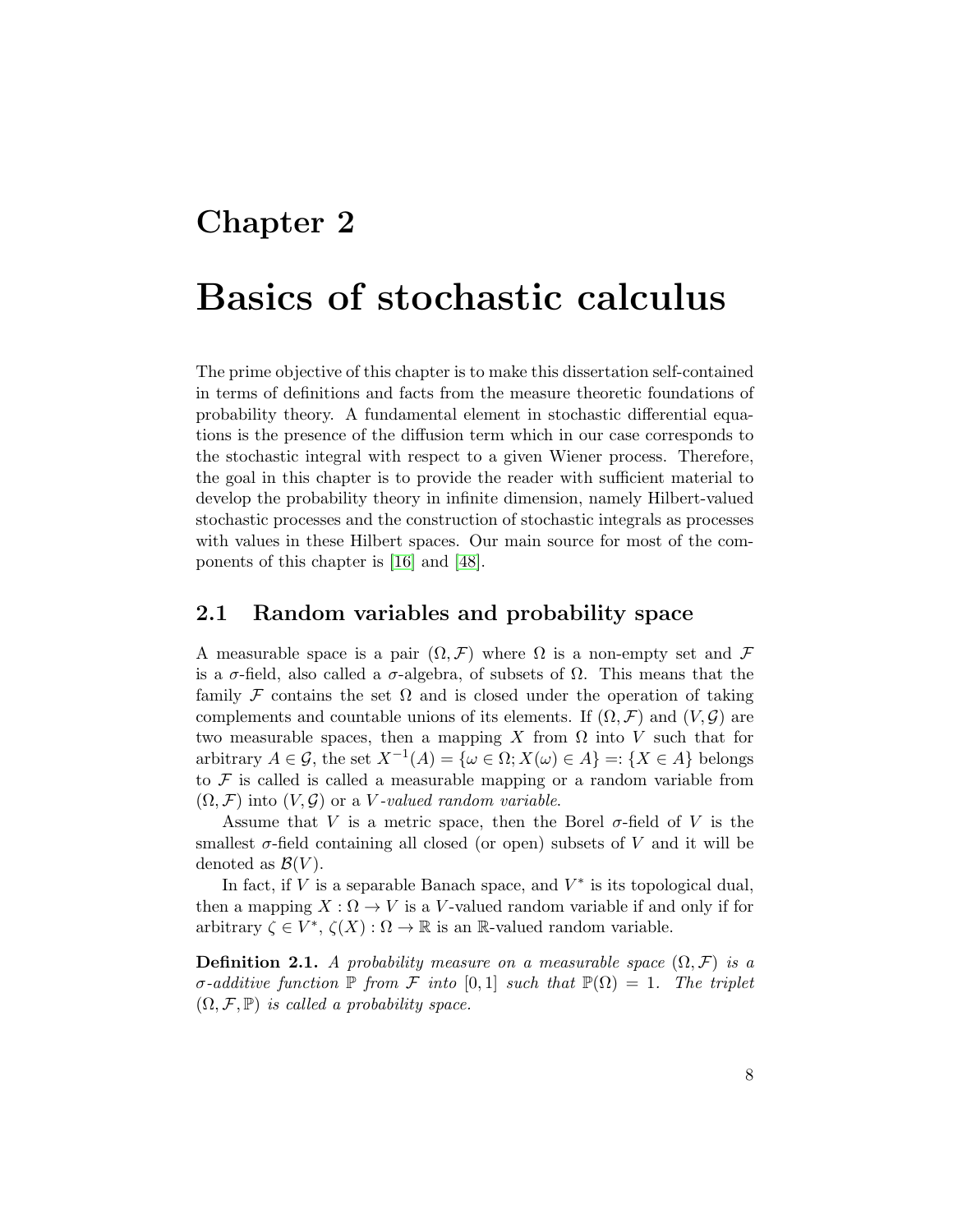If the triplet  $(\Omega, \mathcal{F}, \mathbb{P})$  is a probability space, we set

$$
\bar{\mathcal{F}} = \{ A \subset \Omega; \exists B, C \in \mathcal{F} ; B \subset A \subset C, \ \mathbb{P}(B) = \mathbb{P}(C) \}.
$$

 $\bar{\mathcal{F}}$  is a  $\sigma$ -field, called the *completion* of  $\mathcal{F}$ . If  $\mathcal{F} = \bar{\mathcal{F}}$ , then the probability space  $(\Omega, \mathcal{F}, \mathbb{P})$  is said to be *complete*. Equivalently,  $(\Omega, \mathcal{F}, \mathbb{P})$  is complete if any subset N of  $B \in \mathcal{F}$  with  $\mathbb{P}(B) = 0$  is also in  $\mathcal{F}$ .

If X is a random variable from  $(\Omega, \mathcal{F})$  into  $(V, \mathcal{G})$  and  $\mathbb{P}$  a probability measure on  $\Omega$ , then by  $\mathbb{L}(X)$  we denote the image of  $\mathbb{P}$  by the mapping X;

$$
\mathbb{L}(X)(A) = \mathbb{P}(\omega \in \Omega; X(\omega) \in A)
$$
  
=  $\mathbb{P}(\lbrace X \in A \rbrace)$   $\forall A \in \mathcal{G}$ 

The measure  $\mu = \mathbb{L}(X)$  is called the *distribution* or the *law* of X.

Similar to the definition of Lebesgue integral of real-valued functions, one can define the integral for a real-valued random variable and analogously the integral of a random variable with values in a separable Banach space  $V$ . In fact, the random variable  $X$  is said to be *Bochner integrable* or just *integrable* if

$$
\int_{\Omega} ||X(\omega)|| \mathbb{P}(d\omega) < \infty.
$$

The integral  $\int_{\Omega} X d\mathbb{P}$  will often be denoted by  $\mathbb{E}(X)$ , the *expectation* of X and it has many properties of the Lebesgue integral.

Finally, in the last part of this section we introduce some basic function spaces. We denote by  $L^1(\Omega, \mathcal{F}, \mathbb{P}; V)$  the set of all equivalence classes of V-valued random variables (with respect to the equivalence relation  $X \sim$  $Y \Leftrightarrow X = Y$  a.s.). One can check that  $L^1(\Omega, \mathcal{F}, \mathbb{P}; V)$ , equipped with the norm

$$
||X||_1 = \mathbb{E}(||X||_V)
$$

is a Banach space. In a similar way, one can define  $L^p(\Omega, \mathcal{F}, \mathbb{P}; V)$ , for arbitrary  $p > 1$  with the norm

$$
||X||_p = (\mathbb{E}||X||_V^p)^{1/p}.
$$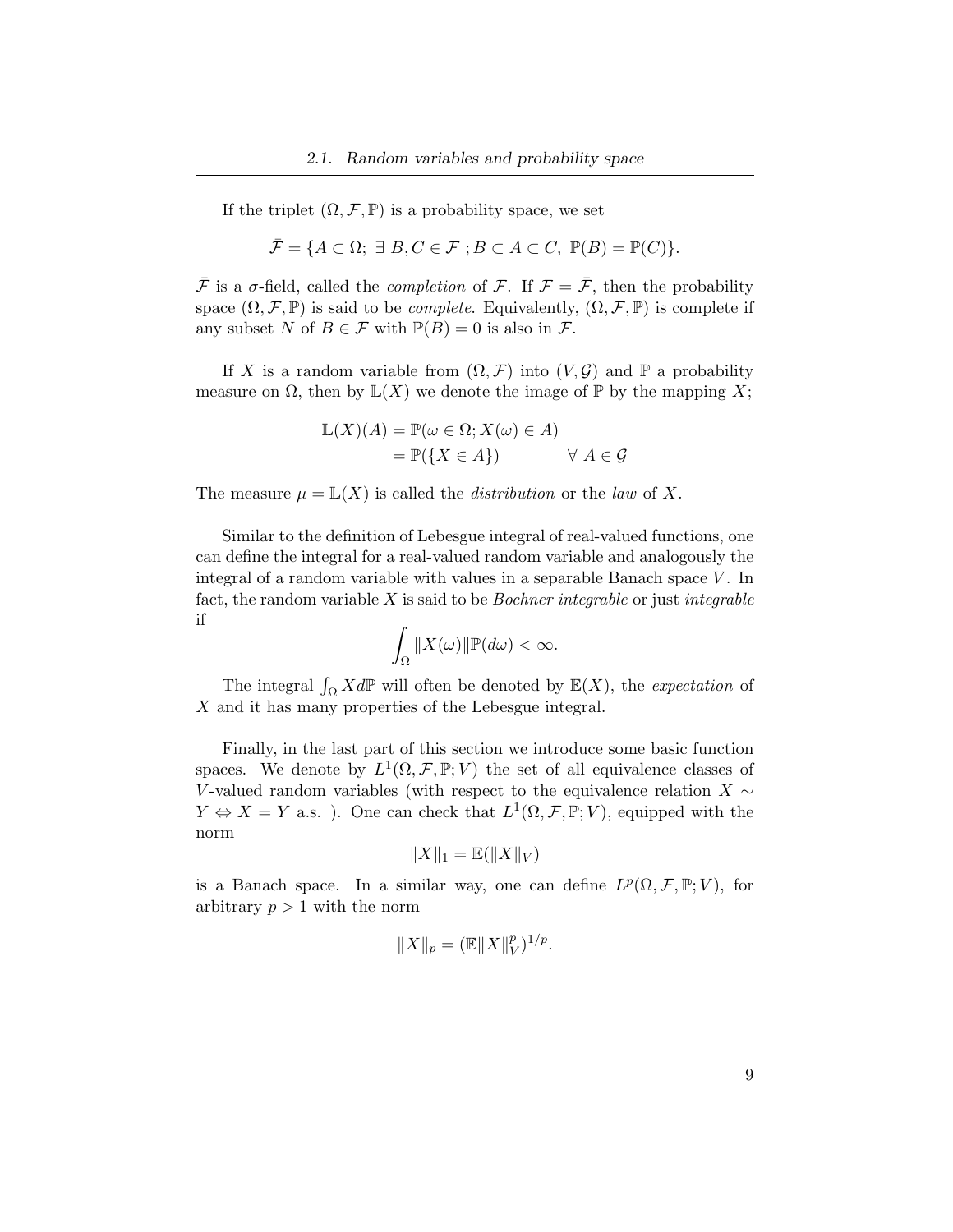If  $X, Y \in L^2(\Omega, \mathcal{F}, \mathbb{P}; H)$  and H is a Hilbert space with inner product  $\langle \cdot, \cdot \rangle$ , we define the *covariance operator* of X by the formula

$$
Cov(X) = \mathbb{E}\Big((X - \mathbb{E}(X)) \otimes (X - \mathbb{E}(X))\Big)
$$

 $Cov(X)$  is a symmetric positive and nuclear operator and

$$
\operatorname{Tr}[\operatorname{Cov}(X)] = \mathbb{E}(|X - \mathbb{E}(X)|^2)
$$

### <span id="page-17-0"></span>2.2 Gaussian measures in Banach spaces

**Definition 2.2.** A Gaussian measure  $\mu$  on  $\mathbb{R}$  is either concentrated at one point  $\mu = \delta_m$  or has a density

$$
\frac{1}{\sqrt{2\pi q}}e^{-\frac{1}{2q}(x-m)^2}
$$
 for  $x \in \mathbb{R}$ ,

where  $q > 0$  and  $m \in \mathbb{R}$  are respectively the variance and the mean of the random variable. Such a measure is denoted by  $\mathcal{N}(m, q)$ .

The Gaussian measure  $\mu$  on  $\mathbb{R}^n$  has the density

$$
\frac{1}{\sqrt{(2\pi)^n \det Q}} e^{-\frac{1}{2}\langle Q^{-1}(x-m), x-m\rangle} \qquad \text{for } x \in \mathbb{R}^n,
$$

where Q is a positive-definite symmetric  $n \times n$  matrix, known as the *covariance matrix*, and  $m \in \mathbb{R}^n$  is the mean, and this measure also is denoted by  $\mathcal{N}(m, Q)$ .

Now let V be a separable Banach space. A probability measure  $\mu$  on  $(V, \mathcal{B}(V))$  is said to be a *Gaussian measure* if and only if the law of an arbitrary linear functional  $h \in V^*$ , considered as a random variable on  $(V, \mathcal{B}(V), \mu)$ , is a Gaussian measure on  $(\mathbb{R}, \mathcal{B}(\mathbb{R}))$ . If the law of each  $h \in V^*$ is in addition a symmetric (zero mean) Gaussian law on  $\mathbb R$  then  $\mu$  is called a symmetric Gaussian measure.

#### <span id="page-17-1"></span>2.2.1 Gaussian measures on Hilbert spaces

For Gaussian measures on Hilbert spaces more precise information can be given. Let  $H$  be a Hilbert space, according to the general definition on Banach spaces, a probability measure  $\mu$  on  $(H, \mathcal{B}(H))$  is called Gaussian if for arbitrary  $h \in H$  there exist  $m \in \mathbb{R}$  and  $q \geq 0$  such that,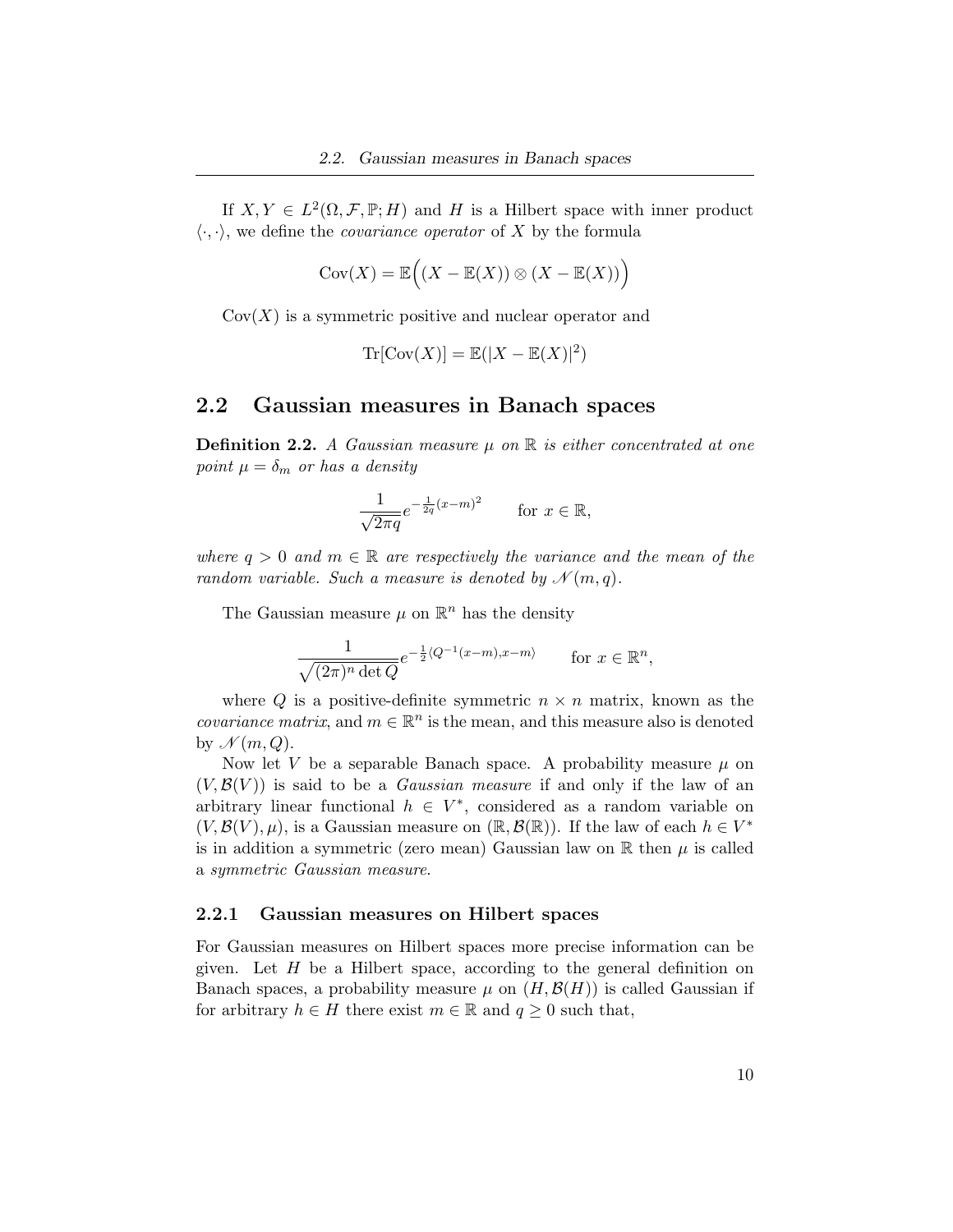$$
\mu\Big(\{x\in H; \langle h,x\rangle\in A\}\Big)=\mathscr{N}(m,q)(A),\qquad\forall A\in\mathcal{B}(\mathbb{R}).
$$

It is proved that for a Gaussian measure  $\mu$  on  $(H, \mathcal{B}(H))$  there exist an element  $m \in H$  and a linear operator Q, such that

$$
\int_H \langle h, x \rangle \mu(dx) = \langle m, h \rangle, \qquad \forall h \in H,
$$
  

$$
\int_H \langle h_1, x - m \rangle \langle h_2, x - m \rangle \mu(dx) = \langle Qh_1, h_2 \rangle, \qquad \forall h_1, h_2 \in H.
$$

The vector  $m$  is called the *mean* and  $Q$  is called the *covariance operator* of  $\mu$ . It is clear that the operator  $Q$  is symmetric and also non-negative. The Gaussian measure is denoted by  $\mathcal{N}(m, Q)$ .

The following proposition shows that the covariance operator is nuclear. A proof can be found in [\[16\]](#page-101-3).

**Proposition 2.1.** Let  $\mu$  be a Gaussian probability measure with mean 0 and covariance Q. Then Q has finite trace.

#### <span id="page-18-0"></span>2.3 Stochastic processes

Assume that V is a separable Banach space and let  $\mathcal{B}(V)$  be the  $\sigma$ -field of its Borel subsets. Let  $(\Omega, \mathcal{F}, \mathbb{P})$  be a probability space, and let I be an interval of R. An arbitrary family  $X = \{X(t)\}_{t \in I}$ , of V-valued random variables  $X(t), t \in I$  defined on  $\Omega$  is called a *stochastic process*. We also say that  $X(t)$  is a stochastic process on I. We set  $X(t,\omega) = X(t)(\omega)$  for all  $t \in I$ and  $\omega \in \Omega$ . Functions  $X(\cdot, \omega)$  are called the *trajectories* of  $X(t)$ .

A stochastic process Y is called a modification or a version of X if

$$
\mathbb{P}(\omega \in \Omega; X(t, \omega) \neq Y(t, \omega)) = 0 \quad \forall \ t \in I.
$$

A process X is called *measurable* if the mapping  $X(\cdot, \cdot): I \times \Omega \to V$  is  $\mathcal{B}(I) \otimes \mathcal{F}$ -measurable.

X is called *stochastically continuous* at  $t_0 \in I$  if for all  $\epsilon > 0$  and all  $\delta > 0$  there exists  $\rho > 0$  such that

$$
\mathbb{P}(\|X(t) - X(0)\| \ge \epsilon) \le \delta \qquad \forall \ t \in [t_0 - \rho, t_0 + \rho] \cap [0, T].
$$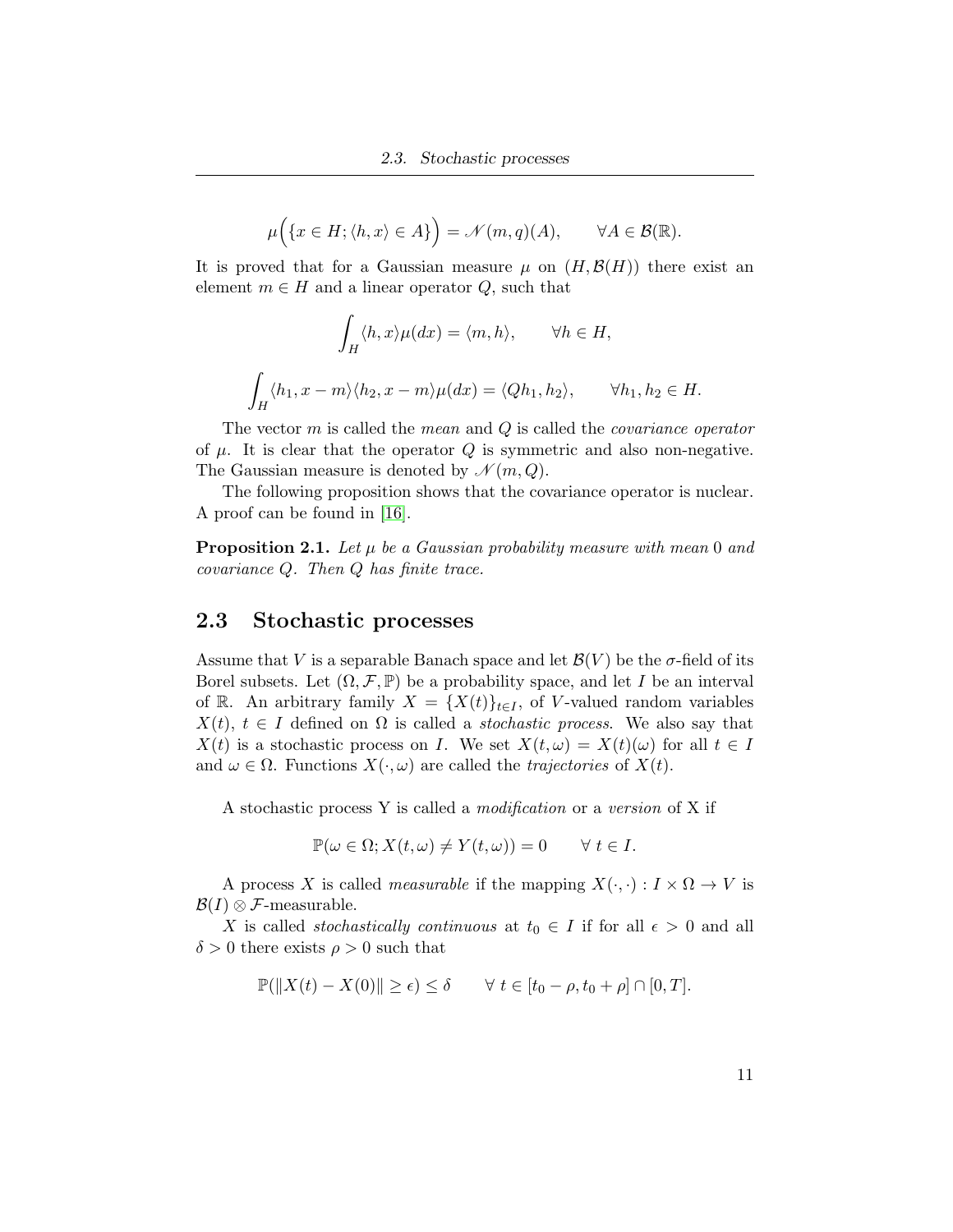#### <span id="page-19-0"></span>2.3.1 Processes with filtration

**Definition 2.3.** Assume that  $I = [0, T]$  or  $[0, +\infty]$ . A filtration on the probability space  $(\Omega, \mathcal{F}, \mathbb{P})$  is an increasing family of  $\sigma$ -fields  $\{\mathcal{F}_t\}, t \in I$ such that, for all  $s \leq t$  in I, we have  $\mathcal{F}_s \subset \mathcal{F}_t \subset {\{\mathcal{F}_t\}}_{t \in I}$ .

Denote by  $\mathcal{F}_{t+}$  the intersection of all  $\mathcal{F}_s$  where  $s > t$ . The filtration is said to be normal if

1.  $\mathcal{F}_0$  contains all  $A \in \mathcal{F}$  such that  $\mathbb{P}(A) = 0$ .

2. 
$$
\mathcal{F}_t = \mathcal{F}_{t^+} = \bigcap_{s>t} \mathcal{F}_s
$$
 for all  $t \in I$ .

If for arbitrary  $t \in I$  the random variable  $X(t)$  is  $\mathcal{F}_t$ -measurable then the process X is said to be *adapted* (to the family  $\mathcal{F}_t$ ).

X is progressively measurable if for every  $t \in [0, T]$  the mapping

$$
[0, t] \times \Omega \to V,
$$
  

$$
(s, \omega) \to X(s, \omega)
$$

is  $\mathcal{B}([0,t]) \otimes \mathcal{F}_t$ -measurable.

**Proposition 2.2.** Let  $X(t)$ ,  $t \in [0,T]$  be a stochastically continuous and adapted process with values in a separable Banach space  $V$ . Then  $X$  has a progressively measurable version.

**Definition 2.4.** Let  $\mathcal{P}_{\infty}$  be the  $\sigma$ -field generated by the sets of the form  $(s, t] \times F$ , where  $0 \le s < t < \infty$ ,  $F \in \mathcal{F}_s$ , and  $\{0\} \times F$  for  $F \in \mathcal{F}_0$ . This σ-field is called a predictable σ-field and its elements are predictable sets. The restriction of the  $\sigma$ -field  $\mathcal{P}_{\infty}$  to  $[0, T] \times \Omega$  is denoted by  $\mathcal{P}_{\mathcal{T}}$ .

An arbitrary measurable mapping from  $([0,\infty] \times \Omega, \mathcal{P}_{\infty})$  or  $([0,T] \times$  $\Omega, \mathcal{P}_{\mathcal{T}}$  into  $(V, \mathcal{B}(V))$  is called a *predictable process*. A predictable process is necessarily an adapted one. Predictable processes form a large class of processes, as can be seen in the next proposition.

**Proposition 2.3.** Assume that  $\Phi$  is an adapted and stochastically continuous process on an interval  $[0, T]$ . Then the process  $\Phi$  has a predictable version on  $[0, T]$ .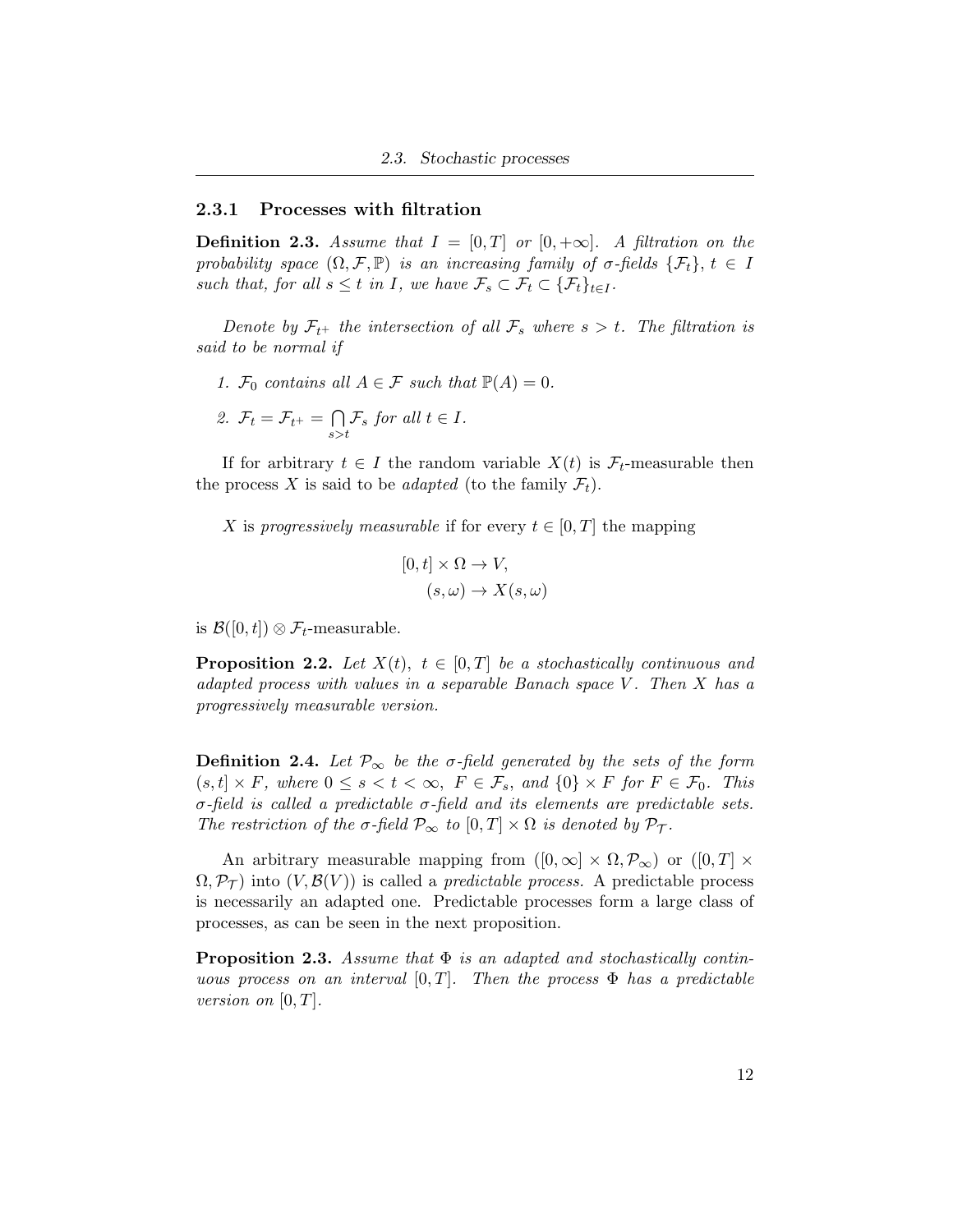### <span id="page-20-0"></span>2.4 Martingales

Let  $X(t)$  be a V-valued process. If  $\mathbb{E} \|X(t)\|_V < +\infty$  for all  $t \in [0, T]$  then the process is called integrable. An integrable and adapted V -valued process  $X(t), t \in [0,T]$  is said to be a martingale if for arbitrary  $t, s \in [0,T], t \geq s$ 

$$
\mathbb{E}(X(t)|\mathcal{F}_s) = X(s), \qquad \mathbb{P} - a.s.
$$

For fixed  $T > 0$ , we denote by  $\mathcal{M}_T^2(V)$  the space of all V-valued continuous, square integrable martingales M, such that  $M(0) = 0$ .

**Proposition 2.4.** The space  $\mathcal{M}_T^2(V)$  equipped with the norm

$$
\|M\|_{\mathscr{M}^2_T(V)} = \left( \mathbb{E} \sup_{t \in [0,T]} \|M(t)\|^2 \right)^{\frac{1}{2}}
$$

is a Banach space.

If  $M \in \mathcal{M}_T^2(\mathbb{R})$  then there exists a unique increasing predictable process  $\langle\langle M(\cdot)\rangle\rangle$ , starting from 0, such that the process

$$
M^2(t) - \langle \langle M(\cdot) \rangle \rangle, \qquad t \in [0, T]
$$

is a continuous martingale. The process  $\langle\langle M(\cdot)\rangle\rangle$  is called the *quadratic* variation of M.

To define the quadratic variation process for  $M \in \mathcal{M}_T^2(H)$  where H is a separable Hilbert space, denote by  $\mathbb{L}_1 := \mathbb{L}_1(H)$  the space of all nuclear operators on H equipped with the nuclear norm. An  $\mathbb{L}_1$ -valued continuous, adapted and increasing process Z such that  $Z(0) = 0$  is said to be a *quadratic variation* process of the martingale  $M(\cdot)$  if and only if for arbitrary  $a, b \in H$ the process

$$
\langle M(t), a \rangle \langle M(t), b \rangle - \langle Z(t)a, b \rangle, \qquad t \in [0, T]
$$

is an  $\{\mathcal{F}_t\}$ -martingale.  $Z(\cdot)$  is uniquely determined and is also denoted by  $\langle\langle M(t)\rangle\rangle.$ 

**Proposition 2.5.** An arbitrary  $M \in \mathcal{M}_T^2(H)$  has exactly one quadratic variation process.

A non-negative random variable  $\tau$  defined on  $(\Omega, \mathcal{F})$  is said to be an  $\mathcal{F}_t$ -stopping time if for arbitrary  $t \geq 0$ ,  $\{\omega \in \Omega; \tau(\omega) \leq t\} \in \mathcal{F}_t$ .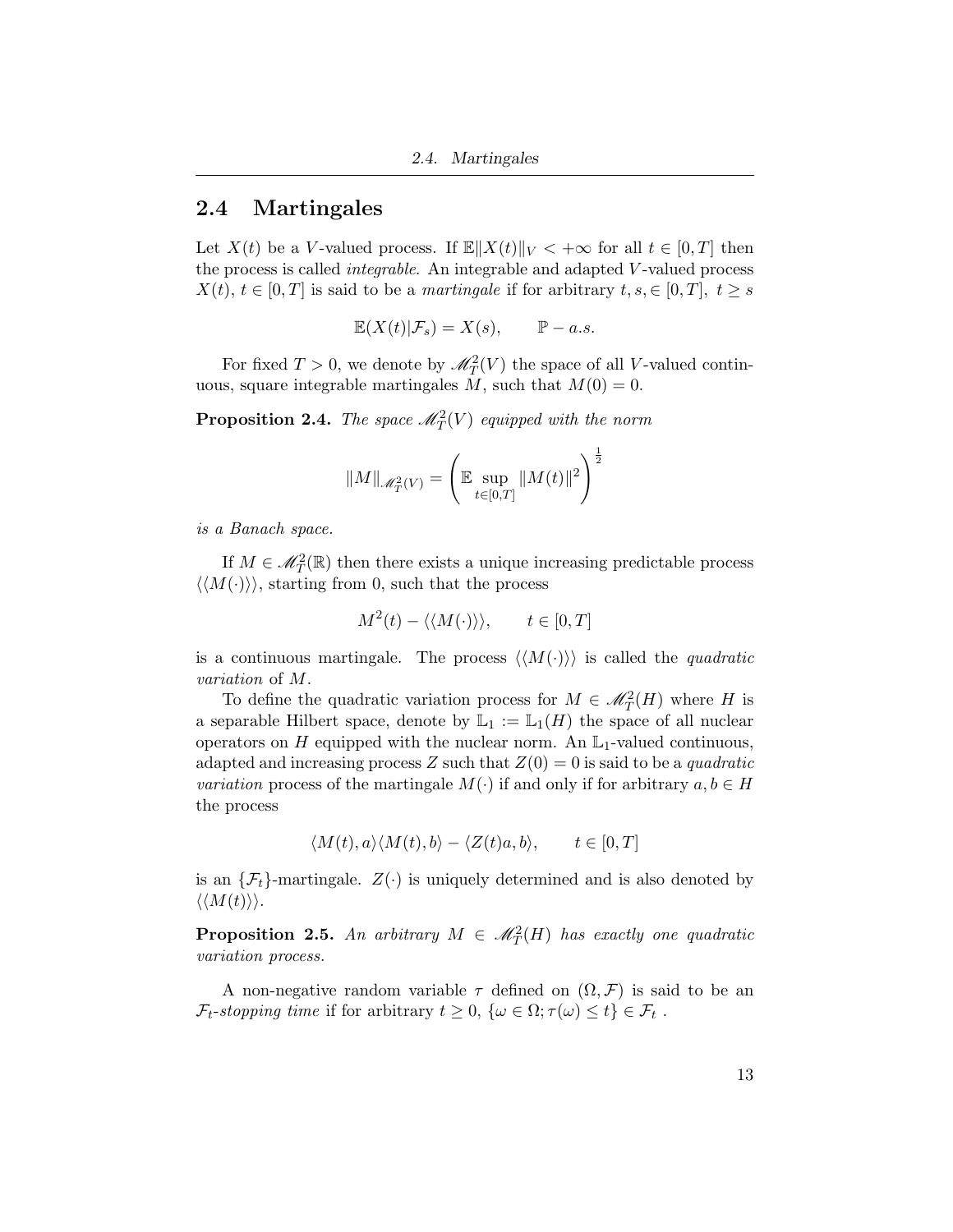### <span id="page-21-0"></span>2.5 Wiener processes

Let U be a Hilbert space with inner product  $\langle , \rangle_U$ , and let Q be a trace class non-negative operator on a Hilbert space U.

**Definition 2.5.** A U-valued stochastic process  $W(t)$ ,  $t \in [0, T]$  on a probability space  $(\Omega, \mathcal{F}, \mathbb{P})$  is called a Q-Wiener process if

- i.  $W(0) = 0$
- ii. W has P-a.s. continuous trajectories.
- iii. W has independent increments.
- iv.  $\mathbb{L}(W(t) W(s)) = \mathcal{N}(0, (t s)Q), \quad t > s > 0.$

Note that there exists a complete orthonormal system  ${e_k}$  in U and a bounded sequence of non-negative real numbers  $\{\lambda_k\}$  such that

$$
Qe_k = \lambda_k e_k, \qquad k \in \mathbb{N}.
$$

The following proposition shows that the operator Q can completely characterize the distribution of W.

**Proposition 2.6.** Assume that  $W(t)$  is a Q-Wiener process, then

1.  $W(t)$  is a Gaussian process on U, and

$$
\mathbb{E}(W(t)) = 0, \quad \text{Cov}(W(t)) = tQ, \qquad t \ge 0
$$

2. (Representation of the Q-Wiener process) For arbitrary  $t \geq 0$ , W has the expansion

$$
W(t) = \sum_{k \in \mathbb{N}} \sqrt{\lambda_k} \ \beta_k(t) \, e_k = \sum_{k \in \mathbb{N}} \beta_k(t) Q^{\frac{1}{2}} e_k, \qquad t \ge 0 \tag{2.1}
$$

where

$$
\beta_k(t) = \frac{1}{\sqrt{\lambda_k}} \langle W(t), e_k \rangle, \qquad k \in \mathbb{N}
$$

are mutually independent real-valued Brownian motions on  $(\Omega, \mathcal{F}, \mathbb{P})$ . The series converges in  $L^2(\Omega, \mathcal{F}, \mathbb{P}; C([0,T]; U)).$ 

Note that the quadratic variation of a  $Q$ -Wiener process in  $U$ , with Tr  $Q < +\infty$ , is given by  $\langle \langle W(t) \rangle \rangle = tQ, t \ge 0$ .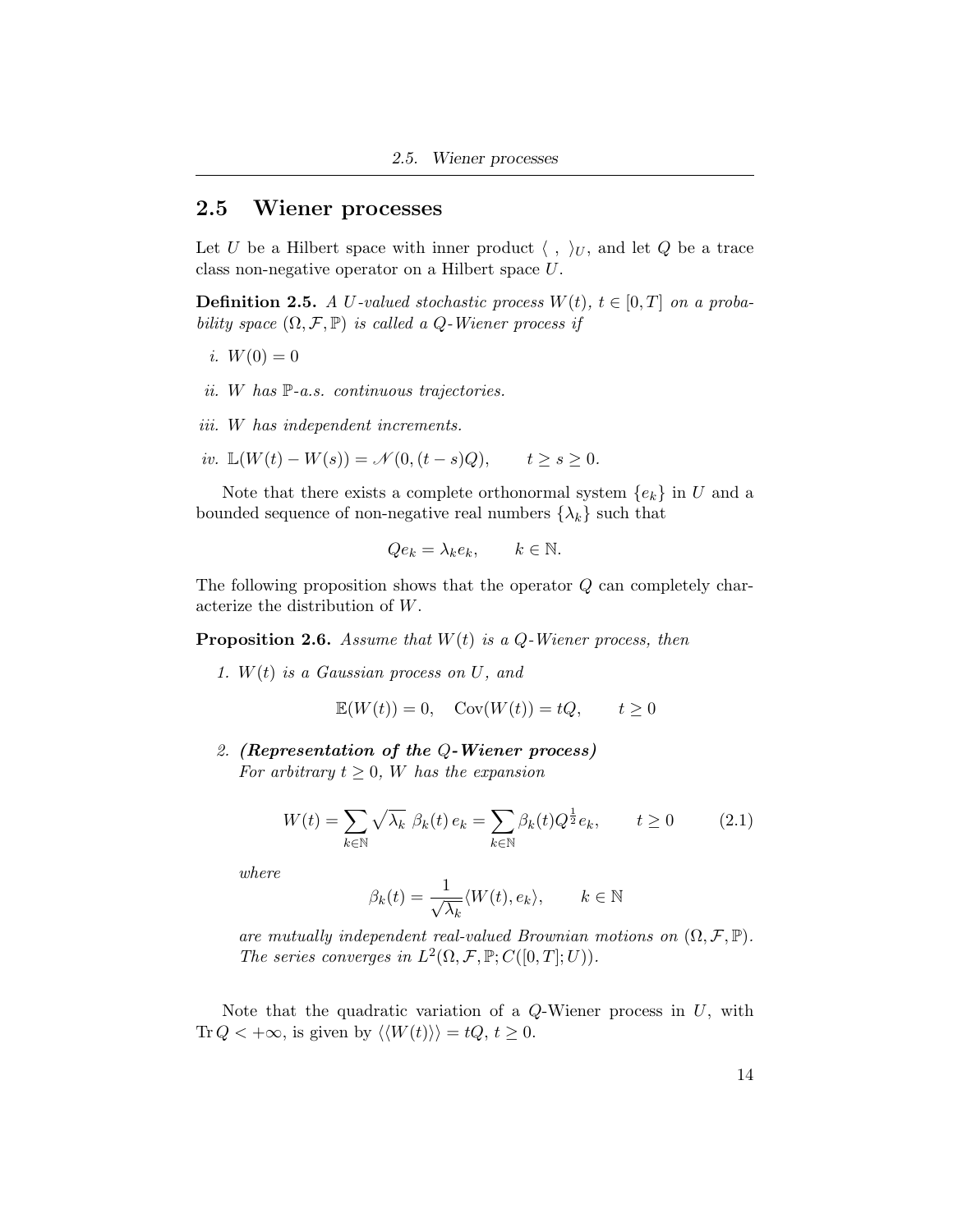**Definition 2.6.** A Q-Wiener process  $W(t)$ ,  $t \in [0, T]$  is called a Wiener process with respect to a filtration  $\mathcal{F}_t$  if

- $W(t)$  is adapted to  $\mathcal{F}_t$ ,  $t \in [0, T]$  and
- $W(t) W(s)$  is independent of  $\mathcal{F}_s$  for all  $0 \leq s \leq t \leq T$ .

In this thesis, we only consider real-valued Brownian motions, i.e.  $U =$  $\mathbb{R}$ , and hence  $Q = I$ .

### <span id="page-22-0"></span>2.6 Stochasic integral

#### <span id="page-22-1"></span>2.6.1 Operator-valued random variables

One important concept and of great interest is operator-valued random variables which are one of the main elements in construction of stochastic integrals. Let U and H be two separable Hilbert spaces and denote by  $\mathbb{L} = \mathbb{L}(U, H)$  the set of all linear bounded operators from U into H. The set  $\mathbb L$  is a linear space and, equipped with the operator norm, becomes a Banach space. However, if both spaces are infinite dimensional, then  $\mathbb L$  is not a separable space.

The lack of separability of L implies also that Bochners definition cannot be applied directly to the L-valued functions. To overcome these difficulties, one option is restrict our investigation to smaller spaces - the space  $L_1(U, H)$ of all nuclear operators from U into H, or the space  $\mathbb{L}_2(U, H)$  of all Hilbert-Schmidt operators from  $U$  into  $H$ , and then the non-measurability problem arisen from non-separability does not appear, that is because these smaller spaces are separable Banach spaces  $(L_2(U, H)$  is a Hilbert space).

A function  $\Phi(\cdot)$  from  $\Omega$  into L is said to be *strongly measurable* if for arbitrary  $u \in U$  the function  $\Phi(\cdot)u$  is measurable as a mapping from  $(\Omega, \mathcal{F})$ into  $(H, \mathcal{B}(H))$ . Let  $\mathcal L$  be the smallest  $\sigma$ -field of subsets of  $\mathbb L$  containing all sets of the form  $\{\Phi \in \mathbb{L}$ ; for  $\Phi u \in A\}$ ,  $u \in U$ ,  $A \in \mathcal{B}(H)$ , then  $\Phi : \Omega \to \mathbb{L}$ is a strongly measurable mapping from  $(\Omega, \mathcal{F})$  into  $(\mathbb{L}, \mathcal{L})$ . Elements of  $\mathcal L$ are called strongly measurable.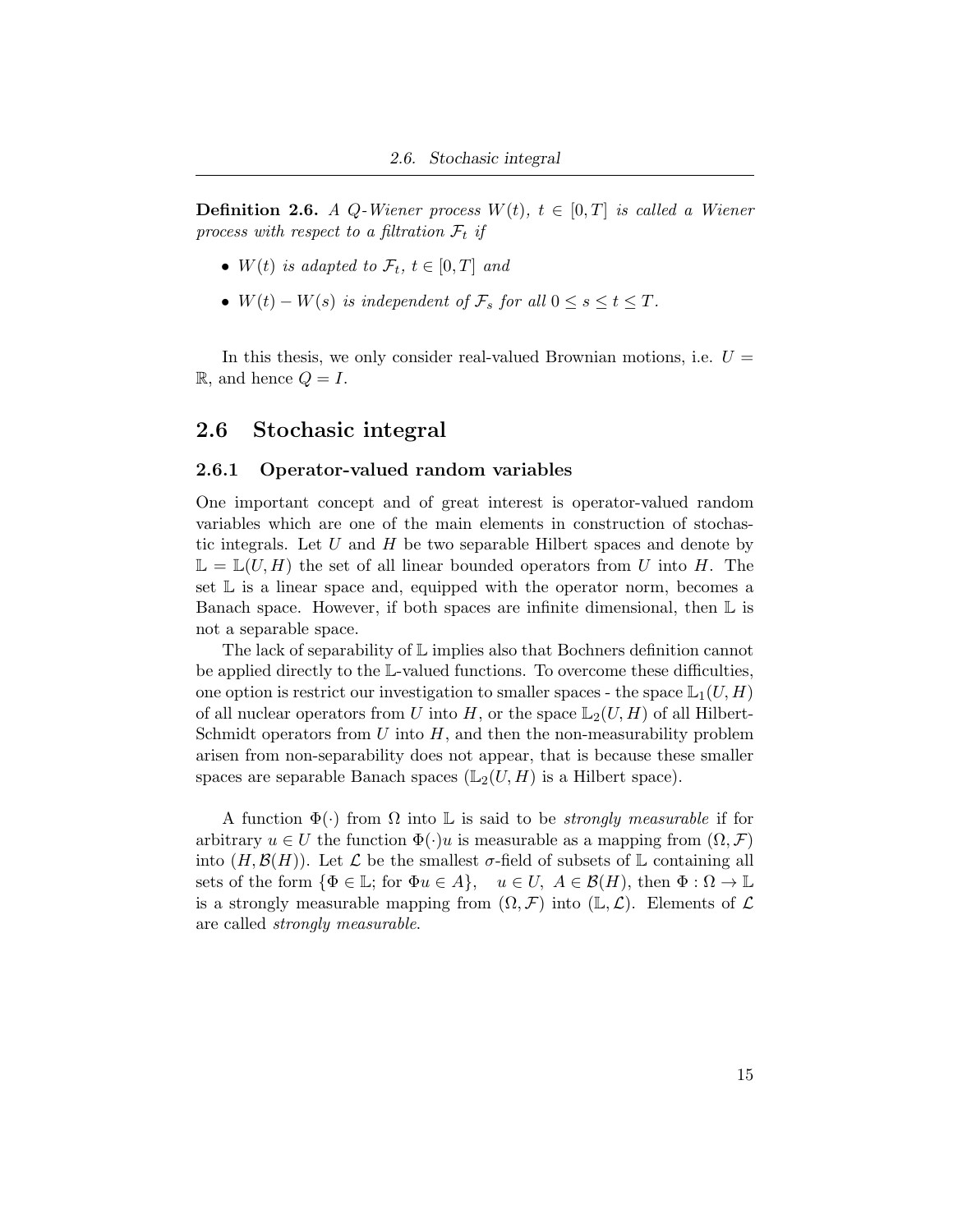#### Hilbert-Schmidt operators

**Definition 2.7.** Let  $T \in \mathbb{L}(U)$  and let  $\{e_k\}, k \in \mathbb{N}$  be an ONB of U. We define

$$
\operatorname{Tr} T := \sum_{k=1}^{\infty} \langle Te_k, e_k \rangle_U
$$

if the series is convergent.

Note that the trace definition above is independent of the choice of the orthonormal basis.

**Definition 2.8.** A bounded linear operator  $T: U \rightarrow H$  is called Hilbert-Schmidt if

$$
||T||_{\mathbb{L}_2(U,H)}:=\sum_{k=1}^{\infty}||Te_k||_H^2<\infty
$$

where  $\{e_k\}$  is an ONB of U.

We denote the space of all Hilbert-Schmidt operators from U to H by  $\mathbb{L}_2(U, H)$ .

The space of Hilbert-Schmidt operators forms a separable Hilbert space with the inner product defined as the following:

For  $S, T \in L_2(U, H)$  and  $\{e_k\}$  an ONB of U, we set

$$
\langle T,S\rangle_{\mathbb{L}_2}:=\sum_{k=1}^\infty \langle Te_k,Se_k\rangle_H.
$$

#### <span id="page-23-0"></span>2.6.2 Construction of the stochastic integral

We first state the definition of the stochastic integral for an elementary process, and we then briefly present the steps to extend it to more general processes.

We are given  $W(t)$  a Q-Wiener process in  $(\Omega, \mathcal{F}, \mathbb{P})$  having values in the Hilbert space U with respect to a normal filtration  $\mathcal{F}_t, t \in [0, T]$ .

**Definition 2.9.**  $An \mathbb{L} = \mathbb{L}(U, H)$ -valued process  $\Phi(t)$ ,  $t \in [0, T]$  taking only a finite number of values is said to be elementary if there exists a sequence  $0 = t_0 < t_1 < ... < t_k = T$  and a sequence  $Φ_0, Φ_1, ..., Φ_{k-1}$  of L-valued random variables taking on only a finite number of values such that  $\Phi_m$  are  $\mathcal{F}_{t_m}$ -measurable and

$$
\Phi(t) = \Phi_m \qquad t \in (t_m, t_{m+1}], \ m = 0, 1, ..., k - 1.
$$

16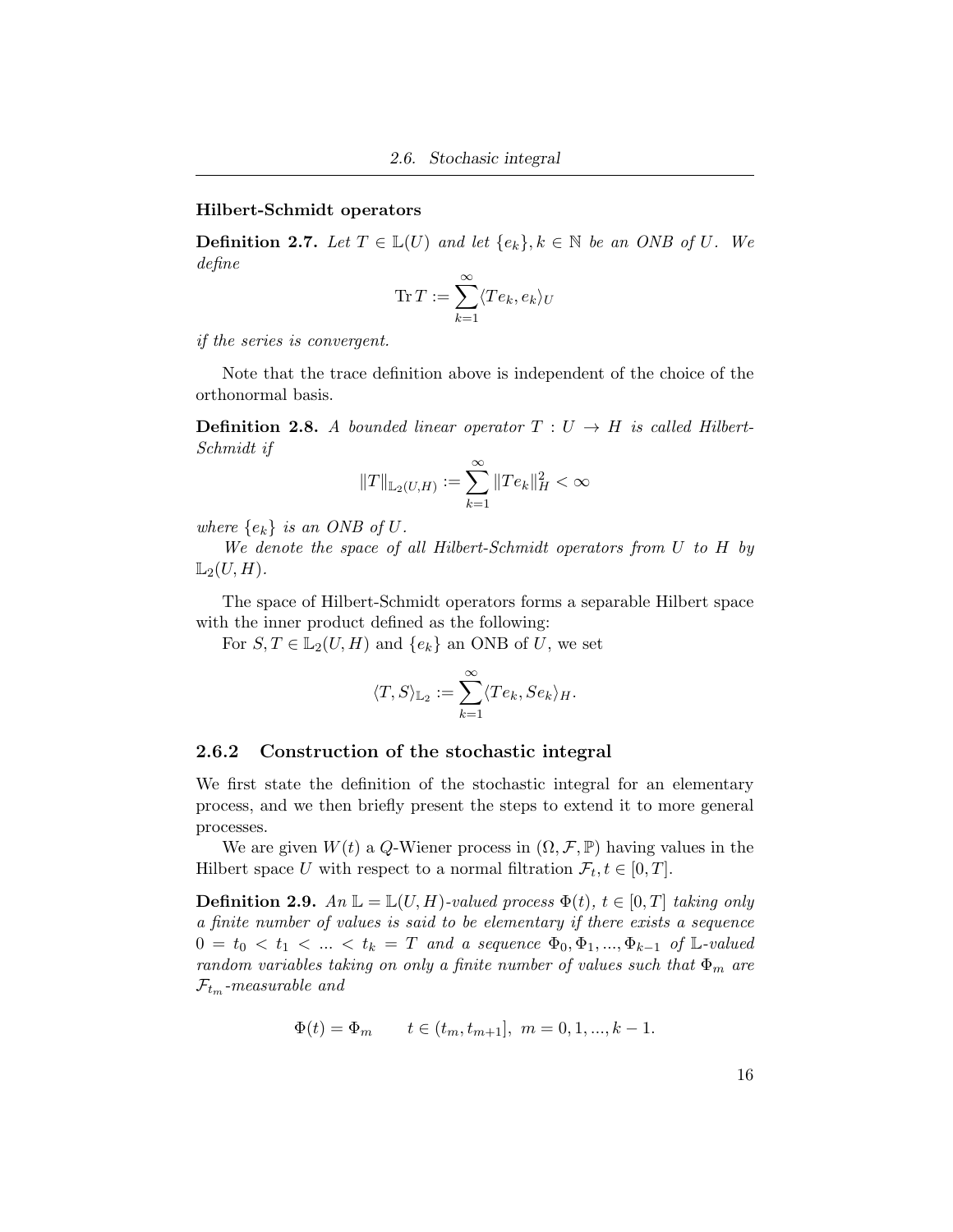For elementary processes  $\Phi$ , one defines the stochastic integral by the formula

$$
(\Phi \cdot W)(t) := \int_0^t \Phi(s)dW(s) = \sum_{m=0}^{k-1} \Phi_m(W_{t_{m+1} \wedge t} - W_{t_m \wedge t}), \quad t \in [0, T] \tag{2.2}
$$

In the construction of stochastic integral in a general setting, we need to work with the subspace  $U_0 = Q^{1/2}(U)$  of U which is a Hilbert space endowed with the inner product

$$
\langle u, v \rangle_0 = \sum_{k=1}^{\infty} \frac{1}{\lambda_k} \langle u, e_k \rangle \langle v, e_k \rangle = \langle Q^{-1/2} u, Q^{-1/2} v \rangle, \qquad u, v \in U_0.
$$

Furthermore, another key concept in the construction of the stochastic integral is the space of all Hilbert-Schmidt operators from  $U_0$  to  $H$ ,  $\mathbb{L}_2^0$  =  $\mathbb{L}_2(U_0, H)$ , which is a separable Hilbert space equipped with the norm

$$
||\Psi||_{\mathbb{L}_{2}^{0}}^{2} = \sum_{i,j=1}^{\infty} |\langle \Psi g_{i}, f_{j} \rangle|^{2} = \sum_{i,j=1}^{\infty} \lambda_{i} |\langle \Psi e_{i}, f_{j} \rangle|^{2}
$$

$$
= ||\Psi Q^{1/2}||_{\mathbb{L}_{2}(U,H)}^{2}
$$

$$
= \text{Tr } [(\Psi Q^{1/2})(\Psi Q^{1/2})^{*}]
$$

where  ${g_i}$ , with  $g_i =$ √  $\overline{\lambda_i}e_i, \{e_i\}$  and  $\{f_i\}$  are complete ONB in  $U_0, U$ , and H respectively.

Let  $\Phi(t)$ ,  $t \in [0, T]$  be a measurable  $\mathbb{L}_2^0$ -valued process; we define the following norm on  $\Phi$  by

$$
\|\Phi\|\|_{t} = \left[\mathbb{E} \int_{0}^{t} \|\Phi(s)\|_{\mathbb{L}_{2}^{0}}^{2} ds\right]^{1/2}
$$

$$
= \left[\mathbb{E} \int_{0}^{t} \text{Tr}\left[(\Phi(s)Q^{1/2})(\Phi(s)Q^{1/2})^{*}\right]ds\right]^{1/2}
$$

<span id="page-24-0"></span>**Proposition 2.7.** If a process  $\Phi$  is elementary and  $|||\Phi|||_T < \infty$ , then the process  $\Phi \cdot W$  is a continuous, square integrable H-valued martingle on  $[0, T]$ , and

$$
\mathbb{E}|\Phi \cdot W|^2 = |||\Phi|||^2, \quad 0 \le t \le T \tag{2.3}
$$

17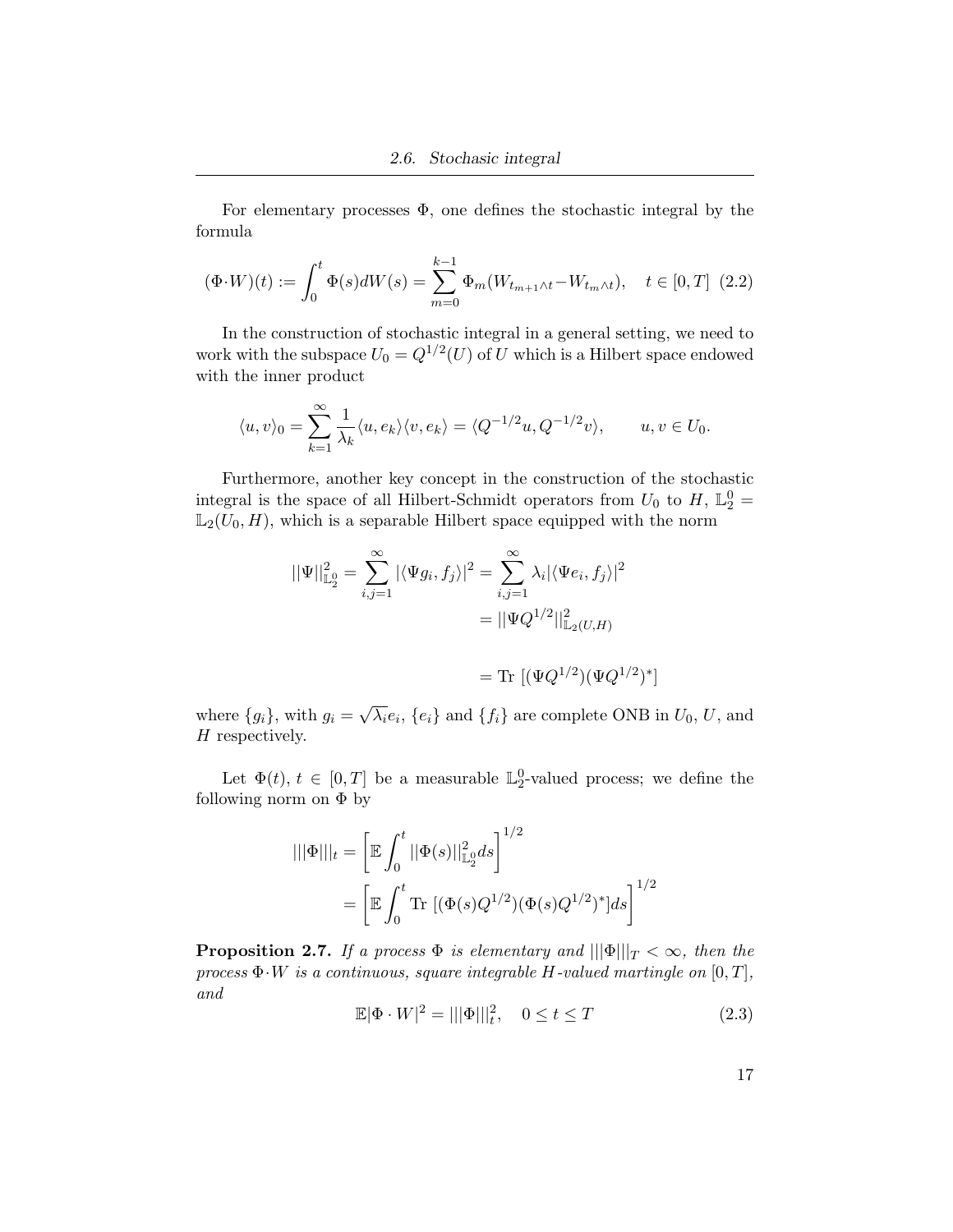In order to take into account the adaptability of the considered processes we need to regard the class of integrands that are predictable with values in  $\mathbb{L}_2^0$ , more precisely, the mapping from  $(\Omega \times [0, T], \mathcal{P}_{\mathcal{T}})$  into  $(\mathbb{L}_2^0, \mathcal{B}(\mathbb{L}_2^0))$ .

<span id="page-25-0"></span>**Proposition 2.8.** If  $\Phi$  is an  $\mathbb{L}^2_0$ -predictable process such that  $\|\|\Phi\|\|_T$  <  $\infty$ , then there exists a sequence  $\{\Phi_n\}$  of elementary processes such that  $|||\Phi_n - \Phi|||_T \to 0 \text{ as } n \to \infty.$ 

Consider the set

$$
\mathcal{N}_W^2(0,T;\mathbb{L}_2^0):=\{\Phi:\Omega\times[0,T]\to\mathbb{L}_2^0;\ \Phi \text{ is predictable, and }\ |||\Phi|||_T<\infty\}
$$

$$
= L^2(\Omega\times[0,T],\mathcal{P}_T,\mathbb{P}\otimes dt;\mathbb{L}^2_0)
$$

or in short  $\mathcal{N}_W^2$ . By Propositio [2.8,](#page-25-0) the set of elementary processes is a dense subset of  $\mathcal{N}_W^2$ , thus with Proposition [2.7](#page-24-0) we have that the stochastic integral  $\Phi \cdot W$  is an isometric transformation from the dense set of elementary processes into  $\mathcal{M}_T^2(H)$ , and this is the key fact to extend the integral to all elements of  $\mathcal{N}_W^2$ . The so-called *localization* procedure provides the final step to extend the definition of the stochastic integral where one can relax the finite norm condition to the following

$$
\mathbb{P}\left(\int_0^T \|\Phi(s)\|_{\mathbb{L}_2^0}^2 ds < \infty\right) = 1.
$$

All such processes are called *stochastically integrable* on  $[0, T]$ .

For  $\Phi \in \mathcal{N}_{W}^2$ , one defines  $\tau_n := \inf \{ t \in [0,T]; \int_0^t ||\Phi(s)||_{\mathbb{L}_2^0}^2 ds > n \} \wedge T$ , which is an increasing sequence of stopping times with respect to  $\mathcal{F}_t$ ,  $t \in$  $[0, T]$ , such that

$$
\mathbb{E}\left(\int_0^T \|1_{(0,\tau_n]}(s)\Phi(s)\|_{\mathbb{L}_2^0}^2 ds\right) \leq n < \infty.
$$

In addition, the processes  $1_{(0,\tau_n]}\Phi$ ,  $n \in \mathbb{N}$  are still  $\mathbb{L}_2^0$ -predictable since  $1_{(0,\tau_n]}$ is left-continuous and  $\mathcal{F}_t$ -adapted. Thus we get that for  $t \in [0, T]$  the stochastic integrals  $\int_0^t 1_{(0,\tau_n]}(s)\Phi(s)dW(s)$  are well defined for all  $n \in \mathbb{N}$ , and hence we set

$$
\int_0^t \Phi(s)dW(s) := \int_0^t 1_{(0,\tau_n]}(s)\Phi(s)dW(s),
$$

where *n* is an arbitrary natural number such that  $\tau_n \geq t$ .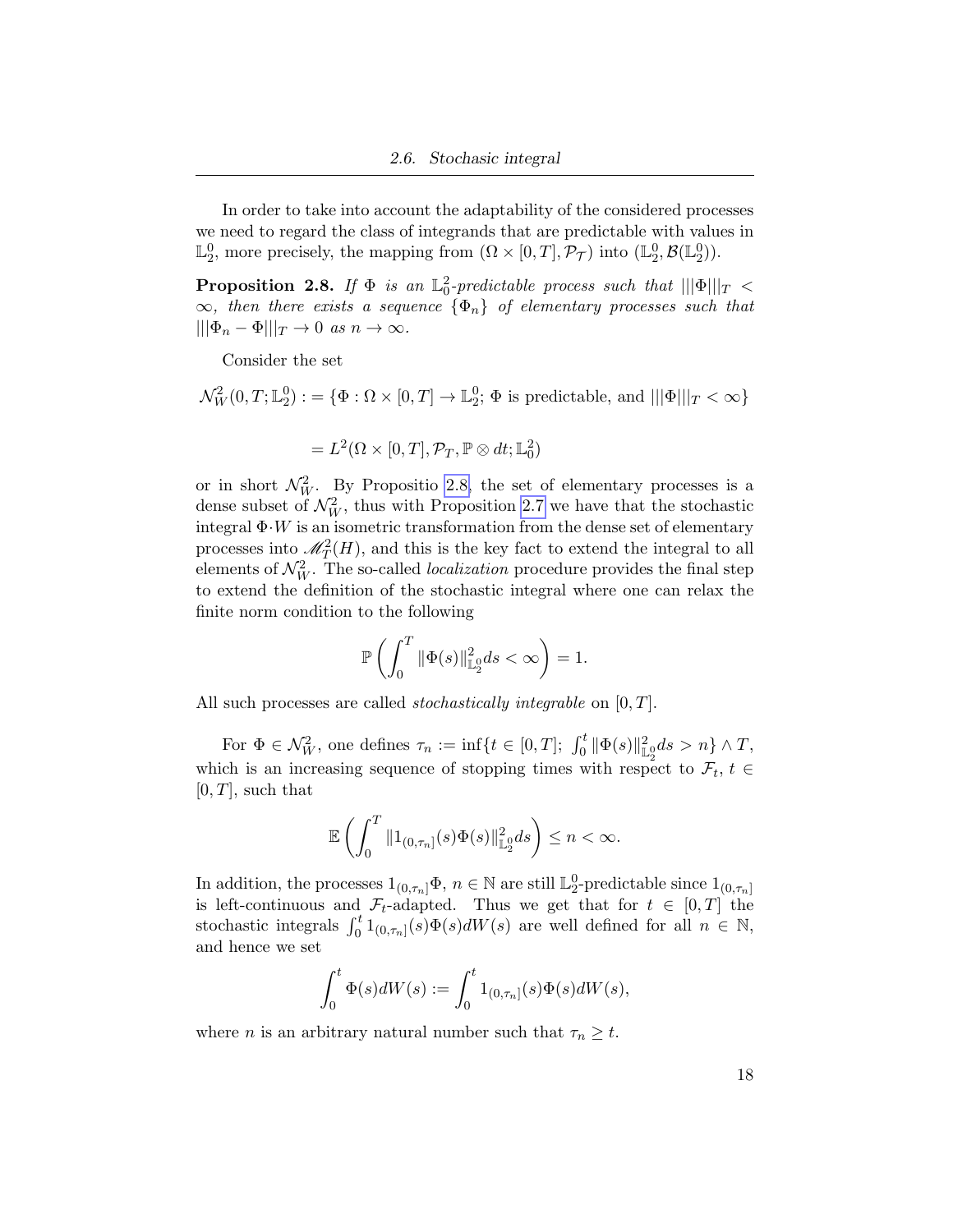Now finally the following Lemma shows that for arbitrary  $m < n$  and  $t \in [0, T]$  on  $\{\tau_m \geq t\} \subset \{\tau_n \geq t\}$ , we have

$$
\int_0^t 1_{(0,\tau_n]}(s)\Phi(s)dW(s) = \int_0^t 1_{(0,\tau_m]}(s)\Phi(s)dW(s), \qquad \mathbb{P}-a.s.
$$

**Lemma 2.1.** Assume that  $\Phi \in \mathcal{N}_{W}^{2}$  and that  $\tau$  is an  $\mathcal{F}_{\tau}$ -stopping time such that  $\mathbb{P}(\tau \leq T) = 1$ . Then

$$
\int_0^t 1_{(0,\tau]}(s)\Phi(s)dW(s) = \Phi \cdot W(\tau \wedge t) = \int_0^{\tau \wedge t} \Phi(s)dW(s).
$$

### <span id="page-26-0"></span>2.7 Stochastic Fubini theorem

Let  $(V, \Sigma_V)$  be a measurable space and let  $(\omega, t, u) \to \Phi(\omega, t, u)$  be a measurable mapping from  $(\Omega_T \times V, \mathbb{P}_T \otimes \mathcal{B}(V))$  into  $(\mathbb{L}_2^0, \mathcal{B}(\mathbb{L}_2^0))$ . In particular, for arbitrary  $u \in V, (\cdot, \cdot, u)$  is a predictable  $\mathbb{L}_2^0$ -valued process. Let in addition  $\mu$  be a finite positive measure on  $(V, \Sigma_V)$ .

The following stochastic version of the Fubini theorem will be used in the sequel.

**Theorem 2.1.** Let  $\Phi$  described as above also satisfies

$$
\int_V |||\Phi(\cdot,\cdot,u)|||\mu(dx) < +\infty,
$$

then  $\mathbb{P}\text{-}a.s.$ 

$$
\int_{V} \left( \int_{0}^{T} \Phi(t, u) dW(t) \right) \mu(dx) = \int_{0}^{T} \left( \int_{V} \Phi(t, u) \mu(dx) \right) dW(t).
$$

### <span id="page-26-1"></span>2.8 Itô's formula

Assume that  $\Phi$  is a stochastically integrable  $\mathbb{L}_2^0$ -valued process in  $[0, T]$ ,  $\tilde{u}$  and H-valued predictable process P-a.s., Bochner integrable on  $[0, T]$ , and  $u(0)$ a  $\mathcal{F}_0$ -measurable H-valued random variable. Then the following process is well defined.

<span id="page-26-2"></span>
$$
u(t) = u(0) + \int_0^t \tilde{u}(s)ds + \int_0^t \Phi(s)dW(s), \qquad t \in [0, T].
$$
 (2.4)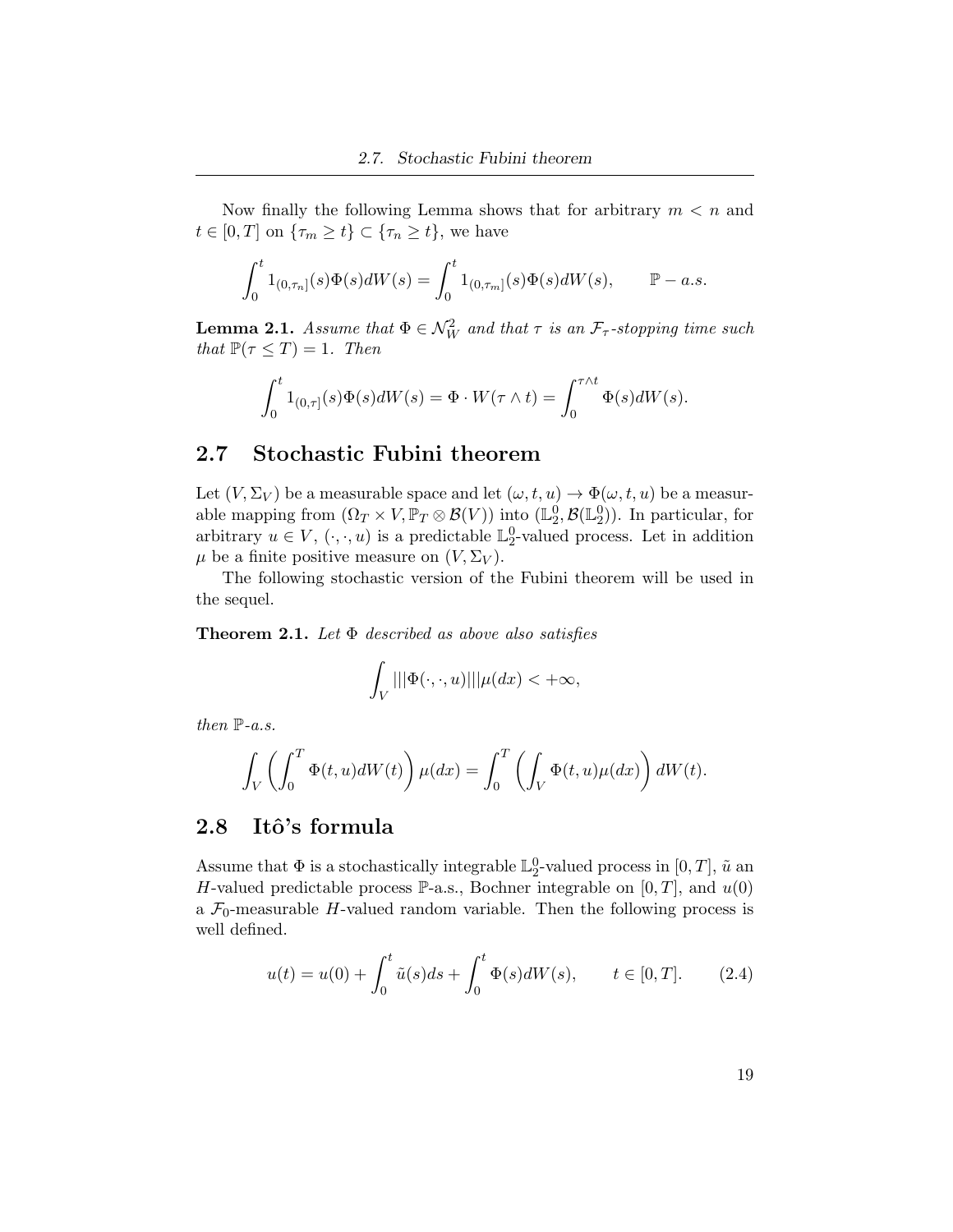**Theorem 2.2.** Assume that a function  $F : [0, T] \times H \rightarrow \mathbb{R}$  and its partial derivatives  $F_t, F_x, F_{xx}$  are uniformly continuous on bounded subsets of  $[0, T] \times H$ , then for all  $t \in [0, T]$ ,  $\mathbb{P}\text{-}a.s.$  the following Itô formula holds

<span id="page-27-0"></span>
$$
F(t, u(t)) = F(0, u(0)) + \int_0^t \langle F_x(s, u(s)), \Phi(s) dW(s) \rangle
$$
\n
$$
+ \int_0^t \Big( F_t(s, u(s)) + \langle F_x(s, u(s)), \tilde{u}(s) \rangle \Big) ds
$$
\n
$$
+ \frac{1}{2} \int_0^t \text{Tr} \Big( F_{xx}(s, u(s)) (\Phi(s) Q^{1/2}) (\Phi(s) Q^{1/2})^* \Big) ds,
$$
\n(2.5)

where  $Q \in \mathbb{L}(U)$  is the covariance operator corresponding to the Q-Wiener process W.

In particular if  $F(u) = ||u||_H^2$ , then the formula [\(2.5\)](#page-27-0) for all  $t \in [0, T]$ , P-a.s. reduces to the following

$$
||u(t)||_H^2 = ||u(0)||_H^2 + \int_0^t \left(2\langle u(s), \tilde{u}(s)\rangle_H + ||\Phi(s)||_{\mathbb{L}_2(U,H)}^2\right)ds
$$
  
+ 
$$
2\int_0^t \langle u(s), \Phi(s)dW(s)\rangle_H,
$$

and consequently

<span id="page-27-1"></span>
$$
\mathbb{E}(\|u(t)\|_{H}^{2}) = \mathbb{E}(\|u(0)\|_{H}^{2}) + \mathbb{E}\int_{0}^{t} \left(2\langle u(s), \tilde{u}(s)\rangle_{H} + \|\Phi(s)\|_{\mathbb{L}_{2}(U,H)}^{2}\right)ds.
$$
 (2.6)

Considering the Itô's formula as  $(2.6)$ , one can obtain an analogous *integration by parts* formula for two processes u and v of the form  $(2.4)$ ; namely if u takes the form  $(2.4)$  and also v is given by

$$
v(t) = v(0) + \int_0^t \tilde{v}(s)ds + \int_0^t \Psi(s)dW(s), \qquad t \in [0, T],
$$

then the following holds

$$
\mathbb{E}\int_0^T \langle u(t), \tilde{v}(t) \rangle dt = -\mathbb{E}\int_0^T \langle v(t), \tilde{u}(t) \rangle dt - \mathbb{E}\int_0^T \langle \Phi(t), \Psi(t) \rangle_{\mathbb{L}_2(U, H)} dt + \mathbb{E}\langle u(T), v(T) \rangle - \mathbb{E}\langle u(0), v(0) \rangle.
$$
 (2.7)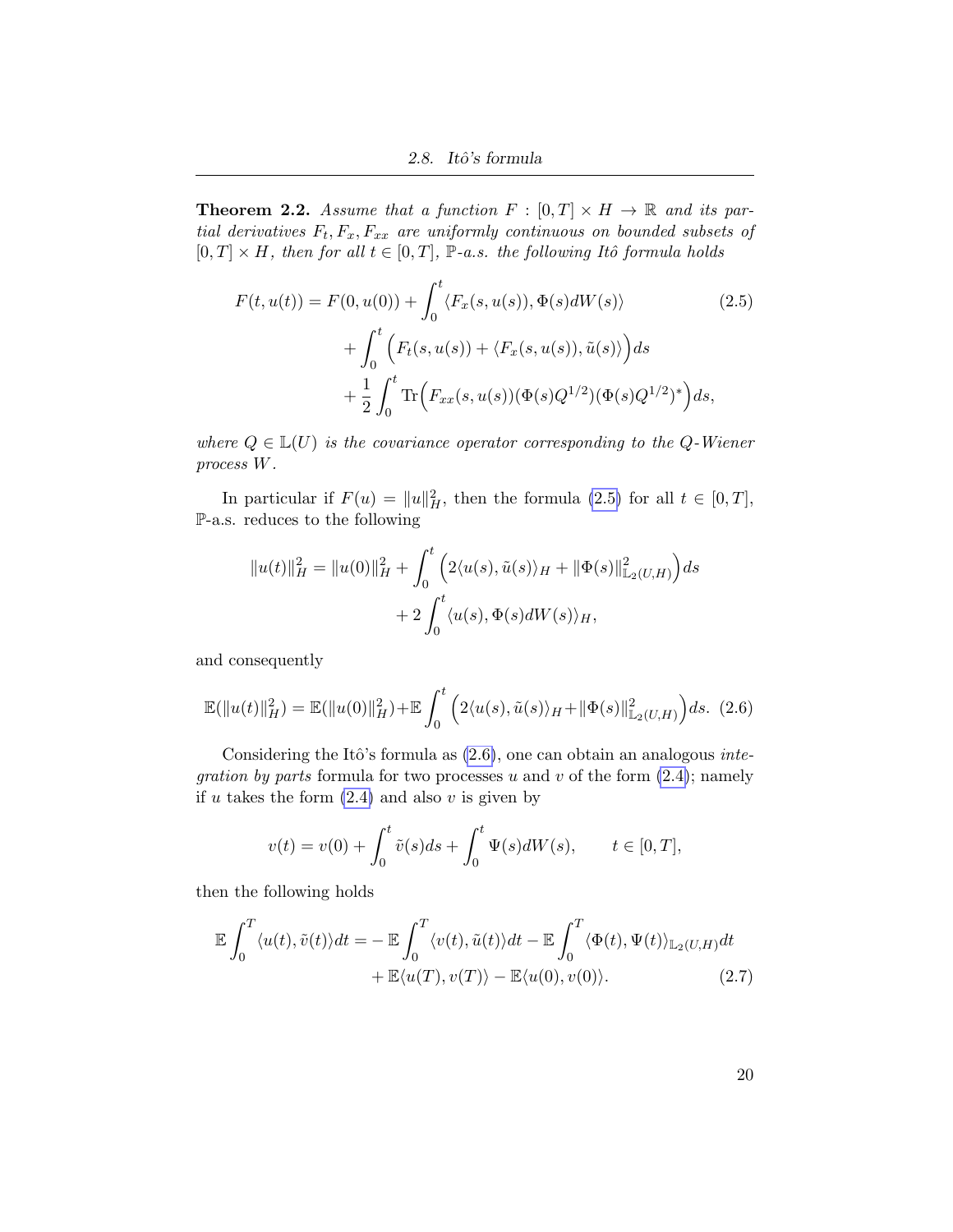## <span id="page-28-0"></span>Chapter 3

# Self-dual Lagrangians and their variational principle

In this chapter, we state the preliminary material required for variational framework of self-dual systems. We start by recalling the basic concepts and relevant tools of convex analysis that will be frequently used in the sequel. The material in the first section of this chapter is quite standard and can be found in most books on convex analysis, such as [\[49\]](#page-103-6) or [\[47\]](#page-103-7). The following sections on self-dual analysis is mostly taken from [\[29\]](#page-102-0), which is our main reference in this direction.

In this work, the approach toward stochatic PDEs is based upon convex calculus on "phase space",  $V \times V^*$ , where V is a reflexive Banach space and  $V^*$  is its topological dual. We shall therefore consider Lagrangians on  $V \times V^*$ that are convex and lower semi-continuous in both variables. All elements of convex analysis will apply, but the calculus on state space becomes much richer for many reasons, such as the possibility of introducing associated Hamiltonians, which are in fact the Legendre dual but in one variable. We also state the connection of class of self-dual Lagrangians on  $V \times V^*$  with maximal monotone operators on  $V$  in such a way that these operators can be considered as potentials to the Lagrangians for which a generalized notion of subdifferential will be defined.

The main advantage of self-dual Lagrangians is the fact that various nonvariational PDEs can be formulated variationally in the setting of completely self-dual systems, and a solution can be obtained by minimizing "self-dual functionals" with 0 as their minimal value.

### <span id="page-28-1"></span>3.1 Basic tools of convex analysis

**Definition 3.1.** A function  $\varphi: V \to \mathbb{R} \cup \{+\infty\}$  on a Banach space V is said to be:

1. (weakly) lower semi-continuous (l.s.c), if its epigraph  $\text{Epi}(\varphi)$ , is closed for the (weak) norm topology, or equivalently for every sequence  $x_n$  in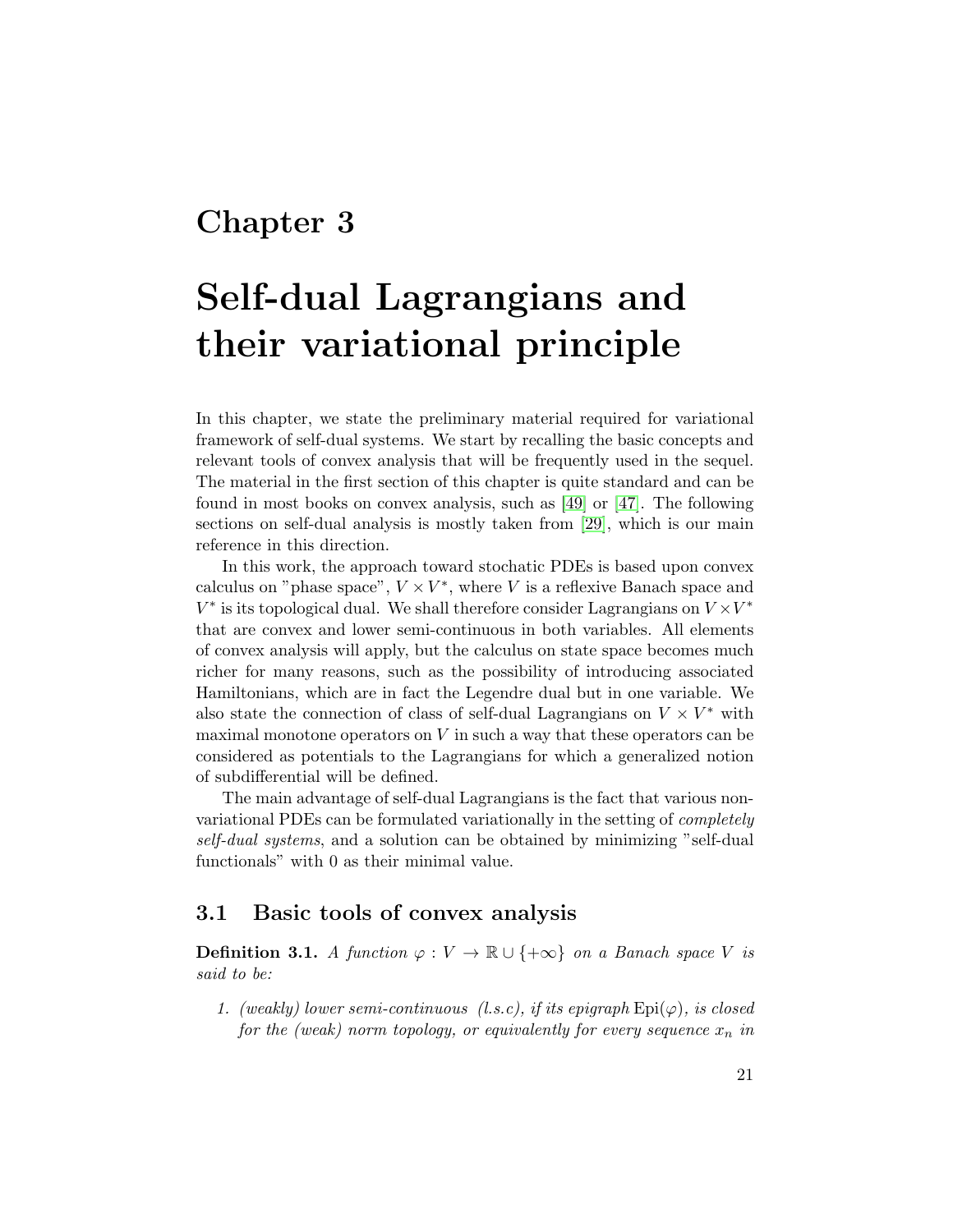V that converges (weakly) strongly to x, then  $\varphi(x) \leq \liminf_n \varphi(x_n)$ .

- 2. convex, if  $\text{Epi}(\varphi)$  is a convex subset of  $V \times \mathbb{R}$ , which is equivalent to  $\varphi(\lambda u + (1 - \lambda)v) \leq \lambda \varphi(u) + (1 - \lambda)\varphi(v)$  for  $u, v \in V$  and  $\lambda \in \mathbb{R}$ .
- 3. proper if its effective domain is non-empty i.e.  $Dom(\varphi) = \{u \in V; \varphi(u) < +\infty\} \neq \emptyset.$

#### <span id="page-29-0"></span>3.1.1 Subdifferentiability of convex functions

**Definition 3.2.** Let  $\varphi: V \to \mathbb{R} \cup \{+\infty\}$  be a convex lower semi-continuous function on a Banach space V. Define the subdifferential  $\partial \varphi$  of  $\varphi$  to be the following set-valued function:

$$
\partial \varphi(u) = \{ p \in V^*; \langle p, v - u \rangle \le \varphi(v) - \varphi(u) \quad \forall v \in V \},
$$

and if  $u \notin Dom(\varphi), \ \partial \varphi(u) = \emptyset.$ 

The subdifferential  $\partial \varphi(u)$  is a closed convex subset of the dual space  $V^*$ . It can, however, be empty even though  $u \in Dom(\varphi)$ , and we shall write  $Dom(\partial \varphi) = \{u \in V; \partial \varphi(u) \neq \emptyset\}.$ 

**Definition 3.3.** A subset  $G \in V \times V^*$  is said to be

1. **monotone**, if for every  $(u, p)$  and  $(v, q)$  in  $G$ ,

$$
\langle u-v, p-q \rangle \ge 0.
$$

- 2. maximal monotone, if it is maximal in the family of monotone subsets of  $V \times V^*$  ordered by the set inclusion.
- 3. cyclically monotone, provided that for any finite number of points  $(x_i, p_i)_{i=0}^n$  in G with  $x_0 = x_n$ , we have

$$
\sum_{i=1}^{n} \langle p_i, x_i - x_{i-1} \rangle \ge 0.
$$

A set-valued map  $A: V \to 2^{V^*}$  is then said to be *monotone* (resp., max*imal monotone*) provided its graph  $G(A) = \{(u, p) \in V \times V^*, p \in A(u)\}\$ monotone (resp., maximal monotone).

The following theorem was established by Rockafellar [\[49\]](#page-103-6).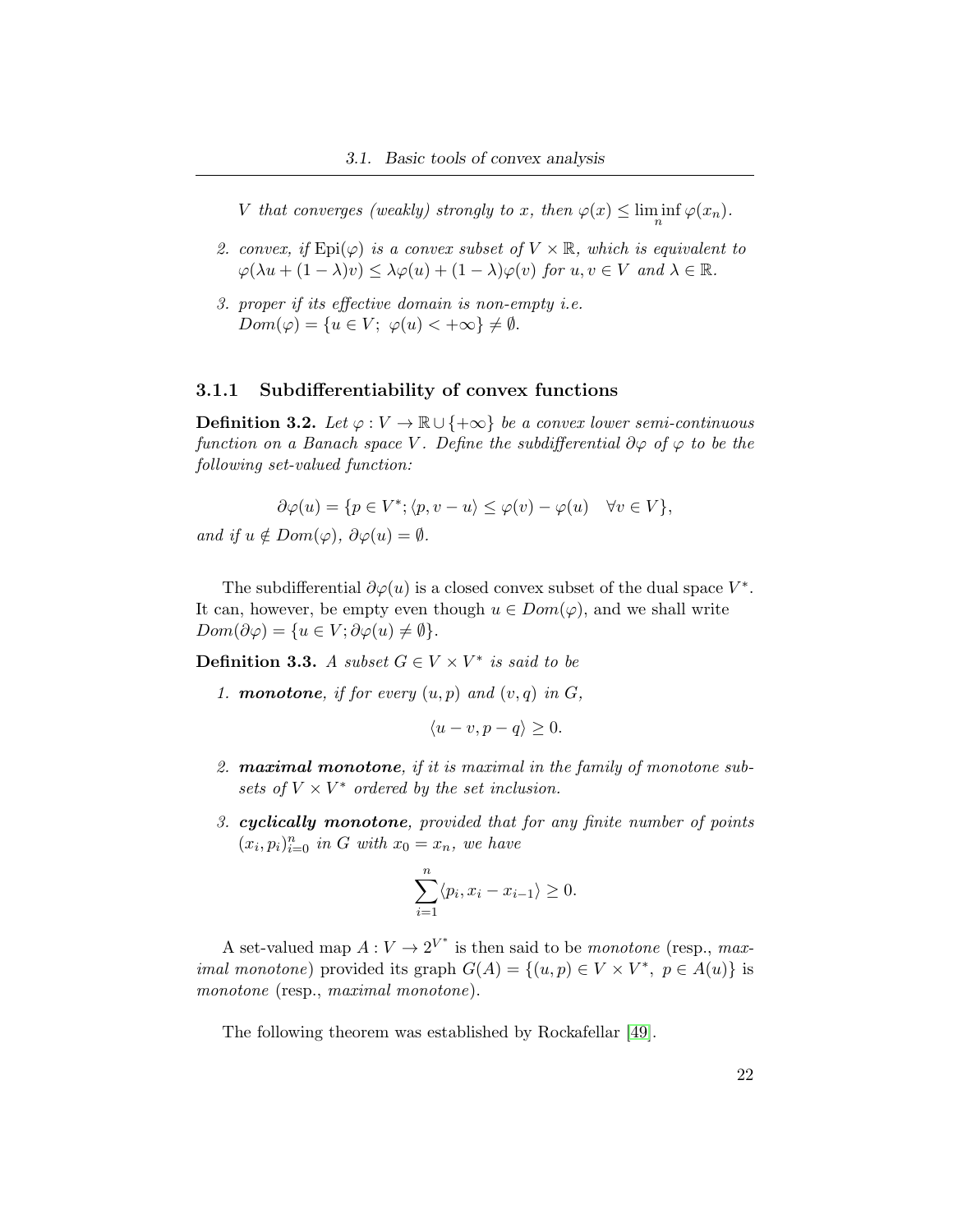**Theorem 3.1.** Let  $\varphi : V \to \mathbb{R} \cup \{+\infty\}$  be a proper convex and lower  $semi-continuous function on a Banach space V. Then its differential map$  $u \to \partial \varphi(u)$  is a maximal monotone map.

Conversely, if  $A: V \to 2^{V^*}$  is a maximal cyclically monotone map with a non-empty domain, then there exists a proper convex and lower semicontinuous functional  $\varphi$  on V such that  $A = \partial \varphi$ .

#### <span id="page-30-0"></span>3.1.2 Legendre duality

**Definition 3.4.** For a convex function  $\varphi : V \to \mathbb{R} \cup \{+\infty\}$ , its Fenchel-Legendre dual,  $\varphi^*: V^* \to \mathbb{R} \cup \{+\infty\}$  is defined by

$$
\varphi^*(p) = \sup_{u \in V} \{ \langle u, p \rangle - \varphi(u) \}
$$

**Proposition 3.1.** Let  $\varphi: V \to \mathbb{R} \cup \{+\infty\}$  be a proper function on a reflexive Banach space. The following properties then hold:

- 1.  $\varphi^*$  is a proper convex lower semi-continuous function from  $V^*$  to  $\mathbb{R} \cup$  $\{+\infty\}.$
- 2.  $\varphi^{**} := (\varphi^*)^* : V \to \mathbb{R} \cup \{+\infty\}$  is the largest convex lower semicontinuous function below  $\varphi$ . Moreover,  $\varphi = \varphi^{**}$  if and only if  $\varphi$  is convex and lower semi-continuous on V .
- 3. For every  $(u, p) \in V \times V^*$ , we have  $\varphi(u) + \varphi^*(p) \ge \langle u, p \rangle$ , and the following are equivalent:
	- $\varphi(u) + \varphi^*(p) = \langle u, p \rangle$
	- $p \in \partial \varphi(u)$
	- $u \in \partial \varphi^*(p)$

For a complete argument on Legendre duality, we refer the interested reader to [\[47,](#page-103-7) [49\]](#page-103-6)

#### <span id="page-30-1"></span>3.1.3 Legendre transform of integral functionals

Let  $D$  be a Borel subset of  $\mathbb{R}^n$  with finite Lebesgue measure, and let V be a separable reflexive Banach space. Consider a bounded below function  $\varphi : D \times V \to \mathbb{R} \cup \{+\infty\}$  that is measurable with respect to the  $\sigma$ -field generated by the products of Lebesgue sets in  $D$  and Borel sets in  $V$ . We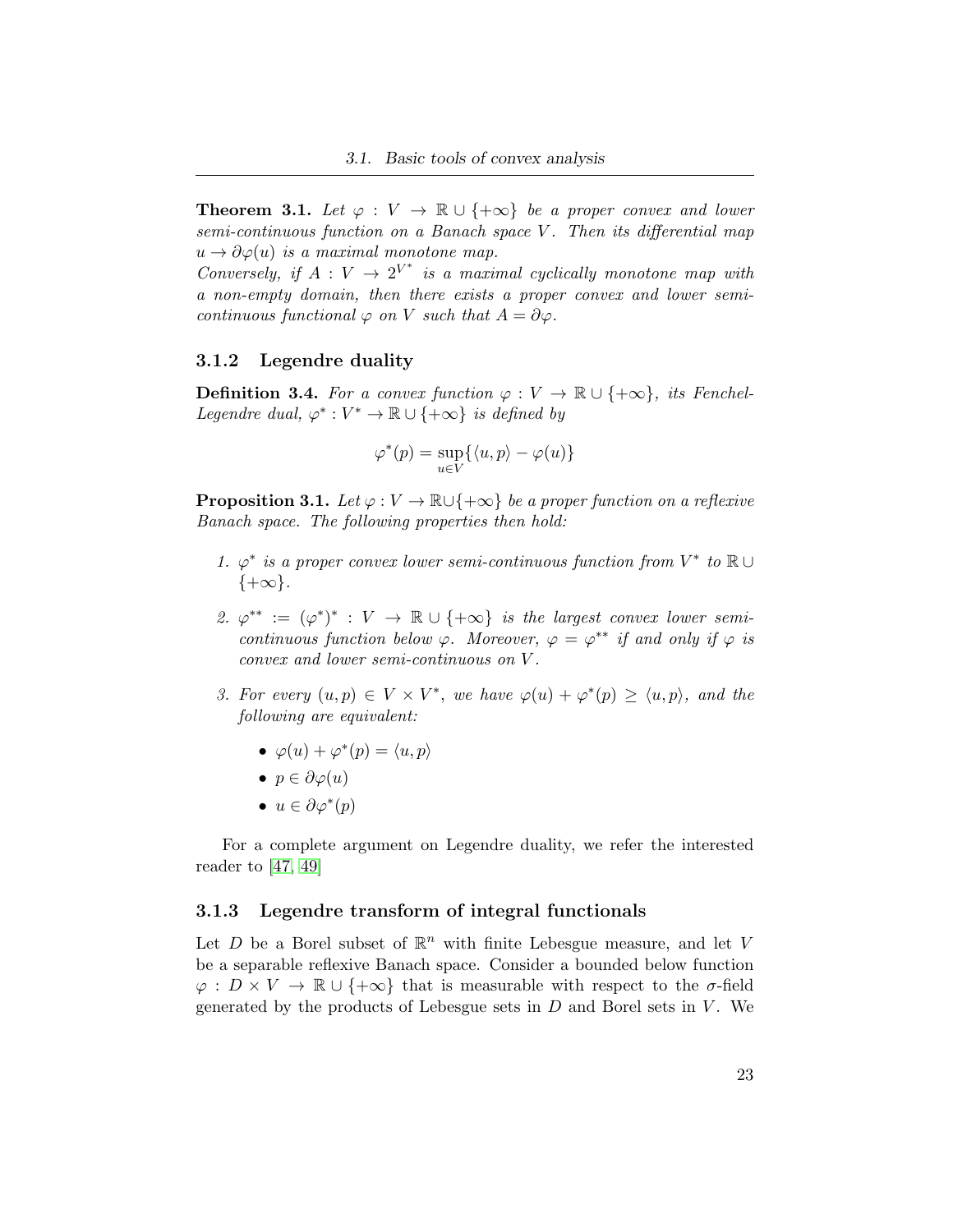can associate to  $\varphi$  a functional  $\Phi$  defined on  $L^{\alpha}(D;V)$  for  $\alpha \in [1,\infty)$  via the formula

$$
\Phi(u) = \int_D \varphi(x, u(x)) dx, \qquad u \in L^{\alpha}(D; V)
$$

For  $x \in D, u \in V$ , and  $p \in V^*$ , with the obvious notation

$$
\varphi^*(x, p) = \varphi(x, \cdot)^*(p), \qquad \partial \varphi(x, u) = \partial \varphi(x, \cdot)(u)
$$

We then have the following proposition which describes the relation between  $\varphi$  and its 'integral'  $\Phi$ , and that how their Legendre transforms and subdifferentials are related. A proof can be found in [\[19\]](#page-101-5).

Proposition 3.2. Assume V is a reflexive and separable Banach space, that  $1 \leq \alpha \leq +\infty$  with  $\frac{1}{\alpha} + \frac{1}{\beta} = 1$ , and that  $\varphi : D \times V \to \mathbb{R} \cup \{ +\infty \}$  is jointly measurable such that  $\int_D |\varphi^*(x,\bar{p}(x))| dx < \infty$  for some  $\bar{p} \in L^{\beta}(D;V)$  which holds in particular if  $\varphi$  is bounded below on  $D \times V$ .

- 1. If the function  $\varphi(x, \cdot)$  is lower semi-continuous on V for almost every  $x \in D$ , then  $\Phi$  is lower semi-continuous on  $L^{\alpha}(D; V)$ .
- 2. If  $\varphi(x, \cdot)$  is convex on V for almost every  $x \in D$ , then  $\Phi$  is convex on  $L^{\alpha}(D;V)$ .
- 3. If  $\varphi(x, \cdot)$  is convex and lower semi-continuous on V for almost every  $x \in D$ , and if  $\Phi(\bar{u}) < \infty$  for some  $\bar{u} \in L^{\infty}(D; V)$ , then the Legendre transform of  $\Phi$  on  $L^{\beta}(D;V)$  is given by

$$
\Phi^*(p) = \int_D \varphi^*(x, p(x)) dx \quad \text{for all } p \in L^{\beta}(D; V).
$$

4. If  $\int_D |\varphi(x,\bar{u}(x))|dx < \infty$  and  $\int_D |\varphi^*(x,\bar{p}(x))|dx < \infty$  for some  $\bar{u}$  and  $\overline{p}$  in  $L^{\infty}(D; V)$ , then for every  $u \in L^{\alpha}(D; V)$  we have

$$
\partial \Phi(u) = \{ p \in L^{\beta}(D;V); \ p(x) \in \partial \varphi(x, u(x)) \ a.e. \}.
$$

### <span id="page-31-0"></span>3.2 The class of self-dual Lagrangians

Let V be a reflexive Banach space. Functions  $L: V \times V^* \to \mathbb{R} \cup \{+\infty\}$ on phase space  $V \times V^*$  will be called *Lagrangians*. We consider the class of Lagrangians which are proper, convex and lower semi-continuous (l.s.c) in both variables. For any  $(q, v) \in V^* \times V$ , the Legendre-Fenchel dual (in both variables) of  $L$  is defined by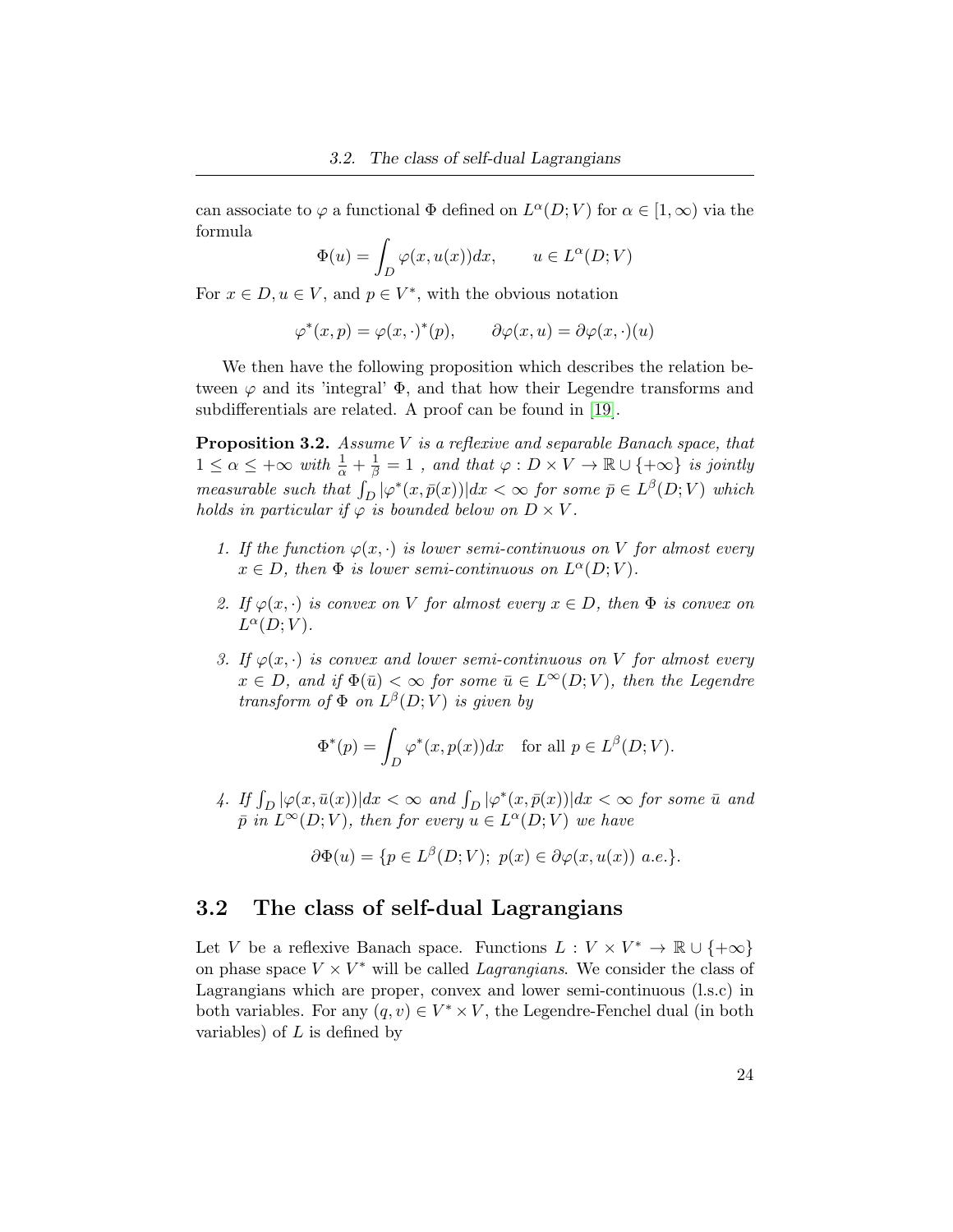$L^*(q, v) = \sup\{\langle q, u \rangle + \langle v, p \rangle - L(u, p); u \in V, p \in V^*\}\$ 

The (partial) domains of a Lagrangian L are defined as

$$
Dom_1(L) = \{u \in V; L(u, p) < \infty, \text{ for some } p \in V^*\}
$$

and

$$
Dom_2(L) = \{ p \in V^*; L(u, p) < \infty, \text{ for some } u \in V \}
$$

**Remark 3.1.** To any pair of proper convex l.s.c functions  $\varphi$  and  $\psi$  on a Banach space V, one can associate a Lagrangian on state space  $V \times V^*$ via the formula  $L(u, p) = \varphi(u) + \psi^*(p)$ . It's Legendre transform is then  $L^*(p, u) = \psi(u) + \varphi^*(p)$  with  $Dom_1(L) = Dom(\varphi)$  and  $Dom_2(L) = Dom(\psi)$ .

The following definition represents an important class of Lagrangians on phase space called the self-dual Lagrangians that are the building blocks of our approach to solve certain PDEs.

**Definition 3.5.** A convex lower semi-continuous Lagrangian  $L: V \times V^* \rightarrow$  $\mathbb{R} \cup \{+\infty\}$  on a reflexive Banach space V is called self-dual on  $V \times V^*$  if

$$
L^*(p, u) = L(u, p),
$$

and we denote this class by  $\mathscr{L}^{sd}(V)$ .

Remark 3.2. By definition of the Legendre transform of a Lagrangian L, it is clear that  $L(u, p) + L^*(p, u) \geq 2\langle u, p \rangle$ , and for a Lagrangian  $L \in \mathscr{L}^{sd}(V)$ we then have

<span id="page-32-0"></span>
$$
L(u, p) \ge \langle u, p \rangle, \qquad \forall (u, p) \in V \times V^*.
$$
 (3.1)

However, the converse is not true, i.e. if L satisfies property  $(3.1)$  it does not necessarily imply that L is self-dual.

Definition 3.6. The Lagrangian L satisfying  $(3.1)$  is called Fenchelian. Additionally, if L (non-self-dual) satisfies

$$
L^*(p, u) \ge L(u, p) \ge \langle u, p \rangle, \qquad \forall (u, p) \in V \times V^*,
$$

it is called a subself-dual Lagrangian.

Example 1. The basic self-dual Lagrangians: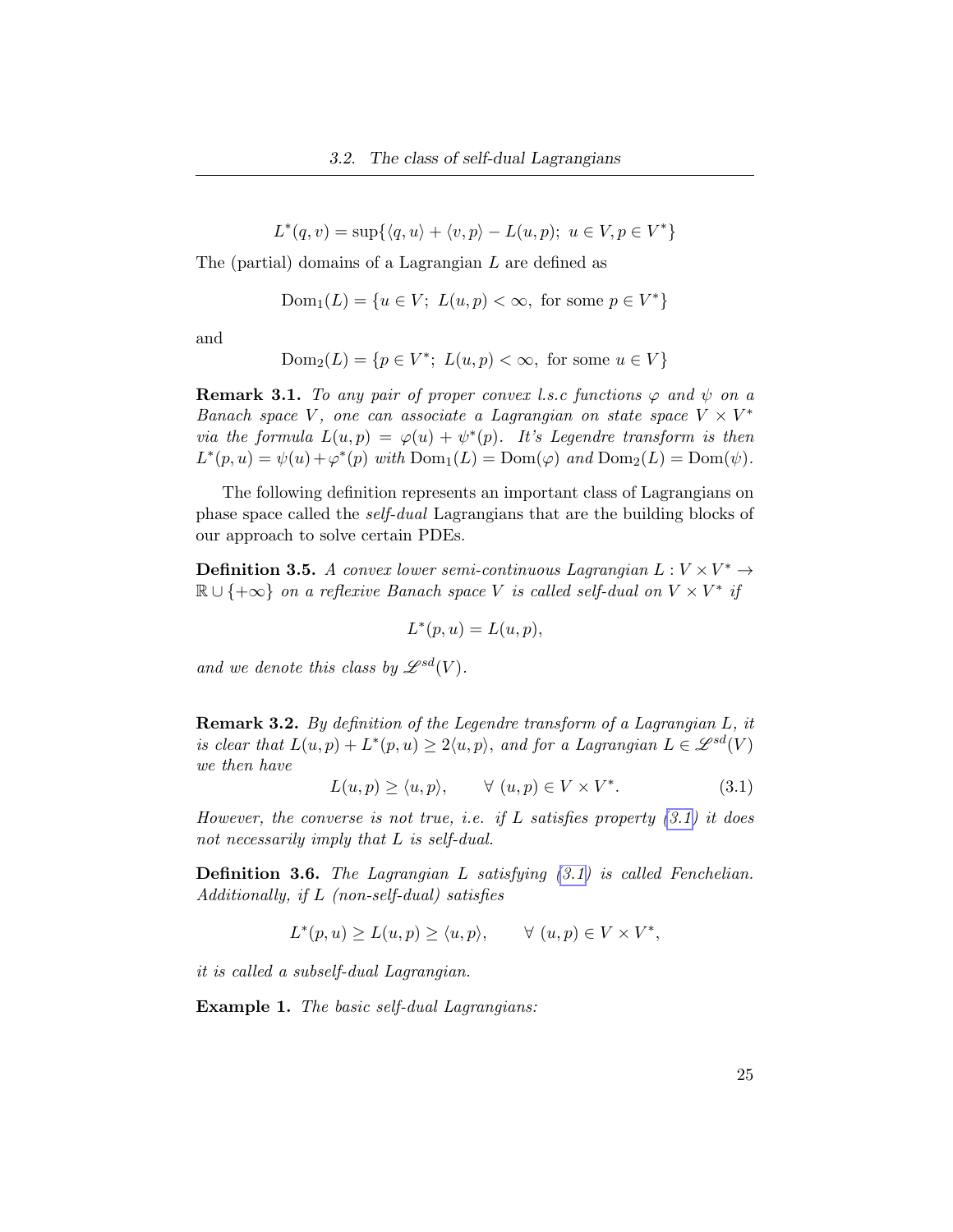• A simple but important example of a self-dual Lagrangian on  $V \times V^*$ is defined via the formula

$$
L(u, p) = \varphi(u) + \varphi^*(p)
$$

where  $\varphi$  is any convex l.s.c function on V.

• Let  $\Gamma: V \to V^*$  be a bounded linear operator which is skew-adjoint, and  $\varphi$  a convex l.s.c function, then  $L(u, p) = \varphi(u) + \varphi^*(\Gamma u + p)$  is self-dual.

More elaborate examples will be devised later, though all constructions will be based on these important elements of  $\mathscr{L}^{sd}(V)$ .

#### Operations on Lagrangians

Let  $L$  and  $N$  be two given Lagrangians, we consider the following operations on  $V \times V^*$ 

- **Addition:**  $(L \oplus N)(u, p) = \inf_{r \in V^*} \{L(u, r) + N(u, p r)\}.$
- Convolution:  $(L * N)(u, p) = \inf_{z \in V} \{L(z, p) + N(u z, p)\}.$

Then we have the following lemma.

**Lemma 3.1.** ([\[29\]](#page-102-0) Proposition 3.4) Let V be a reflexive Banach space, and  $L$  and  $N$  two Lagrangians, then

1. If  $Dom_1(L) - Dom_1(N)$  (resp,.  $Dom_2(L^*) - Dom_2(N^*))$  contains a neighborhood of the origin, then

 $(L \oplus N)^* = L^* \star N^*$ ,  $(resp., (L \star N)^* = L^* \oplus N^*$ )

2. If  $L, N \in \mathcal{L}^{sd}(V)$  such that  $Dom_1(L) - Dom_1(N)$  contains a neighborhood of the origin, then  $L \oplus N$  and  $L \star N$  are also in  $\mathscr{L}^{sd}(V)$ .

### <span id="page-33-0"></span>3.3 Self-dual vector fields

In this section, we introduce the concept of *self-dual vector fields*, which are the natural extension of subdifferential of convex lower semi-continuous functions. Moreover, it is proved that self-dual Lagrangians play the role of potentials of maximal monotone vector fields in a way similar to how convex energies are the potentials of their own subdifferentials.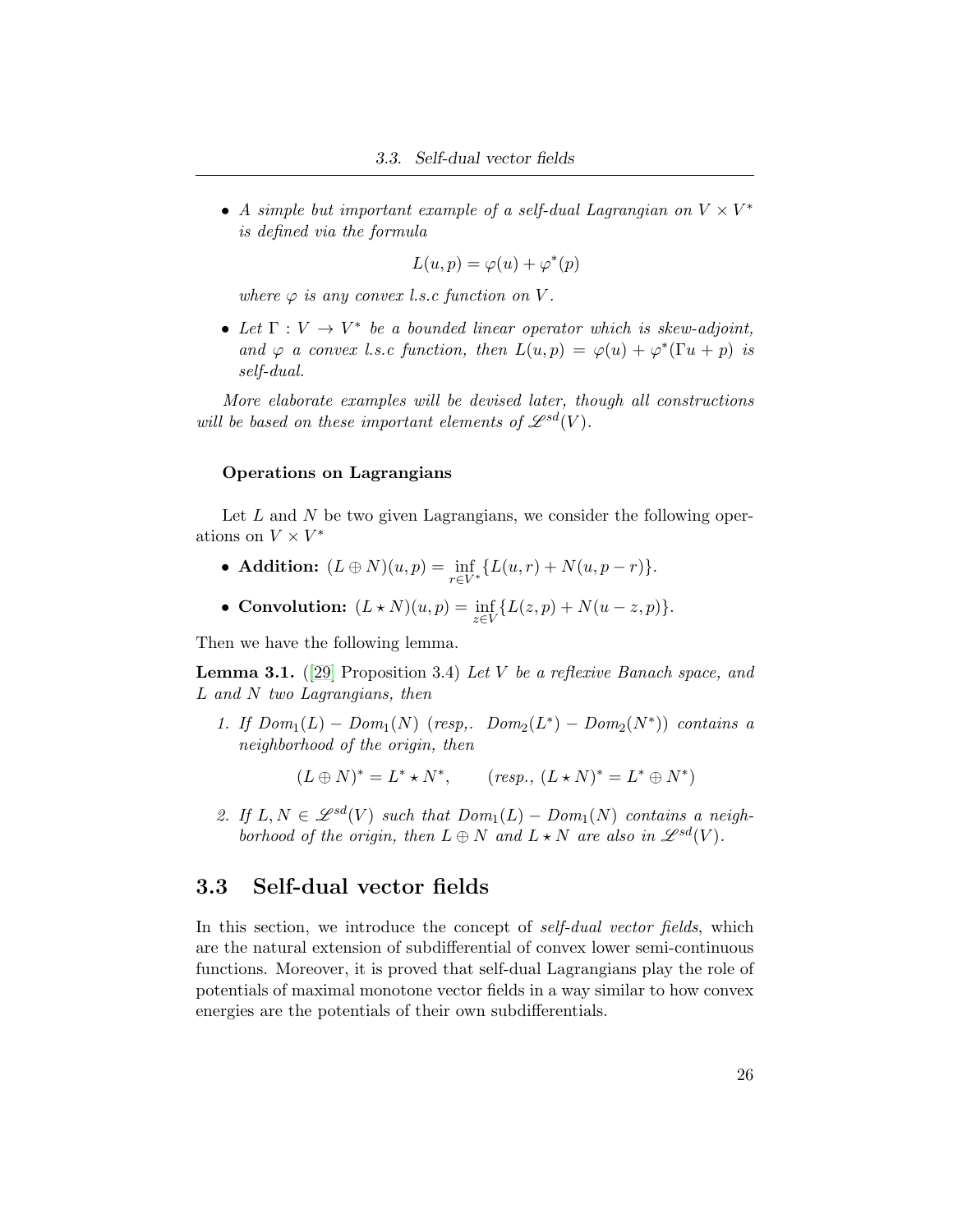**Definition 3.7.** Let  $L: V \times V^* \to \mathbb{R} \cup \{+\infty\}$  be a Lagrangian, its symmetrized vector field at  $u \in V$  is defined as the -possibly empty- subset of  $V^*$ given by

$$
\bar{\partial}L(u) = \{ p \in V^*; L(u, p) + L^*(p, u) = 2\langle u, p \rangle \}
$$

If L is convex and l.s.c. on  $V \times V^*$ , then

$$
\bar{\partial}L(u) = \{ p \in V^*; (p, u) \in \partial L(u, p) \}
$$

If now L is a self-dual Lagrangian, then

$$
\bar{\partial}L(u) = \{ p \in V^*; L(u, p) - \langle u, p \rangle = 0 \}
$$

A self-dual vector field is any map  $F: \text{Dom}(F) \subset V \to 2^{V^*}$  if there exists a self-dual Lagrangian L on  $V \times V^*$  such that  $F(u) = \overline{\partial}L(u)$  for every  $u \in \text{Dom}(F)$ . A key point is that self-dual Lagrangians on phase space necessarily satisfy  $L(u, p) \ge \langle u, p \rangle$  for all  $(u, p) \in V \times V^*$ , and therefore the zeros of a self-dual vector field (i.e,  $0 \in \partial L(u)$ ) can be obtained by simply minimizing the functional  $I(u) = L(u, 0)$  and proving that the value of the minimum is actually zero.

For a general Lagrangian L we also define the vector field

$$
\delta L(u) = \{ p \in V^*; \ L(u, p) - \langle u, p \rangle = 0 \}.
$$

It is easy to show that if L is Fenchelian i.e. it satisfies  $L(u, p) \ge \langle u, p \rangle$ , for every  $(u, p) \in V \times V^*$ , then  $\delta L(u) \subset \overline{\partial} L(u)$ ; and clearly, if L is self-dual then  $\delta L = \bar{\partial} L$ .

#### Examples

• For a basic self-dual Lagrangian of the form  $L(u, p) = \varphi(u) + \varphi^*(p)$ , where  $\varphi$  is a convex l.s.c function on V, and  $\varphi^*$  is its Legendre conjugate on  $V^*$ , we have

$$
\bar{\partial}L(u) = \partial \varphi(u).
$$

In order to solve equations of the form  $0 \in \partial \varphi(u)$ , the corresponding variational problem reduces to minimizing the convex functional  $I(u) = L(u, 0) = \varphi(u) + \varphi^*(0).$ 

• More interesting examples of self-dual Lagrangians are of the form  $L(u, p) = \varphi(u) + \varphi^*(-\Gamma u + p)$ , where  $\varphi$  is a convex and l.s.c function on V and  $\Gamma: V \to V^*$  is a skew-adjoint operator. The corresponding self-dual vector field is then

$$
\bar{\partial}L(u) = \Gamma u + \partial \varphi(u).
$$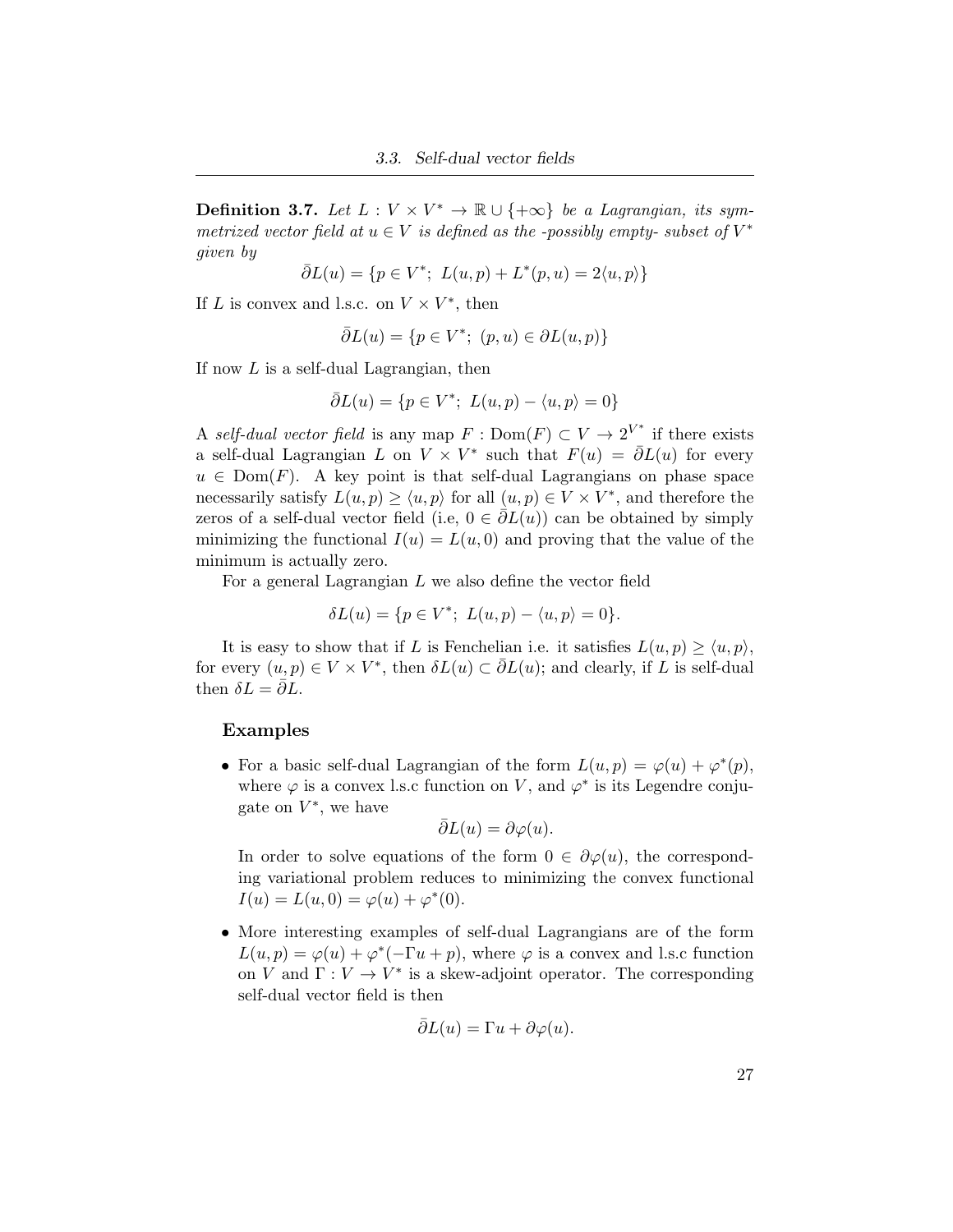Proposition 3.3. For any convex lower semi-continuous Lagrangian L on  $V \times V^*$ , the map  $u \mapsto \overline{\partial}L(u)$  is monotone.

**Proposition 3.4.** Let L be a self-dual Lagrangian on  $V \times V^*$ , then the following are equivalent:

- 1.  $p \in \overline{\partial} L(u)$
- 2. The infimum of the functional  $I_p(u) = L(u, p) \langle u, p \rangle$  over all  $u \in V$ is zero and is attained at some  $v \in V$ .

The following lemmas are used to prove how to associate a self-dual Lagrangian to a maximal monotone operator in such a way that the operator coincides with the vector field corresponding to the Lagrangian. The Lagrangian  $L_A$  defined in [\(3.2\)](#page-35-0) is called the Fitzpatrick function.

**Lemma 3.2.** Let  $A : Dom(A) \subset V \to 2^{V^*}$  be a maximal monotone operator. Consider on  $V \times V^*$  the Lagrangian  $L_A$  defined by

<span id="page-35-0"></span>
$$
L_A(u, p) = \sup\{\langle p, v \rangle + \langle q, u - v \rangle; \ (v, q) \in G(A)\}.
$$
 (3.2)

Then

- 1. if  $Dom(A) \neq \emptyset$ ,  $L_A$  is convex and lower semi-continuous on  $V \times V^*$ .
- 2.  $L_A = H_A^*$  where  $H_A(u, p) = \begin{cases} \langle u, p \rangle & \text{if } (u, p) \in G(A) \\ \text{if } (u, p) \in G(A) \end{cases}$  $+\infty$  elsewhere.
- 3. for every  $u \in Dom(A)$ , we have  $A = \overline{\partial} L_A = \delta L_A$ . Moreover,  $L_A$  is subself-dual i.e.

$$
L_A^*(p, u) \ge L_A(u, p) \ge \langle u, p \rangle, \quad \text{for every } (u, p) \in V \times V^*.
$$

The following lemma is on interpolating convex functions, which is sometimes in the literature called the *proximal average* of two convex functions.

**Lemma 3.3.** Let  $f_1, f_2 : V \to \mathbb{R} \cup \{+\infty\}$  be two convex l.s.c. functions on a reflexive Banach space V. For  $u \in V$ , consider the proximal average of  $f_1$ and  $f_2$  as the following

$$
\bar{f}(u) := \inf \left\{ \frac{1}{2} f_1(u_1) + \frac{1}{2} f_2(u_2) + \frac{1}{8} ||u_1 - u_2||^2; \ u_1, u_2 \in V, u = \frac{1}{2} (u_1 + u_2) \right\}.
$$

Then the following properties hold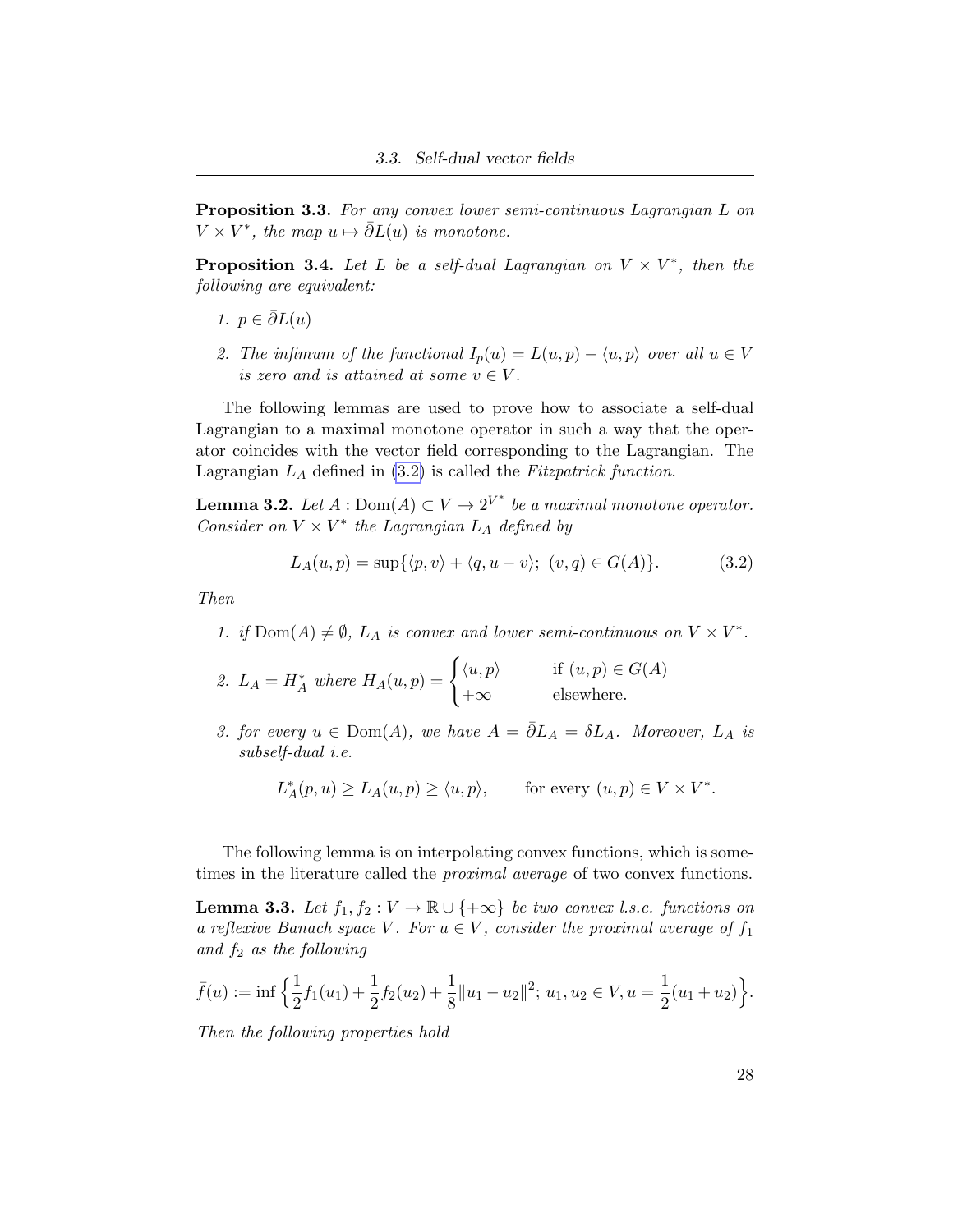- 1.  $(\frac{1}{2})$  $\frac{1}{2}f_1^* + \frac{1}{2}$  $\frac{1}{2}f_2^*\,^* \leq \bar{f} \leq \frac{1}{2}$  $\frac{1}{2}f_1 + \frac{1}{2}$  $\frac{1}{2}f_2$ , which implies that if  $f_1 \leq f_2$  then  $f_1 \leq \overline{f} \leq f_2$ .
- 2. Legendre dual. For  $p \in V^*$ , we have

$$
(\bar{f})^*(p) := \inf \left\{ \frac{1}{2} f_1^*(p_1) + \frac{1}{2} f_2^*(p_2) + \frac{1}{8} ||p_1 - p_2||^2; \ p_1, p_2 \in V^*, p = \frac{1}{2}(p_1 + p_2) \right\}.
$$

3. Denote the proximal average between  $f_1$  and  $f_2$  by  $\bar{f} = : [f_1, f_2]$ , then

$$
[f_1, f_2]^* = [f_1^*, f_2^*].
$$

We are now ready to state the theorem which establishes a one-to-one correspondence between maximal monotone operators and self-dual vector fields.

<span id="page-36-1"></span>Theorem 3.2. (Self-dual vector fields and maximal monotone operators) If  $A: D(A) \subset V \to 2^{V^*}$  is a maximal monotone operator with a non-empty domain, then there exists a self-dual Lagrangian N on  $V \times V^*$ such that  $A = \overline{\partial}N$ . Conversely, if N is a proper self-dual Lagrangian on a reflexive Banach space  $V \times V^*$ , then the vector field  $u \mapsto \bar{\partial}N(u)$  is maximal monotone.

Proof. Since A is maximal monotone, we first via Lemma [3.2](#page-35-0) associate the subself-dual Lagrangian  $L_A$  so that

<span id="page-36-0"></span>
$$
A = \overline{\partial} L_A \quad \text{and} \quad L_A^*(p, u) \ge L_A(u, p) \ge \langle u, p \rangle. \tag{3.3}
$$

Now we claim that the desired self-dual Lagrangian corresponding to the operator A is the proximal average between  $L_A$  and  $L_A^*$ , namely  $N := [L_A, L_A^*]$ given by

$$
N(u, p) = \inf \left\{ \frac{1}{2} L_A(u_1, p_1) + \frac{1}{2} L_A^*(p_2, u_2) + \frac{1}{8} ||u_1 - u_2||^2 + \frac{1}{8} ||p_1 - p_2||^2; (u, p) = \frac{1}{2} (u_1, p_1) + (u_2, p_2) \right\}.
$$

By Lemma [3.3,](#page-35-1) since  $L_A \leq L_A^*$ , we have

$$
L_A^*(p, u) \ge N(u, p) \ge L_A(u, p) \quad \text{for every } (u, p) \in V \times V^*,
$$

also it is clear that  $N$  is self-dual since

$$
N^* = [L_A, L_A^*]^* = [L_A^*, L_A^{**}] = [L_A, L_A^*] = N.
$$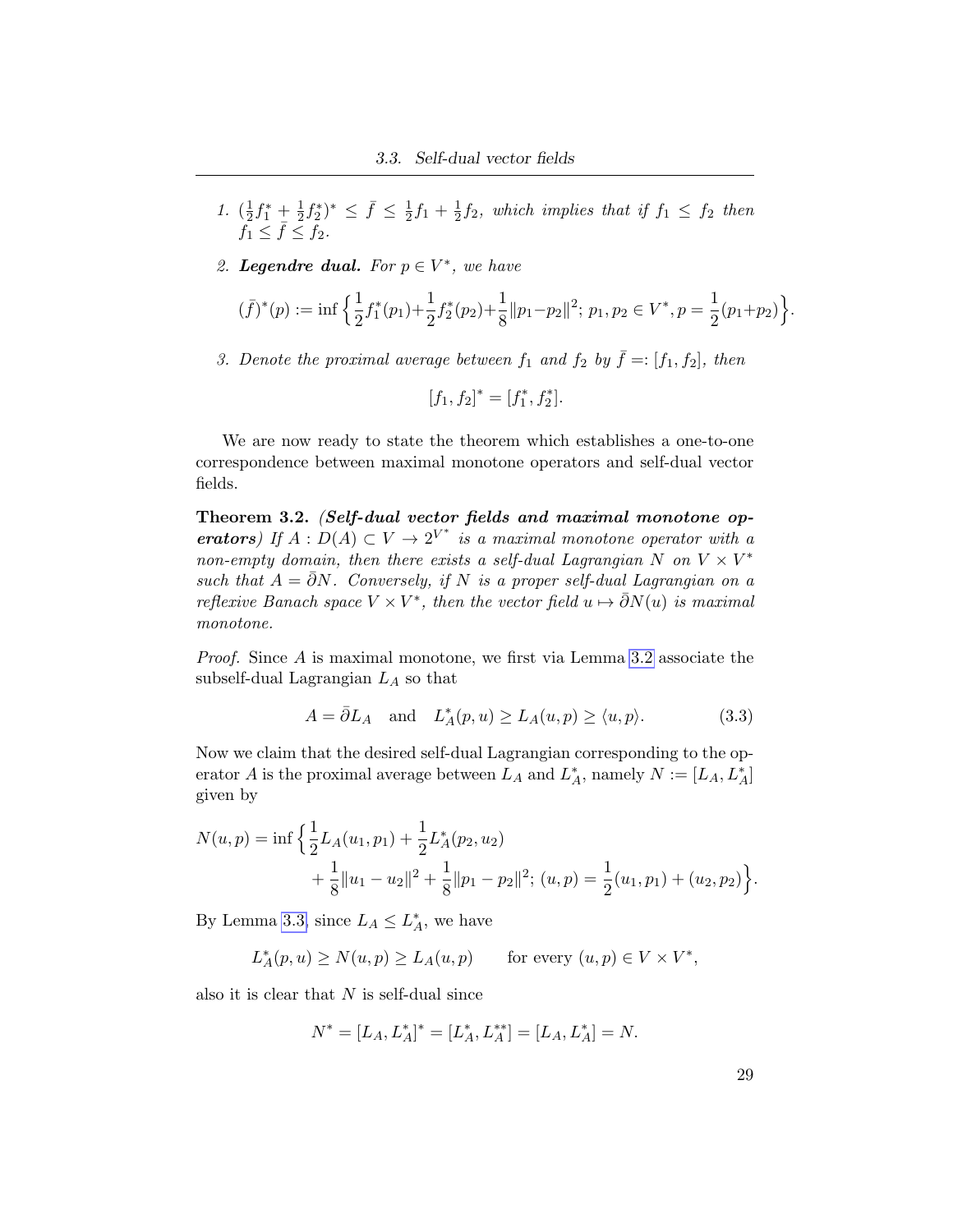Now we prove  $\bar{\partial}N = \bar{\partial}L_A$ . First, take  $p \in \bar{\partial}N(u)$ , since N is self-dual, this implies that  $N(u, p) - \langle u, p \rangle = 0$ . Now from  $L_A(u, p) \le N(u, p)$  we deduce that  $L_A(u, p) \le \langle u, p \rangle$  which by [\(3.3\)](#page-36-0) implies  $L_A(u, p) = \langle u, p \rangle$ , thus  $p \in \delta L_A(u) \subset \partial L_A.$ 

Now if  $p \in \bar{\partial}L_A(u)$ , then we have  $L_A(u,p) + L_A^*(p,u) = 2\langle u,p \rangle$ , also by Lemma [3.2](#page-35-0) we have  $(u, p) \in G(A)$ . Monotonicity of A implies that

$$
\langle u, p \rangle \ge \langle v, p \rangle + \langle u - v, q \rangle,
$$

which from definition of  $L_A$  yields  $L_A(u, p) \le \langle u, p \rangle$  and with [\(3.3\)](#page-36-0) we conclude  $L_A(u, p) = \langle u, p \rangle = H_A(u, p)$ , thus  $L_A^*(p, u) = \langle u, p \rangle$  and therefore

$$
N(u, p) = \langle u, p \rangle.
$$

Hence  $p \in \bar{\partial}N(u)$ . By Lemma [3.2](#page-35-2) since  $A = \bar{\partial}L_A$  then  $Au = \bar{\partial}N(u)$  for every  $(u, p) \in V \times V^*$  with  $u \in \text{Dom}(A)$ , and this completes the proof.

For the proof of the converse we refer the reader to [\[30\]](#page-102-0).

#### $\Box$

### 3.4 Variational principle for self-dual functionals

Several differential systems often because of lack of self-adjointness or linearity cannot be expressed as Euler-Lagrange equations, but they can be written in the form

$$
0\in\bar{\partial}L(u),
$$

where L is a self-dual Lagrangian on phase space  $V \times V^*$  and V is a reflexive Banach space. These are the completely self-dual systems, and a solution to these systems can be considered as minimizers of a *completely self-dual* functional I for which the minimum value is 0.

The fact that the infimum of the functional  $I$  is zero follows from the basic duality theory in convex analysis, which in the self-dual setting leads to a situation where the value of the dual problem is exactly the negative of the value of the primal problem, hence leading to zero as soon as there is no duality gap.

#### 3.4.1 Evolution triples and self-dual Lagrangians

A common framework for PDEs and evolution equations is the so-called evolution triple of Gelfand, which is a natural setting to obtain more regular solutions that are valued in suitable Sobolev spaces, as opposed to just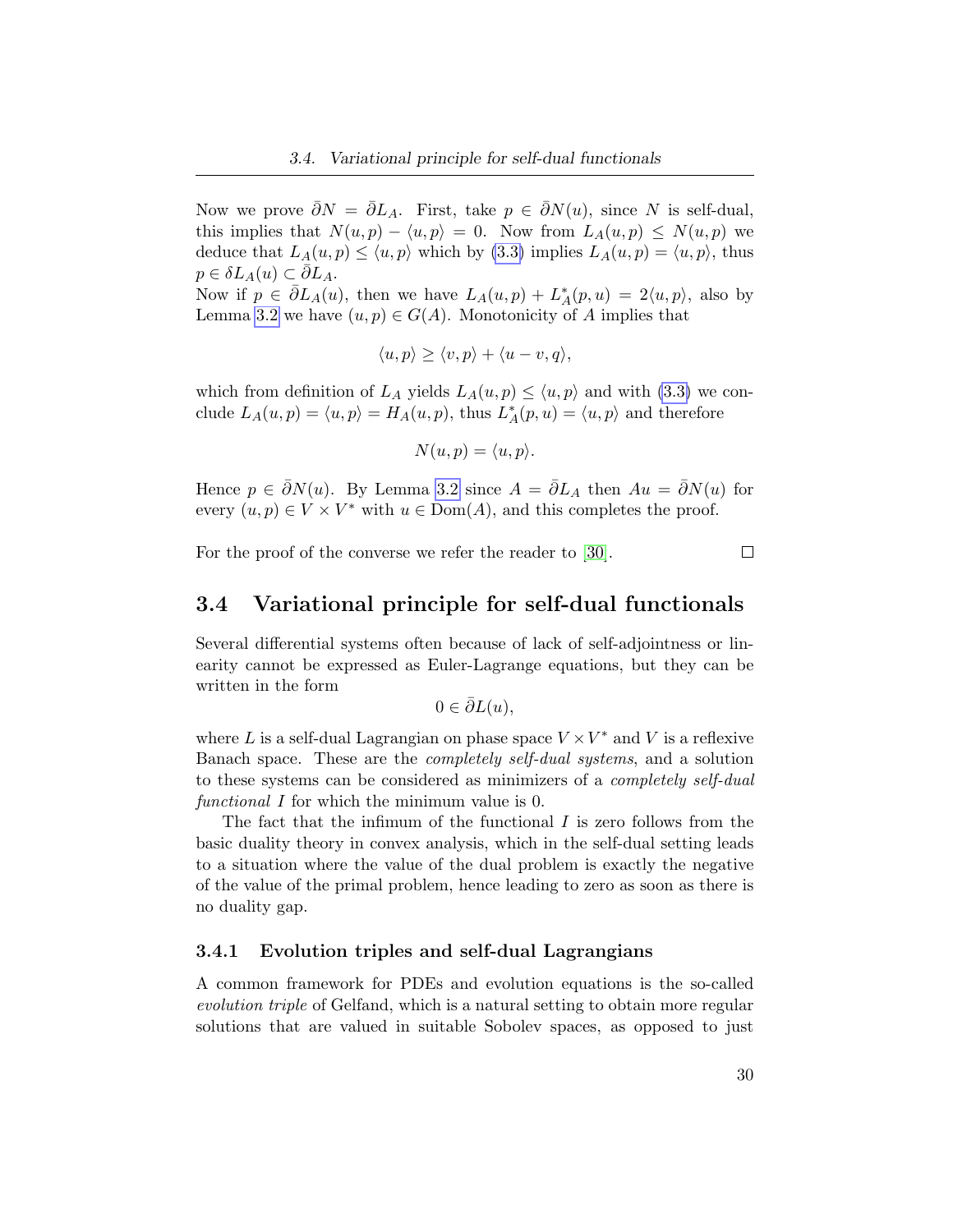$L^2$ ; moreover to relax the restrictive coercivity condition on the underlying Hilbert space. It consists of a Hilbert space H with  $\langle , \rangle_H$  as its scalar product, and the space V which is equipped with the norm  $\lVert \cdot \rVert_V$  that makes it a reflexive Banach space and such that the canonical injection  $V \to H$  is continuous. We identify the Hilbert space H with its dual  $H^*$  and we inject  $H$  in  $V^*$  via the following:

Let  $\langle , \rangle_*$  denotes the dualization between  $V^*$  and V. For each  $h \in H$ , the map  $Th : u \in V \to \langle h, u \rangle_H$  is a continuous linear functional on V in such a way that

$$
\langle Th, u \rangle_* = \langle h, u \rangle_H \qquad \forall \, h \in H, \, u \in V.
$$

One can easily see that  $T: H \to V^*$  is continuous, one-to-one, and that  $T(H)$  is dense in  $V^*$ . In other words, one can place H in  $V^*$  such that  $V \subset H \cong H^* \subset V^*$ , where the injections are continuous and with dense range. We note that with such an identification the duality  $\langle f, u \rangle_*$  coincides with the scalar product  $\langle f, u \rangle_H$  as soon as  $f \in H$  and  $u \in V$ .

A typical evolution triple is  $V := H_0^1(D) \subset H := L^2(D) \subset V^* :=$  $H^{-1}(D)$ , where D is a bounded domain in  $\mathbb{R}^n$ . The following lemma explains the connection between self-duality on  $H$  and  $V$ .

<span id="page-38-1"></span>**Lemma 3.4.** ([\[29\]](#page-102-1) Lemma 3.4) Let  $V \subset H \subset V^*$  be an evolution triple, and suppose  $L: V \times V^* \to \mathbb{R} \cup \{+\infty\}$  is a self-dual Lagrangian on the Banach space V, that satisfies for some  $C_1, C_2 > 0$  and  $r_1 \ge r_2 > 1$ ,

$$
C_2(||u||_V^{r_2} - 1) \le L(u,0) \le C_1(1 + ||u||_V^{r_1}) \quad \text{for all } u \in V.
$$

Then, the Lagrangian defined on  $H \times H$  by

$$
\bar{L}(u, p) := \begin{cases} L(u, p) & u \in V \\ +\infty & u \in H \backslash V \end{cases}
$$

is self-dual on the Hilbert space  $H \times H$ .

#### 3.4.2 Primal and dual convex optimization problem

Consider the primal problem to be the minimization of a convex lower semicontinuous function  $I$  that is bounded below on a Banach space  $V$ , i.e.

<span id="page-38-0"></span>
$$
\inf_{u \in V} I(u),\tag{3.4}
$$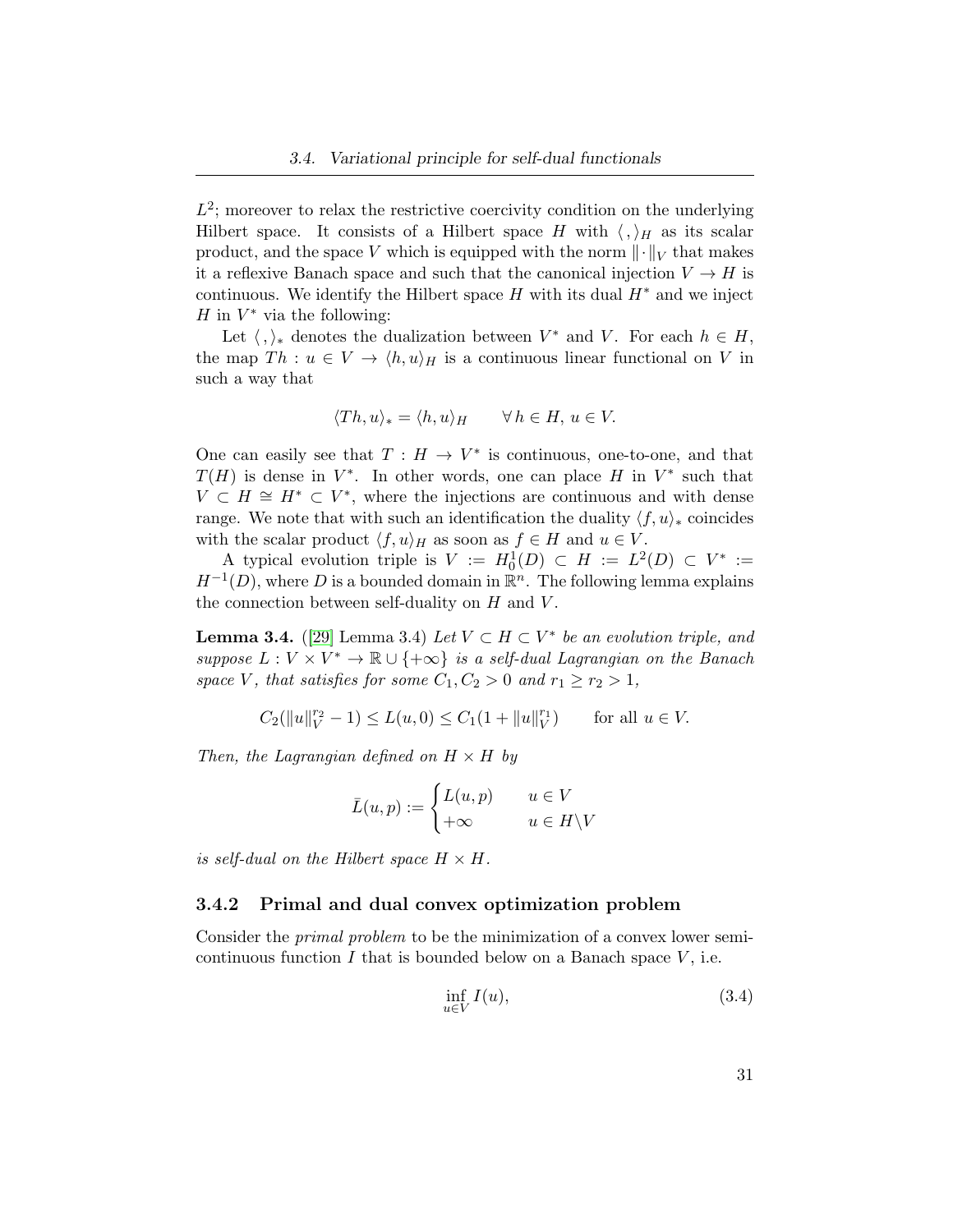we consider the convex lower semi-continuous Lagrangian  $L : V \times Y \rightarrow$  $\mathbb{R} \cup \{+\infty\}$  such that I can be written as

$$
I(u) = L(u, 0) \qquad \text{for all } u \in V.
$$

For any  $p \in Y$ , we consider the perturbed minimization problem

$$
(\mathscr{P}_p) \qquad \inf_{u \in V} L(u, p), \qquad (3.5)
$$

for which  $(\mathscr{P}_0)$  is clearly the initial primal problem  $(3.4)$ . Now we consider the *dual problem* on  $V^* \times Y^*$ 

$$
\sup_{p^* \in Y^*} -L^*(0, p^*), \tag{3.6}
$$

and we define the function  $h: Y \to \mathbb{R} \cup \{+\infty\}$  on the space of perturbations Y

$$
h(p) = \inf_{u \in V} L(u, p) \quad \text{for all } p \in Y.
$$

The following proposition summarizes the relationship between the primal and dual problems and the behavior of the value function  $h$ . A proof can be found in [\[29\]](#page-102-1).

<span id="page-39-0"></span>Proposition 3.5. Assume L is a proper convex lower semi-continuous Lagrangian that is bounded below on  $V \times Y$ . Then, the following assertions hold:

- 1.  $-\infty < \sup$  $p^* \in Y^*$  $-L^*(0, p^*) \leq \inf_{u \in V} L(u, 0) < +\infty.$
- 2. h is a convex function on Y such that

$$
h^*(p^*) = L^*(0, p^*)
$$
 for every  $p^* \in Y^*$ ,

and \*\*(0) = sup<sub>p\*∈Y\*</sub> -L<sup>\*</sup>(0, p<sup>\*</sup>).

3. h is lower semi-continuous at  $0$  (i.e. the problem  $(3.4)$  is normal) if and only if there is no duality gap, i.e. if

$$
\sup_{p^* \in Y^*} -L^*(0, p^*) = \inf_{u \in V} L(u, 0).
$$

4. h is subdifferentiable at 0 if and only if  $(\mathcal{P}_0)$  is normal and  $(\mathcal{P}^*)$  has at least one solution. Moreover, the set of solutions for  $(\mathscr{P}^*)$  is equal to  $\partial h^{**}(0)$ .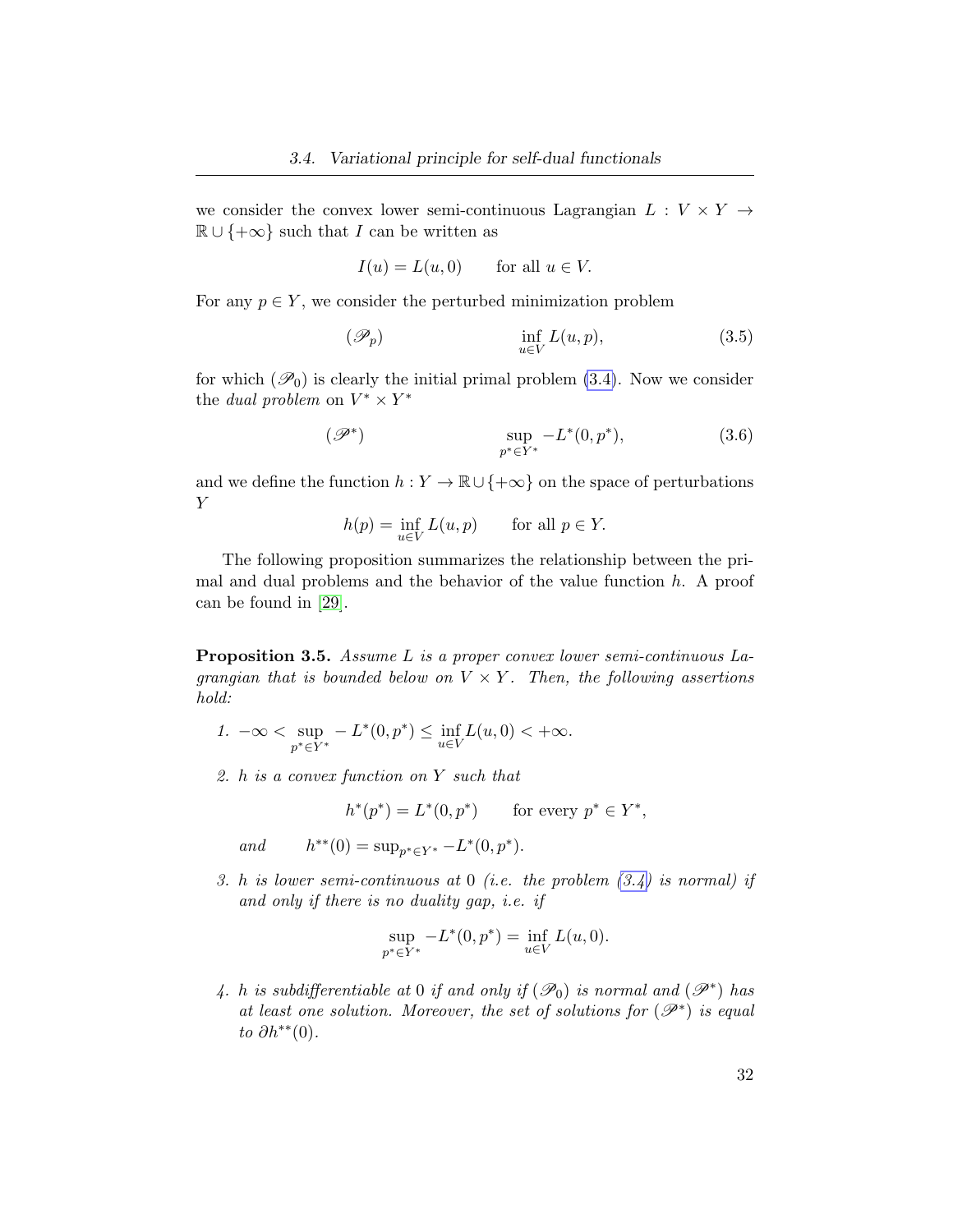5. If for some  $u_0 \in V$  the function  $p \to L(u_0, p)$  is bounded on a ball centered at 0 in Y, then  $(\mathscr{P}_0)$  and  $(\mathscr{P}^*)$  has at least one solution.

Before stating the minimization principle of completely self-dual functionals, we should consider the following relaxed version of self-duality which is sufficient for our purpose in this setting.

**Definition 3.8.** Let L be a Lagrangian on  $V \times V^*$ , we say that L is partially self-dual if

$$
L^*(0, u) = L(u, 0).
$$

**Definition 3.9.** A function  $I: V \to \mathbb{R} \cup \{\infty\}$  is said to be a completely self-dual functional on the Banach space V if there exists a partially self-dual Lagrangian L on  $V \times V^*$  such that

$$
I(u) = L(u, 0), \quad \text{for } u \in V.
$$

The following theorem is the key variational principle for minimization of self-dual Lagrangians on  $V \times V^*$ , and in particular it proves that the value of the minimum is 0.

<span id="page-40-1"></span>Theorem 3.3. Let L be partially self-dual (convex lower semi-continuous) on  $V \times V^*$ , and also assume that the mapping  $u \to L(u, 0)$  is coercive in the sense that

<span id="page-40-0"></span>
$$
\lim_{\|u\| \to \infty} \frac{L(u,0)}{\|u\|} = +\infty
$$
\n(3.7)

then there exists  $\bar{u} \in V$  such that

$$
I(\bar{u}) = \inf_{u \in V} L(u, 0) = 0
$$

Proof. Following the duality theory in convex optimization described in Proposition [3.5,](#page-39-0) we consider the minimization problem  $h(p) = \inf_{u \in V} L(u, p)$  in such a way that  $h(0) = \inf_{u \in V} L(u, 0)$  is the initial problem, and then the dual problem is sup  $-L^*(0, v)$ .  $v\in\bar{V}$ 

By assertion  $(1)$  in Proposition [3.5](#page-39-0) and noting that L is partially self-dual we have

$$
\inf_{u \in V} L(u,0) \ge \sup_{v \in V} -L^*(0,v) = \sup_{v \in V} -L(v,0) = -\inf_{v \in V} L(v,0),
$$

thus

$$
\inf_{u \in V} L(u,0) \ge 0.
$$

33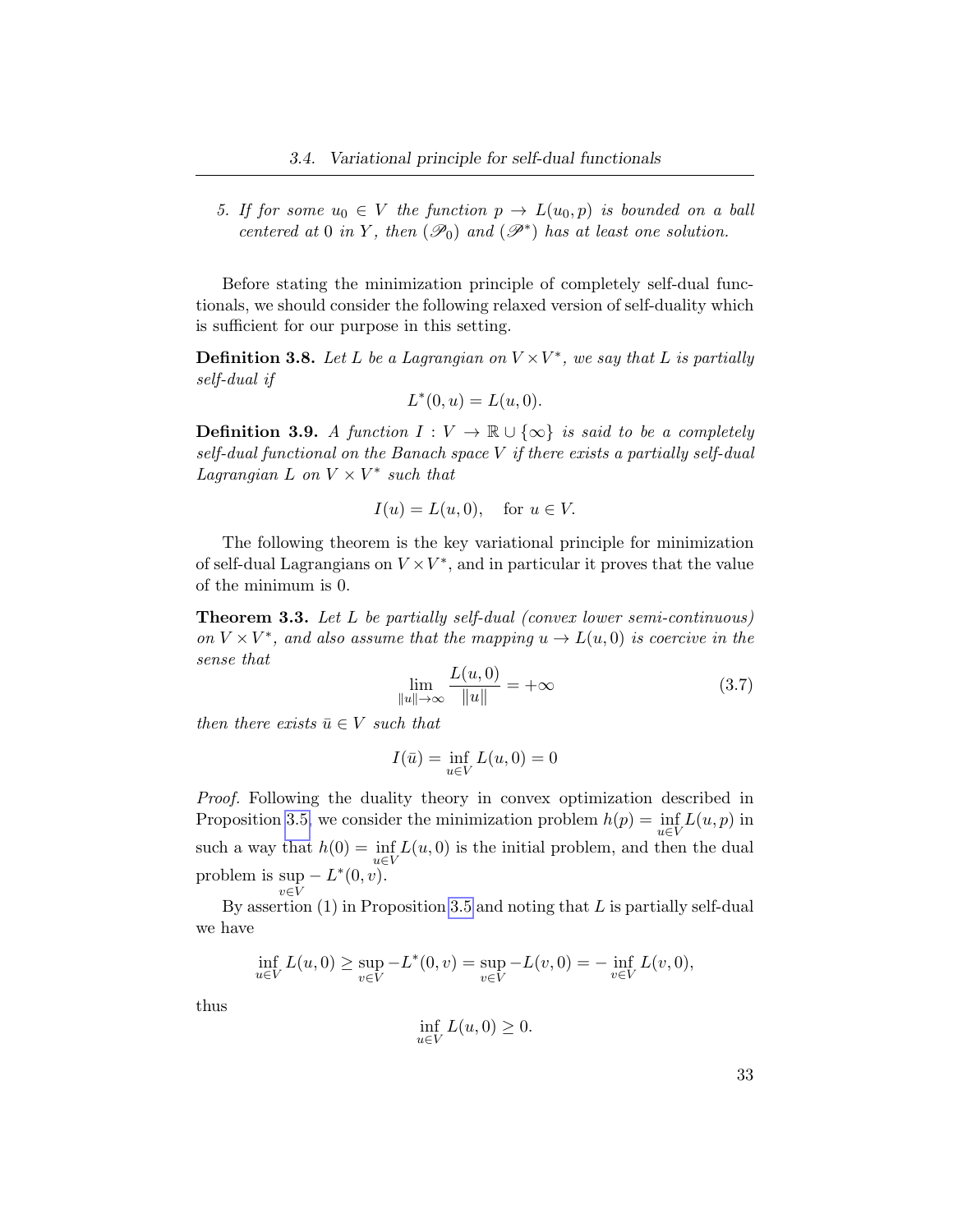Also by assertion (2) of Proposition [3.5,](#page-39-0) h is convex on  $V^*$  and its Legendre transform on V satisfies  $h^*(v) = L^*(0, v) = L(v, 0)$ , which by coercivity condition [\(3.7\)](#page-40-0) implies that  $h^*$  is coercive, and this means that h is bounded above on neighborhoods of 0 in  $V^*$ . Therefore, h is subdifferentiable at 0, and there exists  $\bar{u} \in \partial h(0)$ , which is equivalent to  $h(0) + h^*(\bar{u}) = 0$ .

Now we have

$$
\inf_{u \in V} L(u,0) = h(0) = -h^*(\bar{u}) = -L^*(0,\bar{u}) = -L(\bar{u},0) \le -\inf_{u \in V} L(u,0),
$$

which implies  $\inf_{u \in V} L(u, 0) \leq 0$ . Hence, we conclude that  $\inf_{u \in V} L(u, 0) = L^*(0, \bar{u})$ 0, and [\(3.4\)](#page-38-0) is attained at  $\bar{u} \in V$ , i.e.

$$
I(\bar{u}) = L(\bar{u}, 0) = \inf_{u \in V} L(u, 0) = 0.
$$

 $\Box$ 

### 3.5 The class of antisymmetric Hamiltonians

There are several examples of PDEs which cannot be expressed in terms of completely self-dual systems but they can be written in the form

$$
0 \in \Lambda u + \bar{\partial}L(u),
$$

where L is a self-dual Lagrangina on  $V \times V^*$ , and  $\Lambda : D(\Lambda) \subset V \to V^*$  is a, not necessarily linear, operator. They can be solved by minimizing the functional

$$
I(u) = L(u, -\Lambda u) + \langle \Lambda u, u \rangle,
$$

on V by showing that their infimum is zero and that it is attained. In [\[29\]](#page-102-1), these are called *self-dual functionals*, which take the form  $I(u)$  =  $\sup_{v \in V} M(u, v)$  where M is an antisymmetric Hamiltonian on  $V \times V$ . In the following we first introduce the Hamiltonian corresponding to a self-dual Lagrangian, and in turn the class of antisymmetric Hamiltonians and their variational framework.

For each Lagrangian  $L$  on  $V \times V^*$ , we can define its corresponding Hamiltonian  $H_L: V \times V \to \mathbb{R} \cup \{+\infty\}$  by

$$
H_L(u, v) = \sup_{p \in V^*} \{ \langle v, p \rangle - L(u, p) \},\
$$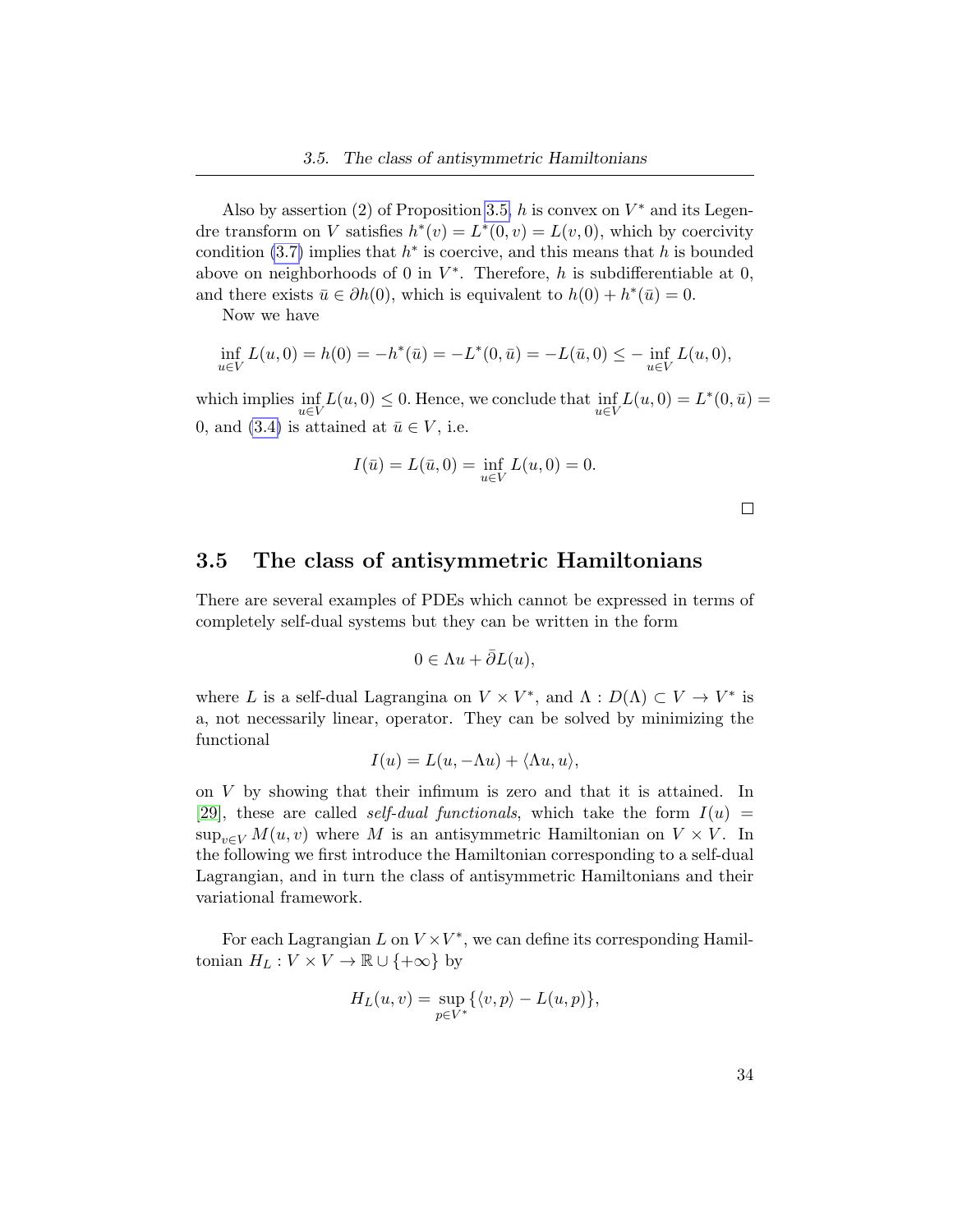which is the Legendre transform in the second variable and its effective domain is

$$
Dom_1(H_L) := \{ u \in V; H_L(u, v) > -\infty, \text{ for some } v \in V \}
$$
  
=  $\{ u \in V; L(u, p) < +\infty, \text{ for some } p \in V^* \}$   
=  $Dom_1(L)$ .

It is easy to see that if L is a self-dual Lagrangian on  $V \times V^*$ , then its Hamiltonian on  $V \times V$  satisfies the following properties:

- $H_L$  is concave in u and convex lower semi-continuous in v.
- $H_L(v, u) \leq -H_L(u, v)$  for all  $u, v \in V$ .

<span id="page-42-0"></span>Definition 3.10. Let G be a convex subset of a reflexive Banach space V. A functional  $M: G \times G \to \mathbb{R} \cup \{+\infty\}$  is said to be an antisymmetric (AS) Hamiltonian on  $G \times G$  if it satisfies the following conditions:

- 1. For every  $u \in G$ , the function  $v \to M(u, v)$  is proper concave.
- 2. For every  $v \in G$ , the function  $u \to M(u, v)$  is weakly lower semicontinuous.
- 3.  $M(u, u) \leq 0$  for every  $u \in V$ .

### 3.5.1 Variational principle for self-dual functionals

**Definition 3.11.** (Self-dual functional) Let  $I: V \to \mathbb{R} \cup \{+\infty\}$  be a functional on a Banach space V .

1. I is self-dual on a convex set  $G \subset V$  if it is non-negative and if there exists an AS-Hamiltonian  $M: G \times G \to \mathbb{R} \cup \{+\infty\}$  such that

$$
I(u) = \sup_{v \in G} M(u, v), \quad \text{for every } u \in G.
$$

2. A self-dual functional I is strongly coercive on G if for some  $v_0 \in G$ the set  $\mathcal{G}_0 = \{u \in G; M(u, v_0) \leq 0\}$  is bounded in V, where M is the corresponding AS-Hamiltonian in part (1).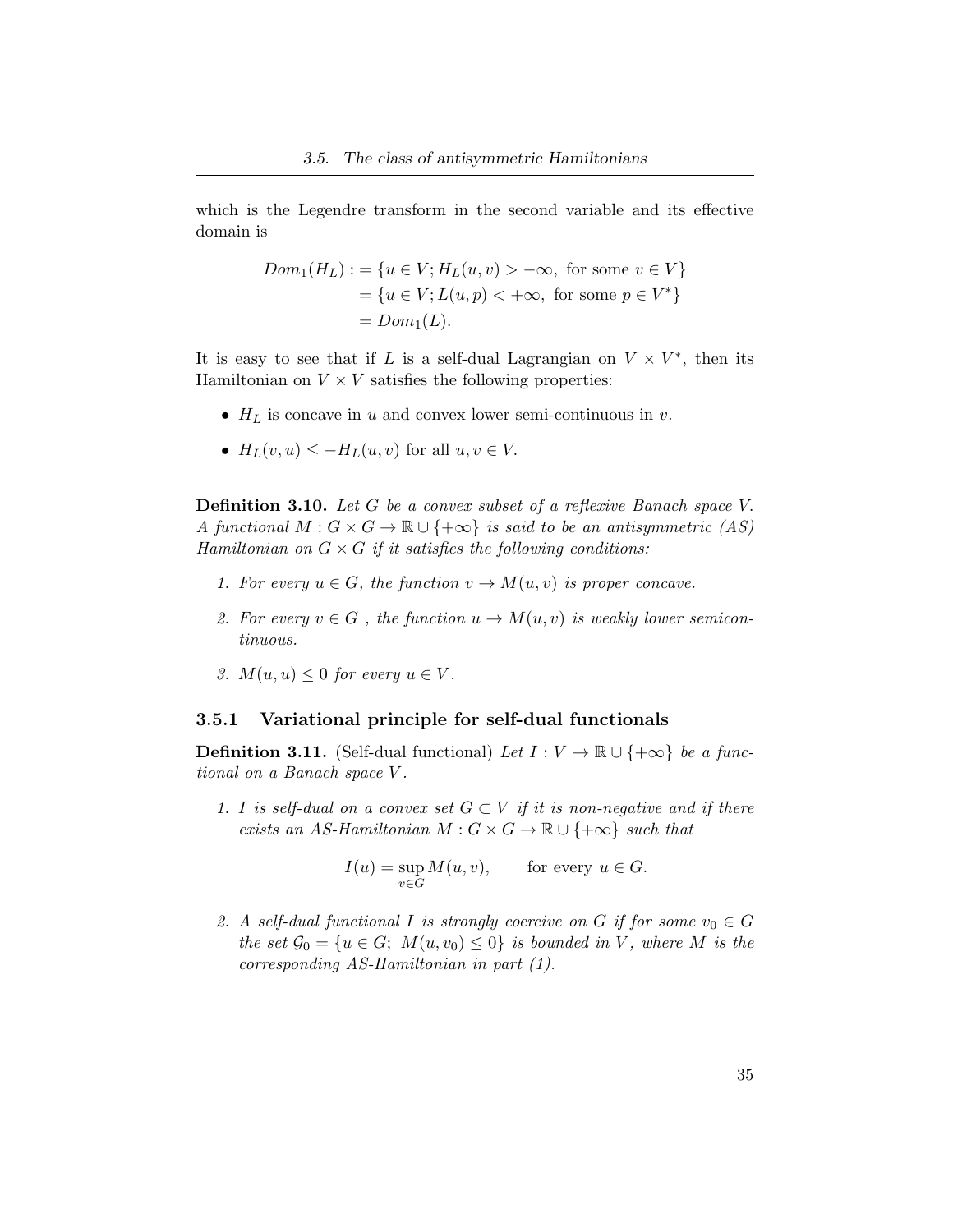Example 2. For a self-dual Lagrangian L, the completely self-dual functional  $I(u) = L(u, 0)$  as in the preceding section is self-dual. In fact;

 $I(u) = L(u, 0) = \sup\{H_L(v, u); v \in Dom_1(L)\}$  for every  $u \in Dom_1(L)$ ,

and the strong corecivity is equivalent to the condition that, for some  $v_0 \in V$ we have

$$
\lim_{\|u\| \to +\infty} H_L(v_0, u) = +\infty.
$$

In particular, if  $L(u, p) = \varphi(u) + \varphi^*(p)$  for  $\varphi$  a proper, convex and lower semicontinuous function, the strong coercivity is simply equivalent to the coercivity of  $\varphi$ .

The following theorem states the main variational principle for self-dual functionals.

<span id="page-43-0"></span>**Theorem 3.4.** If  $I : G \to \mathbb{R} \cup \{+\infty\}$  is a self-dual functional that is strongly coercive on a closed convex subset  $G$  of a reflexive Banach space  $V$ , then there exists  $\bar{u} \in G$  such that

$$
I(\bar{u}) = \inf_{u \in G} I(u) = 0.
$$

The proof is based on the important min-max principle that is due to K. Fan [\[22\]](#page-101-0), and it builds upon the following primary lemma.

<span id="page-43-1"></span>Lemma 3.5. Let G be a closed convex subset of a reflexive Banach space V, and consider  $M: G \times G \to \mathbb{R} \cup \{+\infty\}$  to be a functional such that

- (i) For each  $v \in G$ , the map  $u \to M(u, v)$  is weakly l.s.c on G.
- (ii) For each  $u \in G$ , the map  $v \to M(u, v)$  is concave on G.
- (iii) There exists  $\gamma \in \mathbb{R}$ , such that  $M(u, u) \leq \gamma$  for every  $u \in G$ .
- (iv) There exists  $v_0 \in G$ , such that  $\mathcal{G}_0 = \{u \in G : M(u, v_0) \leq \gamma\}$  is bounded.

Then there exists  $\bar{u} \in G$ , such that  $M(\bar{u}, v) \leq \gamma$  for all  $v \in G$ .

Proof of Theorem [3.4](#page-43-0). I is a self-dual functional which means that it is non-negative and for every  $u \in G$ , it can be written as

$$
I(u) = \sup_{v \in G} M(u, v),
$$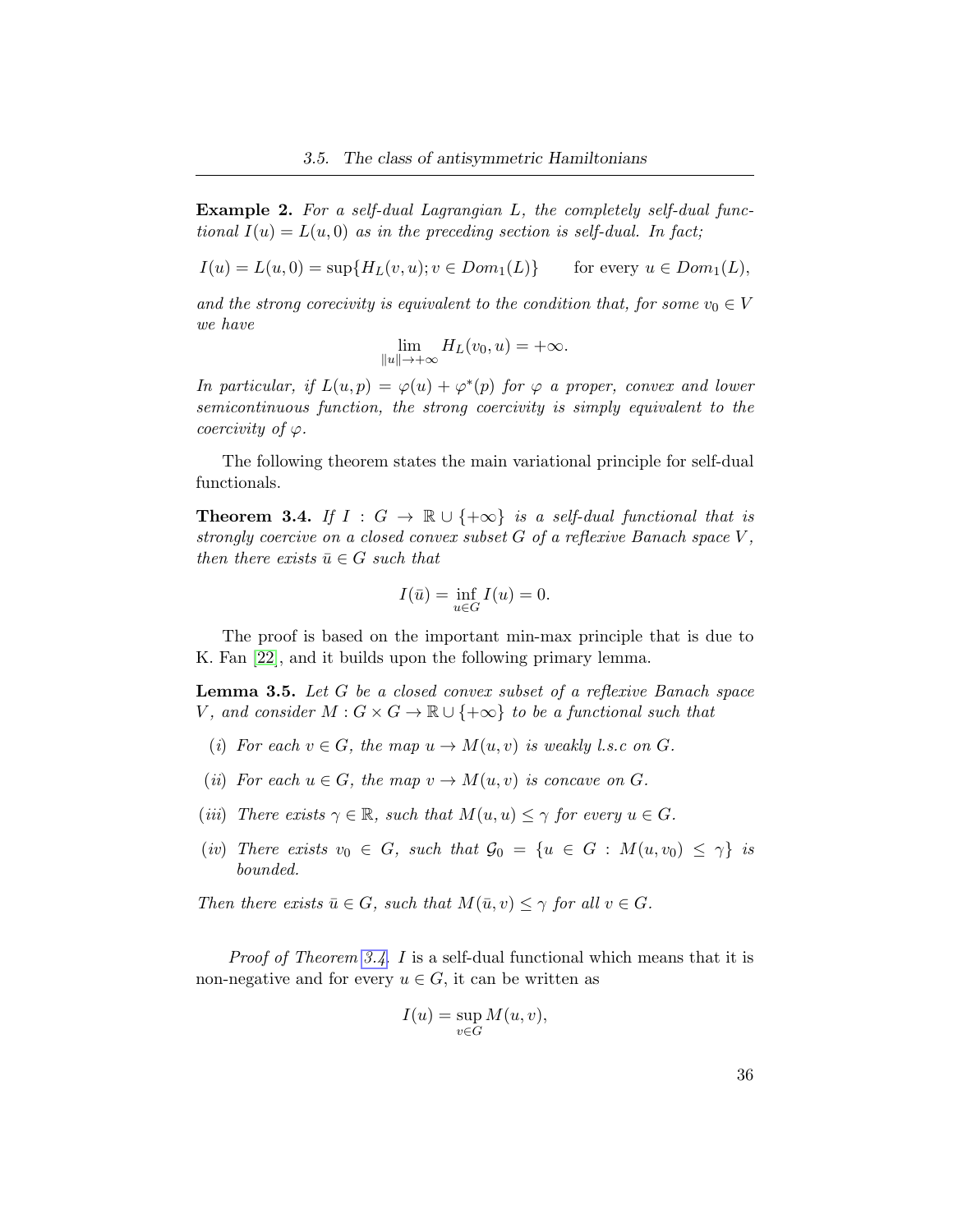where M is an AS-Hamiltonian on  $G \times G$ . By the definition of an AS-Hamiltonian, M satisfies conditions (i)-(iii) of Lemma [3.5](#page-43-1) with  $\gamma = 0$ . condition (iv) is also satisfied with the strong coercivity assumption. Therefore, Lemma [3.5](#page-43-1) yields the existence of  $\bar{u} \in G$  such that  $M(\bar{u}, v) \leq 0$  for all  $v \in G$ and hence

$$
0 \ge \sup_{v \in G} M(\bar{u}, v) = I(\bar{u}) \ge 0.
$$

 $\Box$ 

As established in [\[28\]](#page-102-2), the Hamiltonian formulation allows for the minimization of direct sums of self-dual functionals. The following variational principle is useful in the case when non-linear and unbounded operators are involved.

<span id="page-44-0"></span>**Theorem 3.5.** (Ghoussoub [\[29\]](#page-102-1)) Consider three reflexive Banach spaces  $Z, X_1, X_2$  and operators  $A_1 : D(A_1) \subset Z \to X_1$ ,  $\Gamma_1 : D(\Gamma_1) \subset Z \to X_1^*$ ,  $A_2: D(A_2) \subset Z \to X_2$ , and  $\Gamma_2: D(\Gamma_2) \subset Z \to X_2^*$ , such that  $A_1$  and  $A_2$  are linear, while  $\Gamma_1$  and  $\Gamma_2$  –not necessarily linear– are weak-to-weak continuous. Suppose G is a closed linear subspace of Z such that  $G \subset$  $D(A_1) \cap D(A_2) \cap D(\Gamma_1) \cap D(\Gamma_2)$ , while the following properties are satisfied:

- 1. The image of  $G_0 := \text{Ker}(A_2) \cap G$  by  $A_1$  is dense in  $X_1$ .
- 2. The image of G by  $A_2$  is dense in  $X_2$ .
- 3.  $u \to \langle A_1u, \Gamma_1u \rangle + \langle A_2u, \Gamma_2u \rangle$  is weakly upper semi-continuous on G.

Let  $L_i$ ,  $i = 1, 2$  be self-dual Lagrangians on  $X_i \times X_i^*$  such that the Hamiltonians  $H_{L_i}$  are continuous in the first variable on  $X_i$ .

(i) The functional

$$
I(u) = L_1(A_1u, \Gamma_1u) - \langle A_1u, \Gamma_1u \rangle + L_2(A_2u, \Gamma_2u) - \langle A_2u, \Gamma_2u \rangle
$$

is self-dual on G, and its corresponding AS-Hamiltonian on  $G \times G$  is

$$
M(u, z) = H_{L_1}(A_1z, A_1u) + \langle A_1(z - u), \Gamma_1u \rangle + H_{L_2}(A_2z, A_2u) + \langle A_2(z - u), \Gamma_2u \rangle.
$$

(ii) Consequently under the coercivity condition,

<span id="page-44-1"></span>
$$
\lim_{\substack{\|u\| \to \infty \\ u \in G}} H_{L_1}(0, A_1 u) - \langle A_1 u, \Gamma_1 u \rangle + H_{L_2}(0, A_2 u) - \langle A_2 u, \Gamma_2 u \rangle = +\infty,
$$
\n(3.8)

$$
(3.8)
$$

37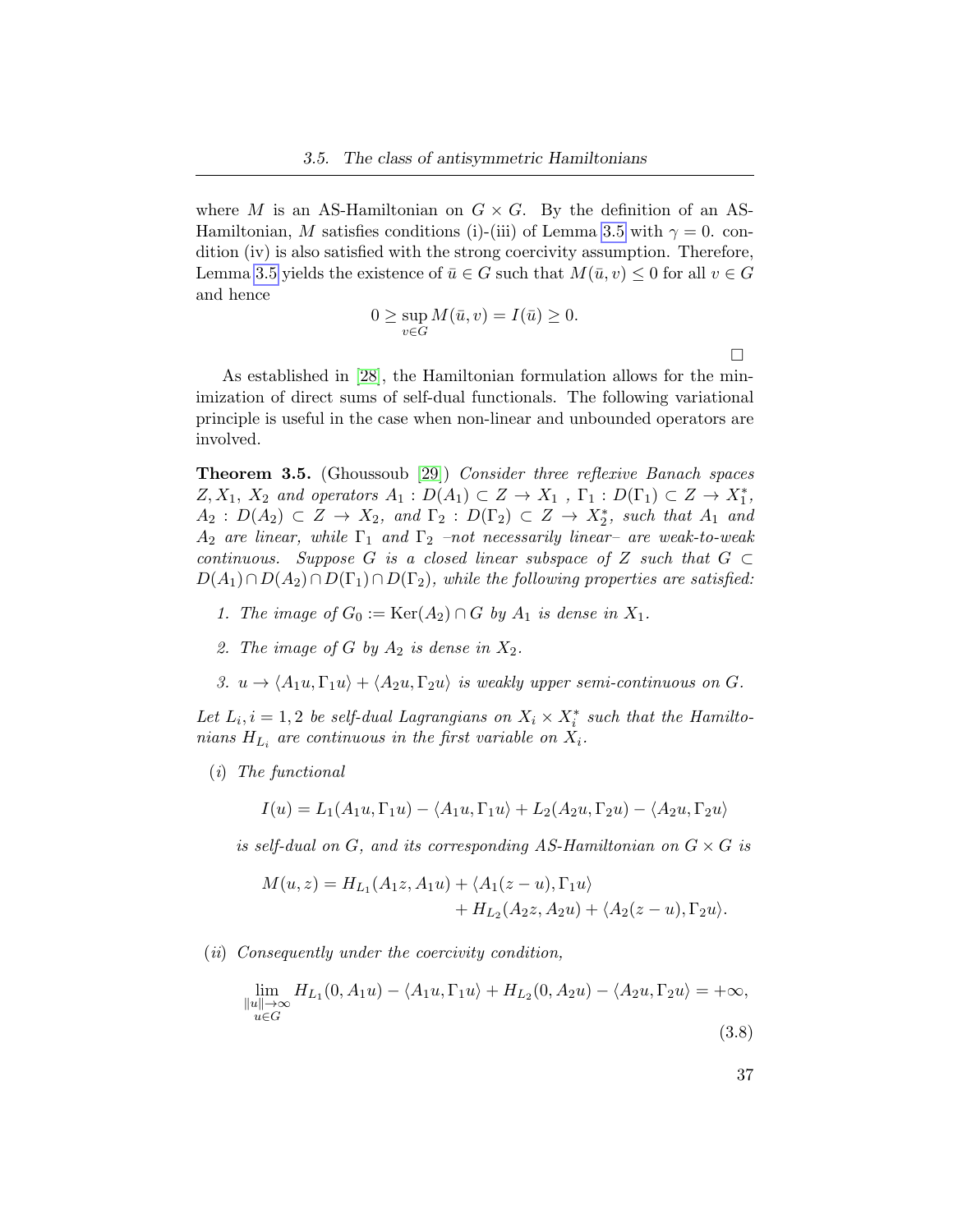I attains its minimum at a point  $v \in G$  such that  $I(v) = 0$ , and

<span id="page-45-1"></span><span id="page-45-0"></span>
$$
\Gamma_1(v) \in \bar{\partial}L_1(A_1v),
$$
  
\n
$$
\Gamma_2(v) \in \bar{\partial}L_2(A_2v).
$$
\n(3.9)

*Proof.* (i) First, we show that  $M(u, z)$  is actually an AS-Hamiltonian. To this end, we prove that  $M$  satisfies the properties given in Definition [3.10.](#page-42-0) For each  $u \in G$ , we have that  $z \to M(u, z)$  is concave since  $A_i$ 's are linear, also  $z \to H_{L_i}(A_i z, A_i u)$  is concave. For each  $z \in G$ , the function  $u \to M(u, z)$  is weakly lower semi-continuous due to upper semi-continuity of  $u \to \sum_{i=1}^{2} \langle A_i u, \Gamma_i u \rangle$ , and the fact that  $\Gamma_i$ 's are weak-to-weak continuous and  $u \to H_{L_i}(A_i z, A_i u)$  is weakly lower semi-continuous for linear  $A_i$ . Finally, since  $H_{L_i}(x, y) \leq -H_{L_i}(y, x)$  for all  $x, y \in X_i$ , we deduce that  $M(u, u) \leq 0.$ 

Next, we note that for every  $u \in D(A_i) \cap D(\Gamma_i) \subset Z$  we have

$$
L_i(A_i u, \Gamma_i u) = L_i^*(\Gamma_i u, A_i u)
$$
  
= 
$$
\sup_{r \in X_i} \sup_{p \in X_i^*} \{ \langle r, \Gamma_i u \rangle + \langle p, A_i u \rangle - L_i(r, p) \}
$$
  
= 
$$
\sup_{r \in X_i} \{ \langle r, \Gamma_i u \rangle + \sup_{p \in X_i^*} \{ \langle p, A_i u \rangle - L_i(r, p) \} \}
$$
  
= 
$$
\sup_{r \in X_i} \{ \langle r, \Gamma_i u \rangle + H_{L_i}(r, A_i u) \}.
$$
 (3.10)

Since  $A_i$  are liner operators, taking into account condition  $(1)$ , we write

$$
\sup_{z \in G} M(u, z) = \sup_{z \in G} \left\{ \langle A_1 z, \Gamma_1 u \rangle + H_{L_1}(A_1 z, A_1 u) + \langle A_2 z, \Gamma_2 u \rangle
$$
  
+  $H_{L_2}(A_2 z, A_2 u) \right\} - \langle A_1 u, \Gamma_1 u \rangle - \langle A_2 u, \Gamma_2 u \rangle$   
= 
$$
\sup_{z \in G, z_0 \in G_0} \left\{ \langle A_1 z, \Gamma_1 u \rangle + H_{L_1}(A_1 z, A_1 u)
$$
  
+  $\langle A_2 (z + z_0), \Gamma_2 u \rangle + H_{L_2}(A_2 (z + z_0), A_2 u) \right\}$   
-  $\langle A_1 u, \Gamma_1 u \rangle - \langle A_2 u, \Gamma_2 u \rangle$   
= 
$$
\sup_{w \in G, z_0 \in G_0} \left\{ \langle A_1 (w - z_0), \Gamma_1 u \rangle + H_{L_1}(A_1 (w - z_0), A_1 u)
$$
  
+  $\langle A_2 w, \Gamma_2 u \rangle + H_{L_2}(A_2 w, A_2 u) \right\}$   
-  $\langle A_1 u, \Gamma_1 u \rangle - \langle A_2 u, \Gamma_2 u \rangle$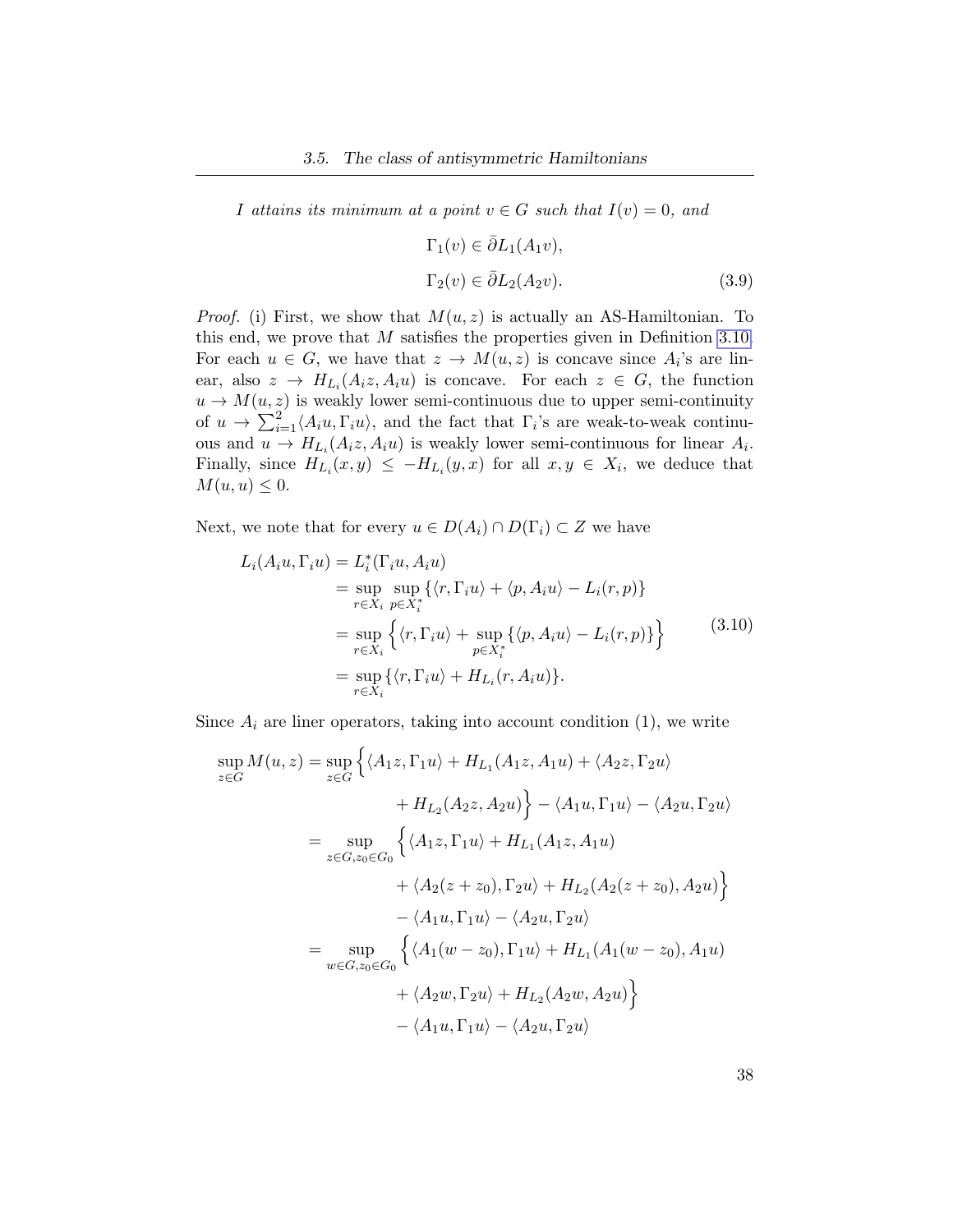$$
= \sup_{w \in G, r \in X_1} \left\{ \langle A_1 w + r, \Gamma_1 u \rangle + H_{L_1}(A_1 w + r, A_1 u) + \langle A_2 w, \Gamma_2 u \rangle + H_{L_2}(A_2 w, A_2 u) \right\}
$$

$$
- \langle A_1 u, \Gamma_1 u \rangle - \langle A_2 u, \Gamma_2 u \rangle
$$

$$
= \sup_{w \in G, x \in X_1} \left\{ \langle x, \Gamma_1 u \rangle + H_{L_1}(x, A_1 u) + \langle A_2 w, \Gamma_2 u \rangle + H_{L_2}(A_2 w, A_2 u) \right\} - \langle A_1 u, \Gamma_1 u \rangle - \langle A_2 u, \Gamma_2 u \rangle
$$

In view of condition  $(2)$  and  $(3.10)$  we then have

$$
\sup_{z \in G} M(u, z) = \sup_{x \in X_1} \sup_{y \in X_2} \left\{ \langle x, \Gamma_1 u \rangle + H_{L_1}(x, A_1 u) + \langle y, \Gamma_2 u \rangle \right.\n+ H_{L_2}(y, A_2 u) \right\} - \langle A_1 u, \Gamma_1 u \rangle - \langle A_2 u, \Gamma_2 u \rangle
$$
  
\n
$$
= \sup_{x \in X_1} \left\{ \langle x, \Gamma_1 u \rangle + H_{L_1}(x, A_1 u) \right\} - \langle A_1 u, \Gamma_1 u \rangle
$$
  
\n
$$
+ \sup_{y \in X_2} \left\{ \langle y, \Gamma_2 u \rangle + H_{L_2}(y, A_2 u) \right\} - \langle A_2 u, \Gamma_2 u \rangle
$$
  
\n
$$
= L_1(A_1 u, \Gamma_1 u) - \langle A_1 u, \Gamma_1 u \rangle + L_2(A_2 u, \Gamma_2 u) - \langle A_2 u, \Gamma_2 u \rangle
$$
  
\n
$$
= I(u).
$$

For part (ii), it suffices to apply Theorem [3.4](#page-43-0) to get that  $I(v) = 0$  for some  $v \in G$ . Now use the fact that for self-dual  $L_i, i = 1, 2$ , we have  $L_i(A_i u, \Gamma_i u) - \langle A_i u, \Gamma_i u \rangle \geq 0$  to conclude [\(3.9\)](#page-45-1).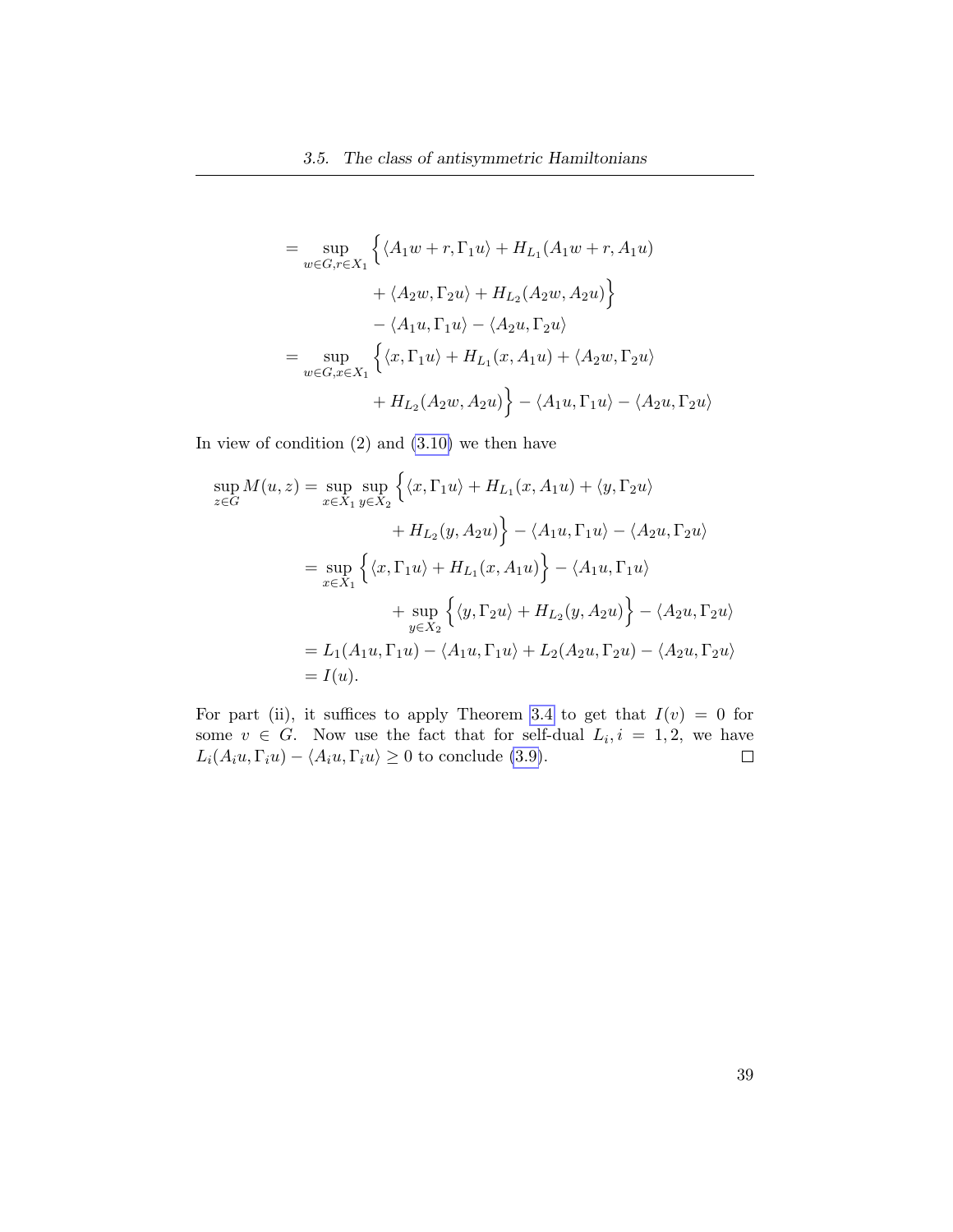## Chapter 4

# Self-dual variational principle for stochastic partial differential equations with additive noise

### 4.1 Introduction

In Chapter 3, we provided the reader with the variational framework corresponding to self-dual Lagrangians and we observed that the minimization of (completely) self-dual functionals leads to existence of solutions to certain PDEs. A main application of this approach is to solve equations that are not in the standard Euler-Lagrange form, namely the equations for which the classical variational setting does not apply. One important class of such equations is the family of stochastic partial differential equations on a probability space  $(\Omega, \mathcal{F}, \mathbb{P})$  equipped with normal filtration  $(\mathcal{F}_t)_t$ . The evolutionary nature of the stochastic equations together with the presence of the stochastic integral with respect to a Wiener process make them of non-variational structure.

To introduce the method, as stated in Chapter 1, we first consider the simple case

<span id="page-47-0"></span>
$$
\begin{cases} du(t) = -\partial \varphi(t, u(t))dt + B(t)dW(t) \\ u(0) = u_0. \end{cases} \tag{4.1}
$$

where  $\varphi : [0, T] \times H \to \mathbb{R} \cup \{+\infty\}$  is a random and progressively measurable function such that for every  $t \in [0, T]$ , the function  $\varphi(t, \cdot)$  is convex and lower semi-continuous on a Hilbert space  $H$ , and the stochastics is driven by a given progressively measurable additive noise coefficient  $B : \Omega \times [0, T] \to H$ . The main idea is that a solution for [\(4.1\)](#page-47-0) is in fact the minimum of the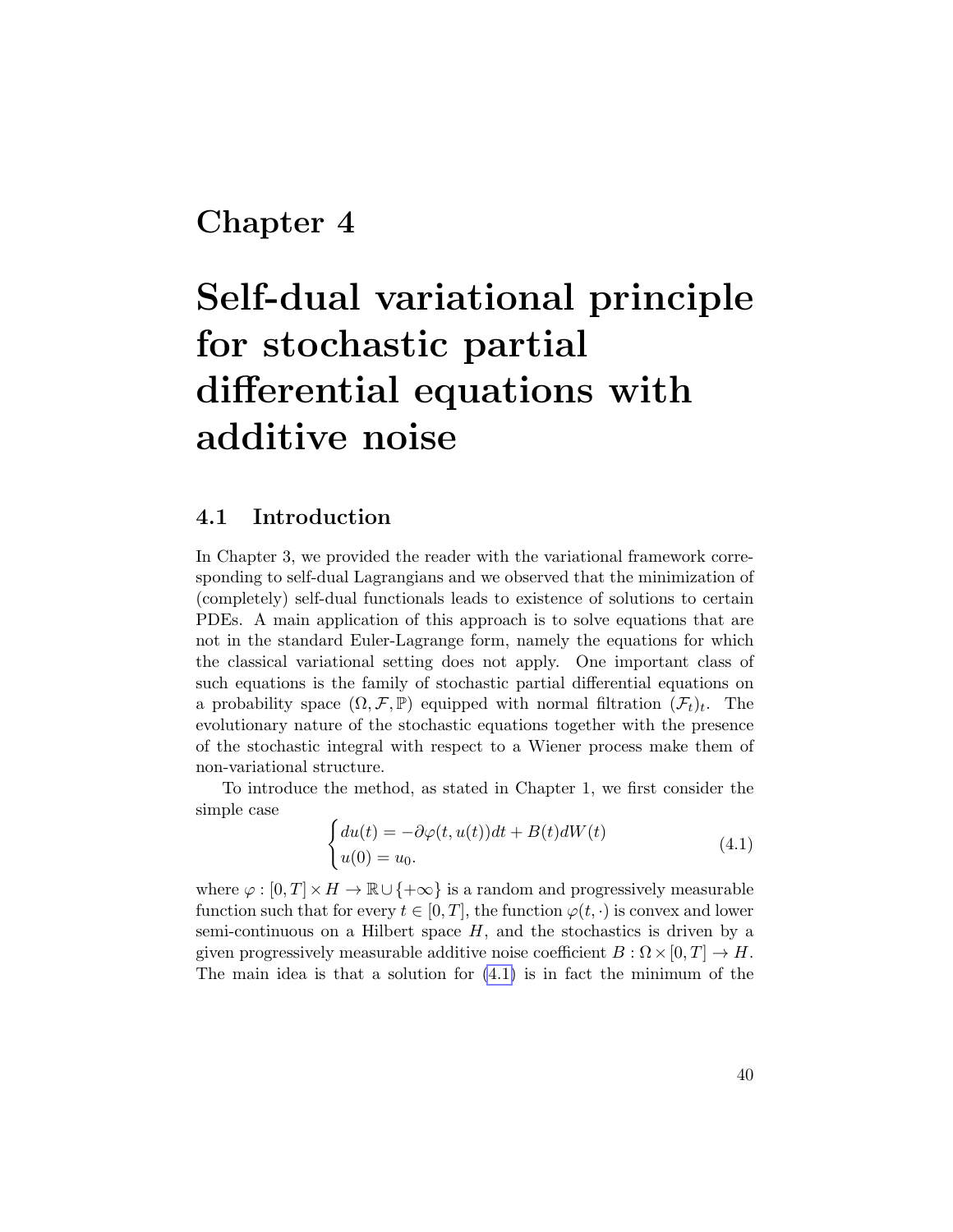following functional on  $\mathcal{A}_{H}^{2}$ ,

$$
I(u) = \mathbb{E}\left\{\int_0^T L_{\varphi}(u(t), -\tilde{u}(t)) dt + \frac{1}{2} \int_0^T M_B(F_u(t), -F_u(t)) dt + \ell_{u_0}(u(0), u(T))\right\},\,
$$

where

$$
\mathcal{A}_H^2 = \left\{ u : \Omega_T \to H; \ u(t) = u_0 + \int_0^t \tilde{u}(s)ds + \int_0^t F_u(s)dW(s) \right\},\
$$

is the Itô space over H, for progressively measurable processes  $\tilde{u}$  and  $F_u$ , and  $L_{\varphi}$ ,  $M_B$  and  $\ell_{u_0}$  are the Lagrangians given by [\(1.3\)](#page-11-0), [\(1.4\)](#page-11-1) and [\(1.5\)](#page-11-2) respectively. We can then apply the self-dual variational principle given in Theorem [3.3](#page-40-1) to prove that I attains its infimum on  $v \in \mathcal{A}_{H}^{2}$ , and moreover, the value of the infimum is 0 to obtain

$$
0 = I(v) = \mathbb{E} \int_0^T \left( \varphi(t, v) + \varphi^*(t, -\tilde{v}(t)) \right) dt
$$
  
+  $\mathbb{E} \left( \frac{1}{2} ||v(0)||_H^2 + \frac{1}{2} ||v(T)||_H^2 - 2\langle u_0, v(0) \rangle + ||u_0||_H^2 \right)$   
+  $\mathbb{E} \int_0^T \left( \frac{1}{2} ||F_v(t) - 2B(t)||_H^2 + \frac{1}{2} ||F_v(t)||_H^2 - 2\langle F_v(t), B(t) \rangle \right) dt$ ,

By using Itô's formula and adding and subtracting the term  $\mathbb{E}\int_0^T \langle v(t), \tilde{v}(t) \rangle dt$ , we can rewrite  $I(v)$  in the form

$$
0 = I(v) = \mathbb{E} \int_0^T \left( \varphi(t, v(t)) + \varphi^*(t, -\tilde{v}(t)) + \langle v(t), \tilde{v}(t) \rangle \right) dt
$$

$$
+ 2 \mathbb{E} \int_0^T \|F_v - B\|_H^2 dt + \mathbb{E} \|v(0) - u_0\|_H^2,
$$

and the fact that the first integrand is non-negative yields that for almost all  $t \in [0, T]$ , P-a.s.

$$
\varphi(t, v(t)) + \varphi^*(t, -\tilde{v}(t)) + \langle v(t), \tilde{v}(t) \rangle = 0, \text{ hence } -\tilde{v}(t) \in \partial \varphi(v(t)),
$$

and the two other identities readily give that  $B = F_v$  and  $v(0) = u_0$ . This implies that  $v(t) = u_0 - \int_0^t \partial \varphi(s, v(s)) ds + \int_0^t B(s) dW(s)$  is a solution to  $(4.1).$  $(4.1).$ 

The self-dual variational calculus allows to apply the above approach in much more generality. The special Lagrangians  $L_{\varphi}, \ell_{u_0}$  and M can be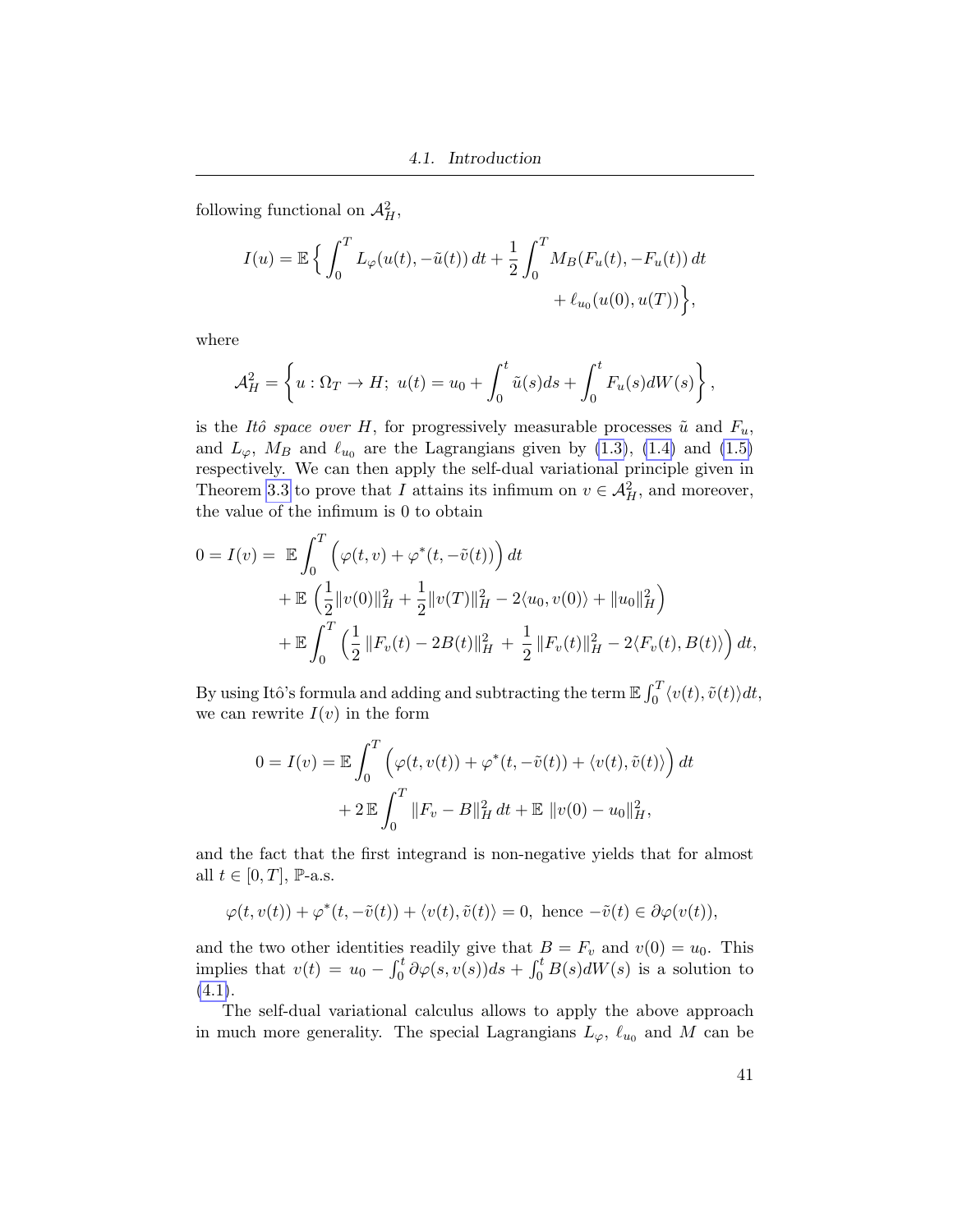replaced by much more general self-dual Lagrangians. In fact, we show that due to the correspondence between the class of self-dual Lagrangians and maximal monotone operators, one can consider general equations of the form

<span id="page-49-1"></span>
$$
\begin{cases} du(t) = -A(t, u(t))dt + B(t)dW(t) \\ u(0) = u_0, \end{cases}
$$
\n(4.2)

where  $u_0 \in L^2(\Omega, \mathcal{F}_0, \mathbb{P}; H)$  for the Hilbert space H,  $W(t)$  is a real-valued Wiener process on a complete probability space  $(\Omega, \mathcal{F}, \mathbb{P})$  with normal filtration  $(\mathcal{F}_t)_t$ , and where  $B : [0, T] \times \Omega \to H$  is a given Hilbert-space valued progressively measurable process.  $A: \Omega \times [0,T] \times V \to 2^{V^*}$  is a timedependent progressively measurable –possibly set-valued– maximal monotone map, where V is a Banach space such that  $V \subset H \subset V^*$  forms a Gelfand evolution triple.

In Section [4.2,](#page-49-0) we show how one can lift self-dual Lagrangians from state space to  $L^p$ -spaces and then to Itô spaces of stochastic processes. In Section [4.3,](#page-56-0) we give a variational resolution for Equation [\(4.2\)](#page-49-1) by using the basic minimization principle (Theorem [3.3\)](#page-40-1) for self-dual Lagrangians. Section [4.4](#page-62-0) contains applications to classical SPDEs such as the following stochastic evolution driven by a diffusion and a transport operator,

$$
\begin{cases} du = (\Delta u + \mathbf{a}(x) \cdot \nabla u)dt + B(t)dW & \text{on } [0, T] \times D \\ u(0) = u_0 & \text{on } D, \end{cases}
$$
(4.3)

where  $\mathbf{a}: D \to \mathbb{R}^n$  is a smooth vector field with compact support in D, such that  $div(a) \geq 0$ . Other examples include the stochastic porous media equation, but also quasi-linear equations involving the p-Laplacian ( $2 \leq p <$  $+\infty$ , that is

$$
\begin{cases} du = (\Delta_p u - u|u|^{p-2})dt + B(t)dW & \text{on } D \times [0, T] \\ u(0) = u_0 & \text{on } \partial D. \end{cases}
$$
 (4.4)

### <span id="page-49-0"></span>4.2 Lifting random self-dual Lagrangians to Itô path spaces

Let V be a reflexive Banach space, and  $T \in [0,\infty)$  be fixed. Consider a complete probability space  $(\Omega, \mathcal{F}, \mathbb{P})$  with a normal filtration  $\mathcal{F}_t$ ,  $t \in [0, T]$ , and let  $L^{\alpha}(\Omega \times [0,T]; V)$  be the space of Bochner integrable functions from  $\Omega_T := \Omega \times [0, T]$  into V with the norm  $||u||_{L_V^{\alpha}}^{\alpha} := \mathbb{E} \int_0^T ||u(t)||_V^{\alpha} dt$ . We may use the shorter notation  $L_V^{\alpha}(\Omega_T) := L^{\alpha}(\Omega \times [0,T]; V)$  in the sequel.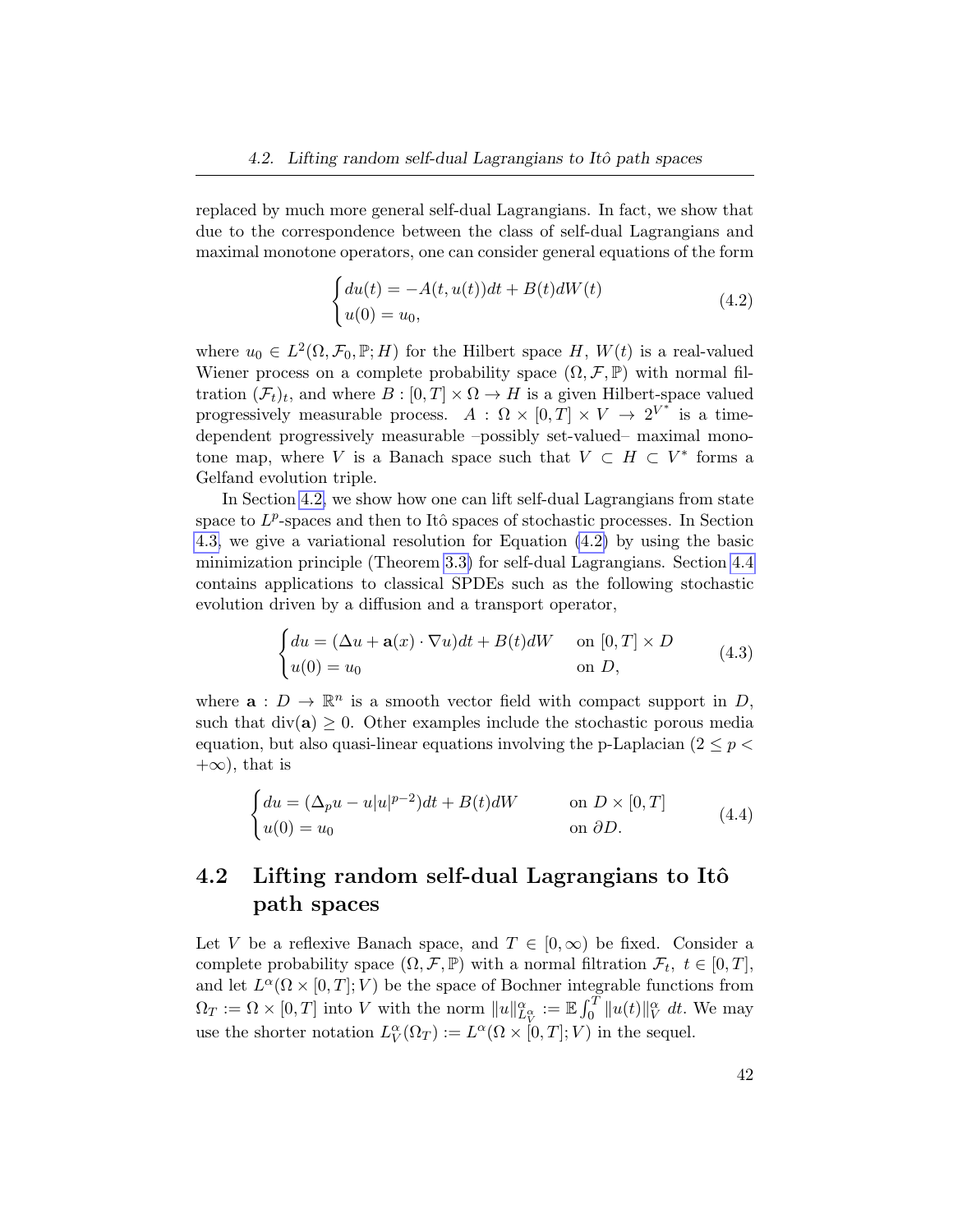**Definition 4.1.** A self-dual  $\Omega_T$ -dependent convex Lagrangian on  $V \times V^*$  is a function  $L : \Omega_T \times V \times V^* \to \mathbb{R} \cup \{+\infty\}$  such that:

- 1. L is progressively measurable with respect to the  $\sigma$ -field generated by the products of  $\mathcal{F}_t$  and Borel sets in  $[0,t]$  and  $V \times V^*$ , i.e. for every  $t \in [0, T], L(t, \cdot, \cdot)$  is  $\mathcal{F}_t \otimes \mathcal{B}([0, t]) \otimes \mathcal{B}(V) \otimes \mathcal{B}(V^*)$ -measurable.
- 2. For each  $t \in [0, T]$ , P-a.s. the function  $L(t, \cdot, \cdot)$  is convex and lower semi-continuous on  $V \times V^*$ .
- 3. For any  $t \in [0,T]$ , we have P-a.s.  $L^*(t,p,u) = L(t,u,p)$  for all  $(u, p) \in V \times V^*$ , where  $L^*$  is the Legendre transform of L in the last two variables.

To each  $\Omega_T$ -dependent Lagrangian L on  $\Omega_T \times V \times V^*$ , one can associate the corresponding Lagrangian  $\mathcal L$  on the path space  $L_V^{\alpha}(\Omega_T) \times L_{V^*}^{\beta}(\Omega_T)$ , where  $\frac{1}{\alpha} + \frac{1}{\beta} = 1$ , to be

$$
\mathcal{L}(u,p) := \mathbb{E} \int_0^T L(t, u(t), p(t)) dt,
$$

and with the duality between  $L_V^{\alpha}(\Omega_T)$  and  $L_{V^*}^{\beta}(\Omega_T)$  given by

$$
\langle u, p \rangle = \mathbb{E} \int_0^T \langle u(t), p(t) \rangle_{V, V^*} dt.
$$

The associated Hamiltonian on  $L_V^{\alpha}(\Omega_T) \times L_V^{\alpha}(\Omega_T)$  will then be

$$
H_{\mathcal{L}}(u,v)=\sup \Big\{\mathbb{E}\int_0^T \{\langle v(t),p(t)\rangle-L(t,u(t),p(t))\}dt\ ;\ p\in L_{V^*}^{\beta}(\Omega_T)\Big\}.
$$

The Legendre dual of a "lifted" Lagrangian in both variables naturally lifts to the space of paths  $L_V^{\alpha}(\Omega_T) \times L_{V^*}^{\beta}(\Omega_T)$  via

$$
\mathcal{L}^*(q, v) = \sup_{\substack{u \in L_V^{\alpha}(\Omega_T) \\ p \in L_{V^*}^{\beta}(\Omega_T)}} \left\{ \mathbb{E} \int_0^T \{ \langle q(t), u(t) \rangle + \langle v(t), p(t) \rangle - L(t, u(t), p(t)) \} dt \right\}.
$$

The following proposition is standard. See for example [\[20\]](#page-101-1).

<span id="page-50-0"></span>**Proposition 4.1.** Suppose that L is an  $\Omega_T$ -dependent Lagrangian on V  $\times$  $V^*$ , and  $\mathcal L$  is the corresponding Lagrangian on the path space  $L_V^{\alpha}(\Omega_T) \times$  $L_{V^*}^{\beta}(\Omega_T)$ . Then,

1.  $\mathcal{L}^*(p, u) = \mathbb{E} \int_0^T L^*(t, p(t), u(t)) dt$ . 2.  $H_{\mathcal{L}}(u, v) = \mathbb{E} \int_0^T H_L(t, u(t), v(t)) dt$ .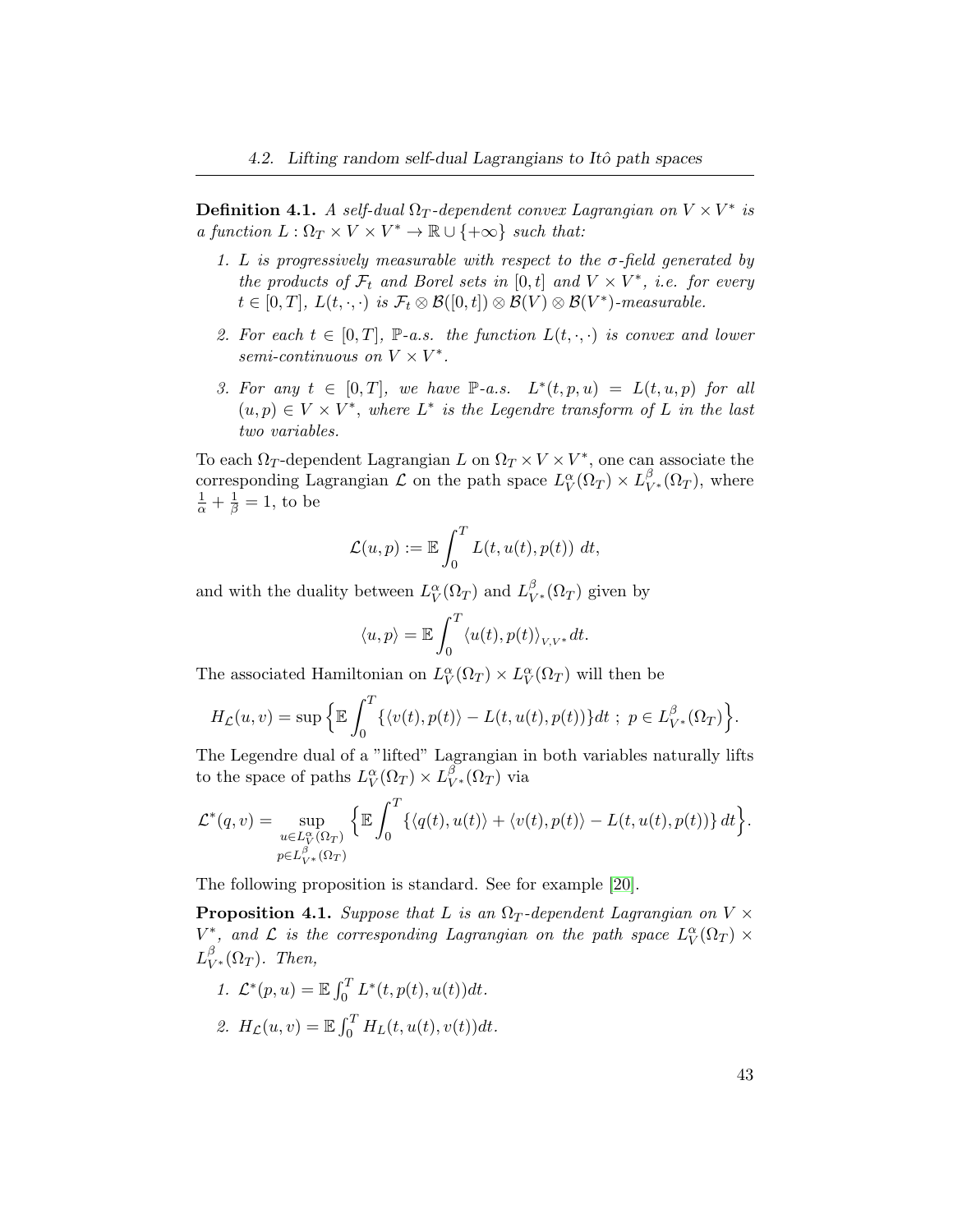### <span id="page-51-0"></span>4.2.1 Self-dual Lagrangians associated to progressively measurable monotone fields

Consider now a progressively measurable –possibly set-valued– maximal monotone map that is a map  $A: \Omega_T \times V \to 2^{V^*}$  that is measurable for each t, with respect to the product  $\sigma$ -field  $\mathcal{F}_t \otimes \mathcal{B}([0,t]) \otimes \mathcal{B}(V)$ , and such that for each  $t \in [0, T]$ , P-a.s., the vector field  $A_{\omega,t} := A(t, \omega, \cdot)$  is maximal monotone on  $V$ . By Theorem [3.2,](#page-36-1) one can associate to the maximal monotone maps  $A_{\omega,t}$ , self-dual Lagrangians  $L_{A_{\omega,t}}$  on  $V \times V^*$ , in such a way that

$$
A_{\omega,t} = \overline{\partial} L_{A_{\omega,t}} \quad \text{for every } t \in [0,T], \text{ and } \mathbb{P}\text{-a.s.}
$$

This correspondence can be done measurably in such a way that if A is progressively measurable, then the same holds for the corresponding  $\Omega_T$ dependent Lagrangian L. We can then lift the random Lagrangian to the space  $L_V^{\alpha}(\Omega_T) \times L_{V^*}^{\beta}(\Omega_T)$  via

$$
\mathcal{L}_A(u,p) = \mathbb{E} \int_0^T L_{A_{\omega,t}}(u(\omega,t),p(\omega,t))dt.
$$

Boundedness and coercivity conditions on A translate into corresponding conditions on the representing Lagrangians as follows. For simplicity, we shall assume throughout that the monotone operators are single-valued, though the results apply for general vector fields.

**Lemma 4.1.** ([\[32\]](#page-102-3)) Let  $A_{\omega,t}$  be the maximal monotone operator as above with the corresponding potential Lagrangian  $L_{A_{\omega,t}}$ . Assume that for all  $u \in V, dt \otimes \mathbb{P} a.s., A_{\omega,t}$  satisfies

$$
\langle A_{\omega,t}u, u \rangle \ge \max \left\{ c_1(\omega, t) \|u\|_V^{\alpha} - m_1(\omega, t), c_2(\omega, t) \|A_{\omega,t}u\|_{V^*}^{\beta} - m_2(\omega, t) \right\},\tag{4.5}
$$

where  $c_1, c_2 \in L^{\infty}(\Omega_T, dt \otimes \mathbb{P})$  and  $m_1, m_2 \in L^1(\Omega_T, dt \otimes \mathbb{P})$ . Then the corresponding Lagrangians satisfy the following:

$$
C_1(\omega, t)(\|u\|_{V}^{\alpha} + \|p\|_{V^*}^{\beta} - n_1(\omega, t) \le L_{A_{w,t}}(u, p) \le C_2(\omega, t)(\|u\|_{V}^{\alpha} + \|p\|_{V^*}^{\beta} + n_2(\omega, t)),
$$

for some  $C_1, C_2 \in L^{\infty}(\Omega_T)$  and  $n_1, n_2 \in L^1(\Omega_T)$ . The lifted Lagrangian on the  $L^{\alpha}$ -spaces then satisfy for some  $C_1, C_2 > 0$ ,

$$
C_1(||u||_{L_V^{\alpha}(\Omega_T)}^{\alpha} + ||p||_{L_{V^*}^{\beta}(\Omega_T)}^{\beta} - 1) \leq \mathcal{L}_A(u, p) \leq C_2(1 + ||u||_{\mathcal{L}_V^{\alpha}(\Omega_T)}^{\alpha} + ||p||_{L_{V^*}^{\beta}(\Omega_T)}^{\beta}).
$$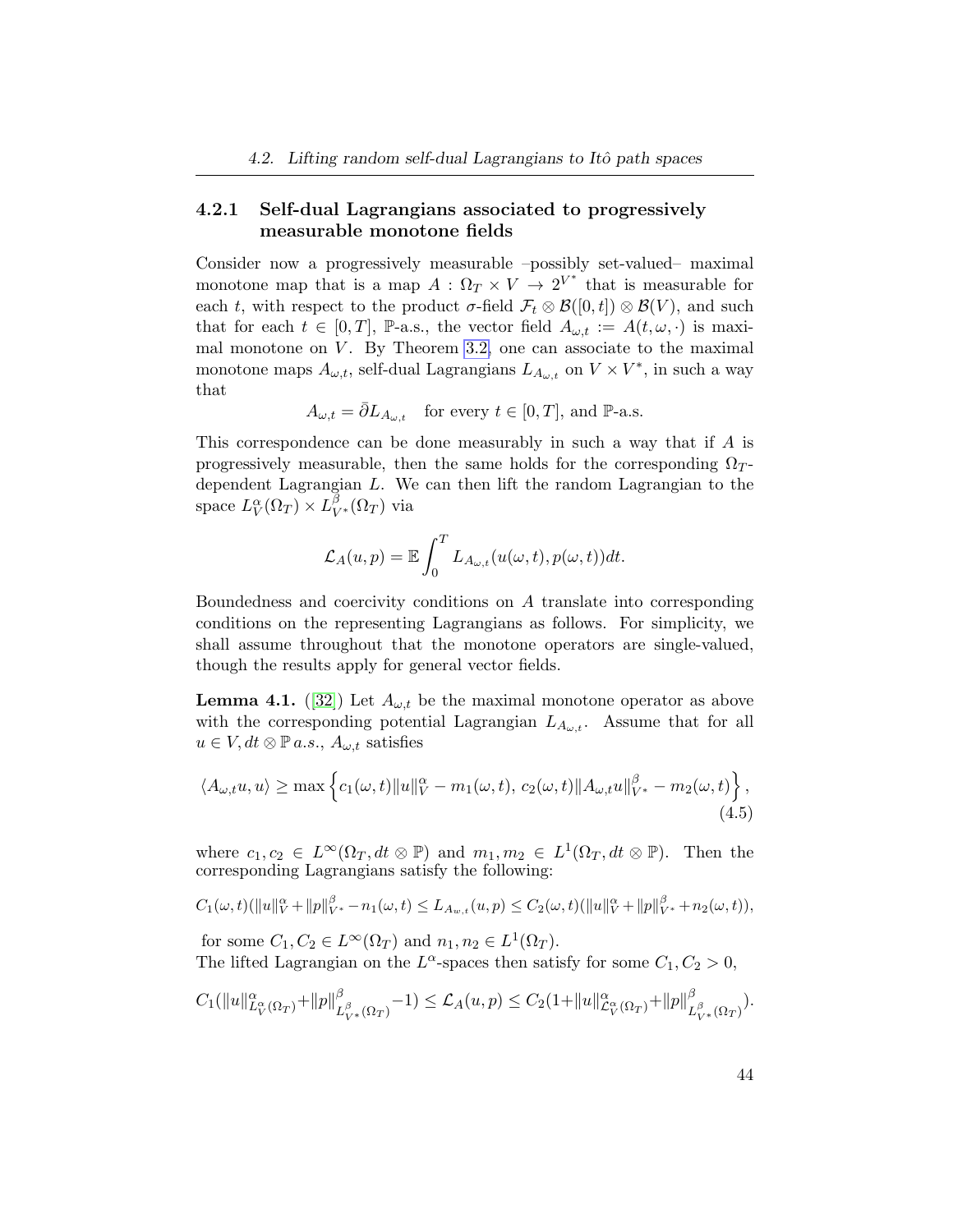### 4.2.2 Itô path spaces over a Hilbert space

In view of the definition of a Hilbert-valued Wiener process given in Section [2.5,](#page-21-0) we suppose that  $U = \mathbb{R}$  and hence W is a real-valued Brownian motion.

We now recall Itô's formula.

**Proposition 4.2.** ([\[46\]](#page-103-0), [\[48\]](#page-103-1)) Let H be a Hilbert space with  $\langle , \rangle_H$  as its scalar product. Fix  $x_0 \in L^2(\Omega, \mathcal{F}_0, \mathbb{P}; H)$ , and let  $y \in L^2(\Omega_T; H)$ ,  $Z \in$  $L^2(\Omega_T; H)$  be two progressively measurable processes. Define the H-valued process u as

$$
u(t) := x_0 + \int_0^t y(s)ds + \int_0^t Z(s)dW(s).
$$
 (4.6)

Then, the following holds:

- 1. u is a continuous H-valued adapted process such that  $\mathbb{E}\left(\sup_{t\in[0,T]}\|u(t)\|_{H}^2\right)<\infty.$
- 2. (Itô's formula) For all  $t \in [0, T]$ ,

$$
||u(t)||_H^2 = ||x_0||_H^2 + 2 \int_0^t \langle y(s), u(s) \rangle_H ds + \int_0^t ||Z(s)||_H^2 ds
$$
  
+ 
$$
2 \int_0^t \langle u(s), Z(s) \rangle_H dW(s),
$$

and consequently

$$
\mathbb{E}(\|u(t)\|_H^2) = \mathbb{E}(\|x_0\|_H^2) + \mathbb{E}\int_0^t \left(2\langle y(s), u(s)\rangle_H + \|Z(s)\|_H^2\right)ds.
$$

More generally, the following integration by parts formula holds. For two processes  $u$  and  $v$  of the form:

$$
u(t) = u(0) + \int_0^t \tilde{u}(s)ds + \int_0^t F_u(s)dW(s), \ v(t) = v(0) + \int_0^t \tilde{v}(s)ds + \int_0^t G_v(s)dW(s),
$$

we have

$$
\mathbb{E} \int_0^T \langle u(t), \tilde{v}(t) \rangle dt = - \mathbb{E} \int_0^T \langle v(t), \tilde{u}(t) \rangle dt - \mathbb{E} \int_0^T \langle F_u(t), G_v(t) \rangle dt + \mathbb{E} \langle u(T), v(T) \rangle_H - \mathbb{E} \langle u(0), v(0) \rangle_H.
$$
 (4.7)

<span id="page-52-0"></span>45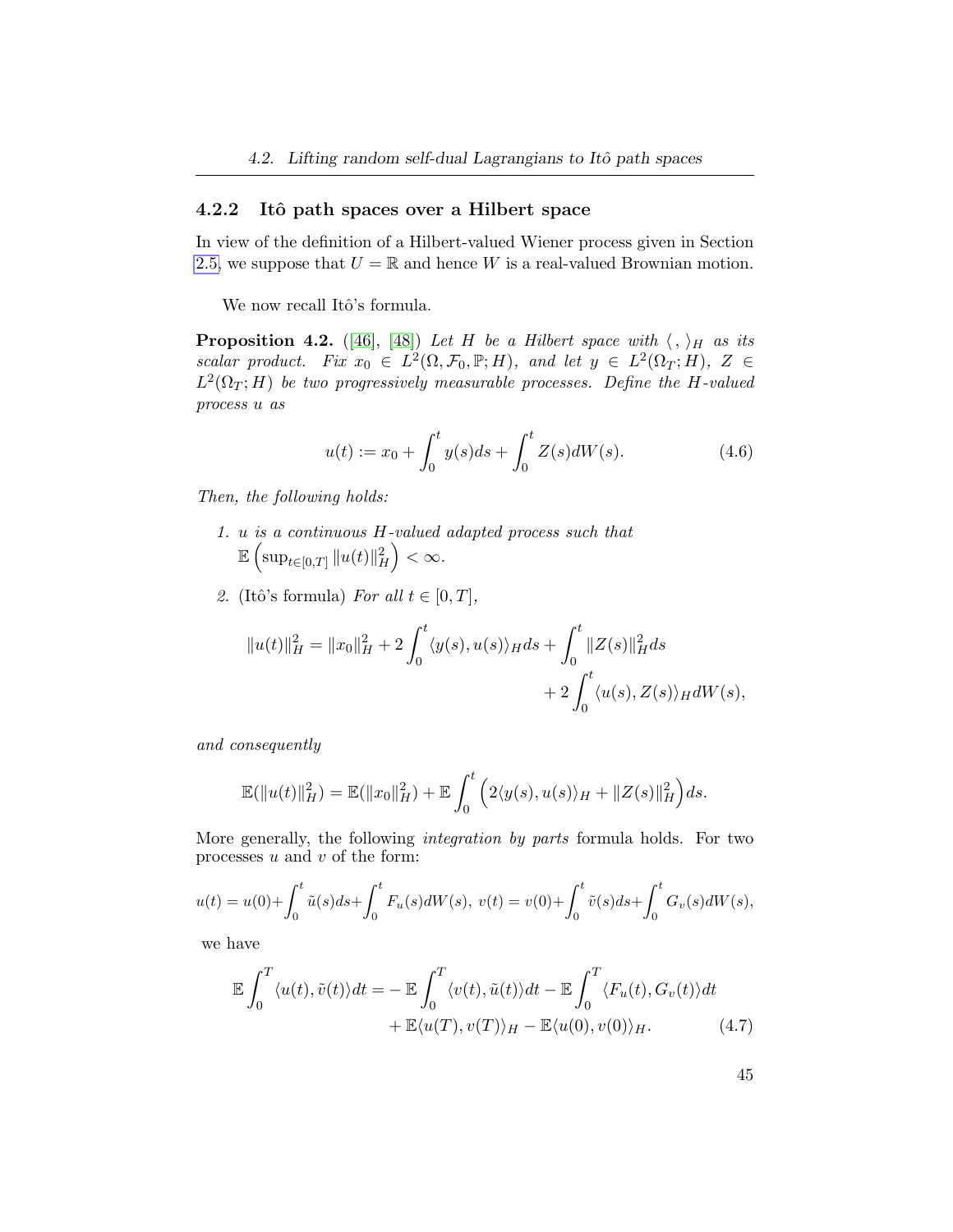Now we define the *Itô space*  $\mathcal{A}_{H}^{2}$  consisting of all *H*-valued processes of the following form:

$$
\mathcal{A}_{H}^{2} = \left\{ u : \Omega_{T} \to H; \ u(t) = u(0) + \int_{0}^{t} \tilde{u}(s)ds + \int_{0}^{t} F_{u}(s)dW(s), \right\}
$$
  
for  $u(0) \in L^{2}(\Omega, \mathcal{F}_{0}, \mathbb{P}; H), \ \tilde{u} \in L^{2}(\Omega_{T}; H), \ F_{u} \in L^{2}(\Omega_{T}; H) \right\},$   
(4.8)

where  $\tilde{u}$  and  $F_u$  are both progressively measurable. We equip  $\mathcal{A}_H^2$  with the norm

$$
||u||_{\mathcal{A}_H^2}^2 = \mathbb{E}\left(||u(0)||_H^2 + \int_0^T ||\tilde{u}(t)||_H^2 dt + \int_0^T ||F_u(t)||_H^2 dt\right),
$$

so that it becomes a Hilbert space. Indeed, the following correspondence

$$
(x_0, y, Z) \in L^2(\Omega; H) \times L^2(\Omega_T; H) \times L^2(\Omega_T; H)
$$
  

$$
\mapsto x_0 + \int_0^t y(s)ds + \int_0^t Z(s)dW(s) \in \mathcal{A}_H^2,
$$
  
(4.9)

$$
u \in \mathcal{A}^2_H \mapsto (u(0), \tilde{u}, F_u) \in L^2(\Omega; H) \times L^2(\Omega_T; H) \times L^2(\Omega_T; H),
$$

induces an isometry, since for two processes  $u, v \in \mathcal{A}_{H}^{2}$ , Itô's formula applied to  $u - v \in \mathcal{A}^2_H$  yields that

$$
||u(t) - v(t)||_H^2 = ||u(0) - v(0)||_H^2 + 2 \int_0^t \langle \tilde{u}(s) - \tilde{v}(s), u(s) - v(s) \rangle_H ds
$$
  
+ 
$$
\int_0^t ||F_u(s) - F_v(s)||_H^2 ds
$$
  
+ 
$$
2 \int_0^t \langle u(s) - v(s), F_u(s) - F_v(s) \rangle_H dW_s,
$$

which means that  $u = v$  if and only if  $u(0) = v(0)$ ,  $F_u = F_v$  and  $\tilde{u} = \tilde{v}$ . We therefore can and shall identify the Itô space  $\mathcal{A}_{H}^{2}$  with the product space  $L^2(\Omega; H) \times L^2(\Omega_T; H) \times L^2(\Omega_T; H).$ 

The dual space  $(\mathcal{A}_{H}^{2})^*$  can also be identified with  $L^{2}(\Omega; H) \times L^{2}(\Omega_{T}; H) \times$  $L^2(\Omega_T; H)$ . In other words, each  $p \in (A_H^2)^*$  can be represented by the triplet

$$
p = (p_0, p_1(t), P(t)) \in L^2(\Omega; H) \times L^2(\Omega_T; H) \times L^2(\Omega_T; H),
$$

in such a way that the duality can be written as:

$$
\langle u, p \rangle_{\mathcal{A}^2_H \times (\mathcal{A}^2_H)^*} = \mathbb{E} \Big\{ \langle p_0, u(0) \rangle + \int_0^T \langle p_1(t), \tilde{u}(t) \rangle dt + \frac{1}{2} \int_0^T \langle P(t), F_u(t) \rangle dt \Big\}. \tag{4.10}
$$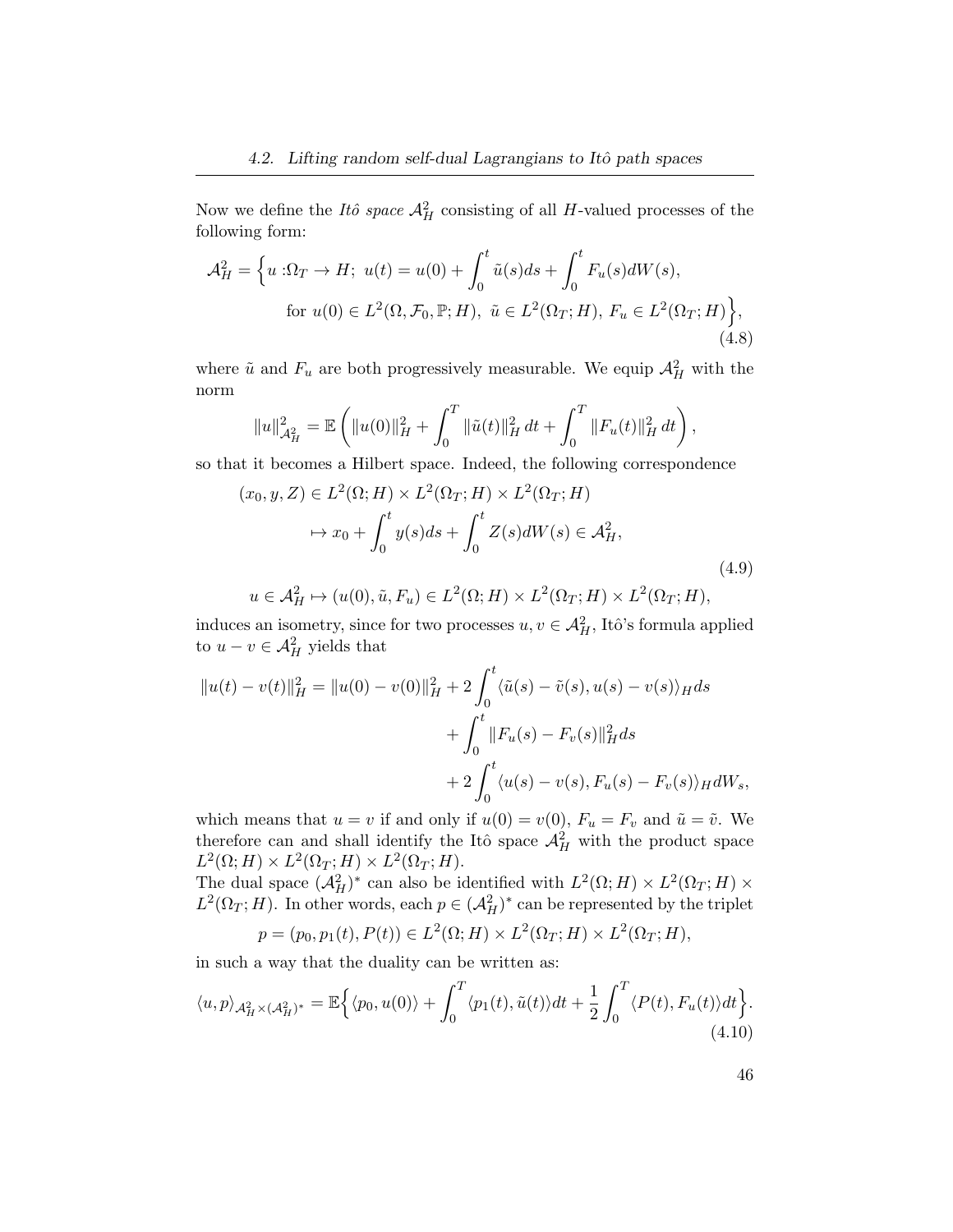### 4.2.3 Self-dual Lagrangians on Itô spaces of random processes

We now prove the following.

<span id="page-54-0"></span>**Theorem 4.1.** Let  $(\Omega, \mathcal{F}, \mathcal{F}_t, \mathbb{P})$  be a complete probability space with normal filtration, and let L and M be two  $\Omega_T$ -dependent self-dual Lagrangians on  $H \times H$ , Assume  $\ell$  is an  $\Omega$ -dependent function on  $H \times H$ , such that  $\mathbb{P}\text{-}a.s$ .

<span id="page-54-1"></span>
$$
\ell(\omega, a, b) = \ell^*(\omega, -a, b), \qquad (a, b) \in H \times H. \tag{4.11}
$$

The Lagrangian on  $\mathcal{A}_{H}^2 \times (\mathcal{A}_{H}^2)^*$  defined by

$$
\mathcal{L}(u, p) = \mathbb{E} \left\{ \int_0^T L(u(t) - p_1(t), -\tilde{u}(t)) dt + \ell(u(0) - p_0, u(T)) + \frac{1}{2} \int_0^T M(F_u(t) - P(t), -F_u(t)) dt \right\},
$$
\n(4.12)

is then partially self-dual. Actually, it is self-dual on the subset  $\mathcal{A}_{H}^{2} \times \mathcal{D}$  of  $\mathcal{A}_{H}^{2} \times (\mathcal{A}_{H}^{2})^{*}$ , where  $\mathcal{D} := (\{0\} \times L_{H}^{2}(\Omega_{T}) \times L_{H}^{2}(\Omega_{T}))$ .

*Proof.* Take  $(q, v) \in (\mathcal{A}_{H}^{2})^{*} \times \mathcal{A}_{H}^{2}$  with q an element in the dual space identified with the triple  $(0, q_1(t), Q(t))$ , then

$$
\mathcal{L}^*(q, v) = \sup_{u \in \mathcal{A}_H^2} \{ \langle q, u \rangle + \langle v, p \rangle - \mathcal{L}(u, p) \}
$$
  
\n
$$
= \sup_{u \in \mathcal{A}_H^2} \sup_{p_0 \in L_H^2(\Omega)} \mathbb{E} \left\{ \langle p_0, v(0) \rangle + \int_0^T \left( \langle q_1(t), \tilde{u}(t) \rangle + \langle p_1(t), \tilde{v}(t) \rangle \right) dt \right\}
$$
  
\n
$$
= \sup_{p_1 \in L_H^2(\Omega_T), p_2 \in L_H^2(\Omega_T)} \mathbb{E} \left\{ \langle p_0, v(0) \rangle + \int_0^T \left( \langle q_1(t), \tilde{u}(t) \rangle + \langle p_1(t), \tilde{v}(t) \rangle \right) dt \right\}
$$
  
\n
$$
+ \frac{1}{2} \int_0^T \left( \langle Q(t), F_u(t) \rangle + \langle P(t), G_v(t) \rangle \right) dt
$$
  
\n
$$
- \int_0^T L(u(t) - p_1(t), -\tilde{u}(t)) dt - \ell(u(0) - p_0, u(T))
$$
  
\n
$$
- \frac{1}{2} \int_0^T M(F_u(t) - P(t), -F_u(t)) dt \right\}.
$$

Make the following substitutions:

$$
u(t) - p_1(t) = y(t) \in L_H^2(\Omega_T)
$$
  

$$
u(0) - p_0 = a \in L_H^2(\Omega)
$$
  

$$
F_u(t) - P(t) = J(t) \in L_H^2(\Omega_T),
$$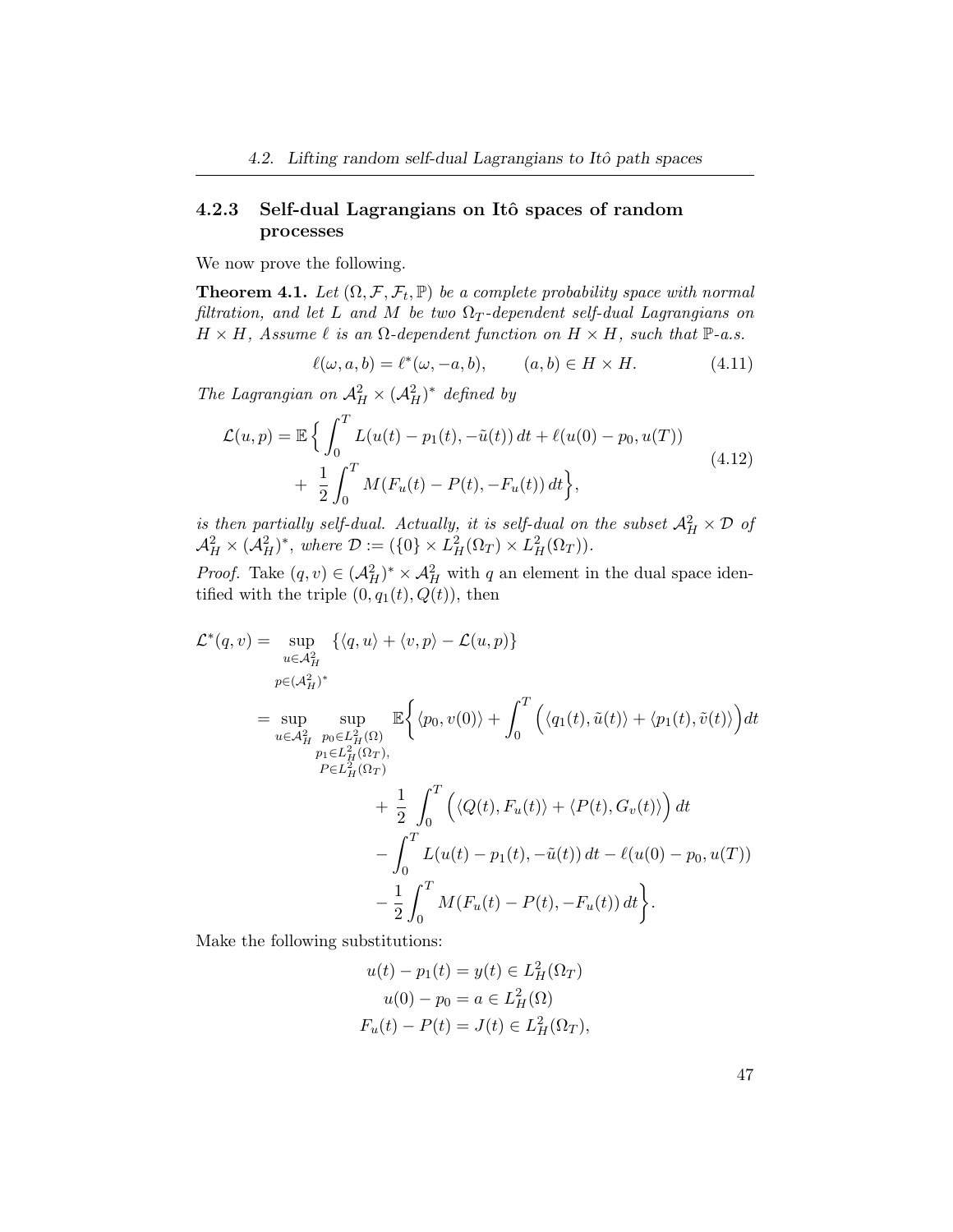to obtain

$$
\mathcal{L}^*(q, v) = \sup_{u \in \mathcal{A}^2_H} \sup_{a \in L^2_H(\Omega)} \sup_{y \in L^2_H(\Omega_T)} \sup_{J \in L^2_H(\Omega_T)} \mathbb{E} \left\{ \langle u(0) - a, v(0) \rangle - \ell(a, u(T)) \right\}
$$

$$
+ \int_0^T \left( \langle q_1(t), \tilde{u}(t) \rangle + \langle u(t) - y(t), \tilde{v}(t) \rangle - L(y(t), -\tilde{u}(t)) \right) dt
$$

$$
+ \frac{1}{2} \int_0^T \langle Q(t), F_u(t) \rangle + \langle F_u(t) - J(t), G_v(t) \rangle - M(J(t), -F_u(t)) dt \right\}
$$

Use Itô's formula [\(4.7\)](#page-52-0) for the processes u and v in  $\mathcal{A}^2_H$  to get

$$
\mathcal{L}^*(q, v) = \sup_{u \in \mathcal{A}^2_H} \sup_{\substack{(a, y, J) \in \\ L^2_H(\Omega) \times L^2_H(\Omega_T) \times L^2_H(\Omega_T)}} \mathbb{E}\left\{\langle a, -v(0) \rangle + \langle u(T), v(T) \rangle - \ell(a, u(T))\right\}
$$

$$
+ \int_0^T \langle v(t) - q_1(t), -\tilde{u}(t) \rangle + \langle y(t), -\tilde{v}(t) \rangle - L(y(t), -\tilde{u}(t)) dt
$$

$$
+ \frac{1}{2} \int_0^T \langle G_v(t) - Q(t), -F_u(t) \rangle + \langle J(t), -G_v(t) \rangle - M(J(t), -F_u(t)) dt\right\}.
$$

In view of the correspondence

$$
(b, r, Z) \in L^{2}(\Omega; H) \times L^{2}(\Omega_{T}; H) \times L^{2}(\Omega_{T}; H)
$$

$$
\mapsto b + \int_{0}^{t} r(s)ds + \int_{0}^{t} Z(s)dW(s) \in \mathcal{A}_{H}^{2}.
$$

$$
u \in \mathcal{A}^2_H \mapsto (u(T), -\tilde{u}, -F_u) \in L^2(\Omega; H) \times L^2(\Omega_T; H) \times L^2(\Omega_T; H),
$$

it follows that

$$
\mathcal{L}^*(q, v) = \sup_{(a,b)\in L_H^2(\Omega)\times L_H^2(\Omega)} \mathbb{E}\left\{\langle a, -v(0)\rangle + \langle b, v(T)\rangle - \ell(a,b)\right\}
$$
  
+ 
$$
\sup_{\substack{y\in L_H^2(\Omega_T)\\r\in L_H^2(\Omega_T)}} \mathbb{E}\left\{\int_0^T \langle v(t) - q_1(t), r(t)\rangle + \langle y(t), -\tilde{v}(t)\rangle - L(y(t), r(t)) dt\right\}
$$
  
+ 
$$
\frac{1}{2} \sup_{\substack{J\in L_H^2(\Omega_T)\\Z\in L_H^2(\Omega_T)}} \mathbb{E}\left\{\int_0^T \langle G_v(t) - Q(t), Z(t)\rangle + \langle J(t), -G_v(t)\rangle - M(J(t), Z(t)) dt\right\},
$$

and therefore taking into account Proposition [4.1](#page-50-0) gives

$$
\mathcal{L}^*(q, v) = \mathbb{E} \ \ell^*(-v(0), v(T)) + \mathbb{E} \int_0^T L^*(-\tilde{v}(t), v(t) - q_1(t)) dt + \frac{1}{2} \mathbb{E} \int_0^T M^*(-G_v(t), G_v(t) - Q(t)) dt.
$$

48

.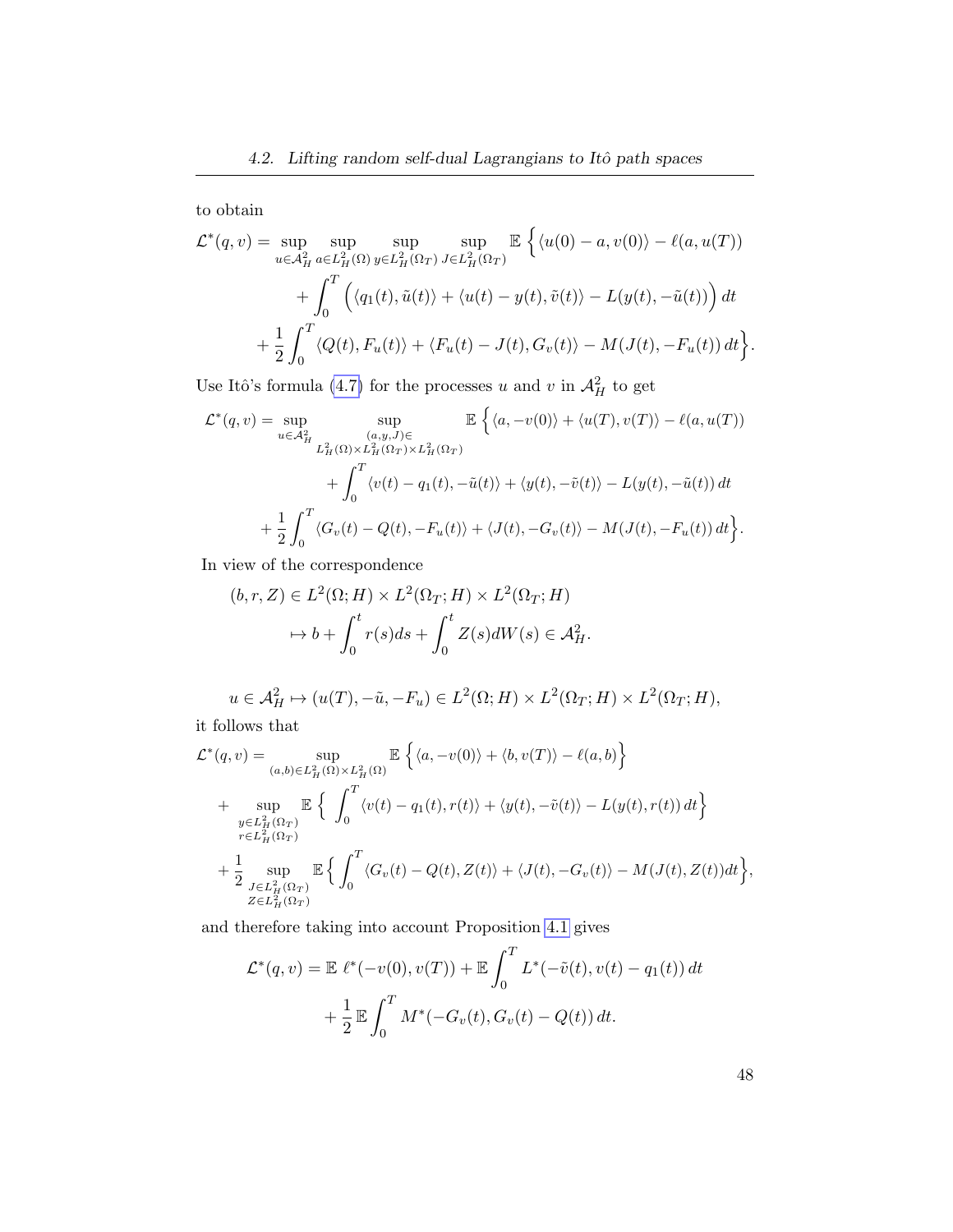Now with the self-duality assumptions on  $L$  and  $M$ , and the condition on  $\ell$ , we have  $\mathcal{L}^*(0, v) = \mathcal{L}(v, 0)$ , for every  $v \in \mathcal{A}_H^2$ , which means that  $\mathcal{L}$  is partially self-dual on  $\mathcal{A}_{H}^{2} \times (\mathcal{A}_{H}^{2})^*$ .  $\Box$ 

### <span id="page-56-0"></span>4.3 Variational resolution of stochastic equations driven by additive noise

For simplicity, we shall work in an  $L^2$ -setting in w and in time.

### 4.3.1 A variational principle on Itô space

The following is now a direct consequence of Theorem [4.1](#page-54-0) and Theorem [3.3.](#page-40-1)

<span id="page-56-3"></span>**Proposition 4.3.** Let  $(\Omega, \mathcal{F}, \mathcal{F}_t, \mathbb{P})$  be a complete probability space with normal filtration and let H be a Hilbert space. Suppose L and M are  $\Omega_T$ dependent self-dual Lagrangians on  $H \times H$ , and  $\ell$  is an  $\Omega$ -dependent timeboundary Lagrangian on  $H \times H$ . Assume that for some positive  $C_1, C_2$  and  $C_3$ , we have

$$
\mathbb{E} \int_0^T L(t, v(t), 0) \, dt \le C_1 (1 + \|v\|_{L_H^2(\Omega_T)}^2) \qquad \text{for } v \in L_H^2(\Omega_T),
$$
\n
$$
\mathbb{E} \ell(a, 0) \le C_2 (1 + \|a\|_{L_H^2(\Omega)}^2) \qquad \text{for } a \in L_H^2(\Omega), \tag{4.13}
$$
\n
$$
\mathbb{E} \int_0^T M(\sigma(t), 0) \, dt \le C_3 (1 + \|\sigma\|_{L_H^2(\Omega_T)}^2) \qquad \text{for } \sigma \in L_H^2(\Omega_T).
$$

Consider on  $\mathcal{A}^2_H$  the functional

$$
I(u) = \mathbb{E}\left\{\int_0^T \left(L(u(t), -\tilde{u}(t)) + \frac{1}{2} M(F_u(t), -F_u(t))\right) dt + \ell(u(0), u(T))\right\}.
$$

Then, there exists  $v \in \mathcal{A}^2_H$  such that  $I(v) = \inf_{u \in \mathcal{A}^2_H}$  $I(u) = 0$ , and consequently,  $\mathbb{P}\text{-}a.s.$  and for almost all  $t \in [0,T]$ , we have

<span id="page-56-2"></span><span id="page-56-1"></span>
$$
- \tilde{v}(t) \in \bar{\partial}L(t, v(t))
$$
\n
$$
(-v(0), v(T)) \in \partial \ell(v(0), v(T))
$$
\n
$$
-F_v(t) \in \bar{\partial}M(F_v(t)).
$$
\n(4.14)

Moreover, if  $L$  is strictly convex, then  $v$  is unique.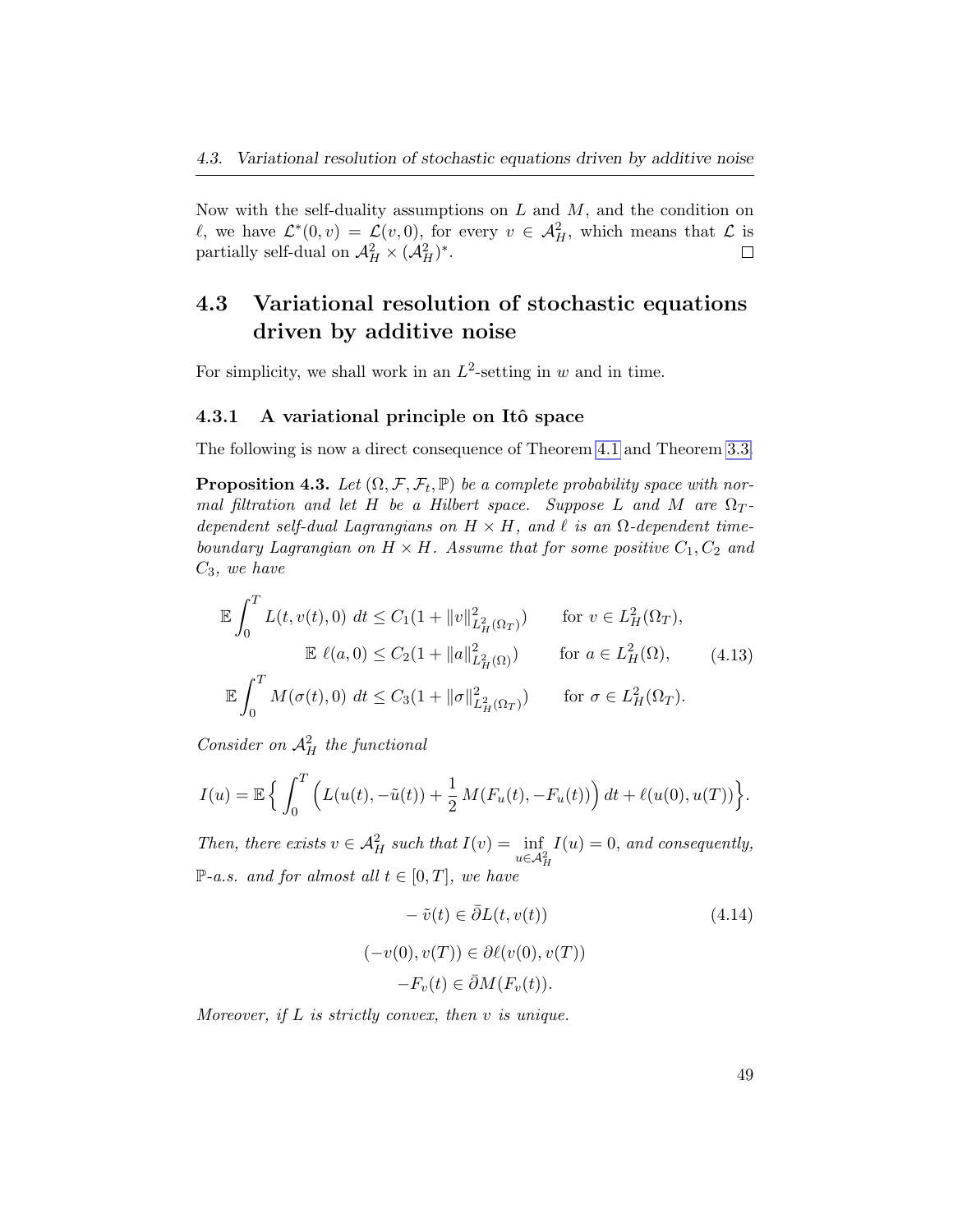*Proof.* The functional I can be written as  $I(u) = \mathcal{L}(u, 0)$ , where  $\mathcal L$  is the partially self-dual Lagrangian defined by [\(4.12\)](#page-54-1).

In order to apply Theorem [3.3,](#page-40-1) we need to verify the coercivity condition. To this end, we use conditions [\(4.13\)](#page-56-1) to show that the map  $p \to \mathcal{L}(0,p)$  is bounded on the bounded sets of  $(\mathcal{A}_{H}^{2})^*$ . Indeed,

$$
\mathcal{L}(0, p) = \mathbb{E}\left\{\int_0^T L(t, -p_1(t), 0) dt + \ell(-p_0, 0) + \frac{1}{2} \int_0^T M(-P(t), 0) dt\right\}
$$
  
 
$$
\leq C\left(3 + \|p_1\|_{L^2_H(\Omega)}^2 + \|p_0\|_{L^2_H(\Omega_T)}^2 + \|P\|_{L^2_H(\Omega_T)}^2\right),
$$

and by duality,  $\lim_{\|u\| \to \infty}$  $\mathcal{L}(u,0)$  $\frac{d(u, v)}{\Vert u \Vert}$  =  $+\infty$ . By Theorem [3.3,](#page-40-1) there exists  $v \in \mathcal{A}^2_H$ such that  $I(v) = 0$ . We now rewrite I as follows:

$$
0 = I(v) = \mathbb{E} \left\{ \int_0^T L(t, v(t), -\tilde{v}(t)) + \langle v(t), \tilde{v}(t) \rangle dt - \int_0^T \langle v(t), \tilde{v}(t) \rangle dt \right\}
$$

$$
+ \ell(v(0), v(T)) + \frac{1}{2} \int_0^T M(F_v(t), -F_v(t)) dt \right\}.
$$

By Itô's formula

$$
\mathbb{E}\int_0^T \langle v(t), \tilde{v}(t) \rangle = \frac{1}{2} \mathbb{E} \|v(T)\|_H^2 - \frac{1}{2} \mathbb{E} \|v(0)\|_H^2 - \frac{1}{2} \mathbb{E} \int_0^T \|F_v(t)\|_H^2 dt,
$$

which yields

$$
0 = I(v) = \mathbb{E} \left\{ \int_0^T \left( L(t, v(t), -\tilde{v}(t)) + \langle v(t), \tilde{v}(t) \rangle \right) dt \right\} + \mathbb{E} \left\{ \ell(v(0), v(T)) - \frac{1}{2} ||v(T)||_H^2 + \frac{1}{2} ||v(0)||_H^2 \right\} + \frac{1}{2} \mathbb{E} \left\{ \int_0^T \left( ||F_v||_H^2 + M(F_v(t), -F_v(t)) \right) dt \right\}.
$$

The self-duality of the Lagrangians  $L$  and  $M$  and the hypothesis on the boundary Lagrangian, yield that for a.e.  $t \in [0, T]$  and P-a.s. each of the integrands inside the curly-brackets are non-negative, thus

$$
L(t, v(t), -\tilde{v}(t)) + \langle v(t), \tilde{v}(t) \rangle = 0,
$$
  

$$
\ell(v(0), v(T)) - \frac{1}{2} ||v(T)||_H^2 + \frac{1}{2} ||v(0)||_H^2 = 0,
$$
  

$$
M(F_v(t), -F_v(t)) + \langle F_v, F_v \rangle = 0,
$$

which translate into the three assertions in [\(4.14\)](#page-56-2).

Finally, if  $L$  is strictly convex, then the functional  $I$  is strictly convex and the minimum is attained uniquely.  $\Box$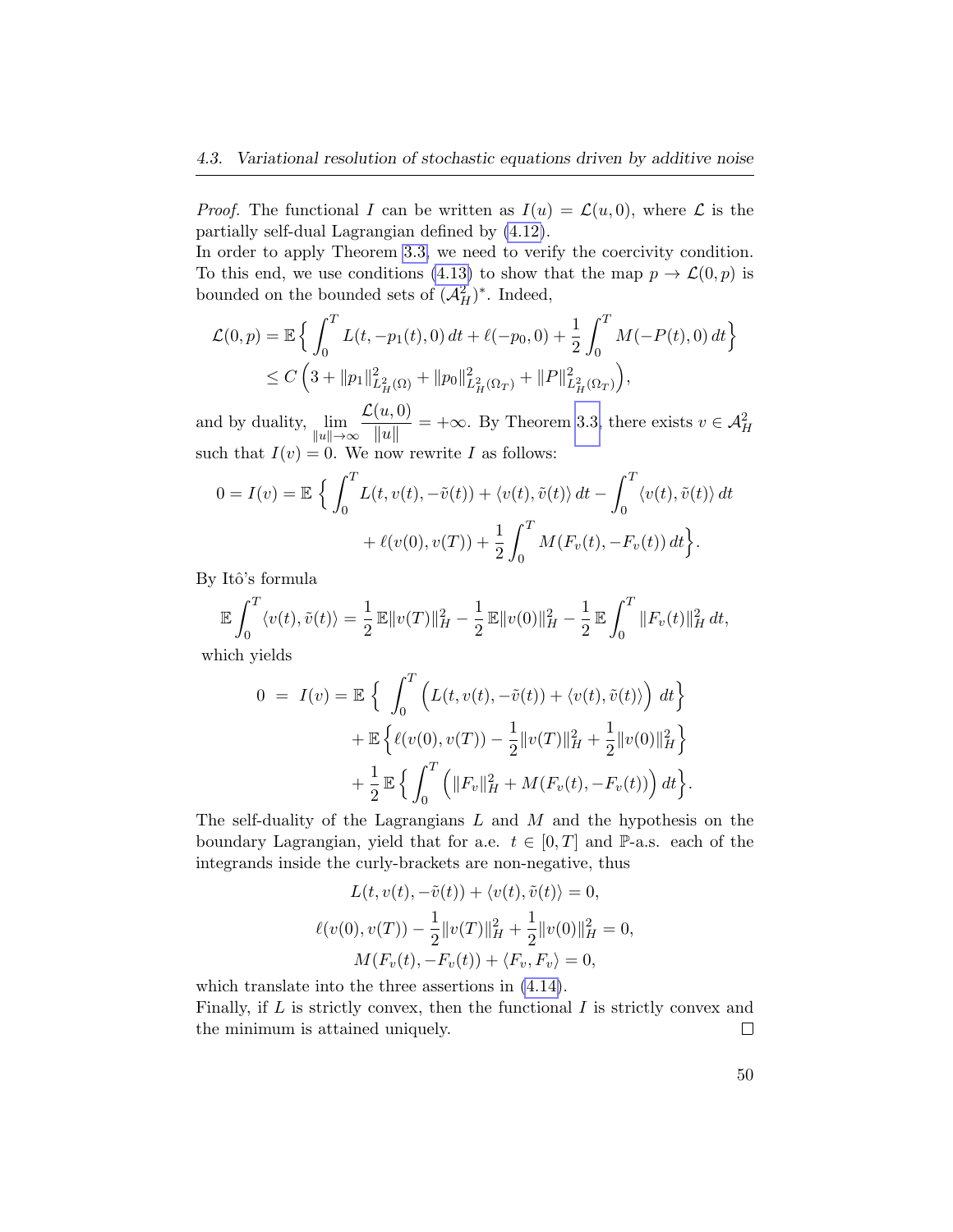### 4.3.2 Regularization via inf-involution

The boundedness condition [\(4.13\)](#page-56-1) is quite restrictive and not satisfied by most Lagrangians of interest. One way to deal with such a difficulty is to assume similar bounds on L but in stronger Banach norms. Moreover, we need to find more regular solutions that are valued in more suitable Banach spaces than H. To this end, we consider an evolution triple  $V \subset H \subset V^*$ , where  $V$  is a reflexive Banach space and  $V^*$  is its dual. We recall the following easy lemma from [\[29\]](#page-102-1).

<span id="page-58-0"></span>**Lemma 4.2.** Let L be a self-dual Lagrangian on  $V \times V^*$ .

- 1. If for some  $r > 1$  and  $C > 0$ , we have  $L(u, 0) \leq C(1 + ||u||_V^r)$  for all  $u \in V$ , then there exists  $D > 0$  such that  $L(u, p) \ge D(||p||_{V^*}^s - 1)$  for all  $(u, p) \in V \times V^*$ , where  $\frac{1}{r} + \frac{1}{s} = 1$ .
- 2. If for  $C_1, C_2 > 0$  and  $r_1 \ge r_2 > 1$ , we have

$$
C_2(||u||_V^{r_2} - 1) \le L(u, 0) \le C_1(1 + ||u||_V^{r_1}) \quad \text{for all } u \in V,
$$

then, there exists  $D_1, D_2 > 0$  such that

$$
D_2(||p||_{V^*}^{s_1} + ||u||_V^{r_2} - 1) \le L(u, p) \le D_1(1 + ||u||_V^{r_1} + ||p||_{V^*}^{s_2}). \tag{4.15}
$$

where  $\frac{1}{r_i} + \frac{1}{s_i}$  $\frac{1}{s_i} = 1$  for  $i = 1, 2$ , and therefore L is continuous in both variables.

<span id="page-58-1"></span>**Proposition 4.4.** Consider a Gelfand triple  $V \subset H \subset V^*$  and let L be an  $\Omega_T$ -dependent self-dual Lagrangian on  $V \times V^*$ . Let M be an  $\Omega_T$ -dependent self-dual Lagrangian on  $H \times H$ , and  $\ell$  an  $\Omega$ -dependent boundary Lagrangian on  $H \times H$  satisfying  $\ell^*(a, b) = \ell(-a, b)$ . Assume the following conditions hold:

(A<sub>1</sub>) For some  $m, n > 1$ ,  $C_1, C_2 > 0$ , and for all  $v \in L^2_V(\Omega_T)$ 

$$
C_2(||v||_{L^2_V(\Omega_T)}^m - 1) \leq \mathbb{E} \int_0^T L(t, v(t), 0) dt \leq C_1 (1 + ||v||_{L^2_V(\Omega_T)}^m).
$$

 $(A_2)$  For some  $C_3 > 0$ ,

$$
\mathbb{E} \ \ell(a,b) \le C_3(1 + \|a\|_{L^2_H(\Omega)}^2 + \|b\|_{L^2_H(\Omega)}^2) \quad \text{for all } a,b \in L^2(\Omega;H).
$$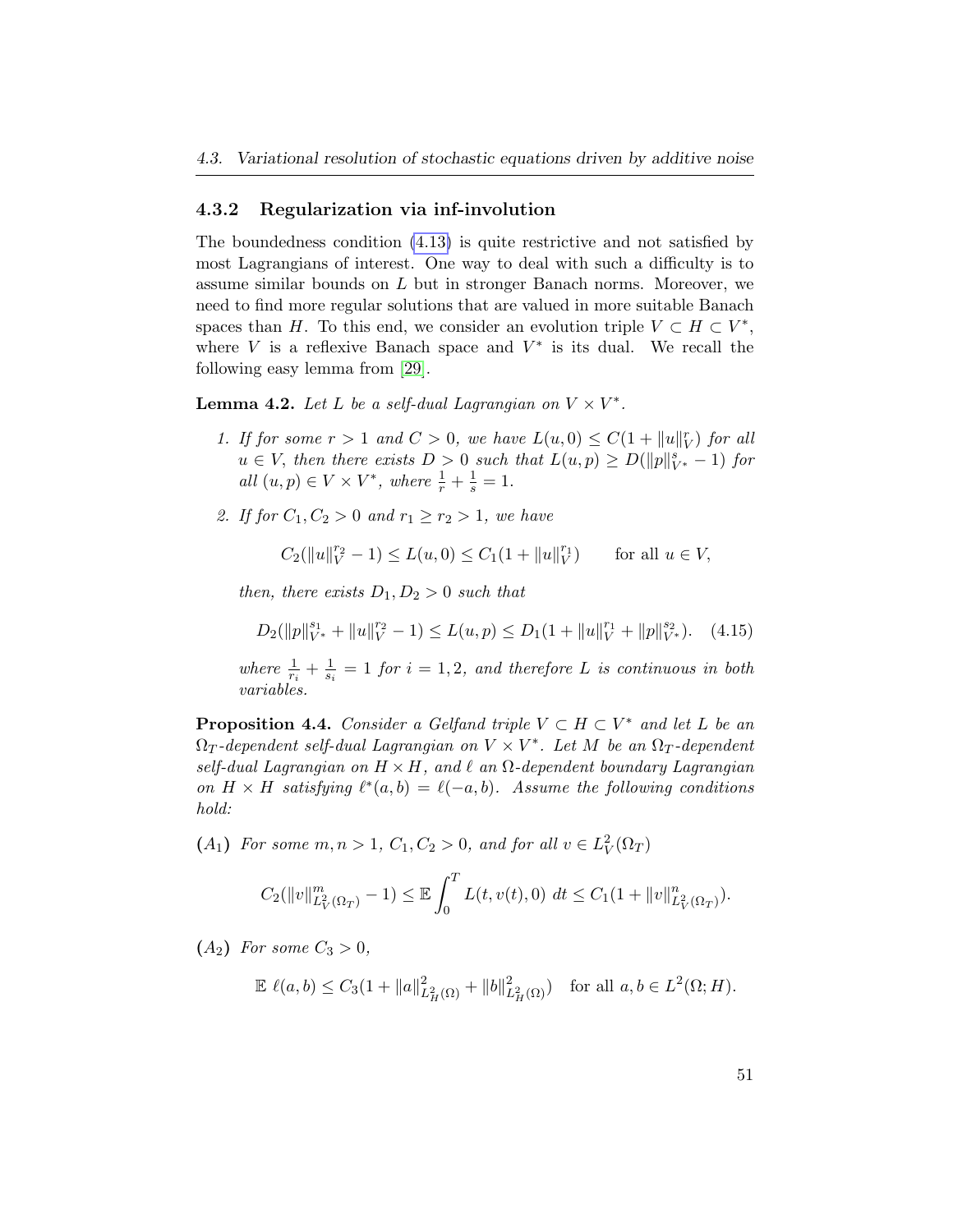(A<sub>3</sub>) For some  $C_4 > 0$ , and for all  $G_1, G_2 \in L^2_H(\Omega_T)$ 

$$
\mathbb{E}\int_0^T M(G_1(t), G_2(t))dt \leq C_4(1 + ||G_1||^2_{L^2_H(\Omega_T)} + ||G_2||^2_{L^2_H(\Omega_T)}).
$$

Then, there exists  $v \in \mathcal{A}_{H}^2$  with trajectories in  $L^2(\Omega_T; V)$  such that  $\tilde{v} \in$  $L^2(\Omega_T;V^*)$ , at which the minimum of the following functional is attained and is equal to 0.

$$
I(u) = \mathbb{E}\left\{\int_0^T \left(L(u(t), -\tilde{u}(t)) + \frac{1}{2} M(F_u(t), -F_u(t))\right) dt + \ell(u(0), u(T))\right\}.
$$

Consequently,  $\mathbb{P}\text{-}a.s.$  and for almost all  $t \in [0,T]$ , we have

$$
-\tilde{v}(t) \in \bar{\partial}L(t, v(t))
$$
\n
$$
(-v(0), v(T)) \in \partial \ell(v(0), v(T))
$$
\n
$$
-F_v(t) \in \bar{\partial}M(F_v(t)).
$$
\n(4.16)

*Proof.* First, apply Lemma [3.4](#page-38-1) to lift L to an  $\Omega_T$ -dependent self-dual Lagrangian on  $H \times H$ , then consider for  $t \in [0, T]$  and  $\mathbb{P}\text{-a.s.,}$  the  $\lambda$ -regularization of  $L$ , that is

$$
L_{\lambda}(u, p) = \inf_{z \in H} \left\{ L(z, p) + \frac{\|u - z\|_{H}^{2}}{2\lambda} + \frac{\lambda}{2} \|p\|_{H}^{2} \right\}.
$$

By Lemma [3.1,](#page-33-0)  $L_\lambda$  is also an  $\Omega_T\text{-dependent self-dual Lagrangian on }H\times H$ in such a way that conditions [\(4.13\)](#page-56-1) of Proposition [4.3](#page-56-3) hold. Hence, there exists  $v_{\lambda} \in \mathcal{A}_{H}^{2}$  such that

$$
0 = \mathbb{E} \left\{ \int_0^T L_{\lambda}(v_{\lambda}(t), -\tilde{v}_{\lambda}(t)) dt + \ell(v_{\lambda}(0), v_{\lambda}(T)) + \frac{1}{2} \int_0^T M(F_{v_{\lambda}}(t), -F_{v_{\lambda}}(t)) dt \right\}
$$

Since L is convex and lower semi-continuous, then  $dt \otimes \mathbb{P}$  a.s, there exists  $J_{\lambda}(v_{\lambda}) \in H$  so that

$$
L_{\lambda}(v_{\lambda}(t),-\tilde{v}_{\lambda}(t))=L(J_{\lambda}(v_{\lambda})(t),-\tilde{v}_{\lambda}(t))+\frac{\|v_{\lambda}(t)-J_{\lambda}(v_{\lambda})(t)\|_{H}^{2}}{2\lambda}+\frac{\lambda}{2}\|\tilde{v}_{\lambda}(t)\|_{H}^{2},
$$

.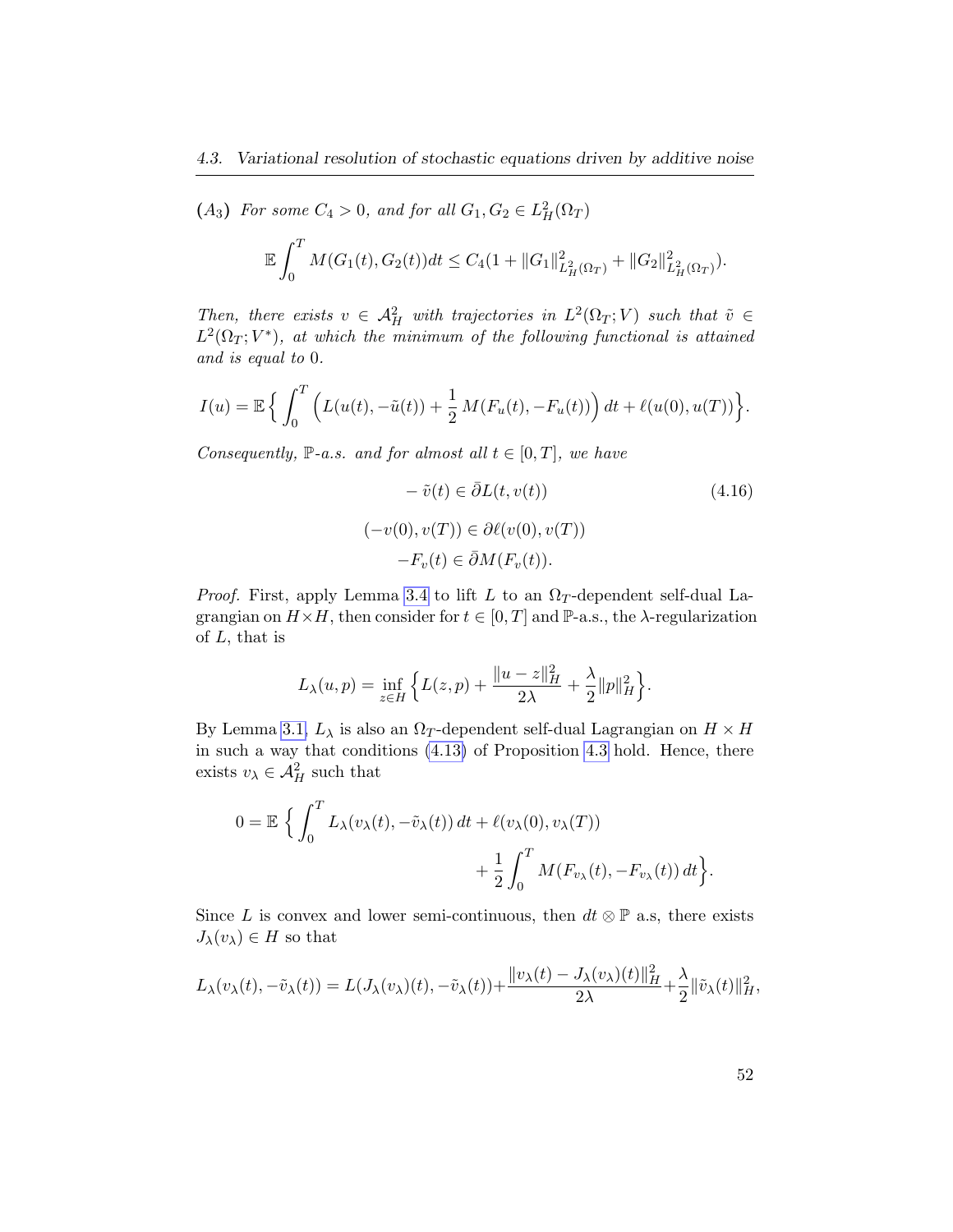and hence

<span id="page-60-0"></span>
$$
0 = \mathbb{E} \left\{ \int_0^T \left( L(J_\lambda(v_\lambda)(t), -\tilde{v}_\lambda(t)) + \frac{\|v_\lambda(t) - J_\lambda(v_\lambda)(t)\|_H^2}{2\lambda} + \frac{\lambda}{2} \|\tilde{v}_\lambda(t)\|_H^2 \right) dt + \ell(v_\lambda(0), v_\lambda(T)) + \frac{1}{2} \int_0^T M(F_{v_\lambda}(t), -F_{v_\lambda}(t)) dt \right\}.
$$
 (4.17)

From  $(4.17)$ , condition  $(A_1)$  and the assertion of part  $(2)$  of Lemma [4.2,](#page-58-0) we can deduce that  $J_{\lambda}(v_{\lambda})$  is bounded in  $L^2(\Omega_T; V)$  and  $\tilde{v}_{\lambda}$  is bounded in  $L^2(\Omega_T; V^*)$ . Also from conditions  $(A_2)$  and  $(A_3)$ , we can deduce the following estimates:

$$
\mathbb{E} \int_0^T M(G, H) dt \ge C(||G||^2_{L^2_H(\Omega_T)} - 1) \text{ and } \mathbb{E} \ell(a, b) \ge C(||b||^2_{L^2_H(\Omega)} - 1).
$$

These coercivity properties, together with [\(4.17\)](#page-60-0), imply that  $v_{\lambda}(0)$  and  $v_{\lambda}(T)$ are bounded in  $L^2(\Omega; H)$ , and that  $F_{v_\lambda}$  is bounded in  $L^2(\Omega_T; H)$ . Moreover, since all other terms in [\(4.17\)](#page-60-0) are bounded below, it follows that

$$
\mathbb{E}\int_0^T \|v_\lambda(t) - J_\lambda(v_\lambda)(t)\|^2 dt \le 2\lambda C \quad \text{for some } C > 0.
$$

Hence  $v_{\lambda}$  is bounded in  $\mathcal{A}_{H}^{2}$  and there exists a subsequence  $v_{\lambda_{j}}$  that converges weakly to a path  $v \in L^2(\Omega_T; V)$  such that  $\tilde{v} \in L^2(\Omega_T; V^*)$ , and

$$
J_{\lambda_j}(v_{\lambda_j}) \rightharpoonup v \quad \text{in} \quad L^2(\Omega_T; V)
$$

$$
\tilde{v}_{\lambda_j} \rightharpoonup \tilde{v} \quad \text{in} \quad L^2(\Omega_T; V^*)
$$

$$
v_{\lambda_j} \rightharpoonup v \quad \text{in} \quad L^2(\Omega_T; H)
$$

$$
v_{\lambda_j}(0) \rightharpoonup v(0), \quad v_{\lambda}(T) \rightharpoonup v(T) \quad \text{in} \quad L^2(\Omega; H)
$$

$$
F_{v_{\lambda_j}} \rightharpoonup F_v \quad \text{in} \quad L^2(\Omega_T; H).
$$

Since  $L, \ell$  and M are lower semi-continuous, we have

$$
\begin{aligned} I(v)\leq \liminf_{j} \mathbb{E}\,\left\{\,\int_0^T \Big(L(J_{\lambda_j}(v_{\lambda_j})(t),-\tilde{v}_{\lambda_j}(t))+\frac{\|v_{\lambda_j}(t)-J_{\lambda_j}(v_{\lambda_j})(t)\|^2}{2\lambda_j} \right.\\ &\qquad \qquad \left.+\,\frac{\lambda_j}{2}\|\tilde{v}_{\lambda_j}(t)\|^2\right)dt + \ell(v_{\lambda_j}(0),v_{\lambda_j}(T))\\ &\qquad \qquad +\,\frac{1}{2}\int_0^T M(F_{v_{\lambda_j}}(t),-F_{v_{\lambda_j}}(t))\,dt\right\}=0. \end{aligned}
$$

53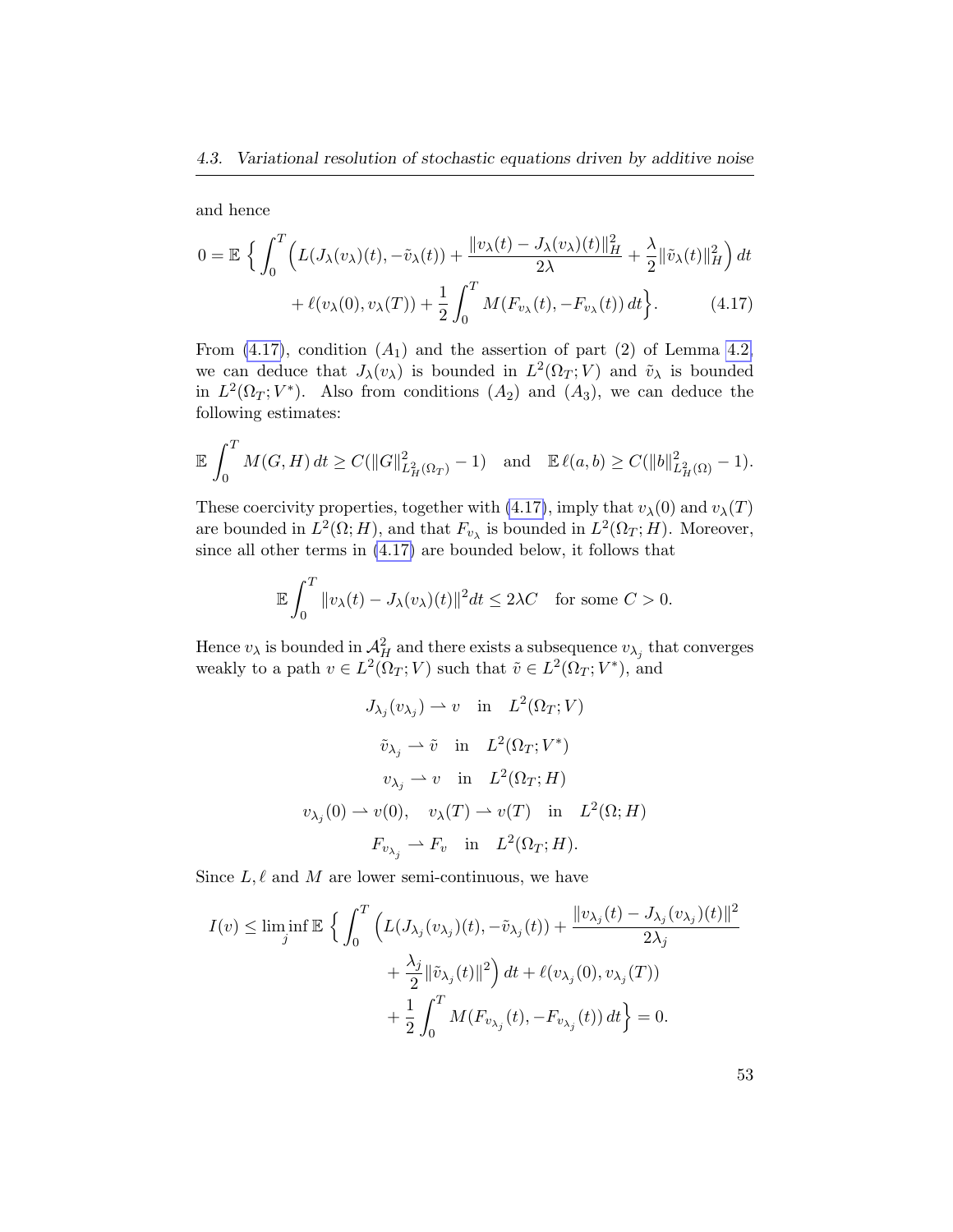For the reverse inequality, we use the self-duality of  $L$  and  $M$  and the fact that  $\ell(-a, b) = \ell^*(a, b)$  to deduce that

$$
I(v) = \mathbb{E} \left\{ \int_0^T \left( L(v(t), -\tilde{v}(t)) + \langle v(t), \tilde{v}(t) \rangle \right) dt \right\} + \mathbb{E} \left\{ \ell(v(0), v(T)) - \frac{1}{2} ||v(T)||_H^2 + \frac{1}{2} ||v(0)||_H^2 \right\} + \frac{1}{2} \mathbb{E} \left\{ \int_0^T \left( ||F_v||_H^2 + M(F_v(t), -F_v(t)) \right) dt \right\} \ge 0.
$$

Therefore,  $I(v) = 0$  and the rest of the proof is similar to the last part of the proof in Proposition [4.3.](#page-56-3)  $\Box$ 

We now deduce the following.

<span id="page-61-0"></span>**Theorem 4.2.** Consider a Gelfand triple  $V \subset H \subset V^*$ , and let  $A : D(A) \subset$  $V \rightarrow V^*$  be an  $\Omega_T$ -dependent progressively measurable maximal monotone operator satisfying

$$
\langle A_{w,t}u, u \rangle \ge \max\{c_1(\omega, t) ||u||_V^{\alpha} - m_1(\omega, t), c_2(\omega, t) ||Au||_{V^*}^{\beta} - m_2(\omega, t)\},\
$$

where  $c_1, c_2 \in L^{\infty}(\Omega_T, dt \otimes \mathbb{P})$  and  $m_1, m_2 \in L^1(\Omega_T, dt \otimes \mathbb{P})$ . Let B be a given H-valued progressively measurable process in  $L^2(\Omega_T; H)$ , and  $u_0$  a given random variable in  $L^2(\Omega, \mathcal{F}_0, \mathbb{P}; H)$ . Then, the equation

$$
\begin{cases} du(t) = -A(t, u(t))dt + B(t)dW(t) \\ u(0) = u_0, \end{cases}
$$
\n(4.18)

has a solution  $u \in \mathcal{A}^2_H$  that is valued in V. It can be obtained by minimizing the functional

$$
I(u) = \mathbb{E} \int_0^T L(u(t), -\tilde{u}(t)) dt
$$
  
+  $\mathbb{E} \left( \frac{1}{2} ||u(0)||_H^2 + \frac{1}{2} ||u(T)||_H^2 - 2\langle u_0, u(0) \rangle_H + ||u_0||_H^2 \right)$   
+  $\mathbb{E} \int_0^T \left( \frac{1}{2} ||F_u(t) - 2B(t)||_H^2 + \frac{1}{2} ||F_u(t)||_H^2 - 2\langle F_u(t), B(t) \rangle_H \right) dt$ ,

where L is a self-dual Lagrangian such that  $\overline{\partial}L(t, \cdot) = A(t, \cdot)$ , P-almost surely.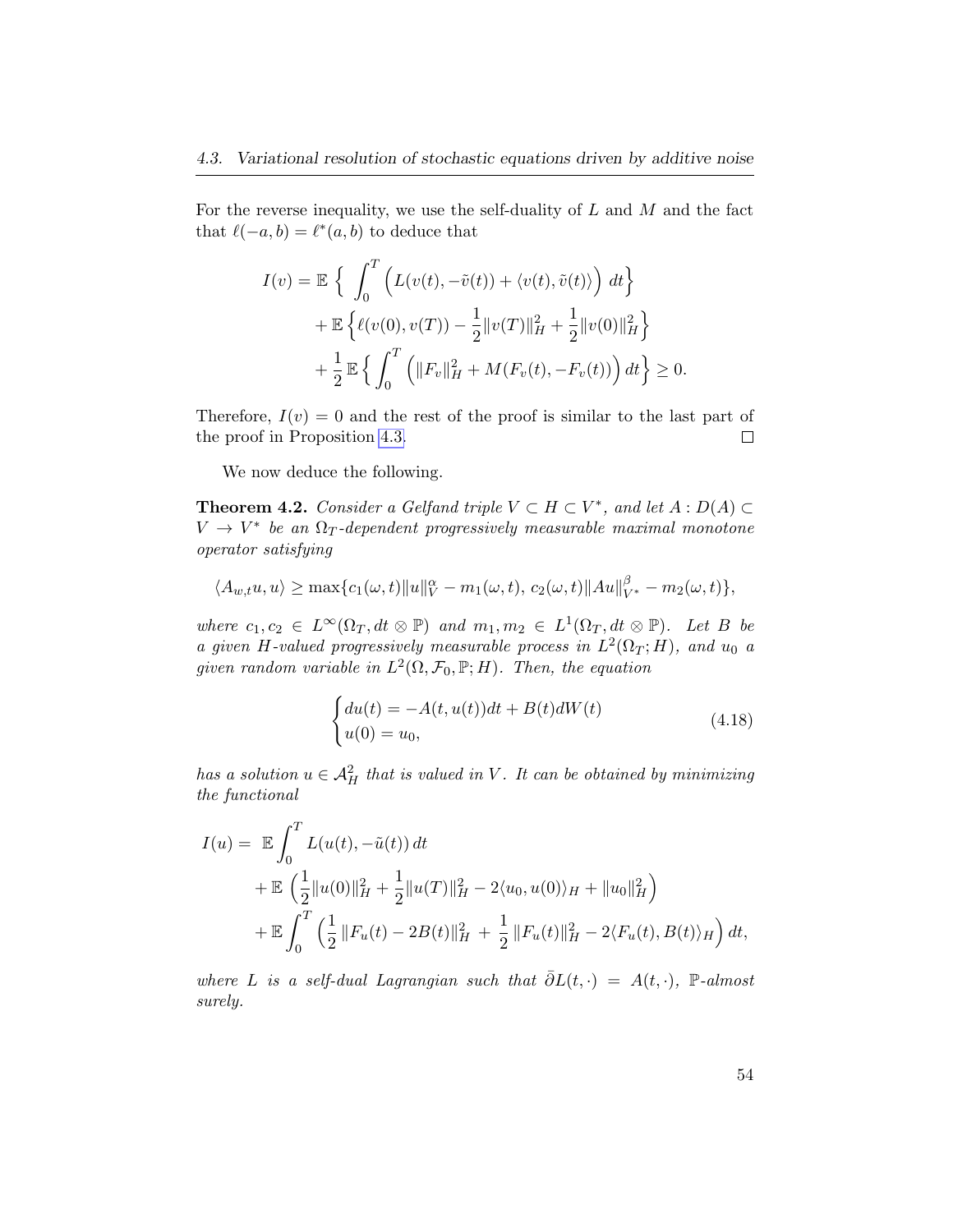Proof. It suffices to apply Proposition [4.4](#page-58-1) with the self-dual Lagrangian L associated with A, the time boundary  $\Omega$ -dependent Lagrangian  $\ell_{u_0}$  on  $H \times H$ given by

$$
\ell_{u_0}(a,b) = \frac{1}{2} ||a||_H^2 + \frac{1}{2} ||b||_H^2 - 2\langle u_0(w), a \rangle_H + ||u_0(w)||_H^2,
$$

and the  $\Omega_T$ -dependent self-dual Lagrangian M on  $L^2_H(\Omega_T)$ , given by

 $M_B(G_1, G_2) = \Psi_{B(w,t)}(G_1) + \Psi_{B(w,t)}^*(G_2),$ 

where  $\Psi_{B(w,t)} : H \to \mathbb{R} \cup \{+\infty\}$  is the convex function  $\Psi_{B(w,t)}(G) = \frac{1}{2} ||G 2B(w,t)\|_{H}^{2}.$ 

### <span id="page-62-0"></span>4.4 Applications to various SPDEs with additive noise

In the following examples, we shall assume  $D$  is a smooth bounded domain in  $\mathbb{R}^n$ , W is a real Brownian motion, and  $B: \Omega \times [0,T] \to L^2(D)$  is a fixed progressively measurable stochastic process.

### 4.4.1 Stochastic evolution driven by diffusion and transport

Consider the following stochastic transport equation:

<span id="page-62-1"></span>
$$
\begin{cases} du = (\Delta u + \mathbf{a}(x) \cdot \nabla u)dt + B(t)dW & \text{on } [0, T] \times D \\ u(0) = u_0 & \text{on } D, \end{cases}
$$
(4.19)

where  $\mathbf{a}: D \to \mathbb{R}^n$  is a smooth vector field with compact support in D, such that  $\text{div}(\mathbf{a}) \geq 0$ . Assume  $u_0 \in L^2(\Omega, \mathcal{F}_0, \mathbb{P}; H_0^1(D))$  such that  $\mathbb{P}\text{-a.s.}$  $\Delta u_0 \in L^2(D).$ 

Consider the operator  $\Gamma u = \mathbf{a} \cdot \nabla u + \frac{1}{2}$  $\frac{1}{2}$ (div **a**) *u*, which, by Green's formula, is skew-adjoint on  $H_0^1(D)$ . Also consider the convex function

$$
\varphi(u) = \begin{cases} \frac{1}{2} \int_D |\nabla u|^2 dx + \frac{1}{4} \int_D (\text{div } \mathbf{a}) |u|^2 dx & u \in H_0^1(D) \\ +\infty & \text{otherwise,} \end{cases}
$$

which is clearly coercive on  $H_0^1(D)$ . Consider the Gelfand triple  $H_0^1(D) \subset$  $L^2(D) \subset H^{-1}(D)$ , and the self-dual Lagrangian on  $H_0^1(D) \times H^{-1}(D)$ , defined by

$$
L(u, p) = \varphi(u) + \varphi^*(\Gamma u + p).
$$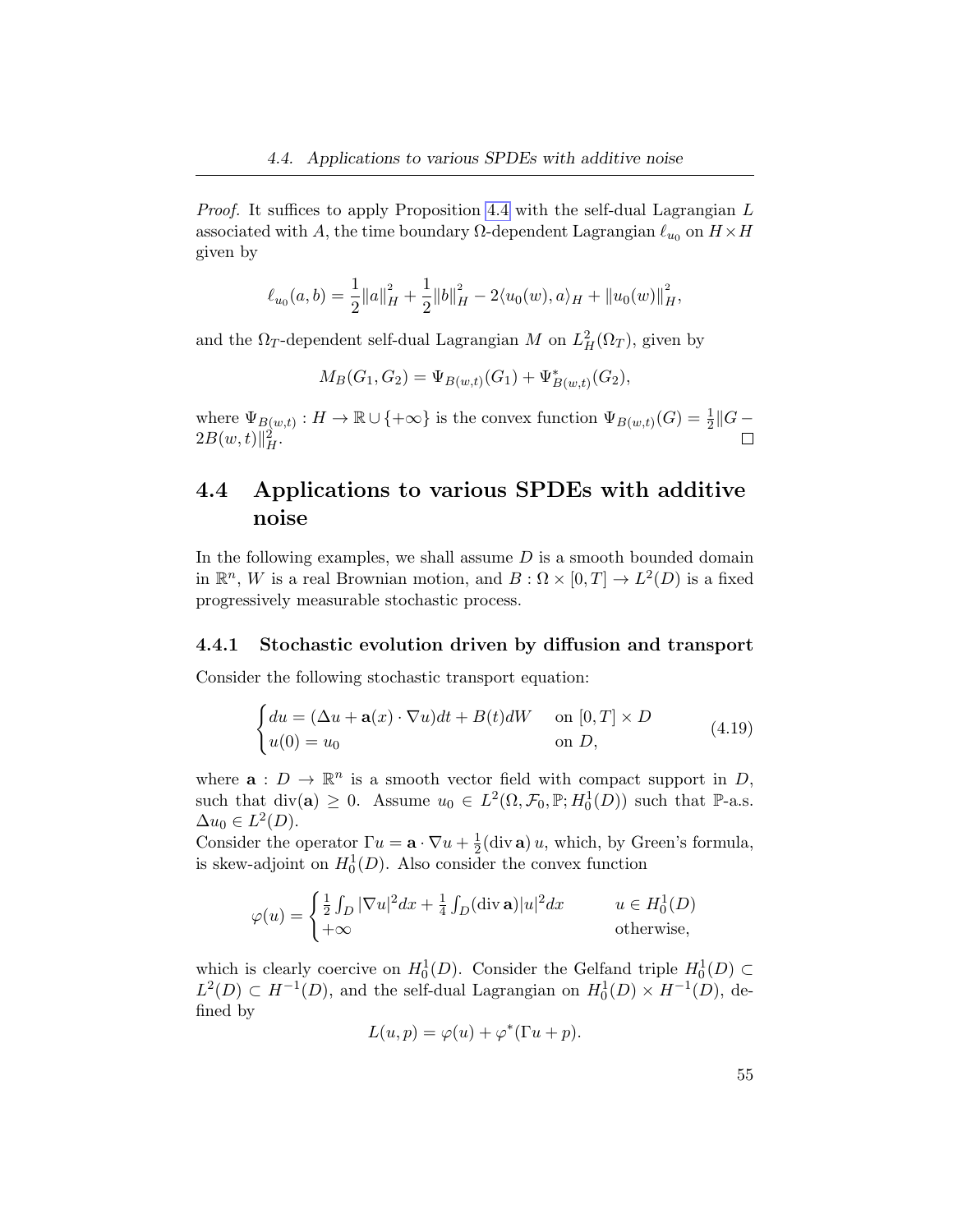The corresponding functional on Itô space is then,

$$
I(u) = \mathbb{E}\left\{\int_0^T \left(\varphi(u(t, \cdot)) + \varphi^* \left(-\tilde{u}(t, \cdot) + \Gamma(u(t, \cdot))\right)\right) dt\right\}
$$
  
+  $\mathbb{E}\left\{\frac{1}{2} \int_0^T \left(\int_D \left(|F_u(t, x)|^2 + 2|B(t, x)|^2 - 4F_u(t, x)B(t, x)\right) dx\right) dt\right\}$   
+  $\mathbb{E}\left\{\int_D \left(\frac{1}{2}|u(0, x)|^2 + \frac{1}{2}|u(T, x)|^2 - 2u_0(x)u(0, x) + \frac{1}{2}|u_0(x)|^2\right) dx\right\}.$ 

Apply Theorem [4.2](#page-61-0) to find a path  $v \in \mathcal{A}_{L^2(D)}^2$ , valued in  $H_0^1(D)$ , that minimizes I in such a way that  $I(v) = 0$ , to obtain

$$
-\tilde{v} + \mathbf{a} \cdot \nabla v + \frac{1}{2} (\text{div } \mathbf{a}) v \in \partial \varphi(v) = -\Delta v + \frac{1}{2} (\text{div } \mathbf{a}) v,
$$

$$
v(0) = u_0, \ F_v = B.
$$

The process  $v(t) = u_0 + \int_0^t \Delta v(s)ds + \int_0^t \mathbf{a} \cdot \nabla v(s)ds + \int_0^t B(s)dW(s)$  is therefore a solution to [\(4.19\)](#page-62-1).

### 4.4.2 Stochastic porous media

Consider the following SPDE,

$$
\begin{cases}\ndu(t) = \Delta u^p(t)dt + B(t)dW(t) & \text{on } D \times [0, T] \\
u(0) = u_0 & \text{on } D,\n\end{cases}
$$
\n(4.20)

where  $p \geq \frac{n-2}{n+2}$ , and  $u_0 \in L^2(\Omega, \mathcal{F}_0, \mathbb{P}; H^{-1}(D)).$ Equip the Hilbert space  $H = H^{-1}(D)$  with the inner product

$$
\langle u, v \rangle_{H^{-1}} = \langle u, (-\Delta)^{-1} v \rangle = \int_D u(x)(-\Delta)^{-1} v(x) \, dx.
$$

Since  $p \geq \frac{n-2}{n+2}$ ,  $L^{p+1}(D) \subset H^{-1}(D) \subset L^{\frac{p+1}{p}}(D)$  is an evolution triple. We consider the convex functional

$$
\varphi(u) = \begin{cases} \frac{1}{p+1} \int_D |u(x)|^{p+1} dx & \text{on } L^{p+1}(D) \\ +\infty & \text{elsewhere,} \end{cases}
$$

whose Legendre conjugate is given by

$$
\varphi^*(u^*) = \frac{p}{p+1} \int_D |(-\Delta)^{-1} u^*|^{\frac{p+1}{p}} dx.
$$

<span id="page-63-0"></span>56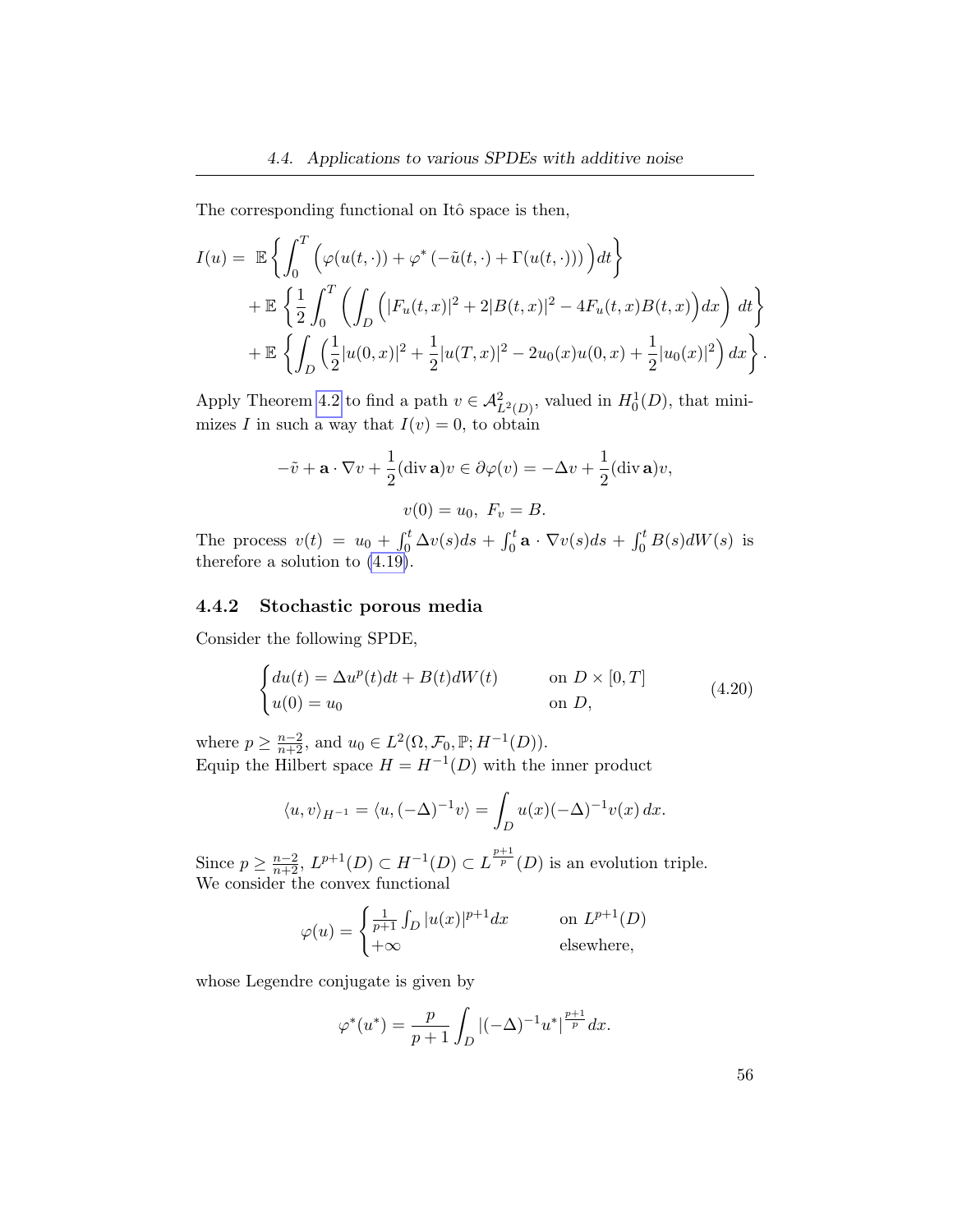Now, minimize the following self-dual functional on  $\mathcal{A}_{H}^{2}$ ,

$$
I(u) = \mathbb{E} \left\{ \frac{1}{p+1} \int_0^T \int_D \left( |u(x)|^{p+1} + p |(-\Delta)^{-1}(-\tilde{u}(t))|^{\frac{p+1}{p}} \right) dx dt \right\} + \mathbb{E} \left\{ \frac{1}{2} ||u(0)||_{H^{-1}}^2 + \frac{1}{2} ||u(T)||_{H^{-1}}^2 + ||u_0||_{H^{-1}}^2 - 2\langle u_0, u(0, \cdot) \rangle_{H^{-1}} \right\} + \mathbb{E} \left\{ \int_0^T \frac{1}{2} \left( ||F_u(t)||_{H^{-1}}^2 + 2||B(t)||_{H^{-1}}^2 - 4\langle F_u(t), B(t) \rangle_{H^{-1}} \right) dt \right\}.
$$

Apply Theorem [4.2](#page-61-0) to find a process  $v \in \mathcal{A}_{H}^{2}$  with values in  $L^{p+1}(D)$  such that

$$
(-\Delta)^{-1}(-\tilde{v}(t)) \in \partial \varphi(v(t)) = v^p, F_v = B
$$
, and  $v(0) = u_0$ .

It follows that  $v(t) = u_0 + \int_0^t \Delta v^p(s)ds + \int_0^t B(s)dW(s)$ , provides a solution for [\(4.20\)](#page-63-0).

### 4.4.3 Stochastic PDE involving the p-Laplacian

Consider the equation

$$
\begin{cases} du = (\Delta_p u - u|u|^{p-2})dt + B(t)dW & \text{on } D \times [0,T] \\ u(0) = u_0 & \text{on } \partial D, \end{cases}
$$

where  $p \in [2, +\infty)$ ,  $\Delta_p u = \text{div}(|\nabla u|^{p-2} \nabla u)$  is the *p*-Laplacian operator, and  $u_0$  is given such that  $u_0 \in W_0^{1,p}$  $L^{1,p}(D) \cap \{u; \Delta_p u \in L^p(D)\}.$  It is clear that  $W_0^{1,p}$  $O_0^{1,p}(D) \subset L^p(D)$  continuously and densely, which ensures that the functional

$$
\varphi(u) = \frac{1}{p} \int_D |\nabla u(x)|^p dx + \frac{1}{p} \int_D |u(x)|^p dx,
$$

is convex, lower semi-coninuous and coercive on  $W_0^{1,p}$  $C_0^{1,p}(D)$  with respect to the evolution triple

$$
W_0^{1,p}(D) \subset L^p(D) \subset L^2(D) \subset W_0^{1,p}(D)^* \subset L^q(D),
$$

where  $\frac{1}{p} + \frac{1}{q} = 1$ . Theorem [4.2](#page-61-0) applies to the self-dual functional

$$
I(u) = \mathbb{E} \int_0^T \left( \varphi(t, u) + \varphi^*(t, -\tilde{u}) \right) dt
$$
  
+  $\mathbb{E} \left( \frac{1}{2} ||u(0)||_{L^2(D)}^2 + \frac{1}{2} ||u(T)||_{L^2(D)}^2 - 2\langle u_0, u(0) \rangle + ||u_0||_{L^2(D)}^2 \right)$   
+  $\mathbb{E} \int_0^T \left( \frac{1}{2} ||F_u(t)||_{L^2(D)}^2 + ||B(t)||_{L^2(D)}^2 - 2\langle F_u(t), B(t) \rangle \right) dt.$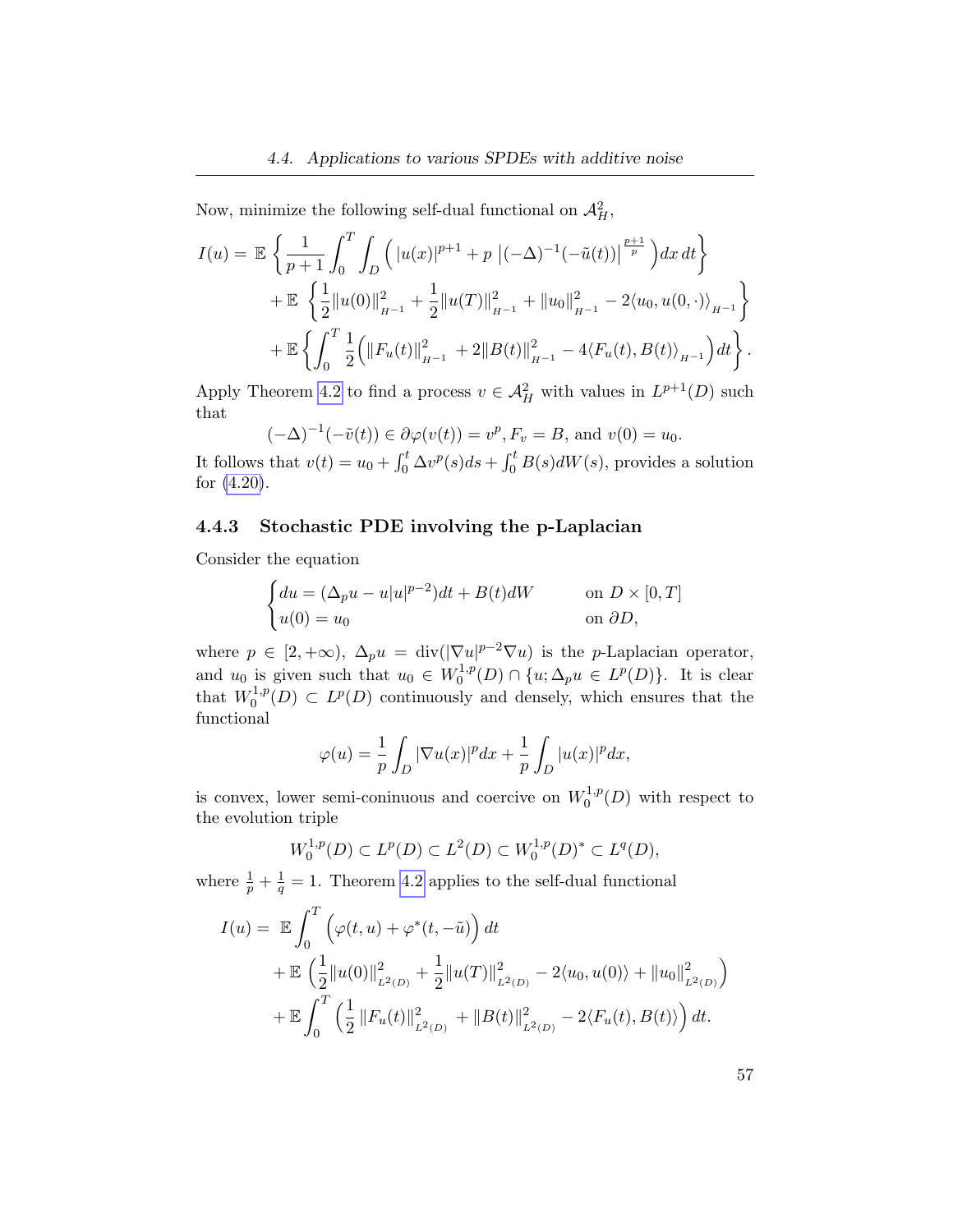to yield a  $W_0^{1,p}$  $\mathcal{A}_{L^2(D)}^{1,p}(D)$ -valued process  $v \in \mathcal{A}_{L^2(D)}^2$ , where the null infimum is attained. It follows that

$$
-\tilde{v} \in \partial \varphi(v) = -\Delta_p v + v|v|^{p-2},
$$
  

$$
v(0) = u_0, \ F_v = B,
$$

and hence

 $v(t) - u_0 - \int_0^t B(s) dW(s) = \int_0^t \tilde{v}(s) ds = \int_0^t \Delta_p v(s) ds - \int_0^t v(s) |v(s)|^{p-2} ds.$ 

Remark 4.1. Note that in the examples given in the this section, the selfdual functional I is strictly convex and hence the solution obtained via minimizing I is unique.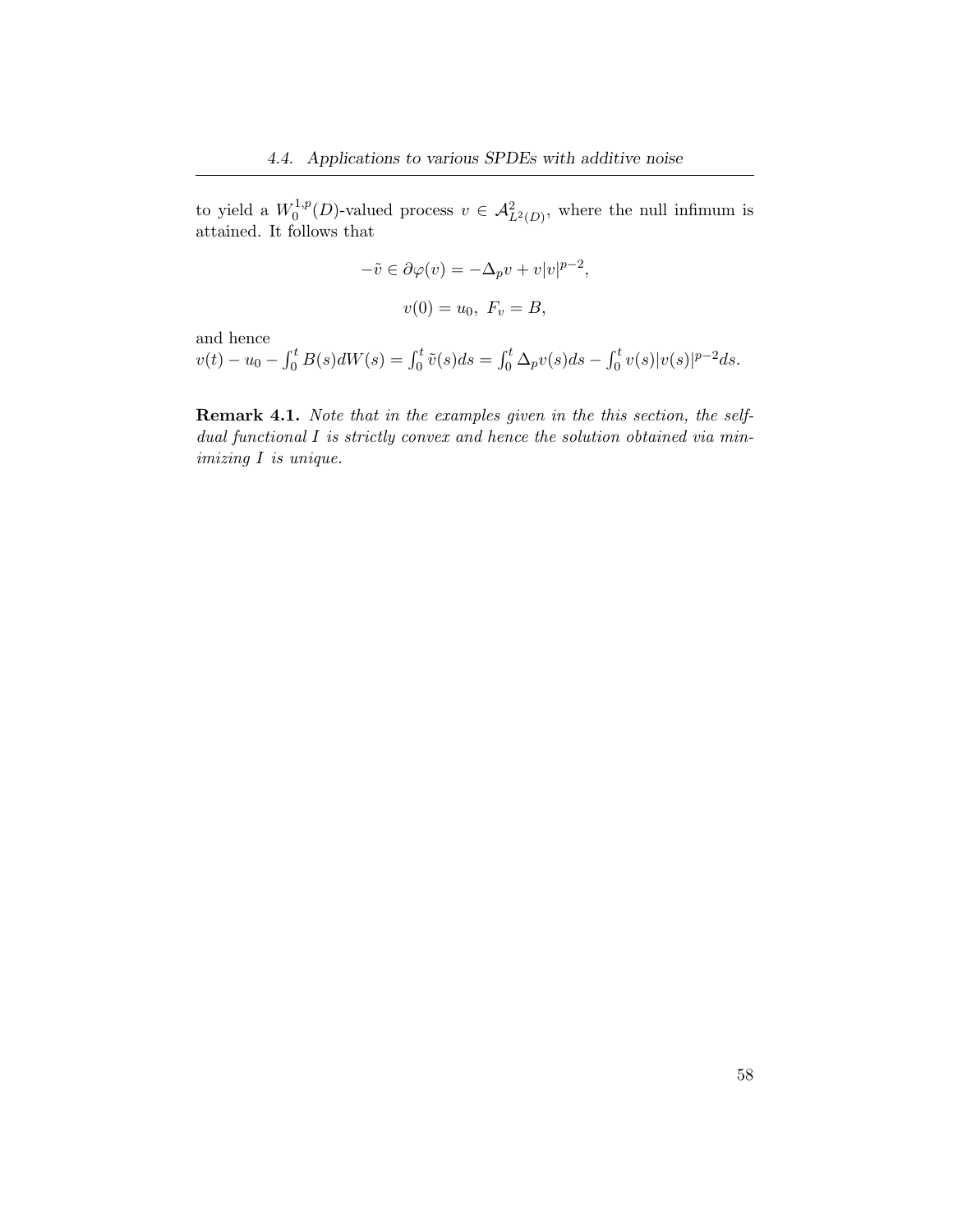## Chapter 5

# Self-dual variational principle for stochastic partial differential equations with non-additive noise

### 5.1 Introduction

In this chapter, we consider SPDEs driven by monotone vector fields and involving a non-additive noise. These can take the form

<span id="page-66-0"></span>
$$
\begin{cases} du(t) = -A(t, u(t))dt + B(t, u(t))dW(t) \\ u(0) = u_0, \end{cases}
$$
(5.1)

where  $u \to B(t, u)$  is now a progressively measurable linear or non-linear operator. In Chapter 4, we studied the additive case of SPDEs driven by monotone vector field, which can be formulated as completely self-dual functionals and in a Hilbertian setting, a solution can be obtained via a basic self-dual variational principle. In view of the evolution triple  $V \subset H \subset V^*$ , we then applied an inf-convolution argument to find a solution that is valued in the Sobolev space  $V$ . This approach, however, does not work in the nonadditive case, since we need to work with stronger topologies on the space of Itô processes that will give the operator  $B$  a chance to be completely continuous. We shall therefore strengthen the norm on the Itô space over a Gelfand triple, at the cost of losing coercivity, that we shall recover through perturbation methods.

In order to variationally resolve Equation  $(5.1)$ , we introduce the Itô space  $\mathcal{Y}_{V}^{\alpha}$  analogous to  $\mathcal{A}_{H}^{2}$ , but equipped with stronger norms (see Section [5.2\)](#page-67-0), and we show that equation

$$
\begin{cases} du = -\bar{\partial}\mathcal{L}(u)(t) dt + B(t, u(t)) dW \\ u(0) = u_0, \end{cases}
$$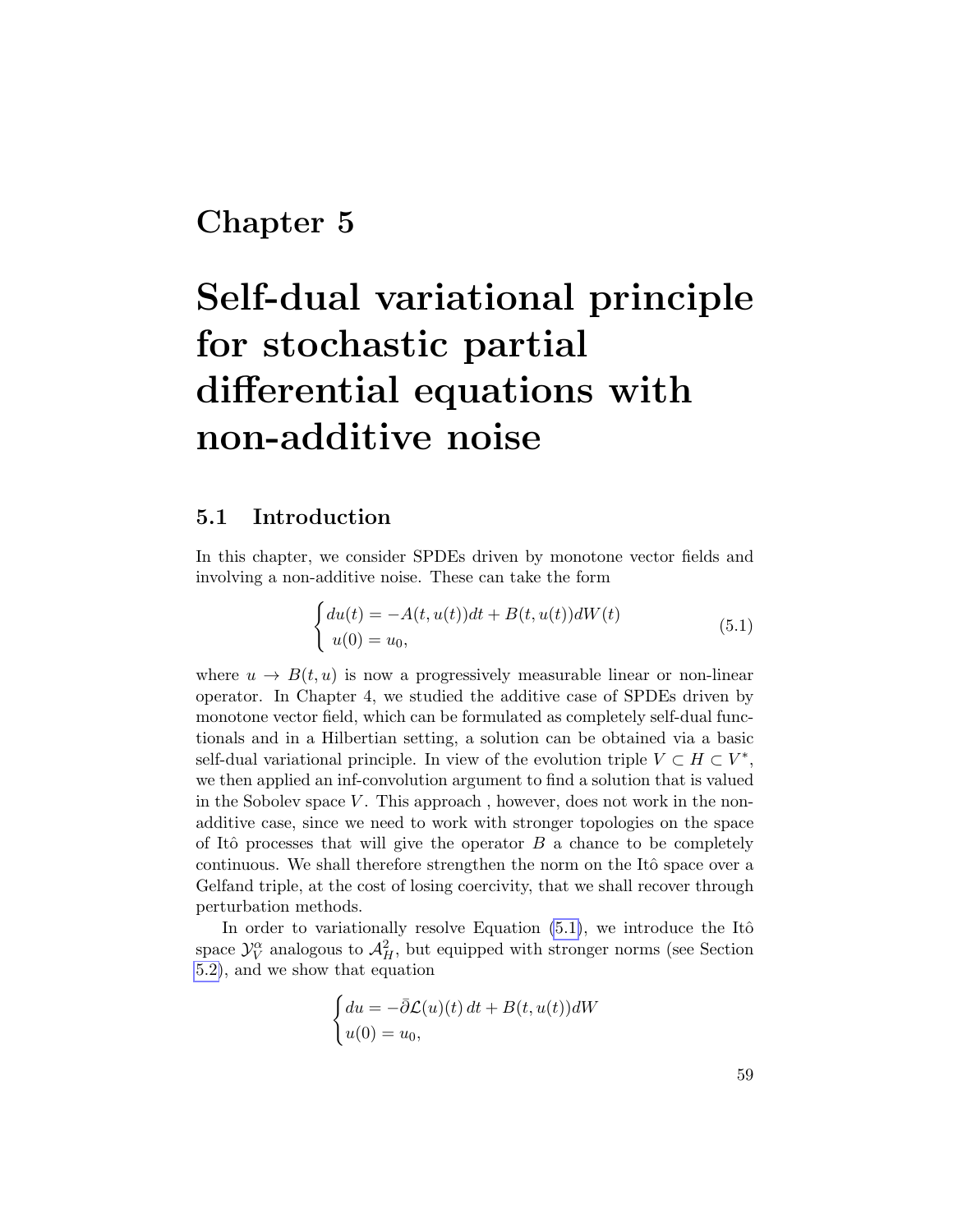has a solution in  $\mathcal{Y}_{V}^{\alpha}$ , where  $\mathcal{L}$  is a self-dual Lagrangian on  $L^{\alpha}(\Omega_T; V) \times$  $L^{\beta}(\Omega_T; V^*)$ . Taking into account the representation of maximal monotone operators with self-dual vector fields (Theorem [3.2\)](#page-36-1) and the argument in Section [4.2.1,](#page-51-0) one can then obtain a variational resolution for Equation [\(5.1\)](#page-66-0).

The variational principle we use in this chapter is an application of The-orem [3.5](#page-44-0) on  $L^{\alpha}(\Omega_T; V) \times L^{\beta}(\Omega_T; V^*)$ . However, we require to perform a stochastic elliptic regularization to perturb the corresponding self-dual Lagrangian so that the coercivity condition [\(3.8\)](#page-44-1) is satisfied. Finally, we would let the perturbations go to zero to conclude the existence of a solution to the original equation. In Section [5.3,](#page-76-0) we give some immediate applications of the result to an SPDE driven by the gradient of a convex function, in particular an SPDE of the form

$$
\begin{cases} du(t) = \Delta u dt + |u|^{q-1} u dW \\ u(0) = u_0. \end{cases}
$$

where  $\frac{1}{2} \leq q < \frac{n}{n-2}$ , and we would consider in turn a general SPDE for which the monotone vector field is in divergence form, namely

$$
\begin{cases} du = \text{div}(\beta(\nabla u(t, x)))dt + B(u(t))dW(t) & \text{in } [0, T] \times D \\ u(0, x) = u_0 & \text{on } \partial D, \end{cases}
$$

where D is a bounded domain in  $\mathbb{R}^n$ , and  $\beta : \mathbb{R}^n \to \mathbb{R}^n$  is a progressively measurable maximal monotone operator.

### <span id="page-67-0"></span>5.2 Non-additive noise driven by self-dual Lagrangians

In this section, we give a variational resolution for stochastic equations of the form

<span id="page-67-2"></span>
$$
\begin{cases} du = -\bar{\partial}\mathcal{L}(u)(t) dt + B(t, u(t)) dW \\ u(0) = u_0, \end{cases}
$$
\n(5.2)

where  $\mathcal L$  is a self-dual Lagrangian on  $L^{\alpha}(\Omega_T; V) \times L^{\beta}(\Omega_T; V^*)$ ,  $1 < \alpha < +\infty$ and  $\beta$  is its conjugate, and where  $V \subset H \subset V^*$  is a given Gelfand triple. We shall assume that  $\mathcal L$  satisfies the following conditions:

$$
C_2(||u||_{L_V^{\alpha}(\Omega_T)}^{\alpha} + ||p||_{L_{V^*}^{\beta}(\Omega_T)}^{\beta} - 1) \leq \mathcal{L}(u, p)
$$
\n
$$
\leq C_1 (1 + ||u||_{L_V^{\alpha}(\Omega_T)}^{\alpha} + ||p||_{L_{V^*}^{\beta}(\Omega_T)}^{\beta}),
$$
\n(5.3)

<span id="page-67-1"></span>60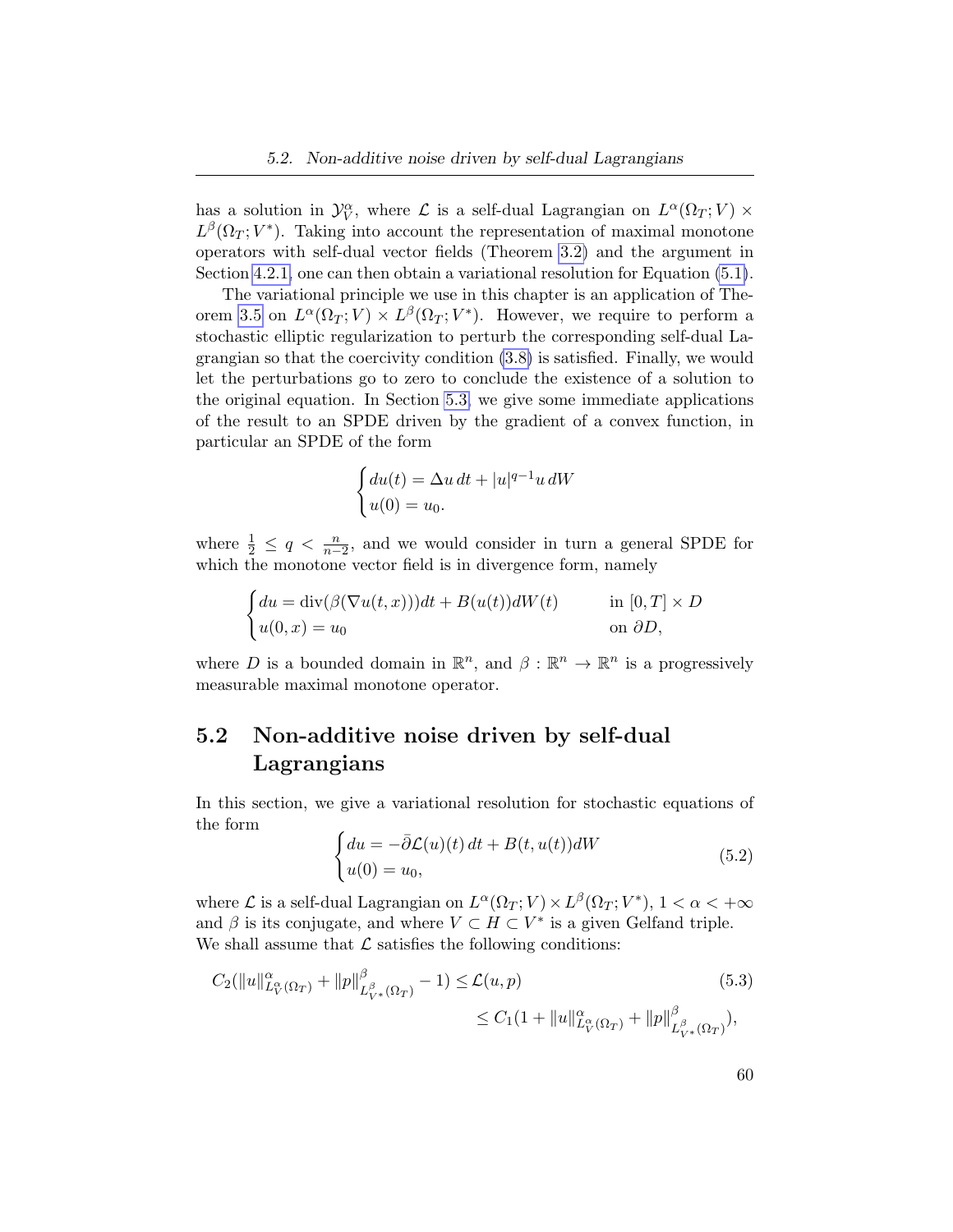and

<span id="page-68-0"></span>
$$
\|\bar{\partial}\mathcal{L}(u)\|_{L_{V^*}^{\beta}(\Omega_T)} \le C_3(1 + \|u\|_{L_V^{\alpha}(\Omega_T)}^{\alpha-1}).\tag{5.4}
$$

More precisely, we are searching for a solution  $u$  of the form

$$
u(t) = u(0) + \int_0^t \tilde{u}(s)ds + \int_0^t F_u(s)dW(s), \tag{5.5}
$$

where  $u \in L^{\alpha}(\Omega_T; V)$ ,  $\tilde{u} \in L^{\beta}(\Omega_T; V^*)$  and  $F_u \in L^2(\Omega_T; H)$  are progressively measurable. The space of such processes will be denoted by  $\mathcal{Y}_V^{\alpha}$  and will be equipped with the norm,

$$
||u||_{\mathcal{Y}_V^{\alpha}} = ||u(t)||_{L_V^{\alpha}(\Omega_T)} + ||\tilde{u}(t)||_{L_{V^*}^{\beta}(\Omega_T)} + ||F_u(t)||_{L_H^2(\Omega_T)}.
$$

As shown in [\[48\]](#page-103-1), any such a process  $u \in \mathcal{Y}_V^{\alpha}$  has a  $dt \otimes \mathbb{P}$ -equivalent version  $\hat{u}$  that is a V-valued progressively measurable process that satisfies the following Itô's formula:

P-a.s. and for all  $t \in [0, T]$ ,

$$
||u(t)||_H^2 = ||u(0)||_H^2 + 2\int_0^t \langle \tilde{u}(s), \hat{u}(s) \rangle_{V^*,V} ds + \int_0^t ||F_u(s)||_H^2 ds
$$
(5.6)  
+2
$$
\int_0^t \langle u(s), F_u(s) \rangle_H dW(s).
$$

In particular, we have for all  $t \in [0, T]$ ,

$$
\mathbb{E}(\|u(t)\|_H^2) = \mathbb{E}(\|u(0)\|_H^2) + \mathbb{E}\int_0^t \left(2\langle \tilde{u}(s), \hat{u}(s)\rangle_{V^*,V} + \|F_u(s)\|_H^2\right)ds.
$$

Furthermore, we have  $u \in C([0, T]; H)$ . In fact, one can deduce that for any  $u \in \mathcal{Y}_V^{\alpha}$  $u \in \mathcal{Y}_V^{\alpha}$  $u \in \mathcal{Y}_V^{\alpha}$ ,  $u \in C([0,T]; V^*)$  and  $u \in L^{\infty}(0,T; H)$  P-a.s ([\[44\]](#page-103-2) and [\[48\]](#page-103-1)). From now on, a process u in  $\mathcal{Y}_V^{\alpha}$  will always be identified with its  $dt \otimes \mathbb{P}$ -equivalent V-valued version  $\hat{u}$ .

**Theorem 5.1.** Consider a self-dual Lagrangian  $\mathcal L$  on  $L^\alpha(\Omega_T;V){\times}L^\beta(\Omega_T;V^*)$ satisfying [\(5.3\)](#page-67-1) and [\(5.4\)](#page-68-0), and let  $B: \mathcal{Y}_V^{\alpha} \to L^2(\Omega_T; H)$  be a -not-necessarily linear– weak-to-norm continuous map such that for some  $C > 0$  and  $0 <$  $\delta < \frac{\alpha+1}{2},$ 

<span id="page-68-1"></span>
$$
||Bu||_{L^2_H(\Omega_T)} \le C||u||_{L^{\alpha}_V(\Omega_T)}^{\delta} \quad \text{for any } u \in \mathcal{Y}_V^{\alpha}.
$$
 (5.7)

Let  $u_0$  be a given random variable in  $L^2(\Omega, \mathcal{F}_0, \mathbb{P}; H)$ . Equation [\(5.2\)](#page-67-2) has then a solution  $u$  in  $\mathcal{Y}_{V}^{\alpha}$ , that is a stochastic process satisfying

$$
u(t) = u_0 - \int_0^t \bar{\partial} \mathcal{L}(u)(s)ds + \int_0^t Bu(s)dW(s).
$$
 (5.8)

61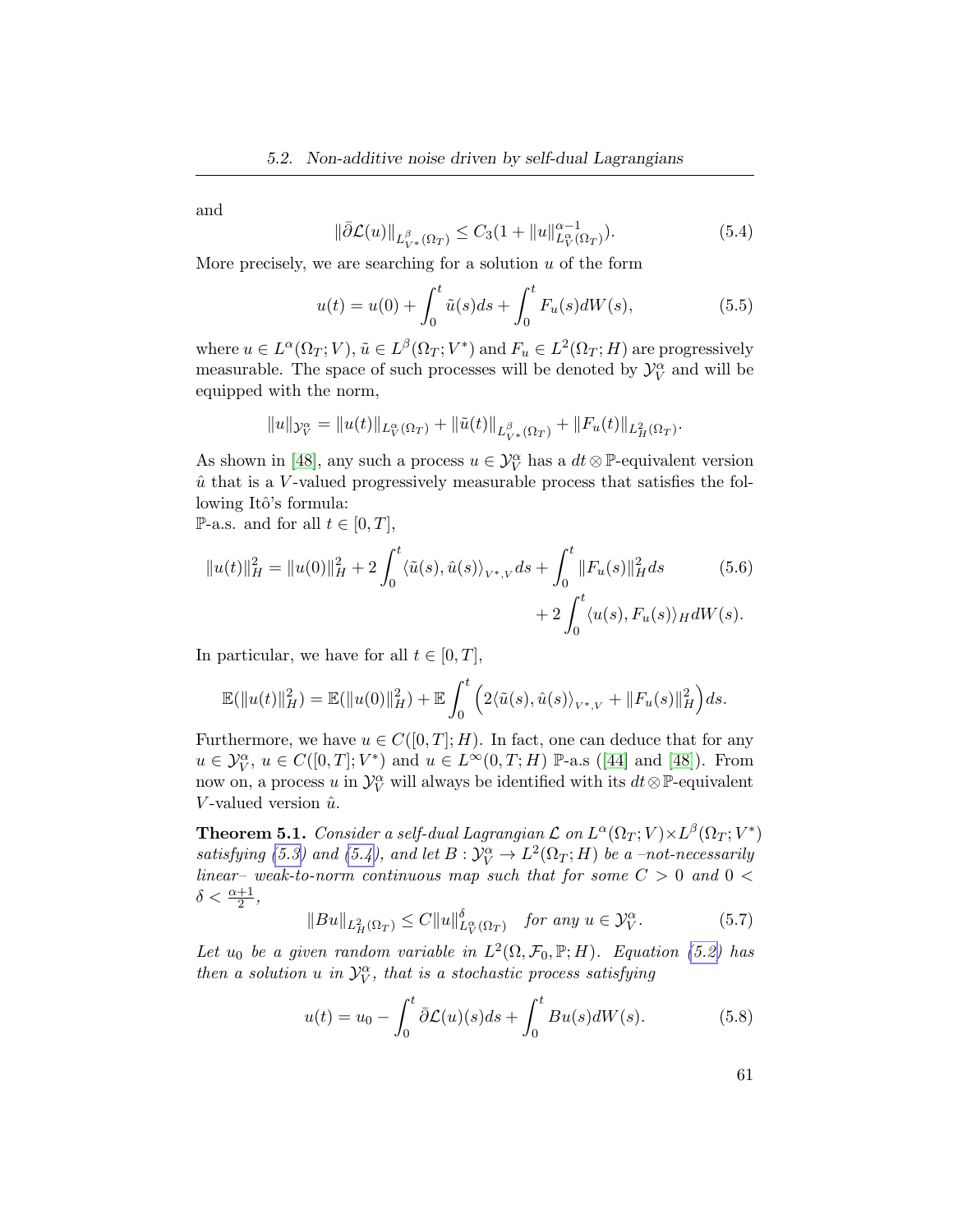We would like to apply Theorem [3.5](#page-44-0) to  $\mathcal L$  on  $L^{\alpha}(\Omega_T; V) \times L^{\beta}(\Omega_T; V^*)$ and to the following operators acting on  $G = \{u \in \mathcal{Y}_{V}^{\alpha}$ ;  $u(0) = u_0\},\$ 

$$
A_1: G \subset \mathcal{Y}_V^{\alpha} \to L^{\alpha}(\Omega_T; V), \qquad \qquad \Gamma_1: G \subset \mathcal{Y}_V^{\alpha} \to L^{\beta}(\Omega_T; V^*)
$$

$$
A_1(u) = u, \qquad \qquad \Gamma_1(u) = -\tilde{u}
$$

$$
A_2: G \subset \mathcal{Y}_V^{\alpha} \to L^2(\Omega_T; H), \qquad \qquad \Gamma_2: G \subset \mathcal{Y}_V^{\alpha} \to L^2(\Omega_T; H)
$$

$$
A_2(u) = \frac{1}{2} F_u, \qquad \qquad \Gamma_2(u) = -F_u + \frac{3}{2} Bu.
$$

Unfortunately, the coercivity condition [\(3.8\)](#page-44-1) required to conclude is not satisfied. We have to therefore perturb the Lagrangian  $\mathcal L$  (i.e., essentially perform a stochastic elliptic regularization) as well as the operator  $\Gamma_1$  in order to ensure coercivity. We will then let the perturbations go to zero to conclude.

### 5.2.1 Stochastic elliptic regularization

To do that, we consider the convex lower semi-continuous function on  $L^{\alpha}(\Omega_T, V)$ 

$$
\psi(u) = \begin{cases} \frac{1}{\beta} \mathbb{E} \int_0^T \|\tilde{u}(t)\|_{V^*}^{\beta} dt & \text{if } u \in \mathcal{Y}_V^{\alpha} \\ +\infty & \text{if } u \in L_V^{\alpha}(\Omega_T) \backslash \mathcal{Y}_V^{\alpha}, \end{cases}
$$
(5.9)

and for any  $\mu > 0$ , its associated self-dual Lagrangian on  $L_V^\alpha(\Omega_T) \times L_{V^*}^\beta(\Omega_T)$ given by

$$
\Psi_{\mu}(u,p) = \mu \psi(u) + \mu \psi^*(\frac{p}{\mu}).
$$
\n(5.10)

We also consider a perturbation operator

$$
Ku := (\|u\|_{L^{\alpha}_{V}(\Omega_{T})}^{\alpha-1})Du,
$$

where  $D$  is the duality map between  $V$  and  $V^*$ . Note that by definition,  $K$ is a weak-to-weak continuous operator from  $\mathcal{Y}_V^{\alpha}$  to  $L^{\beta}_{V^*}(\Omega_T)$ .

**Lemma 5.1.** Under the above hypothesis on  $\mathcal L$  and  $B$ , there exists a process  $u_{\mu} \in \mathcal{Y}_{V}^{\alpha}$  such that  $u_{\mu}(0) = u_{0}$ ,  $\tilde{u}_{\mu}(T) = \tilde{u}_{\mu}(0) = 0$ , and satisfying

$$
\tilde{u}_{\mu} + Ku_{\mu} + \mu \partial \psi(u_{\mu}) \in -\bar{\partial} \mathcal{L}(u_{\mu})
$$

$$
F_{u_{\mu}} = Bu_{\mu}.
$$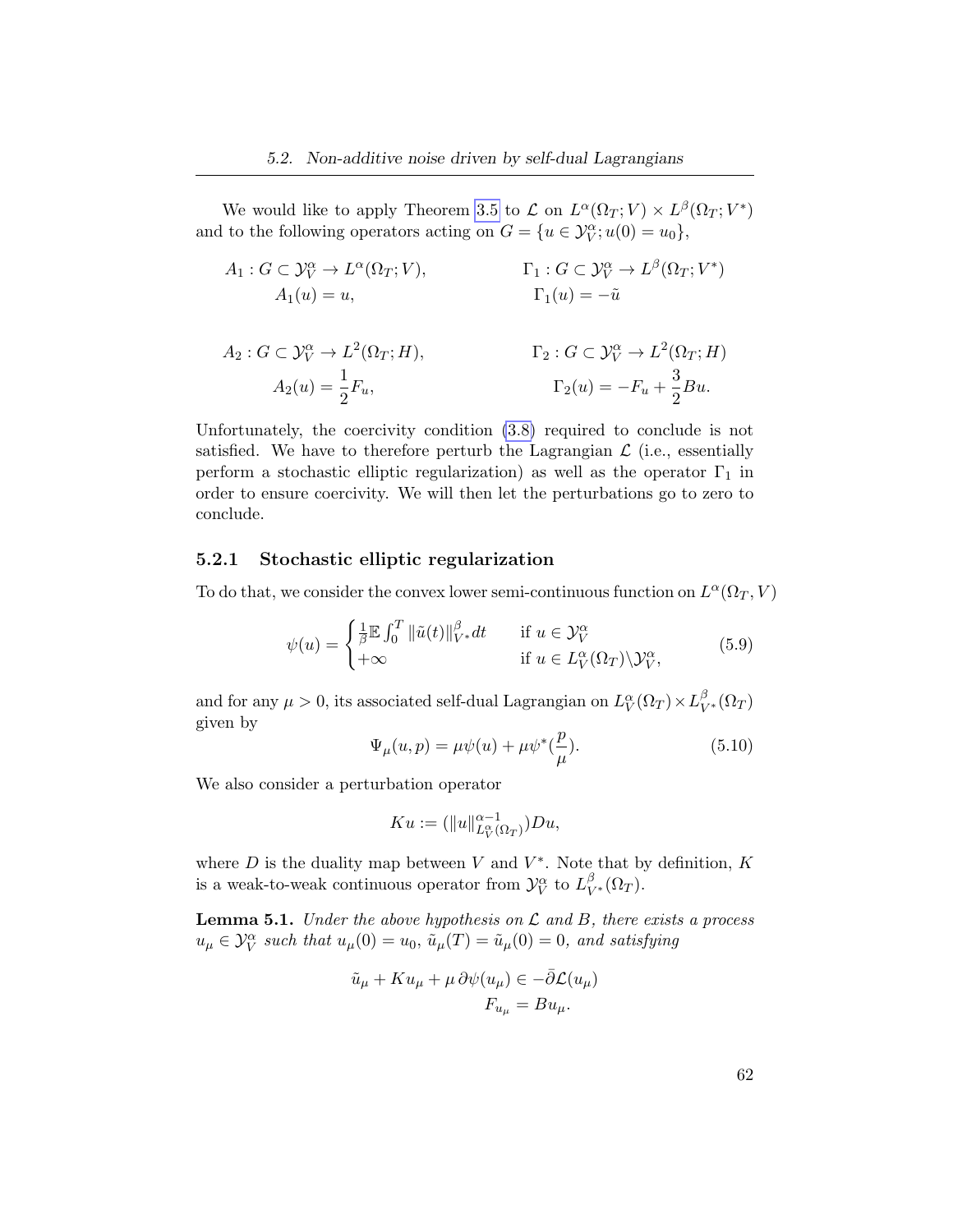*Proof.* Apply Theorem [3.5](#page-44-0) as follow: Let  $Z = \mathcal{Y}_V^{\alpha}$ ,  $X_1 = L^{\alpha}(\Omega_T; V)$ ,  $X_2 =$  $L^2(\Omega_T; H)$  with  $G = \{u \in \mathcal{Y}_V^{\alpha}$ ;  $u(0) = u_0\}$  which is a closed linear subspace of  $\mathcal{Y}_V^{\alpha}$ , and consider the operators

$$
A_1: G \subset \mathcal{Y}_V^{\alpha} \to L^{\alpha}(\Omega_T; V), \qquad \qquad \Gamma_1: G \subset \mathcal{Y}_V^{\alpha} \to L^{\beta}(\Omega_T; V^*)
$$
  
\n
$$
A_1(u) = u, \qquad \qquad \Gamma_1(u) = -\tilde{u} - Ku
$$
  
\n
$$
A_2: G \subset \mathcal{Y}_V^{\alpha} \to L^2(\Omega_T; H), \qquad \qquad \Gamma_2: G \subset \mathcal{Y}_V^{\alpha} \to L^2(\Omega_T; H)
$$
  
\n
$$
A_2(u) = \frac{1}{2}F_u, \qquad \qquad \Gamma_2(u) = -F_u + \frac{3}{2}Bu \quad (5.11)
$$

where their domain is  $G, A_1, A_2$  are linear, and  $\Gamma_1, \Gamma_2$  are weak-weak continuous.

As to the Lagrangians, we take on  $L_V^{\alpha}(\Omega_T) \times L_{V^*}^{\beta}(\Omega_T)$ , the Lagrangian

$$
L_1(u,p) = \mathcal{L} \oplus \Psi_{\mu}(u,p),
$$

while on  $L_H^2(\Omega_T) \times L_H^2(\Omega_T)$ , we take

$$
L_2(P,Q) = \mathbb{E} \int_0^T M(P(t, w), Q(t, w)) dt,
$$

where  $M(P,Q) = \frac{1}{2} ||P||_H^2 + \frac{1}{2}$  $\frac{1}{2} ||Q||_H^2$ . In other words, we are considering the functional

$$
I_{\mu}(u) = \mathcal{L} \oplus \Psi_{\mu}(A_{1}u, \Gamma_{1}u) - \mathbb{E} \int_{0}^{T} \langle A_{1}u, \Gamma_{1}u \rangle dt
$$
  
+  $\mathbb{E} \int_{0}^{T} M(\Gamma_{2}u, A_{2}u) - \langle A_{2}u, \Gamma_{2}u \rangle dt$   
=  $\mathcal{L} \oplus \Psi_{\mu}(u, -\tilde{u} - Ku) - \mathbb{E} \int_{0}^{T} \langle u, -\tilde{u} - Ku \rangle dt$   
+  $\mathbb{E} \int_{0}^{T} M(F_{u}/2, -F_{u} + 3Bu/2) - \langle F_{u}/2, -F_{u} + 3Bu/2 \rangle dt.$ 

We now verify the conditions of Theorem [3.5.](#page-44-0)

We have that  $G_0 = \text{Ker}(A_2) \cap G = \{u \in \mathcal{Y}_V^{\alpha}; u(t) = u_0 + \int_0^t \tilde{u}(s) ds\}$ , where  $\tilde{u}$ is some progressively measurable process in  $L^{\beta}_{V^*}(\Omega_T)$ . It is clear that  $A_1(G_0)$ is dense in  $L^{\alpha}(\Omega_T; V)$ . Moreover,  $A_2(G)$  is dense in  $L^2(\Omega_T; H)$ . To check the upper semi-continuity of

$$
u \to \mathbb{E} \int_0^T \langle A_1 u, \Gamma_1 u \rangle + \langle A_2 u, \Gamma_2 u \rangle dt,
$$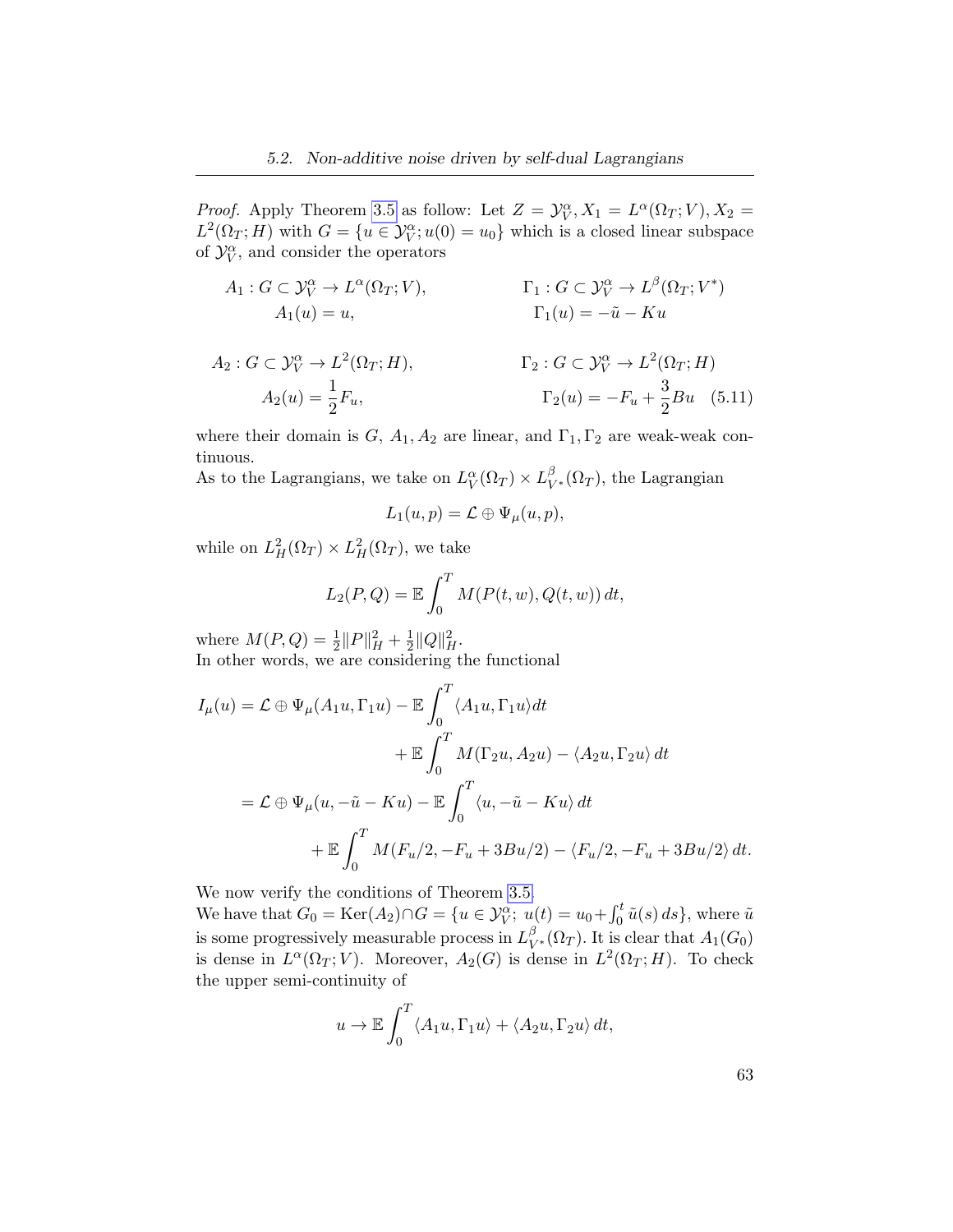on  $\mathcal{Y}_V^{\alpha}$  equipped with the weak topology, we apply Itô's formula to obtain that

$$
\mathbb{E} \int_0^T \langle A_1 u, \Gamma_1 u \rangle + \langle A_2 u, \Gamma_2 u \rangle dt = \mathbb{E} \int_0^T \langle u, -\tilde{u} - Ku \rangle + \langle \frac{F_u}{2}, -F_u + \frac{3Bu}{2} \rangle dt
$$
  

$$
= \frac{1}{2} \mathbb{E} ||u_0||_H^2 - \frac{1}{2} \mathbb{E} ||u(T)||_H^2 - ||u||_{L_V^{\infty}(\Omega_T)}^{\alpha+1}
$$
  

$$
+ \frac{3}{4} \mathbb{E} \int_0^T \langle F_u(t), Bu(t) \rangle dt.
$$

Upper semi-continuity then follows from the compactness of the maps  $\mathcal{Y}_V^\alpha \to$  $L^2(\Omega; H)$  given by  $u \mapsto (u(0), u(T))$ , as well as the weak to norm continuity of B, which makes the functional  $u \mapsto \mathbb{E} \int_0^T \langle F_u, Bu \rangle dt$  weakly continuous.

To verify the coercivity, we first note first that condition [\(5.3\)](#page-67-1) implies that for some (different)  $C_1 > 0$ ,

$$
H_{\mathcal{L}}(0, u) \geq C_1 \Big( \|u\|_{L^{\alpha}_{V}(\Omega_{T})}^{\alpha} - 1 \Big).
$$

By also taking into account condition [\(5.7\)](#page-68-1) on B, with the fact that  $\delta < \frac{\alpha+1}{2}$ , we get that

$$
H_{\mathcal{L}}(0, u) + \mu \psi(u) + \mathbb{E} \int_{0}^{T} \langle u, \tilde{u} + Ku \rangle dt + \mathbb{E} \int_{0}^{T} H_{M}(0, \frac{F_{u}}{2}) - \langle \frac{F_{u}}{2}, -F_{u} + \frac{3Bu}{2} \rangle dt = H_{\mathcal{L}}(0, u) + \frac{\mu}{\beta} \|\tilde{u}\|_{L_{V^{*}}^{{\beta}}(\Omega_{T})}^{\beta} - \frac{1}{2} \|u_{0}\|_{L^{2}(\Omega; H)}^{2} + \frac{1}{2} \|u(T)\|_{L^{2}(\Omega; H)}^{2} + \|u\|_{L_{V}^{\alpha}(\Omega_{T})}^{\alpha+1} + \frac{1}{8} \|F_{u}(t)\|_{L^{2}(\Omega_{T}; H)}^{2} - \frac{3}{4} \mathbb{E} \int_{0}^{T} \langle F_{u}(t), Bu(t) \rangle dt \geq C_{1} (||u||_{L_{V}^{\alpha}(\Omega_{T})}^{\alpha} - 1) + \frac{\mu}{\beta} \|\tilde{u}\|_{L_{V^{*}}^{\beta}(\Omega_{T})}^{\beta} + ||u||_{L_{V}^{\alpha}(\Omega_{T})}^{\alpha+1} + C_{2} (||F_{u}(t)||_{L_{H}^{2}(\Omega_{T})}^{\beta} - ||F_{u}||_{L_{H}^{2}(\Omega_{T})}||Bu||_{L_{H}^{2}(\Omega_{T})}) + C \geq C_{1} (||u||_{L_{V}^{\alpha}(\Omega_{T})}^{\alpha} - 1) + \frac{\mu}{\beta} \|\tilde{u}\|_{L_{V^{*}}^{\beta}(\Omega_{T})}^{\beta} + ||u||_{L_{V}^{\alpha}(\Omega_{T})}^{\alpha+1} + C_{2} (||F_{u}(t)||_{L_{H}^{2}(\Omega_{T})}^{\beta} - ||F_{u}||_{L_{H}^{2}(\Omega_{T})}||u||_{L_{H}^{\beta}(\Omega_{T})}^{\delta}) + C \geq \frac{\mu}{\beta} \|\tilde{u}\|_{L_{V^{*}}^{\beta}(\Omega_{T})}^{\beta} + ||u||_{L_{V}^{\alpha}(\Omega_{T})}^{\alpha+1} (1 + o(||u||_{L_{V}^{\alpha}(\Omega_{T})})) + C_{2} ||
$$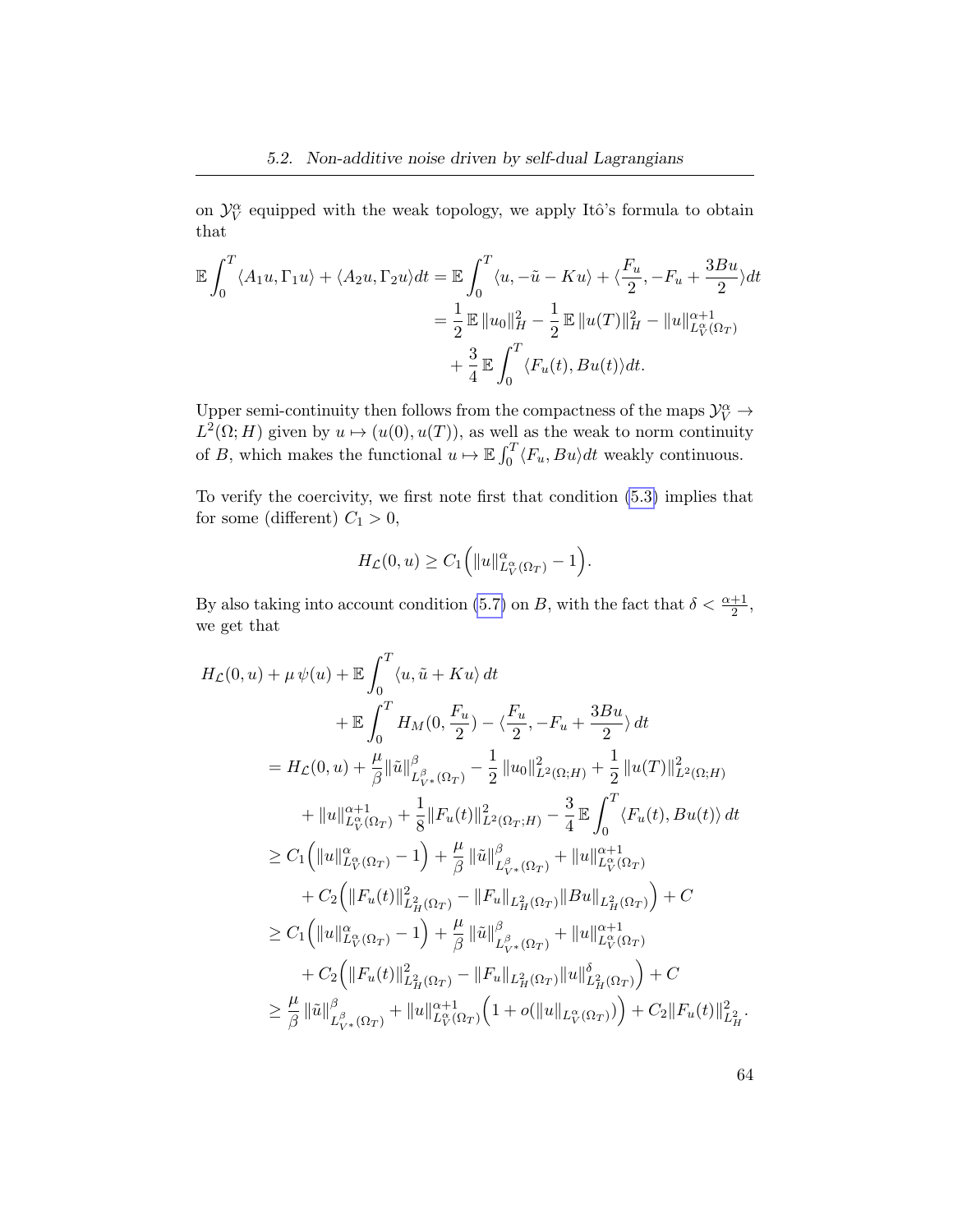Therefore, by Theorem [3.5,](#page-44-0) there exists  $u_{\mu} \in G \subset \mathcal{Y}_{V}^{\alpha}$  such that  $I_{\mu}(u_{\mu}) = 0$ , i.e.

$$
0 = \mathcal{L} \oplus \Psi_{\mu}(u_{\mu}, -\tilde{u}_{\mu} - Ku_{\mu}) - \mathbb{E} \int_{0}^{T} \langle u_{\mu}, -\tilde{u}_{\mu} - Ku_{\mu} \rangle dt + \mathbb{E} \int_{0}^{T} M(\frac{1}{2}F_{u_{\mu}}, -F_{u_{\mu}} + \frac{3}{2}Bu_{\mu}) - \langle \frac{1}{2}F_{u_{\mu}}, -F_{u_{\mu}} + \frac{3}{2}Bu_{\mu} \rangle dt.
$$

Since  $\mathcal{L} \oplus \Psi_{\mu}$  is convex and coercive in the second variable, there exists  $\bar{r} \in L^{\beta}_{V^*}(\Omega_T)$  such that

$$
\mathcal{L} \oplus \Psi_{\mu}(u_{\mu}, -\tilde{u}_{\mu} - Ku_{\mu}) = \mathcal{L}(u_{\mu}, \bar{r}) + \Psi_{\mu}(u_{\mu}, -\tilde{u}_{\mu} - Ku_{\mu} - \bar{r}),
$$

hence

$$
0 = \mathcal{L}(u_{\mu}, \bar{r}) - \langle u_{\mu}, \bar{r} \rangle + \Psi_{\mu}(u_{\mu}, -\tilde{u}_{\mu} - Ku_{\mu} - \bar{r})
$$
  
+ 
$$
\mathbb{E} \int_{0}^{T} \langle u_{\mu}, \tilde{u}_{\mu} + Ku_{\mu} + \bar{r} \rangle dt
$$
  
+ 
$$
\mathbb{E} \int_{0}^{T} M(\frac{1}{2}F_{u_{\mu}}, -F_{u_{\mu}} + \frac{3}{2}Bu_{\mu}) - \langle \frac{1}{2}F_{u_{\mu}}, -F_{u_{\mu}} + \frac{3}{2}Bu_{\mu} \rangle dt.
$$

Due to the self-duality of  $\mathcal{L}, \Psi_{\mu}$  and M, this becomes the sum of three non-negative terms, and therefore

$$
\mathcal{L}(u_{\mu},\bar{r}) - \mathbb{E}\int_0^T \langle u_{\mu}(t),\bar{r}(t) \rangle dt = 0,
$$
  

$$
\Psi_{\mu}(u_{\mu}, -\tilde{u}_{\mu} - Ku_{\mu} - \bar{r}) + \mathbb{E}\int_0^T \langle u_{\mu}(t),\tilde{u}_{\mu}(t) + Ku_{\mu}(t) + \bar{r}(t) \rangle dt = 0,
$$
  

$$
\mathbb{E}\int_0^T M(\frac{1}{2}F_{u_{\mu}}(t), -F_{u_{\mu}}(t) + \frac{3}{2}Bu_{\mu}(t)) - \langle \frac{1}{2}F_{u_{\mu}}(t), -F_{u_{\mu}}(t) + \frac{3}{2}Bu_{\mu}(t) \rangle dt = 0.
$$

By the limiting case of Legendre duality, this yields

<span id="page-72-0"></span>
$$
\tilde{u}_{\mu} + Ku_{\mu} + \mu \partial \psi(u_{\mu}) \in -\bar{\partial} \mathcal{L}(u_{\mu})
$$
\n
$$
-F_{u_{\mu}}(t) + \frac{3}{2}Bu_{\mu}(t) \in \bar{\partial}M(t, \frac{1}{2}F_{u_{\mu}}(t)) = \frac{1}{2}F_{u_{\mu}}(t).
$$
\n(5.12)

The second line implies that for a.e.  $t \in [0, T]$  we have P-a.s.  $F_{u_{\mu}} = Bu_{\mu}$ . Moreover, from [\(5.12\)](#page-72-0) we have that  $\partial \psi(u_\mu) \in L^{\beta}_{V^*}(\Omega_T)$ . Now for an arbitrary process  $v \in \mathcal{Y}_V^{\alpha}$  of the form  $v(t) = v(0) + \int_0^t \tilde{v}(s)ds +$  $\int_0^t F_v(s)dW(s)$ , we have  $\langle \partial \psi(u_\mu(t)), v \rangle = \langle ||\tilde{u}_\mu||_{V^*}^{\beta-2} D^{-1} \tilde{u}, \tilde{v} \rangle$ . Applying Itô's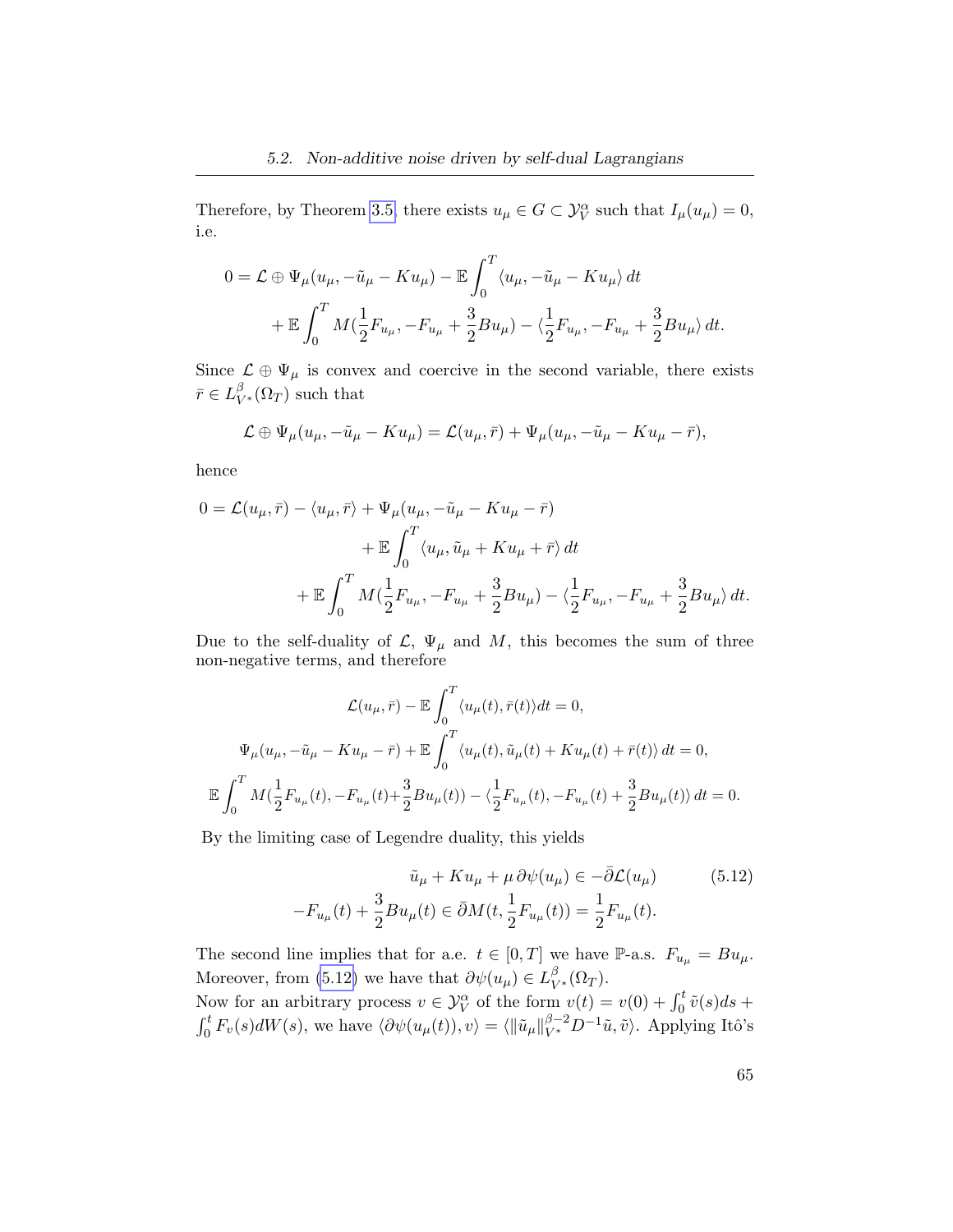formula with the progressively measurable process  $X(t) := \|\tilde{u}_{\mu}\|_{V^*}^{\beta-2} D^{-1} \tilde{u}$ , we obtain

<span id="page-73-1"></span>
$$
\mathbb{E} \int_0^T \langle ||\tilde{u}_\mu||_{V^*}^{\beta-2} D^{-1} \tilde{u}_\mu(t), \tilde{v}(t) \rangle = -\mathbb{E} \int_0^T \langle \frac{d}{dt} (||\tilde{u}_\mu||_{V^*}^{\beta-2} D^{-1} \tilde{u}_\mu), v(t) \rangle \n+ \mathbb{E} \langle ||\tilde{u}_\mu(T)||_{V^*}^{\beta-2} D^{-1} \tilde{u}_\mu(T), v(T) \rangle \n- \mathbb{E} \langle ||\tilde{u}_\mu(0)||_{V^*}^{\beta-2} D^{-1} \tilde{u}_\mu(0), v(0) \rangle, (5.13)
$$

which, in view of [\(5.12\)](#page-72-0), implies that

$$
0 = \mathbb{E} \int_0^T \left[ \langle \tilde{u}_{\mu}(t) + Ku_{\mu}(t) + \bar{\partial}\mathcal{L}(u_{\mu}), v \rangle + \mu \langle ||\tilde{u}_{\mu}||_{V^*}^{\beta - 2} D^{-1} \tilde{u}_{\mu}, \tilde{v} \rangle \right] dt
$$
  
\n
$$
= \mathbb{E} \int_0^T \left\langle \tilde{u}_{\mu}(t) + Ku_{\mu}(t) + \bar{\partial}\mathcal{L}(u_{\mu}) - \mu \frac{d}{dt} (||\tilde{u}_{\mu}||_{V^*}^{\beta - 2} D^{-1} \tilde{u}_{\mu}), v \right\rangle dt
$$
  
\n
$$
+ \mu \mathbb{E} \langle ||\tilde{u}_{\mu}(T)||_{V^*}^{\beta - 2} D^{-1} \tilde{u}_{\mu}(T), v(T) \rangle - \mu \mathbb{E} \langle ||\tilde{u}_{\mu}(0)||_{V^*}^{\beta - 2} D^{-1} \tilde{u}_{\mu}(0), v(0) \rangle,
$$
  
\nhence  $\tilde{u}_{\mu}(T) = \tilde{u}_{\mu}(0) = 0$  and  $\tilde{u}_{\mu} + Ku_{\mu} - \mu \frac{d}{dt} (||\tilde{u}_{\mu}||_{V^*}^{\beta - 2} D^{-1} \tilde{u}_{\mu}) \in -\bar{\partial}\mathcal{L}(u_{\mu}).$ 

In the following lemma, we shall remove the regularizing term  $\mu \partial \psi$ .

<span id="page-73-2"></span>**Lemma 5.2.** Under the above assumptions on  $\mathcal L$  and  $B$ , there exists  $u \in \mathcal Y_V^{\alpha}$ with  $u(0) = u_0$ , such that

$$
\mathcal{L}(u, -\tilde{u} - Ku) + \mathbb{E} \int_0^T \langle u(t), \tilde{u}(t) + Ku(t) \rangle dt = 0,
$$
  

$$
F_u = Bu.
$$

*Proof.* Lemma [5.1](#page-69-0) yields that for every  $\mu > 0$  there exist  $u_{\mu} \in \mathcal{Y}_{V}^{\alpha}$  such that  $u_{\mu}(0) = u_0$ ,  $\tilde{u}_{\mu}(T) = \tilde{u}_{\mu}(0) = 0$ , and satisfying

$$
\tilde{u}_{\mu} + Ku_{\mu} + \mu \partial \psi(u_{\mu}) \in -\bar{\partial} \mathcal{L}(u_{\mu})
$$
\n
$$
F_{u_{\mu}}(t) = Bu_{\mu}(t).
$$
\n(5.14)

Now we show that  $u_{\mu}$  is bounded in  $\mathcal{Y}_{V}^{\alpha}$  with bounds independent of  $\mu$ . Indeed, multiplying [\(5.14\)](#page-73-0) by  $u_{\mu}$  and integrating over  $\Omega \times [0, T]$ , we obtain

$$
\mathbb{E}\int_0^T \left\langle \tilde{u}_\mu(t) + K u_\mu(t) + \mu \, \partial \psi(u_\mu(t)), u_\mu \right\rangle = -\mathbb{E}\int_0^T \left\langle \bar{\partial} \mathcal{L}(u_\mu), u_\mu \right\rangle dt.
$$

<span id="page-73-0"></span>66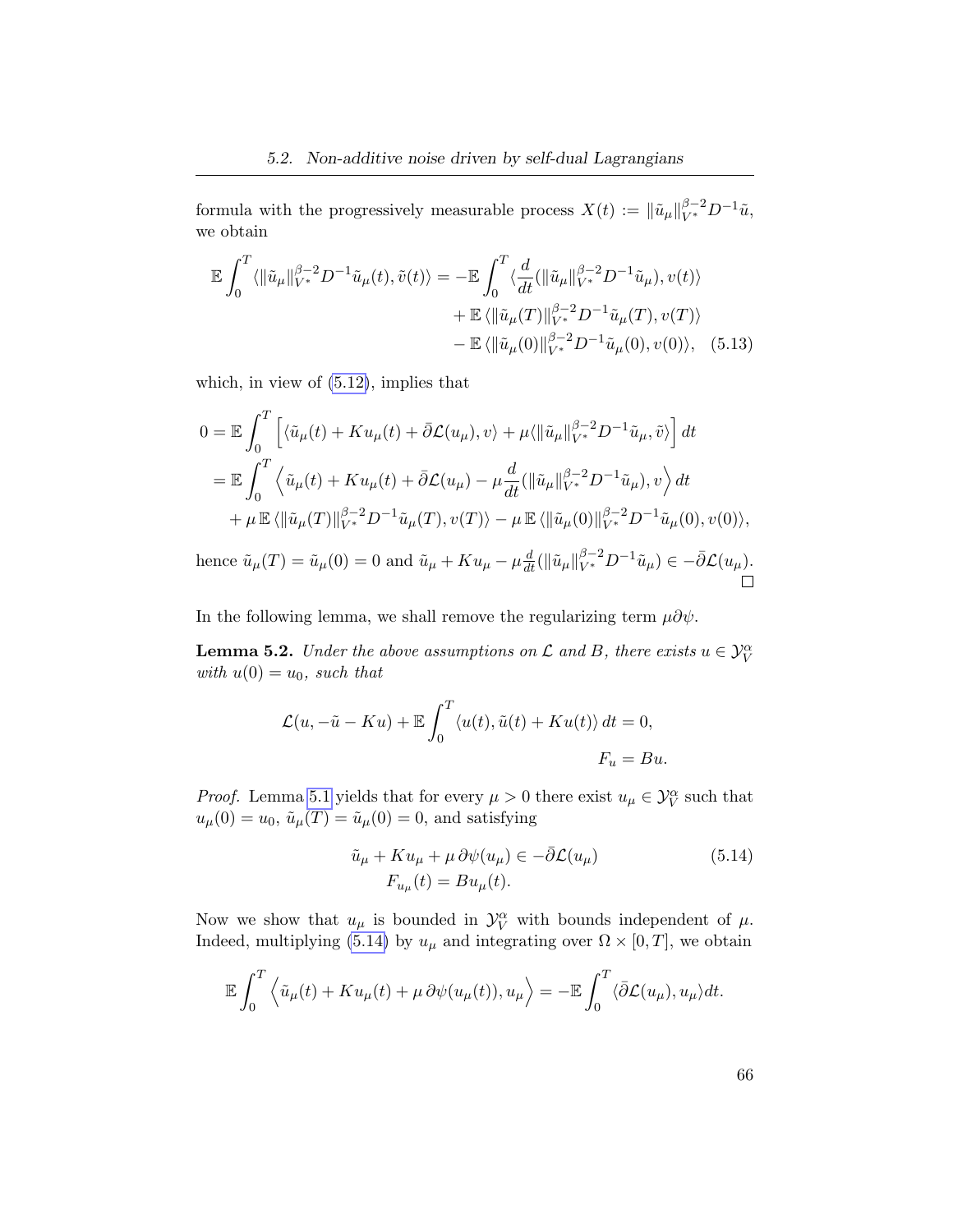Apply Itô's formula and use the fact that  $\mathbb{E} \int_0^T \langle \mu \, \partial \psi(u_\mu(t)), u_\mu \rangle dt \ge 0$  to get

$$
-\frac{1}{2} ||u_{\mu,0}||_{L^{2}(\Omega;H)}^{2} + \frac{1}{2} ||u_{\mu}(T)||_{L^{2}(\Omega;H)}^{2} - \frac{1}{2} ||F_{u_{\mu}}||_{L_{H}^{2}(\Omega_{T})}^{2} + ||u_{\mu}||_{L_{V}^{\alpha}(\Omega_{T})}^{2}
$$
  

$$
= -\mathbb{E} \int_{0}^{T} \langle \mu \partial \psi(u_{\mu}) + \bar{\partial} \mathcal{L}(u_{\mu}), u_{\mu} \rangle dt
$$
  

$$
\leq -\mathbb{E} \int_{0}^{T} \langle \bar{\partial} \mathcal{L}(u_{\mu}), u_{\mu} \rangle dt.
$$

Since for  $u_{\mu} \in \mathcal{Y}_{V}^{\alpha}$  we have  $u_{\mu} \in L^{\infty}(0,T;H)$ , then in view of [\(5.4\)](#page-68-0), we get

$$
C_1 + ||u_\mu||_{L_V^{\alpha}(\Omega_T)}^{\alpha+1} \le ||\bar{\partial} \mathcal{L}(u_\mu)||_{L_{V^*}^{\beta}(\Omega_T)} ||u_\mu||_{L_V^{\alpha}(\Omega_T)}
$$
  

$$
\le C ||u_\mu||_{L_V^{\alpha}(\Omega_T)}^{\alpha}.
$$

The above inequality implies that  $||u_\mu||_{L_V^{\alpha}(\Omega_T)}$  is bounded. Next, we multiply [\(5.14\)](#page-73-0) by  $D^{-1}\tilde{u}_{\mu}$  and integrate over  $\Omega_T$  to get that

$$
0 = \mathbb{E} \int_0^T \left\langle \tilde{u}_{\mu}(t) + K u_{\mu}(t) + \mu \, \partial \psi(u_{\mu}(t)) + \bar{\partial} \mathcal{L}(t, u_{\mu}), D^{-1} \tilde{u}_{\mu} \right\rangle dt
$$

From [\(5.13\)](#page-73-1), and choosing  $v = ||\tilde{u}_{\mu}||_{V^*}^{\beta-2} D^{-1} \tilde{u}_{\mu}$  with  $\tilde{v} = \frac{d}{dt} (||\tilde{u}_{\mu}||_{V^*}^{\beta-2} D^{-1} \tilde{u}_{\mu})$ and  $F_v = 0$ , we get that  $\mathbb{E} \int_0^T \langle \partial \psi(u_\mu(t)), D^{-1} \tilde{u}_\mu \rangle dt = 0$ , which together with condition [\(5.4\)](#page-68-0) imply that

$$
\|\tilde{u}_{\mu}\|_{L^{\beta}_{V^{*}}(\Omega_{T})}^{2} \leq \|K u_{\mu}\|_{L^{\beta}_{V^{*}}(\Omega_{T})}\|\tilde{u}_{\mu}\|_{L^{\beta}_{V^{*}}(\Omega_{T})} + C \|u_{\mu}\|_{L^{\alpha}_{V}(\Omega_{T})}^{\alpha-1} \|\tilde{u}_{\mu}\|_{L^{\beta}_{V^{*}}(\Omega_{T})},
$$

hence

$$
\|\tilde{u}_{\mu}\|_{L_{V^*}^{\beta}(\Omega_T)} \leq \|K u_{\mu}\|_{L_{V^*}^{\beta}(\Omega_T)} + C \|u_{\mu}\|_{L_V^{\alpha}(\Omega_T)}^{\alpha-1}
$$

which means that  $\|\tilde{u}_\mu\|_{L^{\beta}_{V^*}(\Omega_T)}$  is bounded. From [\(5.7\)](#page-68-1) and since  $F_{u_\mu} = Bu_\mu$ we deduce that  $||F_{u_\mu}||_{L^2_{H}(\Omega_T)}$  is also bounded. Now since  $(u_\mu)_{\mu}$  is bounded in  $\mathcal{Y}_V^{\alpha}$ , there exists  $u \in \mathcal{Y}_V^{\alpha}$  such that  $u_{\mu} \to u$  weakly in  $\mathcal{Y}_V^{\alpha}$ , which means that  $u_{\mu} \to u$  weakly in  $L_V^{\alpha}(\Omega_T)$ ,  $\tilde{u}_{\mu} \to \tilde{u}$  weakly in  $L_{V^*}^{\beta}(\Omega_T)$ , and  $F_{u_{\mu}} \to F_u$ weakly in  $L^2_H(\Omega_T)$ . From [\(5.14\)](#page-73-0) and since B is weak-norm continuous we have  $F_u = Bu$ . Then, by [\(5.12\)](#page-72-0) we obtain

$$
0 = \mathcal{L}(u_{\mu}, -\tilde{u}_{\mu} - Ku_{\mu} - \mu \partial \psi(u_{\mu}))
$$
  
+  $\mathbb{E} \int_0^T \left\langle u_{\mu}(t), \tilde{u}_{\mu}(t) + Ku_{\mu}(t) + \mu \partial \psi(u_{\mu}(t)) \right\rangle dt$   
 $\geq \mathcal{L}(u_{\mu}, -\tilde{u}_{\mu} - Ku_{\mu} - \mu \partial \psi(u_{\mu})) + \mathbb{E} \int_0^T \left\langle u_{\mu}(t), \tilde{u}_{\mu}(t) + Ku_{\mu}(t) \right\rangle dt.$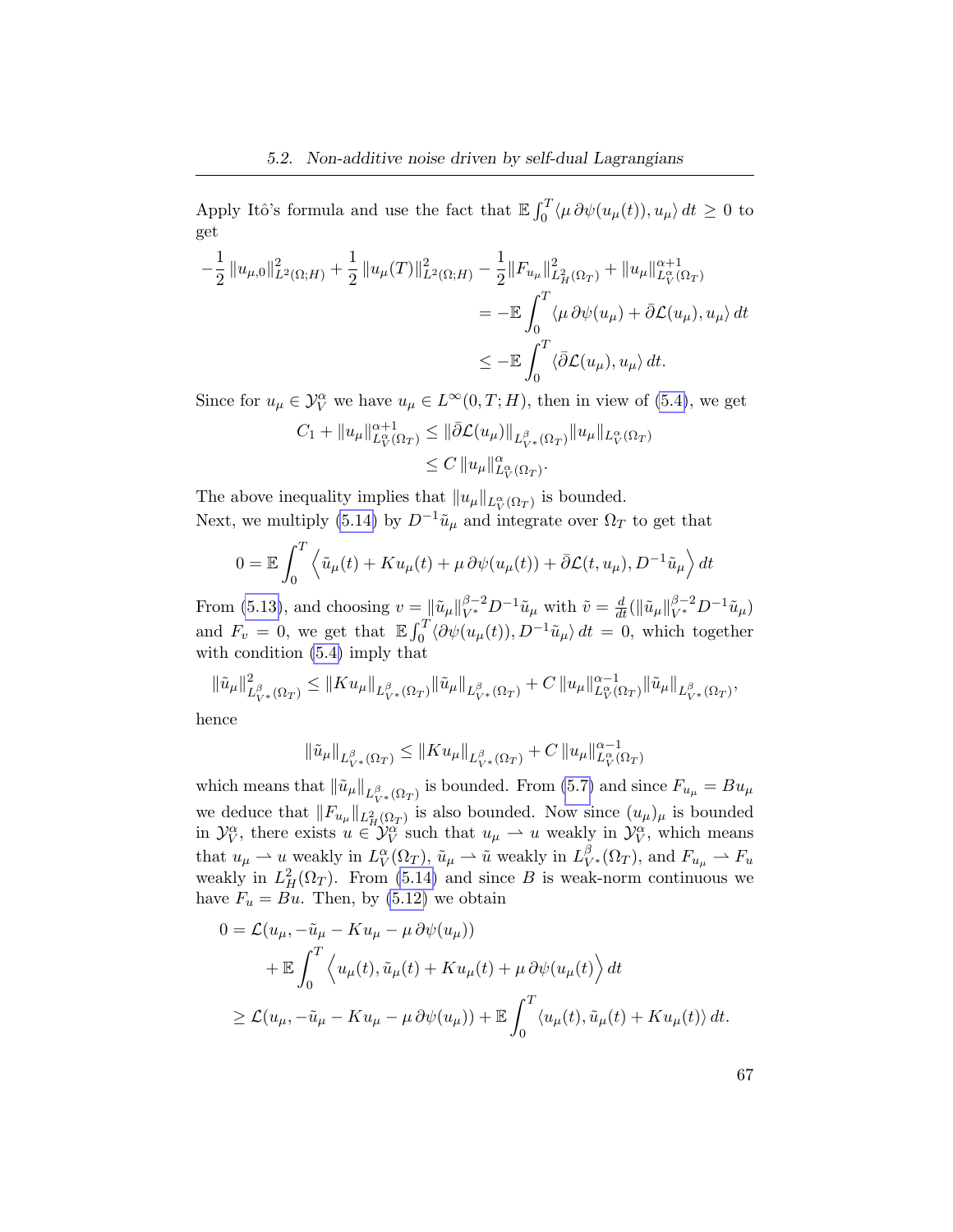Since K is weak-to-weak continuous,  $\langle \partial \psi(u_\mu) \rangle, u_\mu \rangle = {\|\tilde{u}_\mu\|}_L^{\beta}$  $L_{V^*}^\beta$ is uniformly bounded, and  $\mathcal L$  is weakly lower semi-continuous on  $L_V^\alpha \times L_{V^*}^\beta$ , we get

$$
0 \geq \liminf_{\mu \to 0} \mathcal{L}(u_{\mu}, -\tilde{u}_{\mu} - Ku_{\mu} - \mu \partial \psi(u_{\mu})) + \mathbb{E} \int_0^T \langle u_{\mu}(t), \tilde{u}_{\mu}(t) + Ku_{\mu}(t) \rangle dt
$$
  
 
$$
\geq \mathcal{L}(u, -\tilde{u} - Ku) + \mathbb{E} \int_0^T \langle u(t), \tilde{u}(t) + Ku(t) \rangle dt.
$$

Since  $\mathcal L$  is a self-dual Lagrangian on  $L_V^{\alpha} \times L_{V^*}^{\beta}$ , the reverse inequality is always true, and therefore

$$
\mathcal{L}(u, -\tilde{u} - Ku) + \mathbb{E} \int_0^T \langle u(t), \tilde{u}(t) + Ku(t) \rangle dt = 0.
$$

### 5.2.2 A general existence result

We shall work toward eliminating the perturbation  $K$ . By Lemma [5.2,](#page-73-2) for each  $\varepsilon > 0$ , there exists a  $u_{\varepsilon} \in G$  such that  $F_{u_{\varepsilon}} = Bu_{\varepsilon}$  and

<span id="page-75-1"></span>
$$
\mathcal{L}(u_{\varepsilon}, -\tilde{u}_{\varepsilon} - \varepsilon K u_{\varepsilon}) + \mathbb{E} \int_0^T \langle u_{\varepsilon}(t), \tilde{u}_{\varepsilon}(t) + \varepsilon K u_{\varepsilon}(t) \rangle dt = 0, \qquad (5.15)
$$

or equivalently

<span id="page-75-0"></span>
$$
\tilde{u}_{\varepsilon} + \varepsilon K u_{\varepsilon} \in -\bar{\partial} \mathcal{L}(u_{\varepsilon}).\tag{5.16}
$$

Similar to the argument in Lemma [5.2](#page-73-2) we show that  $u_{\varepsilon}$  is bounded in  $\mathcal{Y}_{V}^{\alpha}$ with bounds independent of  $\varepsilon$ . First, we multiply [\(5.16\)](#page-75-0) by  $u_{\varepsilon}$  and integrate over  $\Omega_T$  to obtain

$$
\mathbb{E} \int_0^T \langle \tilde{u}_{\varepsilon}(t) + \varepsilon K u_{\varepsilon}(t), u_{\varepsilon}(t) \rangle dt = - \mathbb{E} \int_0^T \langle \bar{\partial} \mathcal{L}(u_{\varepsilon}), u_{\varepsilon} \rangle dt
$$
  

$$
\leq \| \bar{\partial} \mathcal{L}(u_{\varepsilon}) \|_{L^{\beta}_{V^*}(\Omega_T)} \| u_{\varepsilon} \|_{L^{\alpha}_{V}(\Omega_T)}
$$
  

$$
\leq C \| u_{\varepsilon} \|_{L^{\alpha}_{V}(\Omega_T)}^{\alpha},
$$

where we used  $(5.4)$ . In view of  $(5.15)$  and  $(5.3)$ , this implies that

$$
C(\|u_{\varepsilon}\|_{L^{\alpha}_{V}(\Omega_{T})}^{\alpha}-1) \leq \mathcal{L}(u_{\varepsilon},-\tilde{u}_{\varepsilon}-\varepsilon Ku_{\varepsilon}) \leq C\|u_{\varepsilon}\|_{L^{\alpha}_{V}(\Omega_{T})}^{\alpha},
$$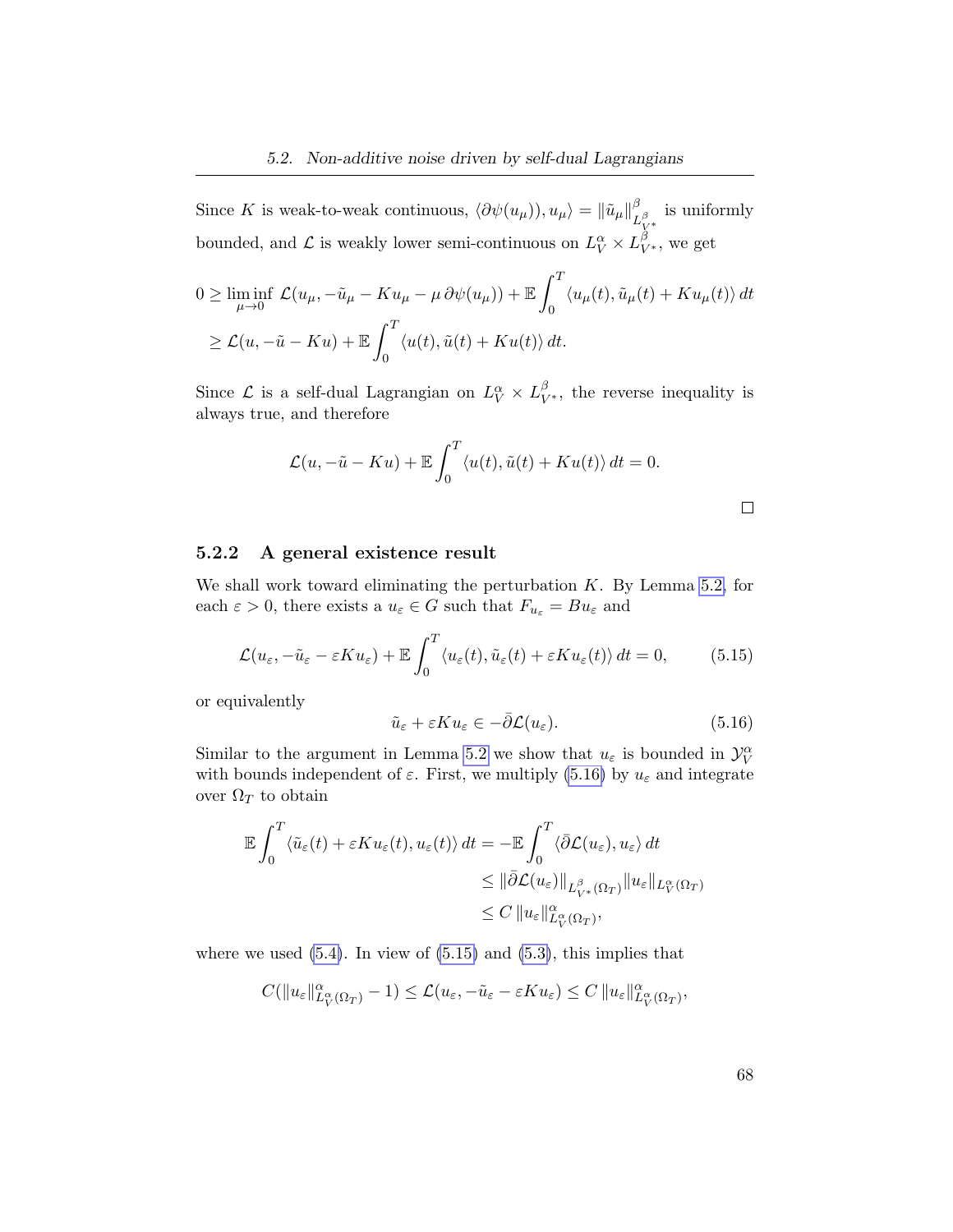from which we deduce that  $u_{\varepsilon}$  is bounded in  $L_V^{\alpha}(\Omega_T)$ . Next, we multiply [\(5.16\)](#page-75-0) by  $D^{-1}\tilde{u}_{\varepsilon}$  to obtain

$$
\mathbb{E}\int_0^T \langle \tilde{u}_{\varepsilon}(t) + \varepsilon K u_{\varepsilon}(t), D^{-1} \tilde{u}_{\varepsilon}(t) \rangle = -\mathbb{E}\int_0^T \langle \bar{\partial} \mathcal{L}(u_{\varepsilon}), D^{-1} \tilde{u}_{\varepsilon}(t) \rangle dt,
$$

and therefore similar to the reasoning as in Lemma [5.2](#page-73-2) we deduce that

$$
\|\tilde{u}_{\varepsilon}\|_{L^{\beta}_{V^*}(\Omega_T)} \leq \varepsilon \|K u_{\mu}\|_{L^{\beta}_{V^*}(\Omega_T)} + C \|u_{\mu}\|_{L^{\alpha}_{V}(\Omega_T)}^{\alpha-1}.
$$

Hence  $\tilde{u}_{\varepsilon}$  is bounded in  $L^{\beta}_{V^*}(\Omega_T)$ , and there exists  $u \in \mathcal{Y}_V^{\alpha}$  such that  $u_{\varepsilon} \to u$ weakly in  $L_V^{\alpha}(\Omega_T)$ , and  $\tilde{u}_{\varepsilon} \rightharpoonup \tilde{u}$  weakly in  $L_{V^*}^{\beta}(\Omega_T)$ , and  $F_{u_{\varepsilon}} \rightharpoonup F_u$  weakly in  $L^2_H(\Omega_T)$ . Moreover,

$$
0 = \mathcal{L}(u_{\varepsilon}, -\tilde{u}_{\varepsilon} - \varepsilon K u_{\varepsilon})) + \mathbb{E} \int_0^T \langle u_{\varepsilon}(t), \tilde{u}_{\varepsilon}(t) + \varepsilon K u_{\varepsilon}(t) \rangle dt
$$
  
 
$$
\geq \mathcal{L}(u_{\varepsilon}, -\tilde{u}_{\varepsilon} - \varepsilon K u_{\varepsilon}) + \mathbb{E} \int_0^T \langle u_{\varepsilon}(t), \tilde{u}_{\varepsilon}(t) \rangle dt.
$$

Again,  $\mathcal L$  is weakly lower semi-continuous on  $L_V^{\alpha} \times L_{V^*}^{\beta}$ , therefore by letting  $\varepsilon \to 0$  we get

$$
0 \geq \mathcal{L}(u, -\tilde{u}) + \mathbb{E} \int_0^T \langle u(t), \tilde{u}(t) \rangle dt.
$$

Since the reverse inequality is always true we have

$$
\mathcal{L}(u, -\tilde{u}) + \mathbb{E} \int_0^T \langle u(t), \tilde{u}(t) \rangle dt = 0,
$$

and also  $F_u(t) = Bu(t)$ . By the limiting case of Legendre duality, we now have for a.e.  $t \in [0, T]$ , P-a.s.  $\tilde{u} \in -\overline{\partial} \mathcal{L}(u)$ , integrating over  $[0, t]$  with the fact that  $\int_0^t \tilde{u}(s)ds = u(t) - u_0 - \int_0^t F_u(s)dW(s)$ , and  $F_u(t) = Bu(t)$  we obtain

$$
u(t) = u_0 - \int_0^t \bar{\partial} \mathcal{L}(u)(s)ds + \int_0^t B(u(s))dW(s).
$$

### 5.3 Non-additive noise driven by monotone vector fields

### 5.3.1 Non-additive noise driven by gradient of convex energies

The first immediate application is the following case when the equation is driven by the gradient of a convex function.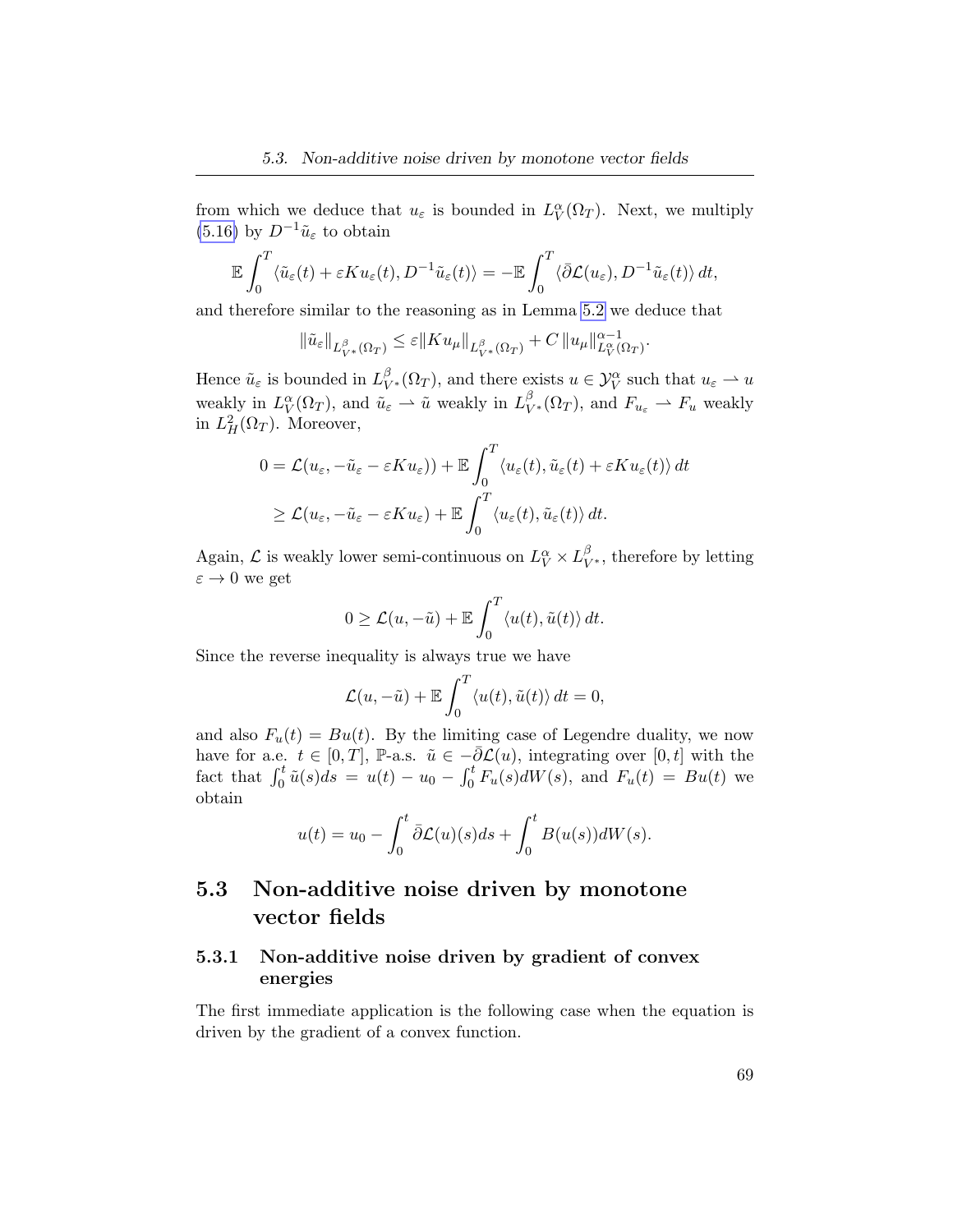**Theorem 5.2.** Let  $V \subset H \subset V^*$  be a Gelfand triple, and let  $\phi: V \to$  $\mathbb{R} \cup \{+\infty\}$  be an  $\Omega_T$ -dependent convex lower semi-continuous function on V such that for  $\alpha > 1$  and some constants  $C_1, C_2 > 0$ , for every  $t \in [0, T]$ , P-a.s. we have

$$
C_2(||u||^{\alpha}_{L^{\alpha}_{V}(\Omega_T)}-1) \leq \mathbb{E}\int_0^T \phi(t,u(t)) dt \leq C_1(1+||u||^{\alpha}_{L^{\alpha}_{V}(\Omega_T)}).
$$

Consider the equation

<span id="page-77-0"></span>
$$
\begin{cases} du(t) = -\partial \phi(u(t))dt + B(u(t)) dW(t) \\ u(0) = u_0, \end{cases}
$$
\n(5.17)

where  $B: \mathcal{Y}_V^{\alpha} \to L^2(\Omega_T; H)$  is a weak-to-norm continuous map satisfying for some  $C > 0$  and  $0 < \delta < \frac{\alpha + 1}{2}$ ,

$$
||Bu||_{L^2_H(\Omega_T)} \leq C||u||_{L^{\alpha}(\Omega_T)}^{\delta} \quad \text{for any } u \in \mathcal{Y}_V^{\alpha}.
$$

Let u<sub>0</sub> be a random variable in  $L^2(\Omega, \mathcal{F}_0, \mathbb{P}; H)$ , then Equation [\(5.17\)](#page-77-0) has a solution u in  $\mathcal{Y}_V^{\alpha}$ .

Proof. It suffices to apply Theorem [5.1](#page-68-2) to the self-dual Lagrangian

$$
\mathcal{L}(u,p) = \mathbb{E} \int_0^T \phi(t, u(t, w)) + \phi^*(t, p(t, w)) dt.
$$

 $\Box$ 

**Example 3.** Let  $D \subset \mathbb{R}^n$  be an open bounded domain, then the SPDE

<span id="page-77-1"></span>
$$
\begin{cases} du(t) = \Delta u \, dt + |u|^{q-1} u \, dW \\ u(0) = u_0. \end{cases} \tag{5.18}
$$

has a solution provided  $\frac{1}{2} \leq q < \frac{n}{n-2}$ .

*Proof.* Applying Theorem [5.1](#page-68-2) with  $\alpha = 2$ ,  $V = H_0^1(D)$ ,  $H = L^2(D)$ ,  $\varphi(u) =$ 1  $\frac{1}{2} \int_D |\nabla u|^2 dx$  and  $Bu = |u|^{q-1}u$ , we see that B is weak-to-norm continuous from  $\mathcal{Y}_{V}^{2}$  to  $L^{2}(\Omega_{T}; L^{2}(D))$ , as long as  $2q < 2^{*}$ , that is  $q < \frac{n}{n-2}$ . As to the second condition on  $B$ , one notes that

$$
||Bu||_{L^2_H(\Omega_T)} = \left(\mathbb{E} \int_0^T \|u^q\|_{L^2(D)}^2 dt\right)^{\frac{1}{2}} \leq C ||u||_{L^2_V}^{\frac{1}{2}} ||u||_{L^{4q-2}_V}^{q-\frac{1}{2}},
$$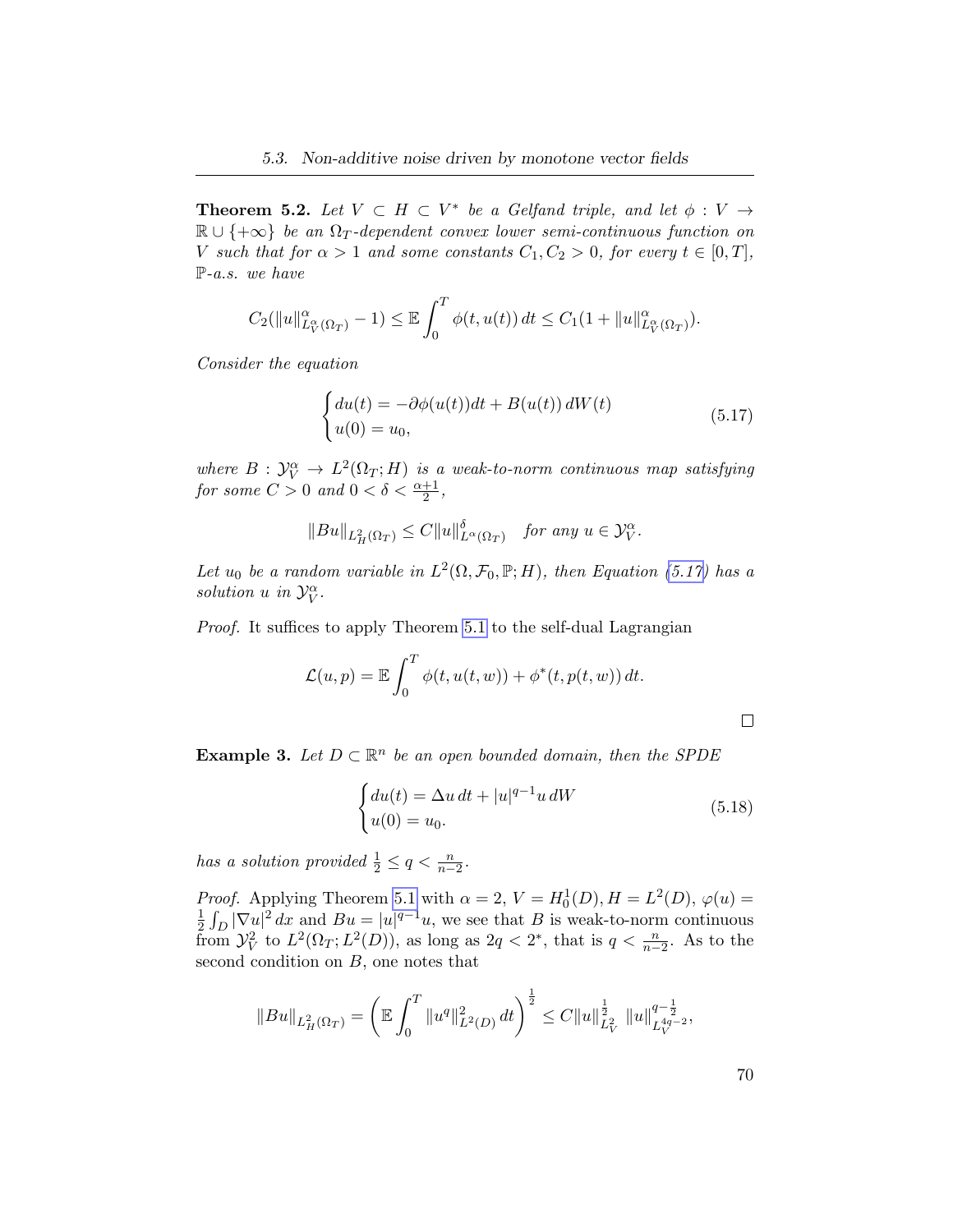which means that if  $\frac{1}{2} \le q \le 1$ , then  $0 \le 4q - 2 \le 2$  and

$$
\|Bu\|_{L^2_H(\Omega_T)}\leq C\|u\|_{L^2_V}^{\frac{1}{2}}\,\,\|u\|_{L^{4q-2}_V}^{q-\frac{1}{2}}\leq C\|u\|_{L^2_V}^{\frac{1}{2}}\,\,\|u\|_{L^2_V}^{q-\frac{1}{2}}\leq C\|u\|_{L^2_V}^q,
$$

which is the condition required by the above theorem. Note that here,  $\delta = q < \frac{3}{2} = \frac{\alpha + 1}{2}$  $\frac{+1}{2}$ .

On the other hand, if  $1 < q$ , then we apply the theorem with  $\alpha = 4q - 2$ , then the above computation gives that

$$
\|Bu\|_{L^2_H(\Omega_T)} \leq C \|u\|_{L^{4q-2}_V}^q,
$$

since  $2 < 4q - 2$ . Note also that  $q < 2q - \frac{1}{2} = \frac{\alpha + 1}{2}$  $\frac{+1}{2}$ . However, the Lagrangian (here the convex function  $\varphi$ ) is not coercive on the space  $\mathcal{Y}_V^{\alpha} = \mathcal{Y}_V^{4q-2}$  $V^{\frac{4q-2}{}}$ . To remedy this, we add a perturbation that makes the Lagrangian coercive on this space by considering the convex function

$$
\varphi_{\epsilon}(u) = \frac{1}{2} \int_{D} |\nabla u|^2 dx + \frac{\epsilon}{4q - 2} \int_{D} |\nabla u|^{4q - 2} dx.
$$

By applying Theorem [5.1](#page-68-2) with  $\alpha = 4q - 2$ ,  $V = W^{1,\alpha}(D)$ ,  $H = L^2(D)$ , and  $\varphi_{\epsilon}$ , we get a solution  $u_{\epsilon}$  for the equation

$$
\begin{cases} du(t) = (\Delta u + \epsilon \Delta_{4q-2}u) dt + |u|^{q-1} u dW \\ u(0) = u_0. \end{cases}
$$
 (5.19)

An argument like what we have already done (twice) above, then allows us  $\Box$ to let  $\epsilon$  go to zero and get a solution for [\(5.18\)](#page-77-1).

### 5.3.2 Non-additive noise driven by general monotone vector fields

More generally, consider the following type of equations

<span id="page-78-0"></span>
$$
\begin{cases} du(t) = -A(t, u(t))dt + B(t, u(t))dW(t) \\ u(0) = u_0, \end{cases}
$$
 (5.20)

where  $V \subset H \subset V^*$  is a Gelfand triple, and  $A: \Omega \times [0,T] \times V \to V^*$ , and  $B: \Omega \times [0,T] \times V \to H$ , are progressively measurable.

**Theorem 5.3.** Assume  $A: D(A) \subset V \to V^*$  is a progressively measurable  $\Omega_T$ -dependent maximal monotone operator satisfying condition [\(4.5\)](#page-51-0) with  $\alpha > 1$  and its conjugate  $\beta$ , as well as

<span id="page-78-1"></span>
$$
||A_{w,t}u||_{V^*} \le k(\omega,t)(1+||u||_V) \quad \text{for all } u \in V, \text{ dt } \otimes \mathbb{P} \text{ a.s.}
$$
 (5.21)

71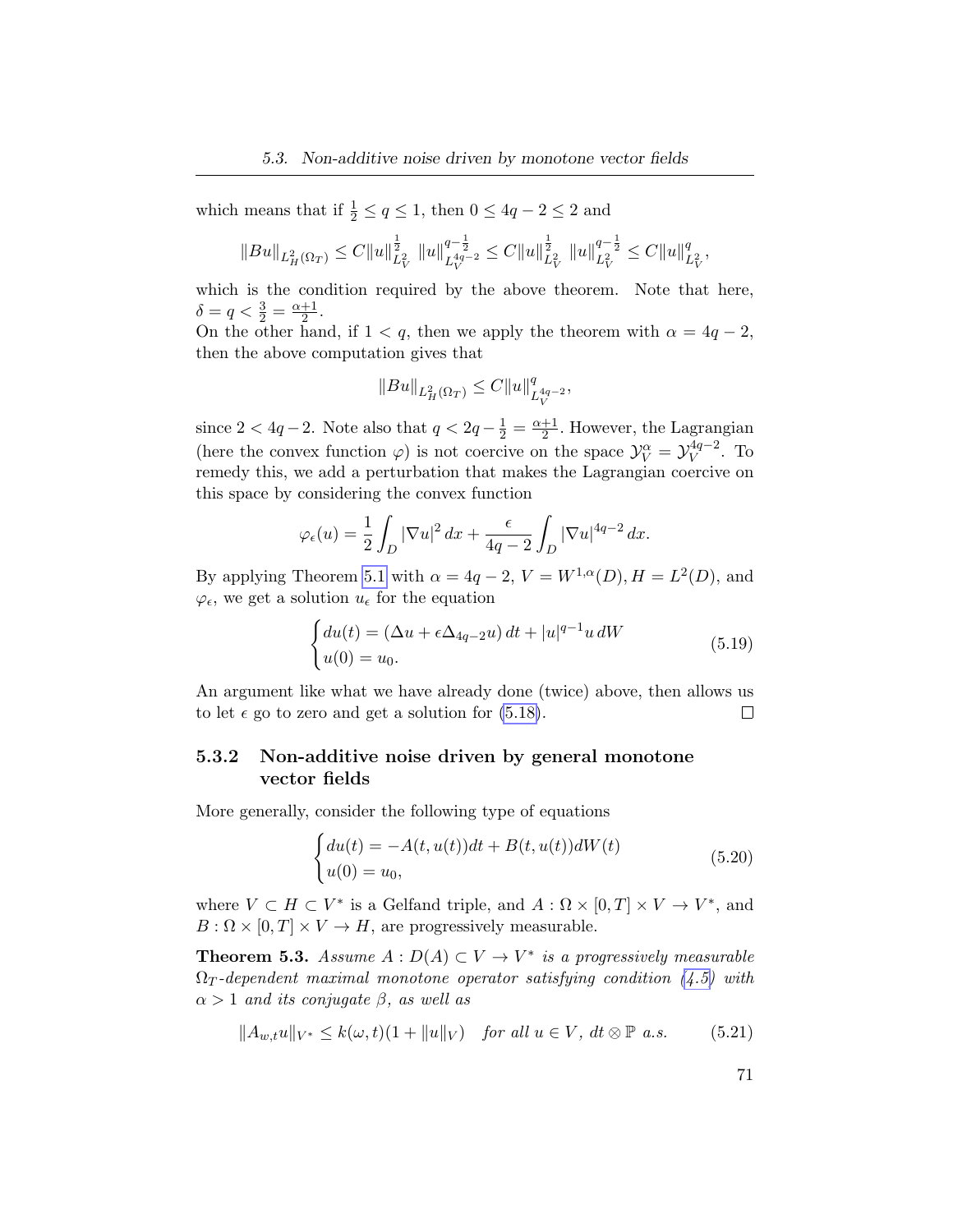for some  $k \in L^{\infty}(\Omega_T)$ .

Let  $B: \mathcal{Y}_V^{\alpha} \to L^2(\Omega_T; H)$  be a weak-to-norm continuous map such that for some  $C > 0$  and  $0 < \delta < \frac{\alpha + 1}{2}$ ,

$$
||Bu||_{L^2_H(\Omega_T)} \leq C||u||^{\delta}_{L^{\alpha}(\Omega_T)} \quad \text{for any } u \in \mathcal{Y}^{\alpha}_V.
$$

Let  $u_0$  be a given random variable in  $L^2_H(\Omega, \mathcal{F}_0, \mathbb{P}; H)$ , then equation [\(5.20\)](#page-78-0) has a variational solution in  $\mathcal{Y}_V^{\alpha}$ .

*Proof.* Associate again to  $A_{\omega,t}$  an  $\Omega_T$ -dependent self-dual Lagrangian  $L_{A_{\omega,t}}$ on  $V \times V^*$  in such a way that for almost every  $t \in [0, T]$ , P-a.s. we have  $A_{\omega,t} = \overline{\partial} L_{A_{\omega,t}}$ . Then by Lemma [4.1,](#page-51-1) the Lagrangian

$$
\mathcal{L}_A(u,p) = \mathbb{E} \int_0^T L_{A_{\omega,t}}(u(\omega,t), p(\omega,t))dt,
$$

is self-dual on  $L^{\alpha}(\Omega_T; V) \times L^{\beta}(\Omega_T; V^*)$ , and satisfies

$$
C_1(||u||_{L^{\alpha}_{V}(\Omega_T)}^{\alpha}+||p||_{L^{\beta}_{V^{*}}(\Omega_T)}^{\beta}-1) \leq \mathcal{L}(u,p) \leq C_2(1+||u||_{L^{\alpha}_{V}(\Omega_T)}^{\alpha}+||p||_{L^{\beta}_{V^{*}}(\Omega_T)}^{\beta}).
$$

 $(5.21)$  also implies that for some  $C_3 > 0$ ,

$$
\|\bar{\partial} \mathcal{L}_{\mathcal{A}}(u)\|_{L^{\beta}_{V^*}(\Omega_T)} \leq C_3(1 + \|u\|_{L^{\alpha}_{V}(\Omega_T)}).
$$

The rest follows from Theorem [5.1.](#page-68-2)

### 5.3.3 Non-additive noise driven by monotone vector fields in divergence form

We now show the existence of a variational solution to the following equation:

<span id="page-79-0"></span>
$$
\begin{cases} du = \text{div}(\beta(\nabla u(t, x)))dt + B(u(t))dW(t) & \text{in } [0, T] \times D \\ u(0, x) = u_0 & \text{on } \partial D, \end{cases}
$$
(5.22)

where D is a bounded domain in  $\mathbb{R}^n$ , and where the initial position  $u_0$ belongs to  $L^2(\Omega, \mathcal{F}_0, \mathbb{P}; L^2(D))$ . We assume that

1. The  $\Omega_T$ -dependent vector field  $\beta : \mathbb{R}^n \to \mathbb{R}^n$  is progressively measurable and maximal monotone such that for functions  $c_1, c_2, c_3 \in$  $L^{\infty}(\Omega_T)$ , and  $m_1, m_2 \in L^1(\Omega_T)$ , it satisfies  $dt \otimes \mathbb{P}$ -a.s.

$$
\langle \beta(x), x \rangle \ge \max\{c_1 \|x\|_{\mathbb{R}^n}^2 - m_1, c_2 \|\beta(x)\|_{\mathbb{R}^n}^2 - m_2\} \text{ for all } x \in \mathbb{R}^n,
$$
\n(5.23)

and

<span id="page-79-2"></span>
$$
\|\beta(x)\|_{\mathbb{R}^n} \le c_3(1 + \|x\|_{\mathbb{R}^n}) \quad \text{for all } x \in \mathbb{R}^n,
$$
 (5.24)

<span id="page-79-1"></span>

| I |
|---|
|   |

 $\Box$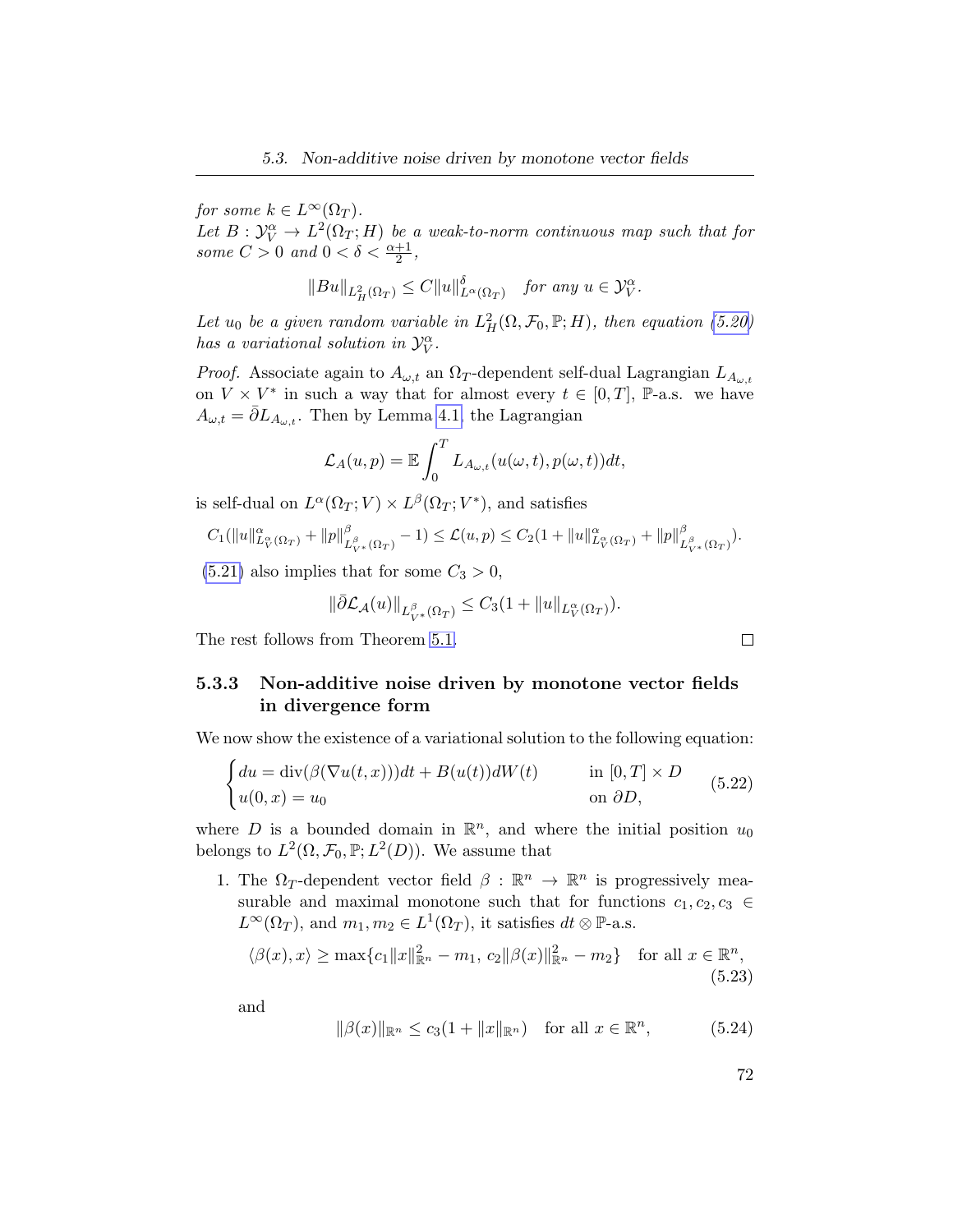2. The operator  $B: \mathcal{Y}_{H_0^1(D)}^2 \to L^2(\Omega_T; L^2(D))$  is a weak-to-norm continuous map such that for some  $C > 0$  and  $0 < \delta < \frac{\alpha+1}{2}$ ,

$$
||Bu||_{L_{L^2}^2(\Omega_T)} \leq C||u||_{L_{H_0^1}^{\alpha}(\Omega_T)}^{\delta} \quad \text{for any } u \in \mathcal{Y}_{H_0^1(D)}^2.
$$

<span id="page-80-2"></span>**Theorem 5.4.** Under the above conditions on  $\beta$  and  $B$ , Equation [\(5.22\)](#page-79-0) has a variational solution.

We shall need the following lemma, which associates to an  $\Omega_T$ -dependent self-dual Lagrangian on  $\mathbb{R}^n \times \mathbb{R}^n$ , a self-dual Lagrangian on  $L^2(\Omega_T; H^1_0(D)) \times$  $L^2(\Omega_T; H^{-1}(D)).$ 

<span id="page-80-0"></span>**Lemma 5.3.** Let L be an  $\Omega_T$ -dependent self-dual Lagrangian on  $\mathbb{R}^n \times \mathbb{R}^n$ , then the Lagrangian defined by

$$
\mathscr{L}(u,p) = \inf \left\{ \mathbb{E} \int_0^T \int_D L(\nabla u(t,x), f(t,x)) \, dx \, dt; \, f \in L^2_{L^2_{\mathbb{R}^n}(D)}(\Omega_T), -\text{div}(f) = p \right\}
$$

is self-dual on  $L^2(\Omega_T; H_0^1(D)) \times L^2(\Omega_T; H^{-1}(D)).$ 

We shall need the following general lemma.

<span id="page-80-1"></span>**Lemma 5.4.** Let L be a self-dual Lagrangian on a Hilbert space  $\mathcal{H} \times \mathcal{H}$ , and let  $\Pi : \mathcal{V} \to \mathcal{H}$  be a bounded linear operator from a reflexive Banach space V into H such that the operator  $\Pi^*\Pi$  is an isomorphism from V into  $\mathcal{V}^*$ . Then, the Lagrangian

$$
\mathcal{L}(u,p) = \inf \{ L(\Pi u, f); f \in \mathcal{H}, \Pi^*(f) = p \},
$$

is self-dual on  $\mathcal{V} \times \mathcal{V}^*$ .

*Proof.* For a fixed  $(q, v) \in \mathcal{V}^* \times \mathcal{V}$ , write

$$
\mathcal{L}^*(q, v) = \sup \Big\{ \langle q, u \rangle + \langle v, p \rangle - \mathcal{L}(u, p); \ u \in \mathcal{V}, \ p \in \mathcal{V}^* \Big\}
$$
  
= 
$$
\sup \Big\{ \langle q, u \rangle + \langle v, p \rangle - L(\Pi u, f); \ u \in \mathcal{V}, p \in \mathcal{V}^*, f \in \mathcal{H}, \Pi^*(f) = p \Big\}
$$
  
= 
$$
\sup \Big\{ \langle q, u \rangle + \langle v, \Pi^* f \rangle - L(\Pi u, f); \ u \in \mathcal{V}, f \in \mathcal{H} \Big\}
$$
  
= 
$$
\sup \Big\{ \langle q, u \rangle + \langle \Pi v, f \rangle - L(\Pi u, f); \ u \in \mathcal{V}, f \in \mathcal{H} \Big\}.
$$

Since  $\Pi^* \Pi$  is an isomorphism, for  $q \in \mathcal{V}^*$  there exists a fixed  $f_0 \in \mathcal{H}$  such that  $\Pi^* f_0 = q$ . Moreover, the space

$$
\mathcal{E} = \{ g \in \mathcal{H}; \ g = \Pi u, \text{ for some } u \in \mathcal{V} \},
$$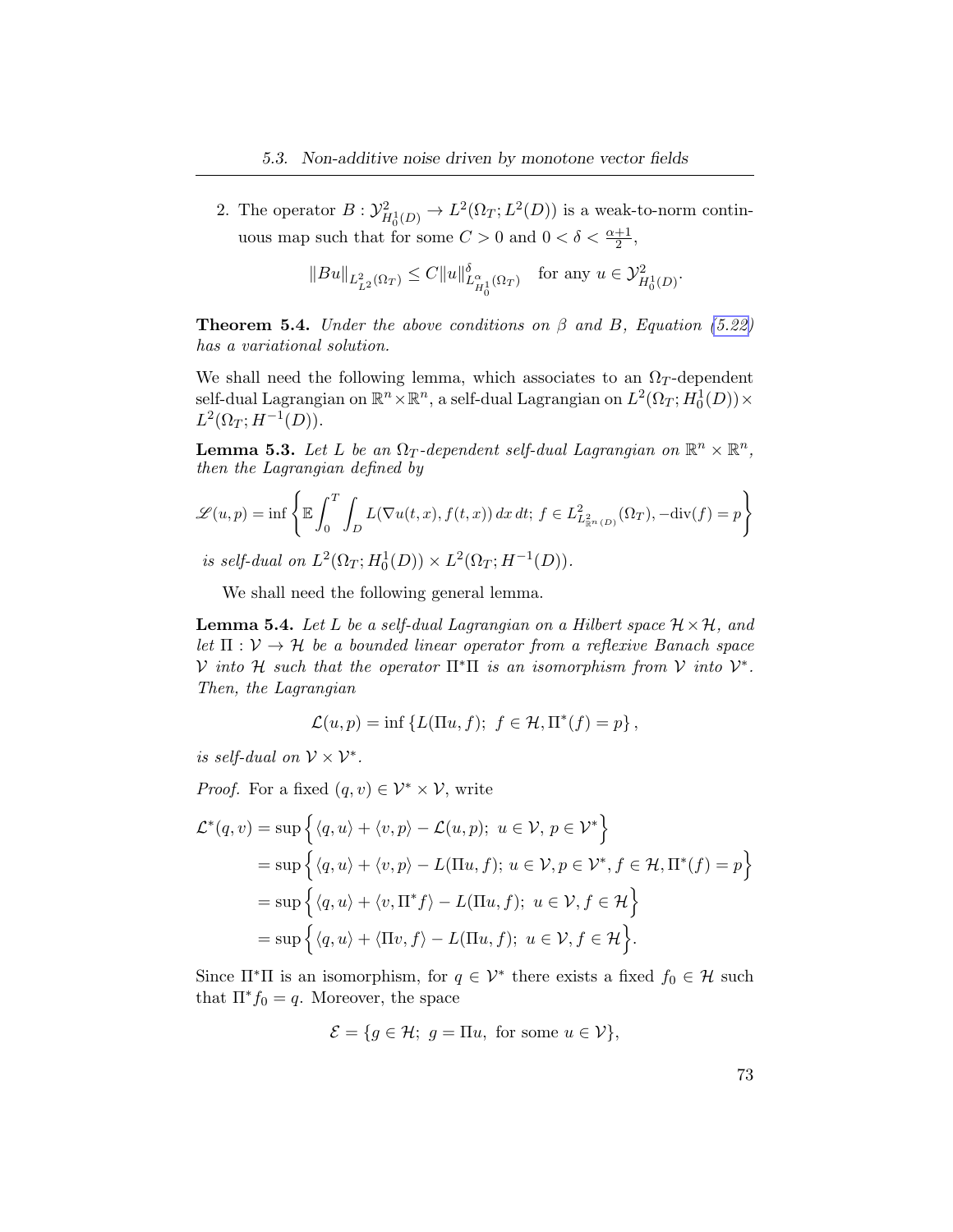is closed in  $\mathcal H$  in such a way that its indicator function  $\chi_{\mathcal E}$  on  $\mathcal H$ 

$$
\chi_{\mathcal{E}}(g) = \begin{cases} 0 & g \in \mathcal{E} \\ +\infty & \text{elsewhere,} \end{cases}
$$

is convex and lower semi-continuous. Its Legendre transform is then given for each  $f \in \mathcal{H}$  by

$$
\chi_{\mathcal{E}}^*(f) = \begin{cases} 0 & \Pi^* f = 0 \\ +\infty & \text{elsewhere.} \end{cases}
$$

It follows that

$$
\mathcal{L}^*(q, v) = \sup \Big\{ \langle f_0, \Pi u \rangle + \langle \Pi v, f \rangle - L(\Pi u, f); \ u \in \mathcal{V}, f \in \mathcal{H} \Big\}
$$
  
=  $\sup \Big\{ \langle f_0, g \rangle + \langle \Pi v, f \rangle - L(g, f) - \chi_{\mathcal{E}}(g); \ g \in \mathcal{H}, f \in \mathcal{H} \Big\}$   
=  $(L + \chi_{\mathcal{E}})^*(f_0, \Pi v)$   
=  $\inf \Big\{ L^*(f_0 - r, \Pi v) + \chi_{\mathcal{E}}^*(r); \ r \in \mathcal{H} \Big\}$ 

where we have used that the Legendre dual of the sum is inf-convolution. Finally taking into account the expression for  $\chi_{\mathcal{E}}^*$  we obtain

$$
\mathcal{L}^*(q, v) = \inf \left\{ L^*(f_0 - r, \Pi v); r \in \mathcal{H}, \Pi^* r = 0 \right\}
$$

$$
= \inf \left\{ L(\Pi v, f_0 - r); r \in \mathcal{H}, \Pi^* r = 0 \right\}
$$

$$
= \inf \left\{ L(\Pi v, f); f \in \mathcal{H}, \Pi^* f = q \right\}
$$

$$
= \mathcal{L}(v, q).
$$

Proof of Lemma [5.3:](#page-80-0) This is now a direct application of Lemma [5.4.](#page-80-1) First, lift the random Lagrangian to define a self-dual Lagrangian on  $L^2(\Omega_T;$  $L^2(D; \mathbb{R}^n) \rangle \times L^2(\Omega_T; L^2(D; \mathbb{R}^n))$ , via

$$
\mathcal{L}(u, p) = \mathbb{E} \int_0^T \int_D L(u(t, x), p(t, x)) dx dt,
$$

then use Lemma [5.4](#page-80-1) with this Lagrangian and the operators

$$
L^2(\Omega_T; H_0^1(D)) \xrightarrow{\Pi=\nabla} L^2(\Omega_T; L^2(D;\mathbb{R}^n)) \xrightarrow{\Pi^*=\nabla^*} L^2(\Omega_T; H^{-1}(D)),
$$

 $\Box$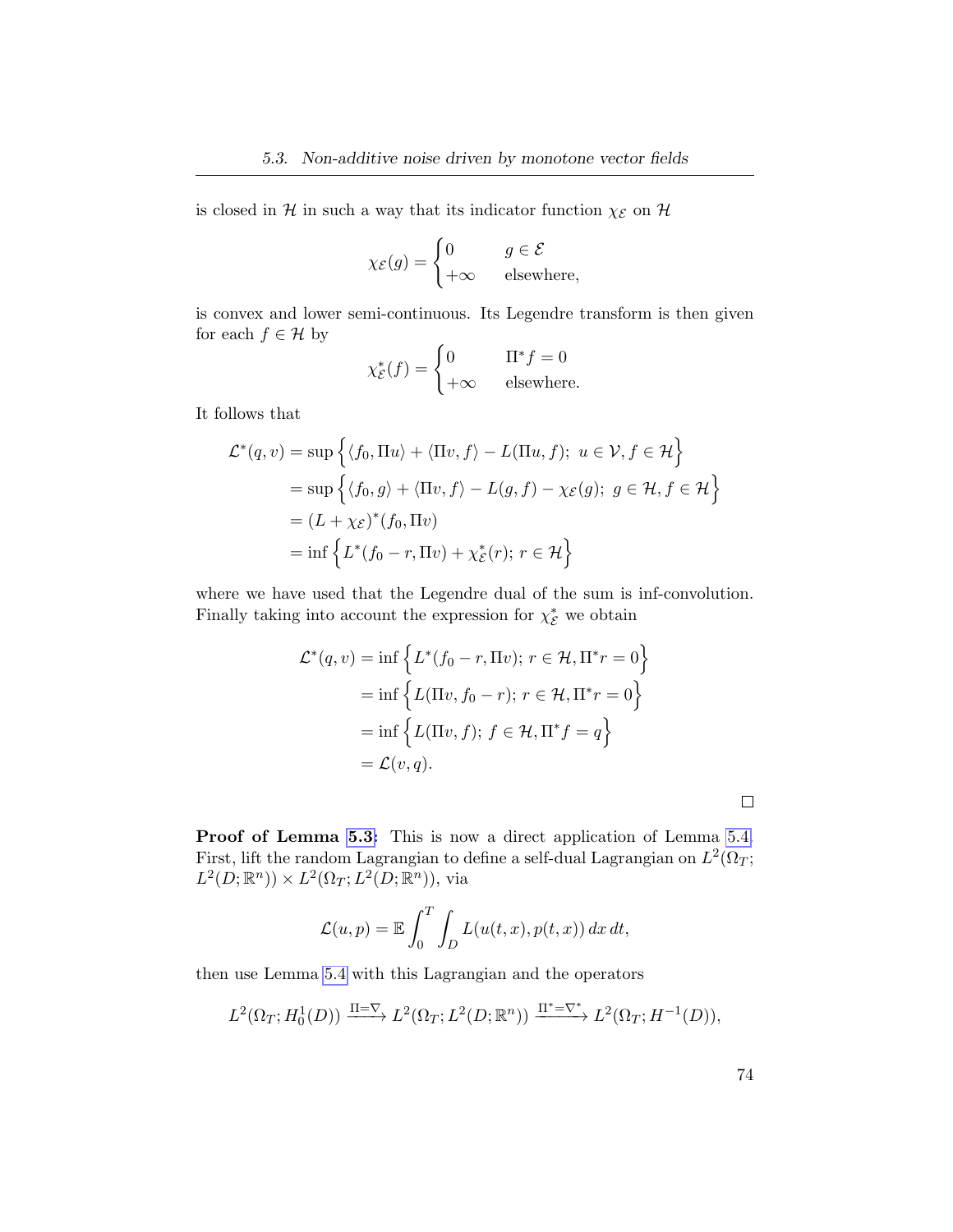to get that  $\mathscr L$  is a self-dual Lagrangian on  $L^2(\Omega_T; H_0^1(D)) \times L^2(\Omega_T; H^{-1}(D)).$ Note that  $\Pi^* \Pi = \nabla^* \nabla = -\Delta$  induces an isomorphism from  $L^2(\Omega_T; H_0^1(D))$ to  $L^2(\Omega_T; H^{-1}(D)).$ 

Proof of Theorem [5.4:](#page-80-2) Again, by Theorem [3.2](#page-36-0) and the discussion in Section [4.2.1,](#page-51-2) one can associate to the maximal monotone map  $\beta_{\omega,t}$ , an  $\Omega_T$ -dependent self-dual Lagrangian  $L_{\beta_{\omega,t}}(u,p)$  on  $\mathbb{R}^n \times \mathbb{R}^n$  in such a way that

<span id="page-82-0"></span>
$$
\beta_{\omega,t} = \bar{\partial} L_{\beta_{\omega,t}}.
$$

If  $\beta$  satisfies [\(5.23\)](#page-79-1), then the  $\Omega_T$ -dependent self-dual Lagrangian  $L_{\beta_{\omega,t}}$  on  $\mathbb{R}^n \times \mathbb{R}^n$  satisfy for almost every  $t \in [0, T]$ ,  $\mathbb{P}\text{-a.s.}$ 

$$
C_1(||x||_{\mathbb{R}^n}^2 + ||p||_{\mathbb{R}^n}^2 - n_1) \le L_{\beta_{w,t}}(x, p) \le C_2(||x||_{\mathbb{R}^n}^2 + ||p||_{\mathbb{R}^n}^2 + n_2), \quad (5.25)
$$

where  $C_1, C_2 \in L^{\infty}(\Omega_T)$  and  $n_1, n_2 \in L^1(\Omega_T)$ . We can then lift it to the space  $L^2(\Omega_T; L^2_{\mathbb{R}^n}(D)) \times L^2(\Omega_T; L^2_{\mathbb{R}^n}(D))$  via

$$
\mathcal{L}_{\beta}(u,p) = \mathbb{E} \int_0^T \int_D L_{\beta_{\omega,t}}(u(t,w,x), p(t,w,x)) \, dx dt,
$$

in such a way that for positive constants  $C_1, C_2$  and  $C_3$  (different from above)

$$
C_2(||u||^2_{L^2_H(\Omega_T)} + ||p||^2_{L^2_H(\Omega_T)} - 1) \leq \mathcal{L}_{\beta}(u, p) \leq C_1(1 + ||u||^2_{L^2_H(\Omega_T)} + ||p||^2_{L^2_H(\Omega_T)}),
$$

where  $H := L^2_{\mathbb{R}^n}(D)$ . In view of [\(5.24\)](#page-79-2), we also have

$$
\|\bar{\partial} \mathcal{L}_{\beta}(u)\|_{L^2_H(\Omega_T)} \leq C_3(1+\|u\|_{L^2_H(\Omega_T)}).
$$

Use now Lemma [5.3](#page-80-0) to lift  $\mathcal{L}_{\beta}$  to a self-dual Lagrangian  $\mathscr{L}_{\beta}$  on  $L^2(\Omega_T; H^1_0(D))$  $\times L^2(\Omega_T; H^{-1}(D))$ , via the formula

$$
\mathcal{L}_{\beta}(u,p) = \inf_{\substack{f \in L^{2}(\Omega_{T}; L^{2}_{\mathbb{R}^{n}}(D)) \\ -\text{div}(f) = p}} \left\{ \mathbb{E} \int_{0}^{T} \int_{D} L_{\beta_{w,t}}(\nabla u(t,x), f(t,x)) dx dt; \right\}
$$

$$
= \inf \left\{ \mathcal{L}_{\beta}(\nabla u, f); f \in L^{2}(\Omega_{T}; L^{2}_{\mathbb{R}^{n}}(D)), -\text{div}(f) = p \right\}. (5.26)
$$

Apply now Theorem [5.1](#page-68-2) to get a process  $v \in \mathcal{Y}_{H_0^1(D)}^2$  such that

$$
\mathcal{L}_{\beta}(v, -\tilde{v}) + \langle v, \tilde{v} \rangle = 0
$$

$$
F_v = B
$$

$$
v(0) = u_0.
$$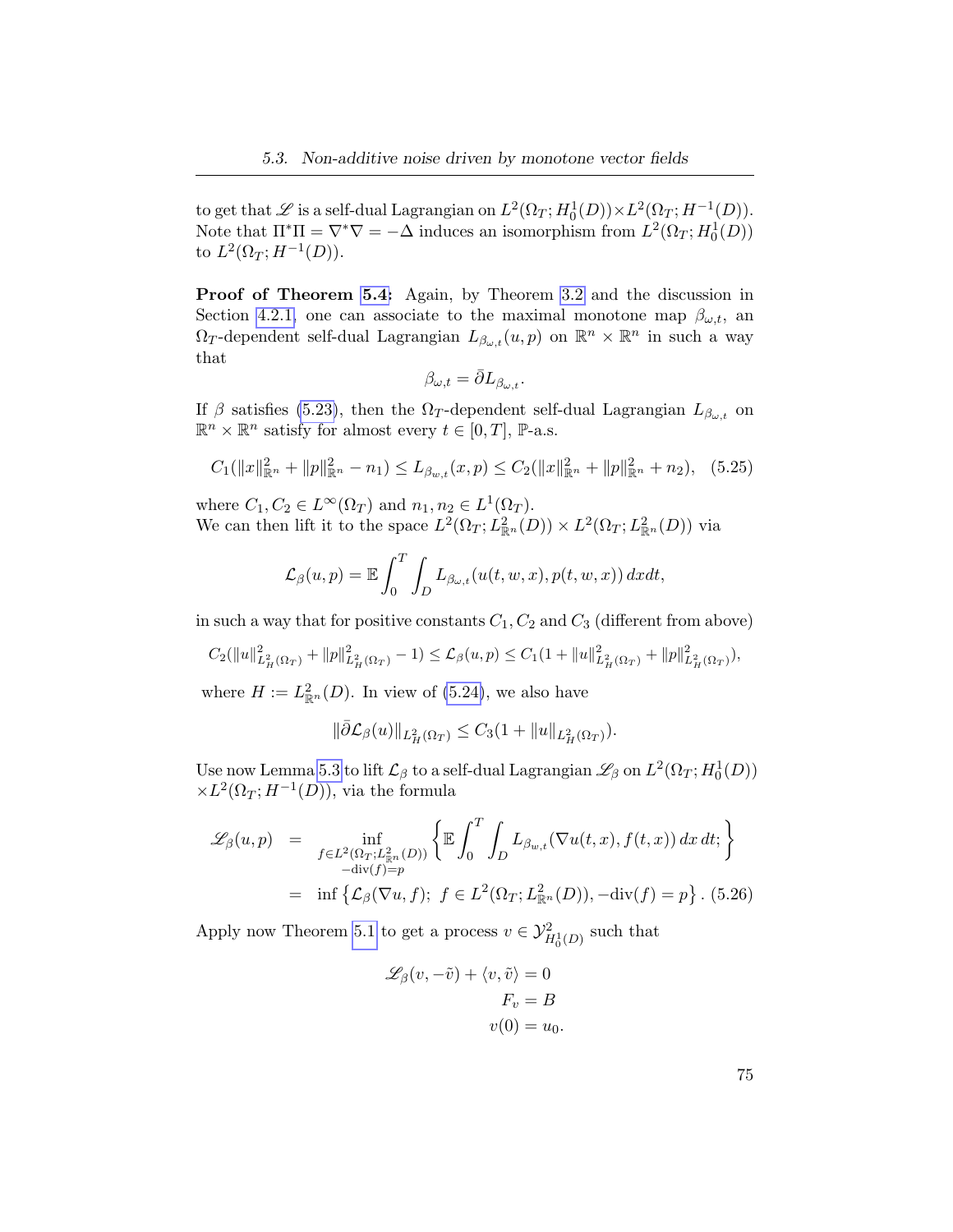Now note that

$$
0 = \mathscr{L}_{\beta}(v, -\tilde{v}) + \langle v, \tilde{v} \rangle
$$
  
\n
$$
= \inf_{f \in L^{2}(\Omega_{T}; L^{2}_{\mathbb{R}^{n}}(D))} \left\{ \mathbb{E} \int_{0}^{T} \int_{D} L_{\beta(w,t)}(\nabla v, f) dx dt; \text{div}(f) = \tilde{v} \right\}
$$
  
\n
$$
+ \mathbb{E} \int_{0}^{T} \langle v(t), \tilde{v}(t) \rangle_{H^{1}_{0}, H^{-1}} dt
$$
  
\n
$$
= \inf_{f \in L^{2}(\Omega_{T}; L^{2}_{\mathbb{R}^{n}}(D))} \left\{ \mathbb{E} \int_{0}^{T} \int_{D} L_{\beta(w,t)}(\nabla v, f) - \langle \nabla v(x,t), f(x,t) \rangle dx dt \right\}
$$
  
\n
$$
= \inf_{f \in L^{2}(\Omega_{T}; L^{2}_{\mathbb{R}^{n}}(D))} J_{v}(f),
$$

where

$$
J_v(f) := \mathbb{E} \int_0^T \int_D \{ L_{\beta(w,t)}(\nabla v, f) - \langle \nabla v(x,t), f(x,t) \rangle \} dx dt.
$$

Note that condition [\(5.25\)](#page-82-0) implies that  $L(y, 0) \leq C(1 + ||y||_{\mathbb{R}^n}^2)$ , which means that  $J_v$  is coercive on  $L^2(\Omega_T; L^2_{\mathbb{R}^n}(D))$ , thus there exists  $\overline{f} \in L^2(\Omega_T; L^2_{\mathbb{R}^n}(D))$ with  $\text{div}(\bar{f}) = \tilde{v}$  such that

$$
\mathbb{E}\int_0^T \int_D L_{\beta(w,t)}(\nabla v, \bar{f}) - \langle \nabla v(x,t), \bar{f}(x,t) \rangle \, dx \, dt = 0.
$$

The self-duality of L then implies that  $\bar{f}(x,t) = \bar{\partial}L(\nabla v(x,t)) = \beta(\nabla v(x,t)).$ Taking divergence leads to  $\tilde{v} \in \text{div}(\beta(\nabla v))$ . Taking integrals over [0, t] and using the fact that  $v \in \mathcal{Y}_{H_0^1(D)}^2$  finally gives

$$
\int_0^t \operatorname{div} \left( \beta(\nabla v(s)) \right) ds = \int_0^t \tilde{v}(s) ds = v(t) - v(0) - \int_0^t F_v(s) dW(s)
$$

$$
= v(t) - u_0 - \int_0^t B(v(s)) dW,
$$

which completes the proof.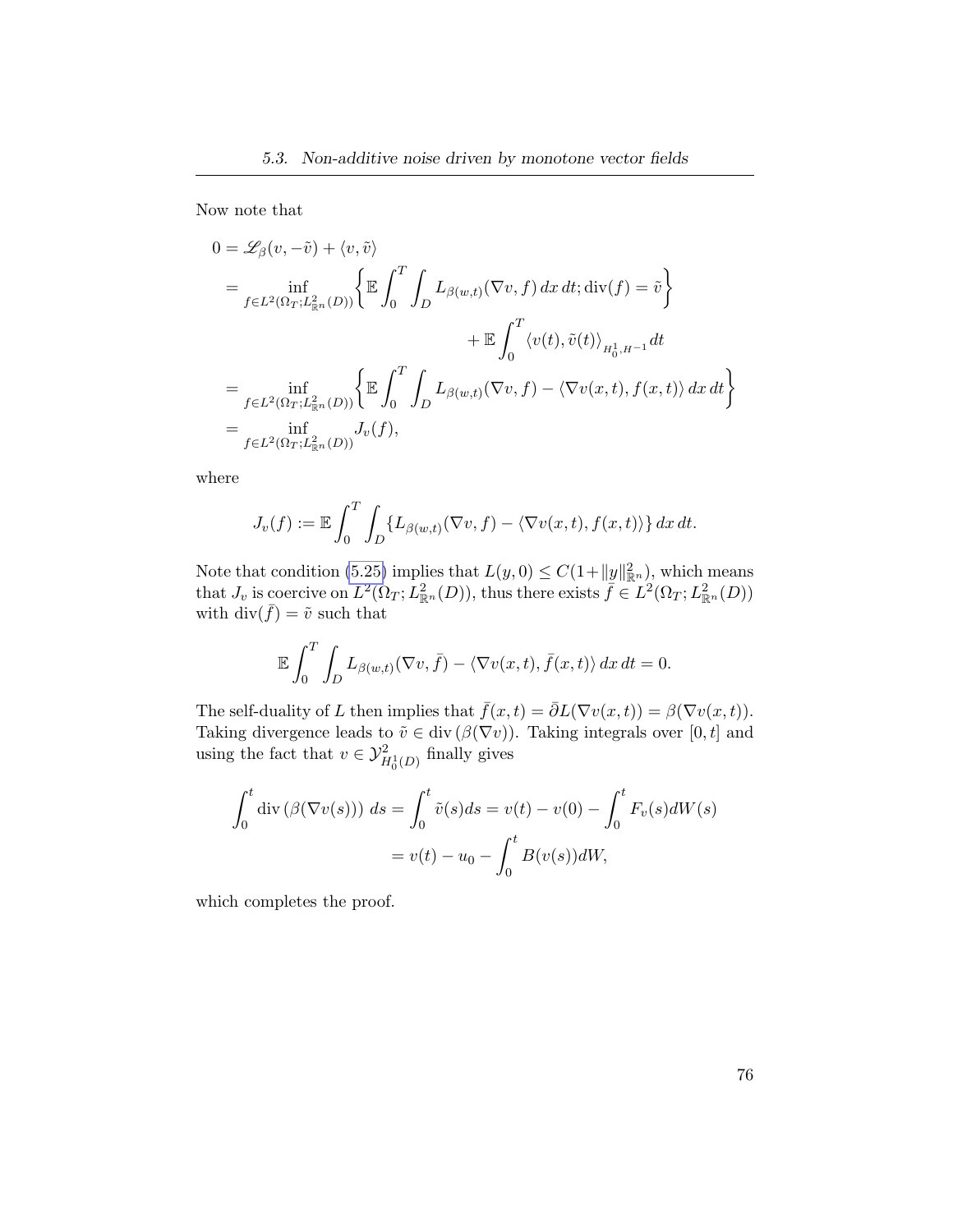### Part II

# Euclidean Moser-Onofri inequality and its extensions to higher dimension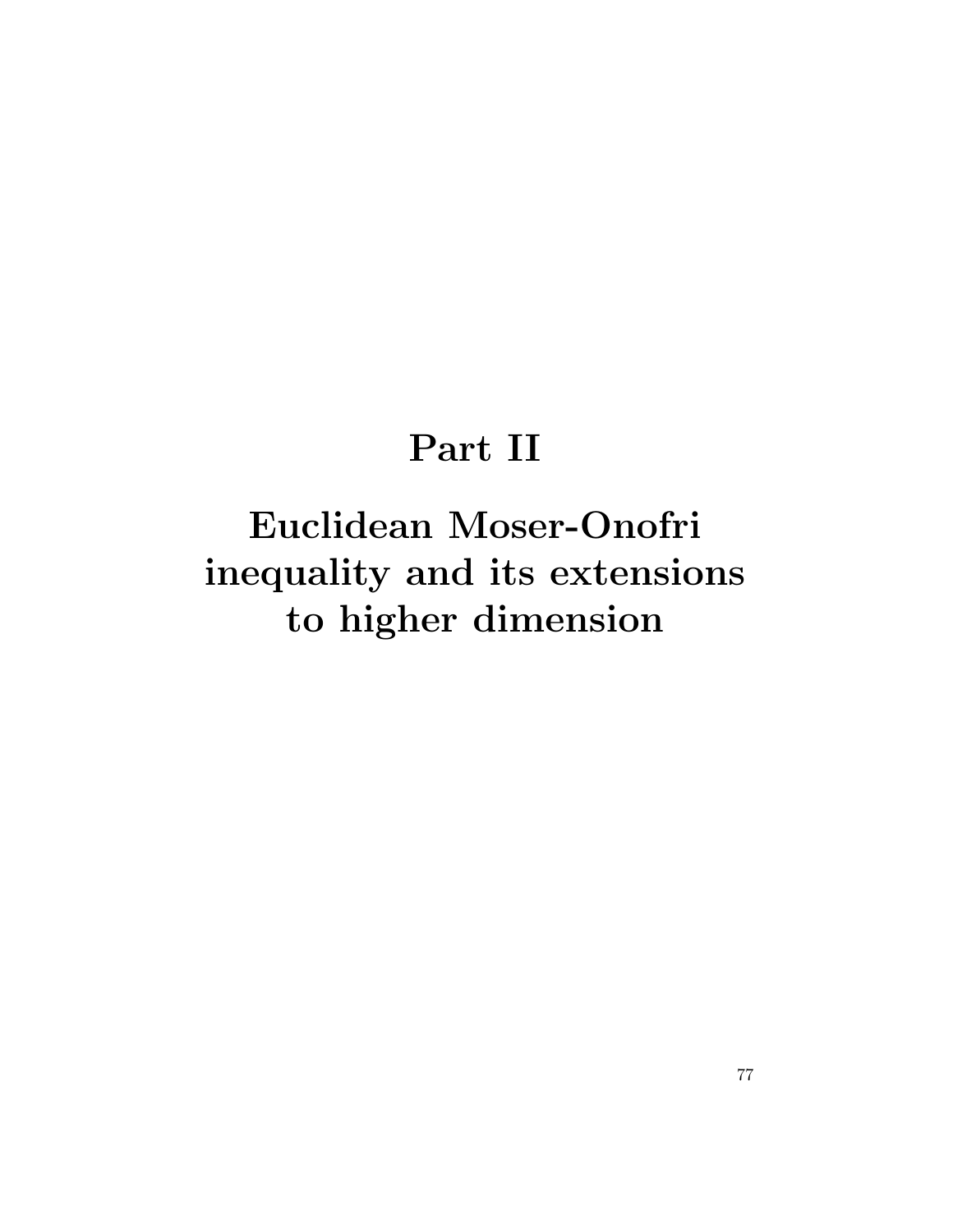### Chapter 6

## A dual Moser-Onofri inequality and its extensions to higher dimension

### 6.1 Introduction

One of the equivalent forms of Moser's inequality [\[39\]](#page-103-0) on the 2-dimensional sphere  $\mathbb{S}^2$  states that the functional

<span id="page-85-0"></span>
$$
I(u) := \frac{1}{4} \int_{\mathbb{S}^2} |\nabla u|^2 \, d\omega + \int_{\mathbb{S}^2} u \, d\omega - \log \left( \int_{\mathbb{S}^2} e^u \, d\omega \right) \tag{6.1}
$$

is bounded below on  $H^1(\mathbb{S}^2)$ , where d $\omega$  is the Lebesgue measure on  $\mathbb{S}^2$ , normalized so that  $\int_{\mathbb{S}^2} d\omega = 1$ . Later, Onofri [\[42\]](#page-103-1) showed that the infimum of  $(6.1)$  over  $H^1(\mathbb{S}^2)$  is actually zero, and that modulo conformal transformations,  $u = 0$  is the only optimal function. Note that this inequality is related to the "prescribed Gaussian curvature" problem on  $\mathbb{S}^2$ ,

<span id="page-85-1"></span>
$$
\Delta u + K(x)e^{2u} = 1 \quad \text{on } \mathbb{S}^2,\tag{6.2}
$$

where  $K(x)$  is the Gaussian curvature associated to the metric  $g = e^{2u}g_0$ on  $\mathbb{S}^2$ , and  $\Delta = \Delta_{g_0}$  is the Laplace-Beltrami operator corresponding to the standard metric  $g_0$ . Finding g for a given K leads to solving  $(6.2)$ . Variationally, this reduces to finding the critical points of the functional

<span id="page-85-2"></span>
$$
\mathcal{F}(u) = \int_{\mathbb{S}^2} |\nabla u|^2 \frac{dV_0}{4\pi} + 2 \int_{\mathbb{S}^2} u \frac{dV_0}{4\pi} - \log \left( \int_{\mathbb{S}^2} K(x) e^{2u} \frac{dV_0}{4\pi} \right) \quad \text{on } H^1(\mathbb{S}^2),\tag{6.3}
$$

where the volume form is such that  $\int_{\mathbb{S}^2} dV_0 = 4\pi$ . Onofri's result says that, modulo conformal transformations,  $u \equiv 0$  is the only solution of the "prescribed Gaussian curvature" problem [\(6.2\)](#page-85-1) for  $K = 1$ , i.e.,  $\frac{1}{2}\Delta u + e^u = 1$ on  $\mathbb{S}^2$ , which after rescaling,  $u \mapsto 2u$ , gives

<span id="page-85-3"></span>
$$
\Delta u + e^{2u} = 1 \quad \text{on } \mathbb{S}^2. \tag{6.4}
$$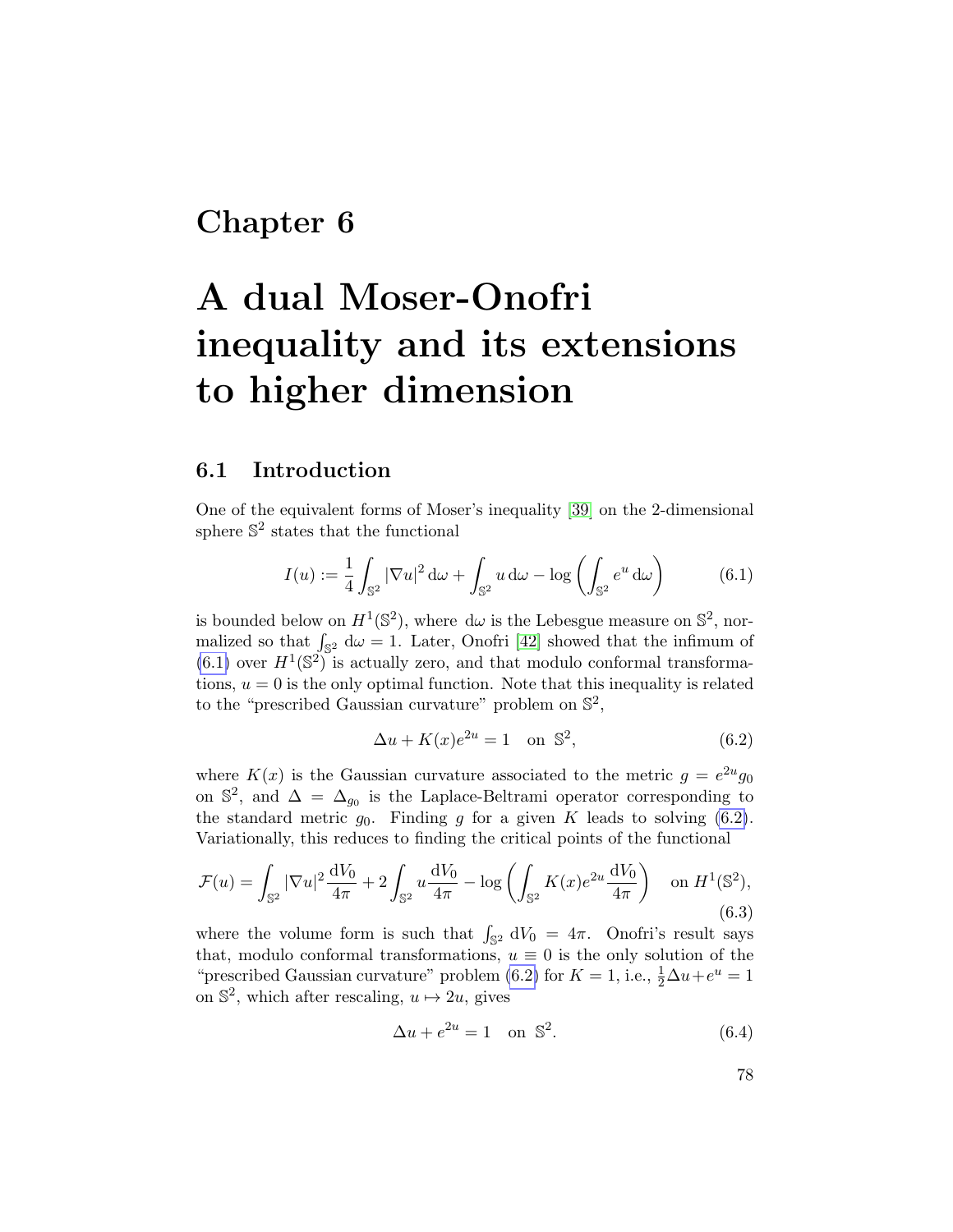The proof given by Onofri in [\[42\]](#page-103-1) makes use of a constrained Moser inequality due to Aubin [\[3\]](#page-100-0) combined with the invariance of the functional [\(6.1\)](#page-85-0) under conformal transformations. Other proofs were given by Osgood-Philips-Sarnak [\[43\]](#page-103-2) and by Hong [\[36\]](#page-102-0). See also Ghoussoub-Moradifam [\[31\]](#page-102-1).

In this part, we use the theory of mass transport to prove that 0 is the infimum of the functional  $(6.3)$  at least when  $K = 1$ . While this approach has by now become standard, there are many reasons why it has not been so far spelled out in the case of the Moser functional. The first is due to the fact that, unlike the case of  $\mathbb{R}^n$ , optimal mass transport on the sphere is harder to work with. To avoid this difficulty, we use an equivalent formulation of the Onofri inequality [\(6.1\)](#page-85-0), which is obtained by projecting (6.1) on  $\mathbb{R}^2$  via the stereographic projection with respect to the North pole  $N = (0, 0, 1)$ , i.e.,  $\Pi: \mathbb{S}^2 \to \mathbb{R}^2$ ,  $\Pi(x) := \begin{pmatrix} \frac{x_1}{1-x_1} & \cdots & \frac{x_n}{1-x_n} \end{pmatrix}$  $\frac{x_1}{1-x_3}, \frac{x_2}{1-x_3}$  $\overline{1-x_3}$ where  $x = (x_1, x_2, x_3)$ . The Moser-Onofri inequality becomes the *Euclidean Onofri inequality* on  $\mathbb{R}^2$ , namely

<span id="page-86-1"></span>
$$
\frac{1}{16\pi} \int_{\mathbb{R}^2} |\nabla u|^2 \, \mathrm{d}x + \int_{\mathbb{R}^2} u \, \mathrm{d}\mu_2 - \log \left( \int_{\mathbb{R}^2} e^u \, \mathrm{d}\mu_2 \right) \ge 0 \quad \forall u \in \mathcal{D}(\mathbb{R}^2), \tag{6.5}
$$

where  $\mu_2$  is the probability density on  $\mathbb{R}^2$  defined by  $\mu_2(x) = \frac{1}{\pi(1+|x|^2)^2}$ , and  $d\mu_2 = \mu_2(x) dx$ , and  $\mathcal{D}(\mathbb{R}^2) = \{u \in L^1(\mathbb{R}^2, d\mu_2); \nabla u \in L^2(\mathbb{R}^2, dx)\}\.$ 

One can then try to apply the Cordero-Nazaret-Villani [\[15\]](#page-101-0) approach as generalized by Agueh-Ghoussoub-Kang [\[2\]](#page-100-1) and write the Energy-Entropy production duality for functions that are of compact support in  $\Omega$ ,

$$
\sup \left\{ -\int_{\Omega} (F(\rho) + \frac{1}{2}|x|^2 \rho) dx; \ \rho \in \mathbb{P}(\Omega) \right\}
$$
\n
$$
= \inf \left\{ \int_{\Omega} \alpha |\nabla u|^2 - G(\psi \circ u) dx; \ u \in H_0^1(\Omega), \int_{\Omega} \psi(u) dx = 1 \right\},
$$
\n(6.6)

where  $G(x) = (1-n)F(x) + nxF'(x)$  and where  $\psi$  and  $\alpha$  are also computable from F. Here  $\mathbb{P}(\Omega)$  denotes the set of probability densities on  $\Omega$ .

By choosing  $F(x) = -nx^{1-1/n}$  and  $\psi(t) = |t|^{2^*}$  where  $2^* = \frac{2n}{n-2}$  and  $n > 2$ , one obtains the following duality formula for the Sobolev inequality

$$
\sup \left\{ n \int_{\mathbb{R}^n} \rho^{1-1/n} dx - \frac{1}{2} \int_{\mathbb{R}^n} |x|^2 \rho dx; \ \rho \in \mathbb{P}(\mathbb{R}^n) \right\}
$$
  
= 
$$
\inf \left\{ 2 \left( \frac{n-1}{n-2} \right)^2 \int_{\mathbb{R}^n} |\nabla u|^2 dx; u \in D^{1,2}(\mathbb{R}^n), \int_{\mathbb{R}^n} |u|^{2^*} dx = 1 \right\},
$$
  
(6.7)

<span id="page-86-0"></span>79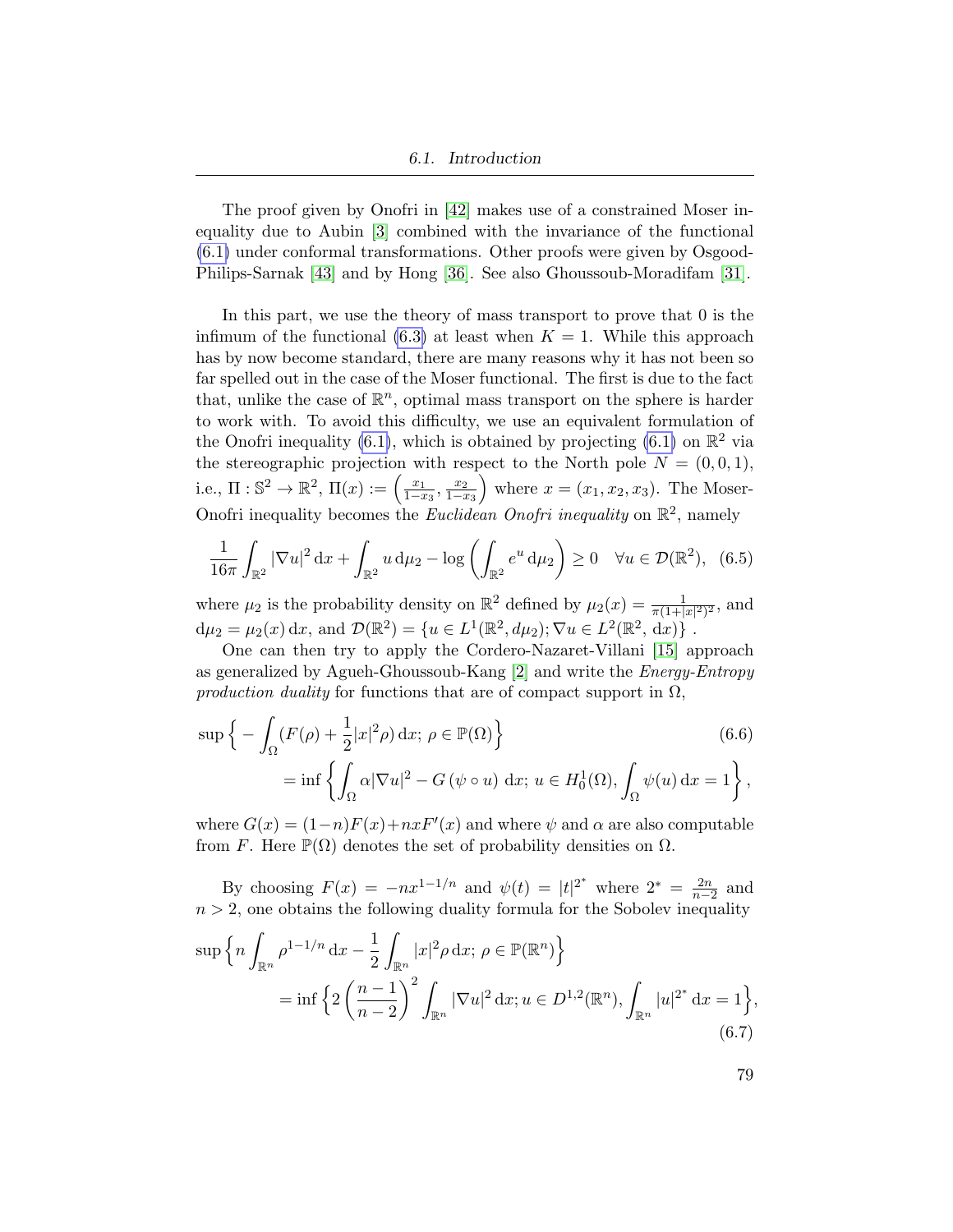where u and  $\rho$  have compact support in  $\mathbb{R}^n$ . The extremal  $u_{\infty}$  and  $\rho_{\infty}$  are then obtained as solutions of

<span id="page-87-0"></span>
$$
\nabla \left( \frac{|x|^2}{2} - \frac{n-1}{\rho_{\infty}^{1/n}} \right) = 0, \quad \rho_{\infty} = u_{\infty}^{2^*} \in \mathcal{P}(\mathbb{R}^n). \tag{6.8}
$$

The best constants are then obtained by computing  $\rho_{\infty}$  from [\(6.8\)](#page-87-0) and inserting it into [\(6.7\)](#page-86-0) in such a way that

$$
\inf \left\{ 2 \left( \frac{n-1}{n-2} \right)^2 \int_{\mathbb{R}^n} |\nabla u|^2 \, \mathrm{d} x; \, u \in D^{1,2}(\mathbb{R}^n), \|u\|_{2^*} = 1 \right\} \n= n \int_{\mathbb{R}^n} \rho_{\infty}^{1-1/n} \, \mathrm{d} x - \frac{1}{2} \int_{\mathbb{R}^n} |x|^2 \rho_{\infty} \, \mathrm{d} x.
$$

Note that this duality leads to a correspondence between a solution to the Yamabe equation

<span id="page-87-1"></span>
$$
-\Delta u = |u|^{2^*-2}u \quad \text{on } \mathbb{R}^n \tag{6.9}
$$

and stationary solution to the rescaled fast diffusion equation

<span id="page-87-2"></span>
$$
\partial_t \rho = \Delta \rho^{1 - \frac{1}{n}} + \text{div}(x \rho) \quad \text{on } \mathbb{R}^n. \tag{6.10}
$$

The above scheme does not however apply to inequality [\(6.5\)](#page-86-1). For one, the functions  $e^u \mu_2 = \frac{e^{u(x)}}{\pi(1+|x|)}$  $\frac{e^{u(x)}}{\pi(1+|x|^2)^2}$  do not have compact support, and if one restricts them to bounded domains, we then need to take into consideration various boundary terms. What is remarkable is that a similar program can be carried out provided the dual formula involving the free energy

$$
J_{\Omega}(\rho) = -\int_{\Omega} (F(\rho) + |x|^2 \rho) \, \mathrm{d}x
$$

is renormalized by substituting it with  $J_{\Omega}(\rho) - J_{\Omega}(\mu_2)$ .

Another remarkable fact is that the corresponding free energy turned out to be  $F(\rho) = -2\rho^{\frac{1}{2}}$ , which is the same as the one associated to the critical case of the Sobolev inequality  $F(\rho) = -n\rho^{1-\frac{1}{n}}$  when  $n \geq 3$ . In other words, the Moser-Onofri inequality and the Sobolev inequality "dualize" in the same way, and both the Yamabe problem [\(6.9\)](#page-87-1) and the prescribed Gaussian curvature problem [\(6.4\)](#page-85-3) reduce to the study of the fast diffusion equation [\(6.10\)](#page-87-2), with the caveat that in dimension  $n = 2$ , the above equation needs to be considered only on bounded domains, with Neumann boundary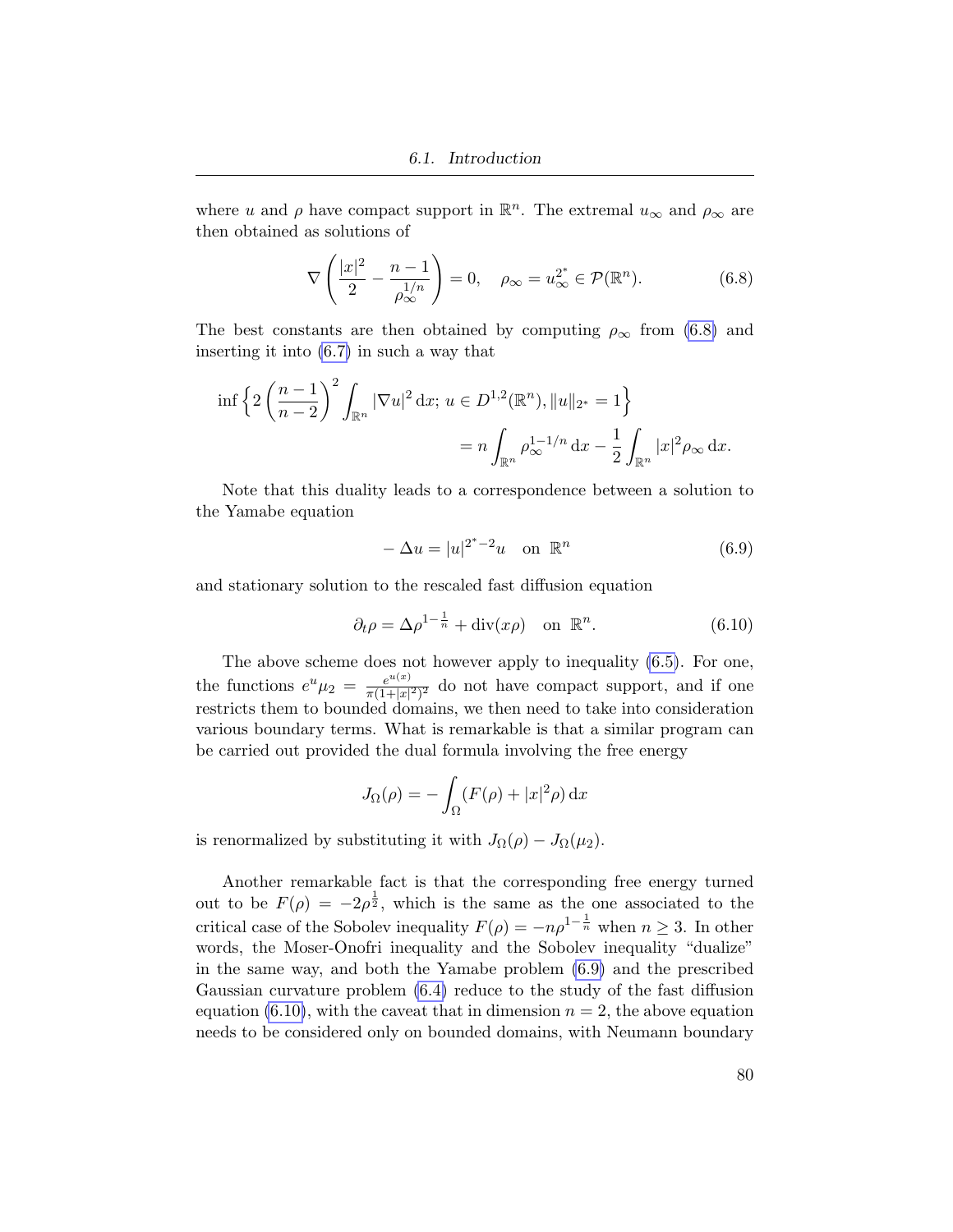conditions.

More precisely, we shall show that, when restricted to balls  $B_R$  of radius  $R$  in  $\mathbb{R}^2$ , there is a duality between the "Onofri functional"

$$
I_R(u) = \frac{1}{16\pi} \int_{B_R} |\nabla u|^2 dx + \int_{B_R} u d\mu_2
$$
  
on  $X_R := \{u \in \mathcal{D}(B_R); \int_{\mathbb{R}^2} e^u d\mu_2 = 1\},\$ 

and the free energy

$$
J_R(\rho) = \frac{2}{\sqrt{\pi}} \int_{B_R} \sqrt{\rho} \, dx - \int_{B_R} |x|^2 \rho \, dx
$$
  
on  $Y_R := \{ \rho \in L_+^1(B_R) ; \frac{1}{\mu_2(B_R)} \int_{B_R} \rho \, dx = 1,$ 

where

$$
\mu_2(B_R) := \int_{B_R} \mathrm{d}\mu_2 = \frac{R^2}{1 + R^2}.
$$

Note that if u has its support in  $B_R$ , then

$$
\int_{\mathbb{R}^2} e^u \, \mathrm{d}\mu_2 = 1
$$
 if and only if  $\frac{1}{\mu_2(B_R)} \int_{B_R} e^u \, \mathrm{d}\mu_2 = 1.$ 

We show that once the free energy is re-normalized by subtracting the free energy of  $\mu_2$ , we then have

$$
\sup\{J_R(\rho) - J_R(\mu_2); \rho \in Y_R\} = 0 = \inf\{I_R(u); u \in X_R\}.
$$
 (6.11)

Note that when  $R \to +\infty$ , the right hand side yields the Onofri inequality

$$
\inf \left\{ \frac{1}{16\pi} \int_{\mathbb{R}^2} |\nabla u|^2 \, \mathrm{d}x + \int_{\mathbb{R}^2} u \, \mathrm{d}\mu_2; \, u \in D^{1,2}(\mathbb{R}^2), \int_{\mathbb{R}^2} e^u \, \mathrm{d}\mu_2 = 1 \right\} = 0,
$$

while the left-hand side doesn't yield a universal upper bound for  $J_R(\rho)$ since

$$
J_R(\mu_2) = \log(1 + R^2) + \frac{R^2}{1 + R^2} \to +\infty \quad \text{as } R \to +\infty.
$$

We actually show that our approach extends to higher dimensions. More precisely, if  $B_R$  is a ball of radius R in  $\mathbb{R}^n$  where  $n \geq 2$ , and if one considers the probability density  $\mu_n$  on  $\mathbb{R}^n$  defined by

$$
\mu_n(x) = \frac{1}{\omega_n (1 + |x|^{\frac{n}{n-1}})^n}
$$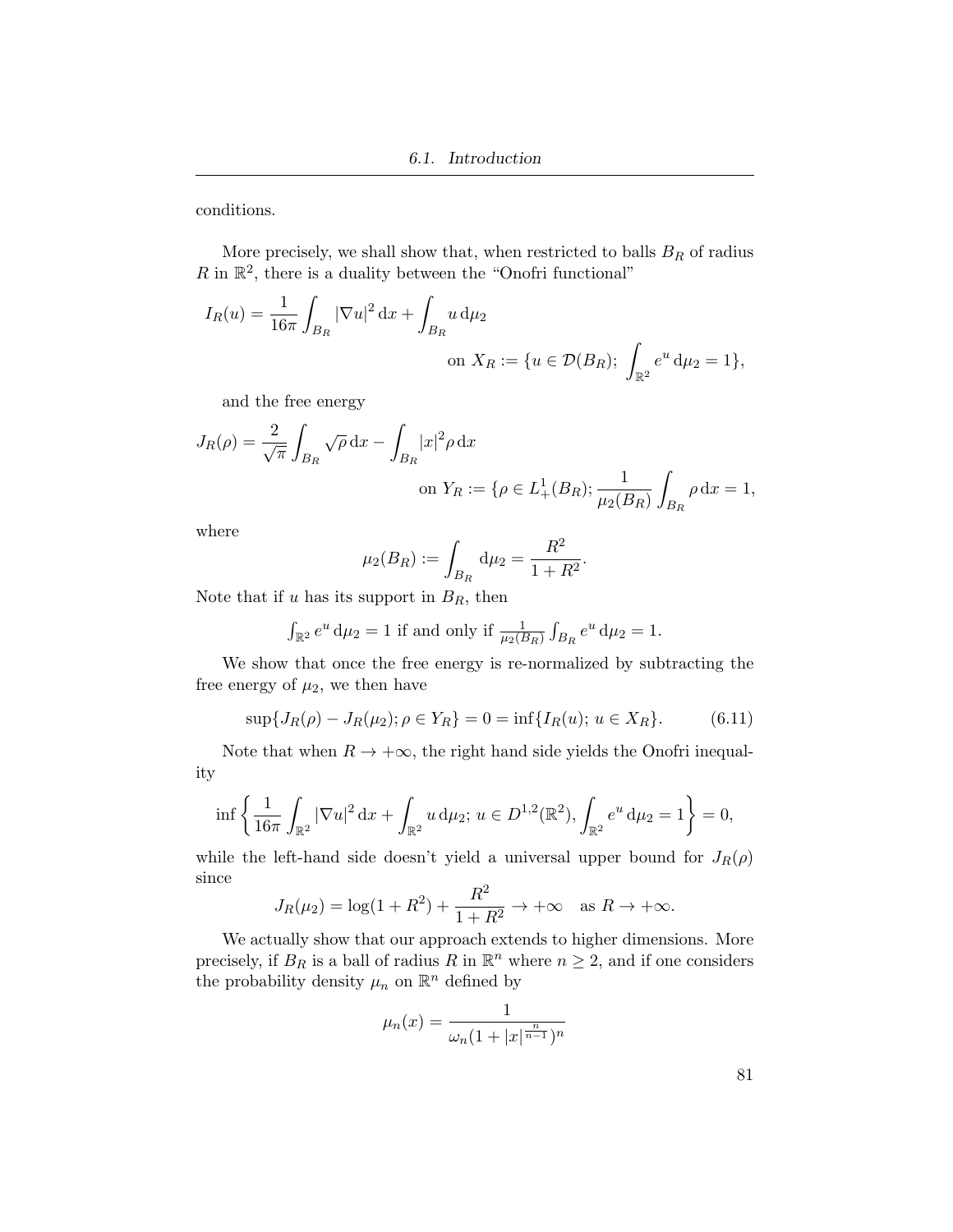$(\omega_n$  is the volume of the unit sphere in  $\mathbb{R}^n$ , and the operator  $H_n(u, \mu_n)$  on  $W^{1,n}(\mathbb{R}^n)$  by

$$
H_n(u, \mu_n) := |\nabla u + \nabla (\log \mu_n)|^n - |\nabla (\log \mu_n)|^n - n |\nabla (\log \mu_n)|^{n-2} \nabla (\log \mu_n) \cdot \nabla u,
$$

there is then a duality between the functional

$$
R(u) = \frac{1}{\beta(n)} \int_{B_R} H_n(u, \mu_n) dx + \int_{B_R} u d\mu_n
$$
  
on  $X_R := \{u \in \mathcal{D}(B_R); \int_{\mathbb{R}^n} e^u d\mu_n = 1\}$ 

and the free energy – renormalized by again subtracting  $J_R(\mu_n)$  –

$$
J_R(\rho) = \alpha(n) \int_{B_R} \rho^{\frac{n-1}{n}} dx - \int_{B_R} |x|^{\frac{n}{n-1}} \rho dx
$$
  
on  $Y_R := \{ \rho \in L^1_+(B_R) ; \frac{1}{\mu_n(B_R)} \int_{B_R} \rho dx = 1 \}$ 

where

$$
\alpha(n) = \frac{n}{n-1} \omega_n^{-1/n}, \quad \beta(n) = \omega_n \left(\frac{n}{n-1}\right)^{n-1} n^{n+1}
$$

and

$$
\mu_n(B_R) := \int_{B_R} d\mu_n = \frac{R^n}{(1 + R^{\frac{n}{n-1}})^{n-1}}.
$$

We then deduce the following higher dimensional version of the Onofri inequality: For  $n \geq 2$ ,

$$
\frac{1}{\beta(n)} \int_{\mathbb{R}^n} H_n(u, \mu_n) dx + \int_{\mathbb{R}^n} u d\mu_n - \log \left( \int_{\mathbb{R}^n} e^u d\mu_n \right) \ge 0 \qquad (6.12)
$$
  
for all  $u \in D^{1,2}(\mathbb{R}^n)$ .

We finish this introduction by mentioning that there was an attempt in [\[18\]](#page-101-1) to use mass transport to establish the Euclidean Onofri inequality [\(6.5\)](#page-86-1) in the radial case. In [\[37\]](#page-103-3), Maggi and Villani also establish Sobolev-type inequalities involving boundary trace terms via mass transport methods. They actually deal with a family of Moser-Trudinger inequalities as a limiting case of Sobolev inequality when the power  $p \to n$ , in the presence of boundary terms on a Lipschitz domain in  $\mathbb{R}^n$ . However, to our knowledge, our duality result, the extensions of Onofri's inequality to higher dimensions, as well as the mass transport proof of the general (non-radial) Onofri inequality are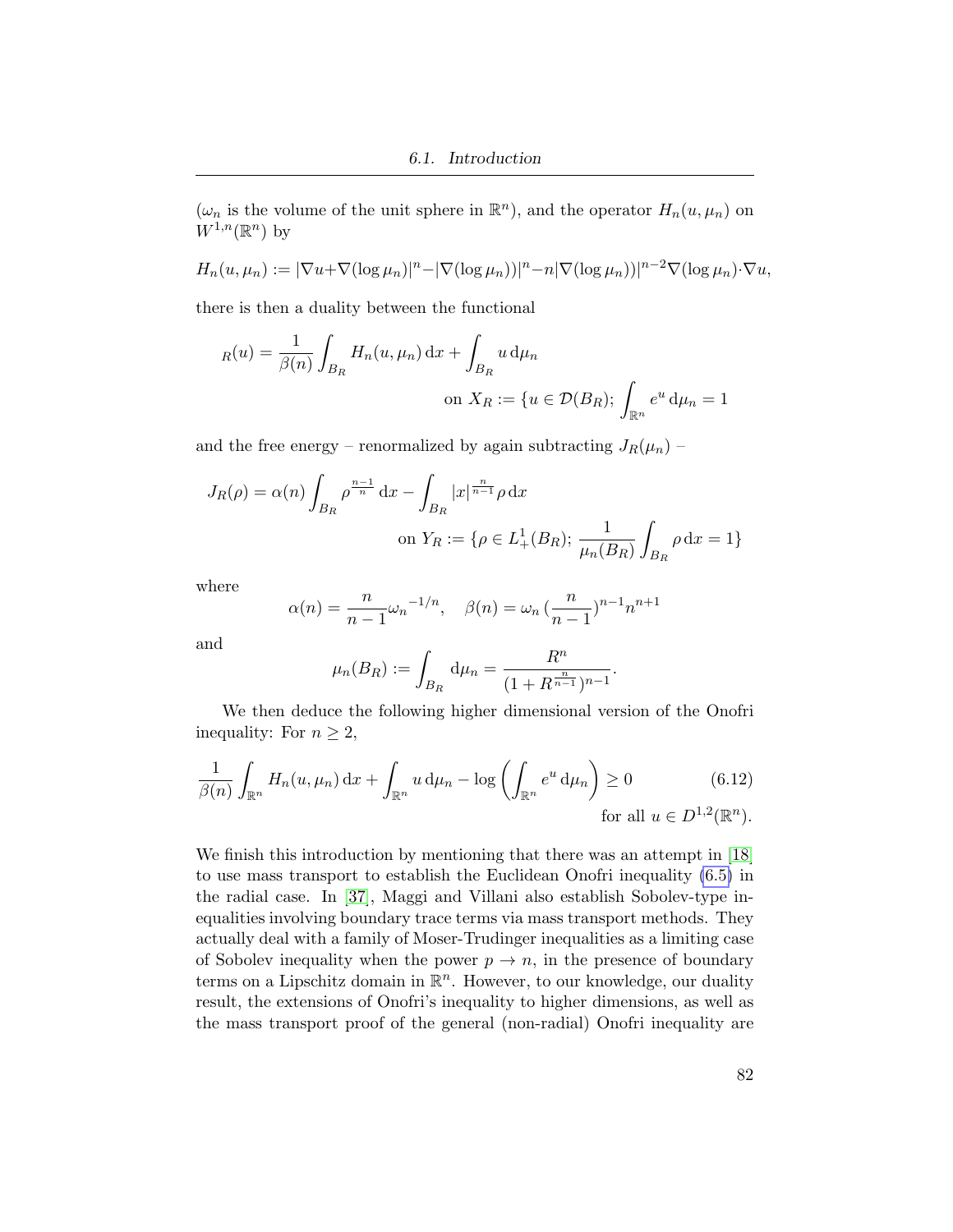new.

In the following, first we recall the mass transport approach to sharp Sobolev inequalities and some consequences. In the next section, we establish the n-dimensional mass transport duality principle, from which we could deduce the two dimensional Euclidean Onofri inequality [\(6.5\)](#page-86-1).

### 6.2 Preliminaries

We start by briefly describing the mass transport approach to sharp Sobolev inequalities as proposed by [\[15\]](#page-101-0). We will follow here the framework of [\[2\]](#page-100-1) as it clearly shows the correspondence between the Yamabe equation [\(6.9\)](#page-87-1) and the rescaled fast diffision equation [\(6.10\)](#page-87-2).

Let  $\rho_0, \rho_1 \in \mathcal{P}(\mathbb{R}^n)$ . If T is the optimal map pushing  $\rho_0$  forward to  $\rho_1$  (i.e.  $T_{\#}\rho_0 = \rho_1$ ) in the mass transport problem for the quadratic cost  $c(x - y) = \frac{|x-y|^2}{2}$  $\frac{2}{2}$  (see [\[52\]](#page-104-0) for details), then  $[0,1] \ni t \mapsto \rho_t = (T_t)_{\#}\rho_0$  is the geodesic joining  $\rho_0$  and  $\rho_1$  in  $(\mathcal{P}(\mathbb{R}^n), d_2)$ ; here  $T_t := (1 - t)\mathrm{id} + t\tilde{T}$  and  $d_2$  denotes the quadratic Wasserstein distance (see [\[52\]](#page-104-0)). Moreover, given a function  $F : [0, \infty) \to \mathbb{R}$  such that  $F(0) = 0$  and  $x \mapsto x^n F(x^{-n})$  is convex and non-increasing, the functional  $H^F(\rho) := \int_{\mathbb{R}^n} F(\rho(x)) dx$  is displacement convex [\[38\]](#page-103-4), in the sense that  $[0,1] \ni t \mapsto H^{F}(\mathfrak{p}_t) \in \mathbb{R}$  is convex (in the usual sense), for all pairs  $(\rho_0, \rho_1)$  in  $\mathcal{P}(\mathbb{R}^n)$ . A direct consequence is the following convexity inequality, known as "energy inequality":

$$
H^{F}(\rho_1) - H^{F}(\rho_0) \ge \left[\frac{d}{dt} H^{F}(\rho_t)\right]_{t=0} = \int_{\mathbb{R}^n} \rho_0 \nabla \left(F'(\rho_0)\right) \cdot (T - \mathrm{id}) \, \mathrm{d}x,
$$

which, after integration by parts of the right hand side term, reads as

<span id="page-90-0"></span>
$$
-H^F(\rho_1) \le -H^{F+nP_F}(\rho_0) - \int_{\mathbb{R}^n} \rho_0 \nabla \left( F'(\rho_0) \right) \cdot T(x) \, \mathrm{d}x,\tag{6.13}
$$

where  $P_F(x) = xF'(x) - F(x)$ ; here id denotes the identity function on  $\mathbb{R}^n$ . By the Young inequality

<span id="page-90-1"></span>
$$
-\nabla \left(F'(\rho_0)\right) \cdot T(x) \le \frac{|\nabla F'(\rho_0)|^p}{p} + \frac{|T(x)|^q}{q} \quad \forall p, q > 1 \text{ such that } \frac{1}{p} + \frac{1}{q} = 1,
$$
\n(6.14)

 $(6.13)$  gives

$$
-H^{F}(\rho_1) \leq -H^{F+nP_F}(\rho_0) + \frac{1}{p} \int_{\mathbb{R}^n} \rho_0 |\nabla F'(\rho_0)|^p \,dx + \frac{1}{q} \int_{\mathbb{R}^n} \rho_0(x) |T(x)|^q \,dx,
$$

$$
83\,
$$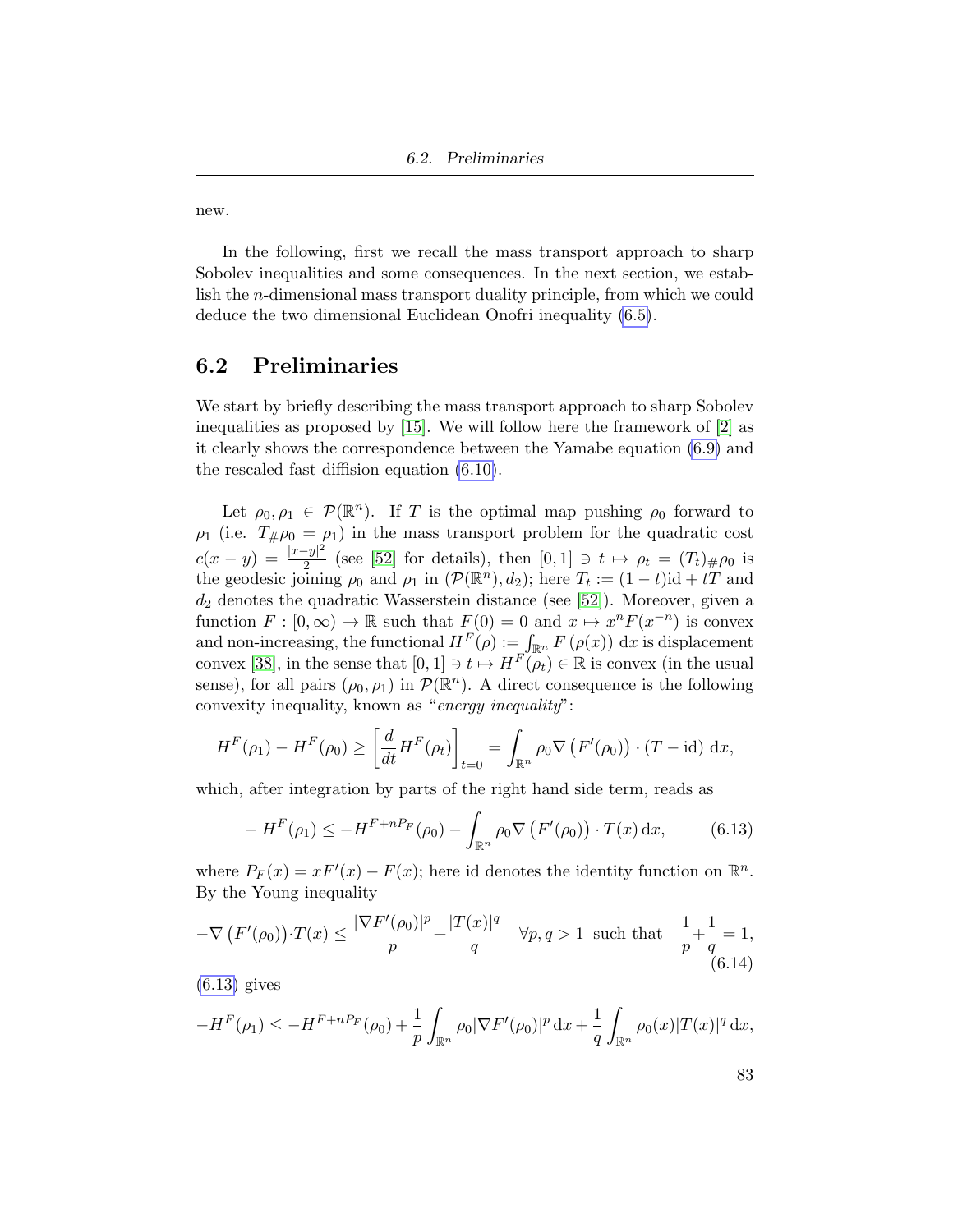i.e.,

<span id="page-91-0"></span>
$$
-H^{F}(\rho_{1}) - \frac{1}{q} \int_{\mathbb{R}^{n}} |y|^{q} \rho_{1}(y) dy \leq -H^{F+nP_{F}}(\rho_{0}) + \frac{1}{p} \int_{\mathbb{R}^{n}} \rho_{0} |\nabla F'(\rho_{0})|^{p} dx,
$$
\n(6.15)

where we use that  $T_{\#}\rho_0 = \rho_1$ . Furthermore, if  $\rho_0 = \rho_1$ , then  $T = id$  and equality holds in [\(6.13\)](#page-90-0). Then equality holds in [\(6.15\)](#page-91-0) if it holds in the Young inequality [\(6.14\)](#page-90-1). This occurs when  $\rho_0 = \rho_1$  satisfies  $\nabla \left( F'(\rho_0(x)) + \frac{|x|^q}{q} \right)$  $\frac{|c|^q}{q}\Big)=$ 0. Therefore, we have established the following duality:

$$
\sup \Big\{ -H^F(\rho_1) - \frac{1}{q} \int_{\mathbb{R}^n} |y|^q \rho_1(y) \, dy; \ \rho_1 \in \mathcal{P}(\mathbb{R}^n) \Big\} \n= \inf \Big\{ -H^{F+nP_F}(\rho_0) + \frac{1}{p} \int_{\mathbb{R}^n} \rho_0 |\nabla F'(\rho_0)|^p \, dx; \ \rho_0 \in \mathcal{P}(\mathbb{R}^n) \Big\},
$$
\n(6.16)

and an optimal function in both problems is  $\rho_0 = \rho_1 := \rho_\infty$  solution of

<span id="page-91-2"></span><span id="page-91-1"></span>
$$
\nabla \left( F' \left( \rho_{\infty}(x) \right) + \frac{|x|^q}{q} \right) = 0. \tag{6.17}
$$

In particular, choosing  $F(x) = -nx^{1-1/n}$  and  $\rho_0 = u^{2^*}$  where  $2^* = \frac{2n}{n-2}$ and  $n > 2$ , then  $H^{F+nP_F} = 0$ , and [\(6.16\)](#page-91-1)-[\(6.17\)](#page-91-2) gives the duality formula for the Sobolev inequality [\(6.7\)](#page-86-0).

Our goal now is to extend this mass transport proof of the Sobolev inequality to the Euclidean Onofri inequality [\(6.5\)](#page-86-1). As already mentioned in the introduction, a first attempt on this issue was recently made by [\[18\]](#page-101-1), but the result produced was only restricted to the radial case. Here we show in full generality (without restricting to radial functions  $u$ ) that the Euclidean Onofri inequality [\(6.5\)](#page-86-1) can be proved by mass transport techniques. More precisely, we establish an analogue of the duality [\(6.7\)](#page-86-0) for Euclidean Onofri inequality in dimension n (see Theorem  $(6.1)$ ), from which we deduce the *n*-dimensional Onofri inequality  $(6.35)$  (see Theorem [6.2\)](#page-97-1). Furthermore, we obtain –as for the critical Sobolev inequality– a correspondence between the prescribed Gaussian curvature problem [\(6.4\)](#page-85-3) and the rescaled fast diffusion equation [\(6.10\)](#page-87-2).

We shall need the following general lemma from the theory of mass transport.

<span id="page-91-3"></span>**Lemma 6.1.** Let  $\rho_0, \rho_1 \in \mathbb{P}(B_R)$ , where  $\mathbb{P}(B_R)$  denotes the set of probability densities on the ball  $B_R \subset \mathbb{R}^n$ . Let T be the optimal map pushing  $\rho_0$  forward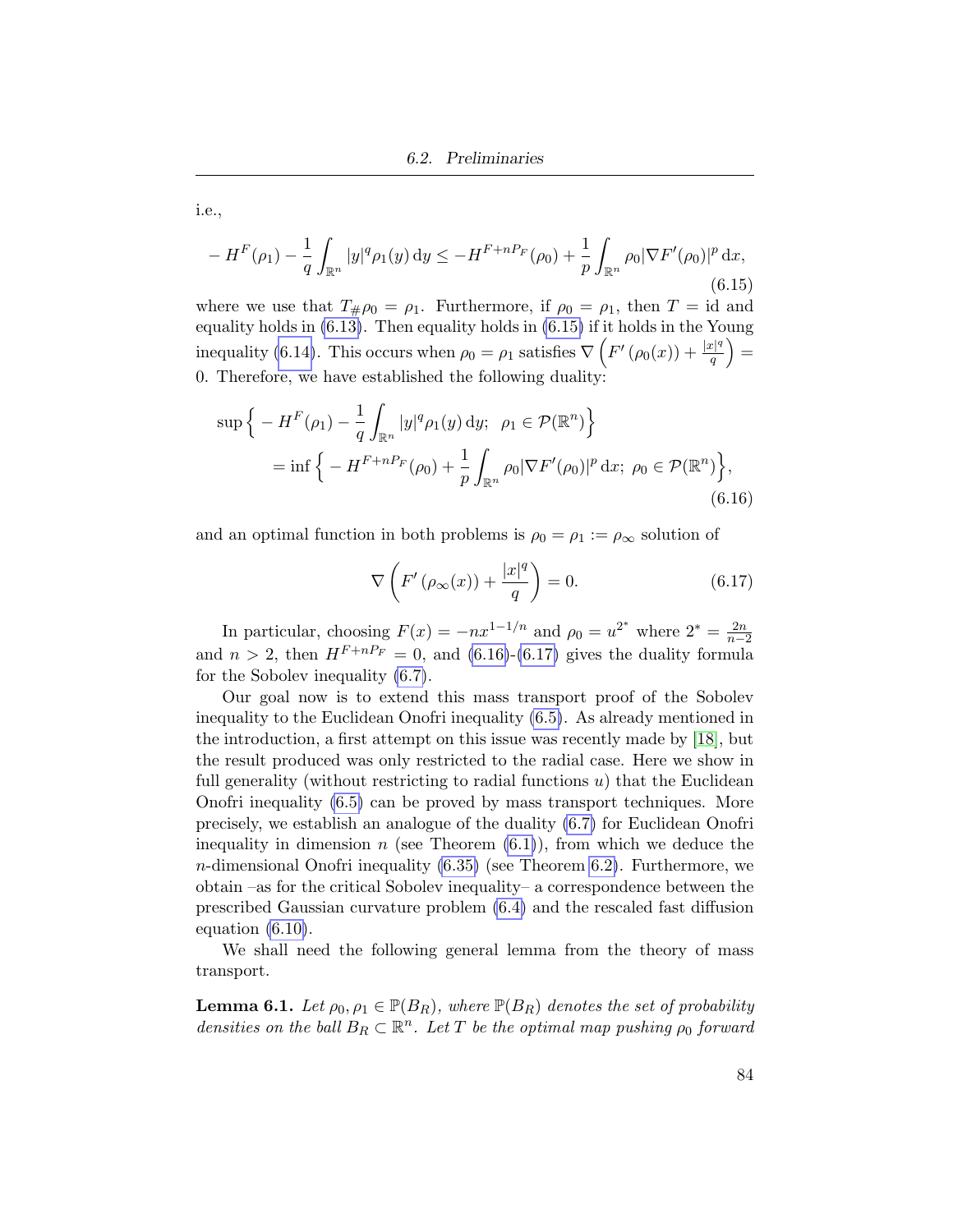to  $\rho_1$  (i.e.  $T_{\#}\rho_0 = \rho_1$ ) in the mass transport problem corresponding to the quadratic cost. Then

$$
\int_{B_R} \rho_1(y)^{1-\frac{1}{n}} dy \le \frac{1}{n} \int_{B_R} \rho_0(x)^{1-\frac{1}{n}} \text{div} (T(x)) dx.
$$
 (6.18)

*Proof.* By Brenier's theorem [\[10\]](#page-100-2), there is a map  $T: B_R \to B_R$  such that  $T = \nabla \varphi$  where  $\varphi : B_R \to \mathbb{R}$  is convex, and  $T_{\#}\rho_0 = \rho_1$ . We therefore have the following Monge-Ampère equation,

<span id="page-92-1"></span>
$$
\rho_0(x) = \rho_1(T(x)) \det \nabla T(x) \tag{6.19}
$$

or equivalently

<span id="page-92-0"></span>
$$
\rho_1(T(x)) = \rho_0(x)[\det \nabla T(x)]^{-1}.
$$
\n(6.20)

By the arithmetic-geometric-mean inequality

$$
[\det \nabla T(x)]^{\frac{1}{n}} \le \frac{1}{n} \operatorname{div}(T(x)),
$$

 $(6.20)$  gives

<span id="page-92-2"></span>
$$
\rho_1(T(x))^{-\frac{1}{n}} \le \frac{1}{n} \rho_0(x)^{-\frac{1}{n}} \text{div}\left(T(x)\right). \tag{6.21}
$$

Now using the change of variable  $y = T(x)$ , we have

$$
\int_{B_R} \rho_1(y)^{1-\frac{1}{n}} \, \mathrm{d}y = \int_{B_R} \rho_1(T(x))^{1-\frac{1}{n}} \det(\nabla T(x)) \, \mathrm{d}x,
$$

which implies by  $(6.19)$  and  $(6.21)$ , that

$$
\int_{B_R} \rho_1(y)^{1-\frac{1}{n}} \, \mathrm{d}y \le \frac{1}{n} \int_{B_R} \rho_0(x)^{-\frac{1}{n}} \mathrm{div}(T(x)) \rho_0(x) \, \mathrm{d}x
$$
\n
$$
= \frac{1}{n} \int_{B_R} \rho_0(x)^{1-\frac{1}{n}} \mathrm{div}(T(x)) \, \mathrm{d}x,
$$

and we are done.

### 6.3 Euclidean n-dimensional Onofri inequality: A duality formula

Consider the probability density on  $\mathbb{R}^n$ ,  $\mu_n(y) = \frac{1}{\omega_n(1+|y|^{\frac{n}{n-1}})^n}$ , where  $\omega_n$  is the volume of the unit sphere in  $\mathbb{R}^n$ , and set

$$
\theta_R := \int_{B_R} \mu_n(y) \, dy = \frac{R^n}{(1 + R^{\frac{n}{n-1}})^{n-1}}.
$$

We shall establish the following duality formula.

 $\Box$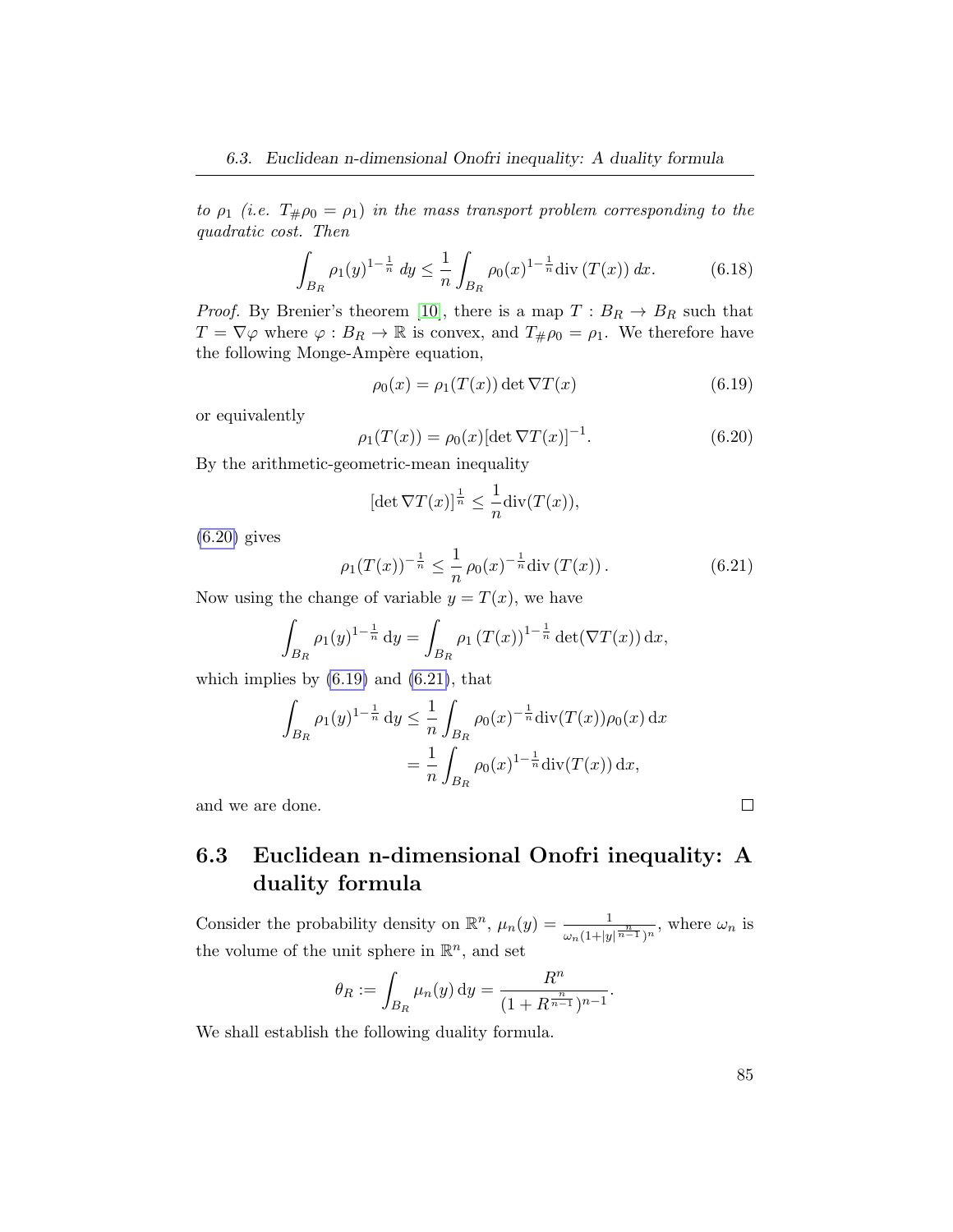<span id="page-93-0"></span>Theorem 6.1. (Duality for n-dimensional Euclidean Onofri inequal**ity**) For each ball  $B_R$  in  $\mathbb{R}^n$  with radius  $R > 0$ , we consider the following free functional

$$
J_R(\rho) = \alpha(n) \int_{B_R} \rho(y)^{\frac{n-1}{n}} dy - \int_{B_R} |y|^{\frac{n}{n-1}} \rho(y) dy \quad \text{for } \rho \in L^1_+(B_R),
$$

as well as the "entropy" functional

$$
I_R(u) = \frac{1}{\beta(n)} \int_{B_R} H_n(u, \mu_n) \, dx + \int_{B_R} u(x) \, d\mu_n \qquad \text{for } u \in D^{1,2}(B_R),
$$

where

$$
\alpha(n) = \frac{n}{n-1} \left(\frac{1}{\omega_n}\right)^{1/n}, \qquad \beta(n) = \left(\frac{n}{n-1}\right)^{n-1} n^{(n+1)} \omega_n
$$

and

$$
H_n(u, \mu_n) := |\nabla u + \nabla (\log \mu_n)|^n - |\nabla (\log \mu_n)|^n - n |\nabla (\log \mu_n)|^{n-2} \nabla (\log \mu_n) \cdot \nabla u.
$$

The following duality formula then holds:

$$
\sup \left\{ J_R(\rho) - J_R(\mu_n) ; \rho \in L^1_+(\mathbb{R}^n), \int_{B_R} \rho \, dy = \theta_R \right\} \tag{6.22}
$$

$$
= \inf \left\{ I_R(u) ; u \in \mathcal{D}(B_R), \int_{B_R} e^u \, d\mu_n = \theta_R \right\} = 0.
$$

Moreover, the maximum on the l.h.s. is attained only at  $\rho_{max} = \mu_n$ , and the minimum on the r.h.s. is attained only at  $u_{min} = 0$ .

Remark 6.1. Before proving the theorem, we make a few remarks on the operator  $H_n(u, \mu_n)$ .

1. Consider the function  $c : \mathbb{R}^n \to \mathbb{R}$ ,  $c(z) = |z|^n$ ,  $n \geq 2$ . Clearly c is strictly convex, and  $\nabla c(z) = n|z|^{n-2}z$ . So we have the convexity inequality

<span id="page-93-1"></span>
$$
c(z_1) - c(z_0) - \nabla c(z_0) \cdot (z_1 - z_0) \ge 0 \quad \forall z_0, z_1 \in \mathbb{R}^n. \tag{6.23}
$$

Setting  $z_0 = \nabla(\log \mu_n)$  and  $z_1 = \nabla u + \nabla(\log \mu_n)$ , we see that  $H_n(u, \mu_n)$ is nothing but the  $l.h.s$  of  $(6.23)$ ; we then deduce that

$$
H_n(u, \mu_n) \ge 0 \qquad \forall u, \mu_n.
$$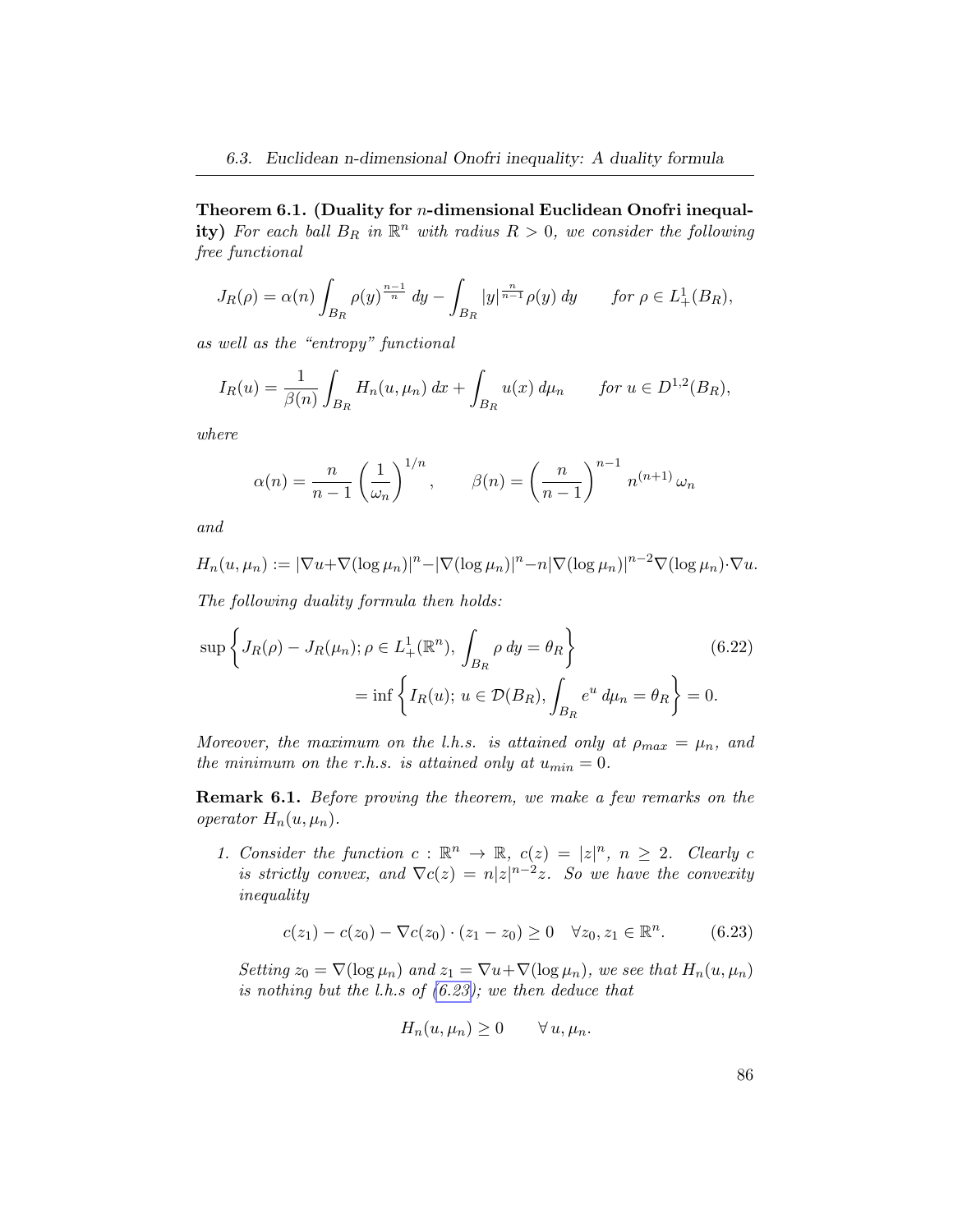2. For all  $u \in W_0^{1,n}$  $\int_0^{1,n}(B_R)$ , the integral of  $H_n(u,\mu_n)$  over  $B_R$  involves a well-known operator, the n-Laplacian  $\Delta_n$ , defined by

<span id="page-94-2"></span>
$$
\Delta_n v := \operatorname{div}(|\nabla v|^{n-2} \nabla v). \tag{6.24}
$$

Indeed, this can be seen after performing an integration by parts in the last term of  $H_n(u, \mu_n)$ ,

$$
\int_{B_R} H_n(u, \mu_n) dy = \int_{B_R} |\nabla u + \nabla \log \mu_n|^n dy - \int_{B_R} |\nabla (\log \mu_n))|^n dy
$$

$$
+ n \int_{B_R} u \Delta_n(\log \mu_n) dy.
$$

Proof. By applying Lemma [6.1,](#page-91-3) and using an integration by parts and taking 1  $\frac{1}{m} := 1 - \frac{1}{n}$  $\frac{1}{n}$ , we have

$$
n\int_{B_R} \rho_1^{1/m} dy \le -\int_{B_R} \nabla(\rho_0^{1/m}) \cdot T(x) dx + \int_{\partial B_R} \rho_0^{1/m} T(x) \cdot \nu dS.
$$

Use the elementary identity  $\nabla(\rho_0^{1/m})$  $\binom{1/m}{0} = \frac{1}{m} \rho_0^{1/m} \nabla(\log \rho_0)$  to obtain

<span id="page-94-0"></span>
$$
mn \int_{B_R} \rho_1^{1/m} \, dy \le - \int_{B_R} \rho_0^{1/m} \nabla(\log \rho_0) \cdot T(x) \, dx + m \int_{\partial B} \rho_0^{1/m} T(x) \cdot \nu \, dS. \tag{6.25}
$$

Set  $\rho_0 = \frac{e^u \mu_n}{\theta_P}$  $\frac{d^u \mu_n}{dR}$ , where  $u \in \mathcal{D}(B_R)$  satisfies  $\int_{B_R} e^u d\mu_n = \theta_R$ , and let  $\rho_1$  be any probability density supported on  $B_R$ . By applying [\(6.25\)](#page-94-0) to  $\rho_0$  and  $\rho_1$ , we get

$$
mn \int_{B_R} (\theta_R \rho_1)^{1/m} dy \le - \int_{B_R} (e^u \mu_n)^{1/m} \nabla(\log(e^u \mu_n)) \cdot T(x) dx
$$

$$
+ m \int_{\partial B_R} (e^u \mu_n)^{1/m} T(x) \cdot \nu dS.
$$

Using Young's inequality, for any  $\varepsilon > 0$ ,

$$
-(e^u\mu_n)^{1/m}\nabla(\log(e^u\mu_n))\cdot T(x) \leq \frac{1}{n\varepsilon}|\nabla(\log(e^u\mu_n))|^n + \frac{\varepsilon^{m/n}}{m}e^u\mu_n|T(x)|^m
$$

and the fact that  $T_{\#}\rho_0 = \rho_1$ , we get

<span id="page-94-1"></span>
$$
mn^{2}\varepsilon \int_{B_{R}} \left(\theta_{R}\rho_{1}\right)^{1/m} dy - mn\varepsilon \int_{\partial B_{R}} \mu_{n}^{1/m} T(x) \cdot \nu \,dS - \frac{n}{m}\varepsilon^{m} \int_{B_{R}} |y|^{m} \theta_{R}\rho_{1} dy
$$
  

$$
\leq \int_{B_{R}} |\nabla u + \nabla \log \mu_{n}|^{n} dx.
$$
\n(6.26)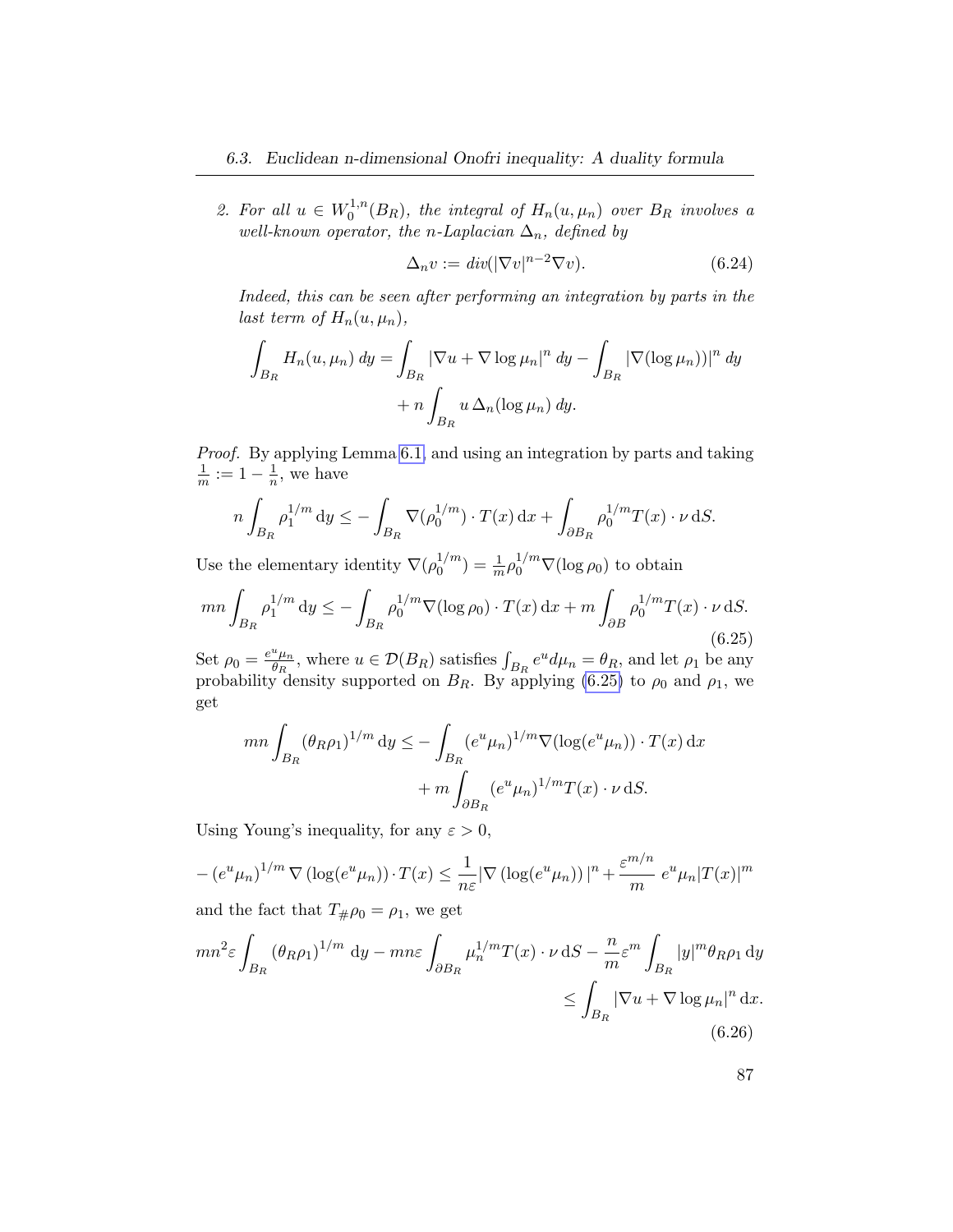We now estimate the boundary term. Since  $T : B_R \to B_R$ , then  $|T(x)| \leq R$ for all  $x \in B_R$ 

<span id="page-95-0"></span>
$$
\int_{\partial B_R} \mu_n^{1/m} T(x) \cdot \nu \, dS = \left(\frac{1}{\omega_n}\right)^{1/m} \frac{1}{(1 + R^m)^{n/m}} \int_{\partial B_R} T(x) \cdot \frac{x}{|x|} \, dS
$$
\n
$$
\leq n \omega_n^{1/n} \frac{R^n}{(1 + R^m)^{n/m}} = n \omega_n^{1/n} \theta_R.
$$
\n(6.27)

where we used the fact that  $\nu = \frac{x}{|x|}$  $\frac{x}{|x|}$ .

Inserting [\(6.27\)](#page-95-0) into [\(6.26\)](#page-94-1), and setting  $\rho := \theta_R \rho_1$ , we get for all  $\varepsilon > 0$ ,

$$
\varepsilon \left[ n^2 m \int_{B_R} \rho^{1/m} \, \mathrm{d}y - n^2 m \omega_n^{1/n} \theta_R \right] - \varepsilon^m \frac{n}{m} \int_{B_R} |y|^m \rho \, \mathrm{d}y \tag{6.28}
$$
\n
$$
\leq \int_{B_R} |\nabla u + \nabla \log \mu_n|^n \, \mathrm{d}x.
$$

Now, we introduce the operator  $H_n(u, \mu_n)$  in the r.h.s of [\(6.28\)](#page-95-1). We have  $|\nabla u+\nabla \log \mu_n|^n = H_n(u,\mu_n)+|\nabla (\log \mu_n))|^n+n|\nabla (\log \mu_n)|^{n-2}\nabla (\log \mu_n)\cdot \nabla u,$ which, after an integration by parts, yields

$$
\int_{B_R} |\nabla u + \nabla \log \mu_n|^n dx = \int_{B_R} H_n(u, \mu_n) dx + \int_{B_R} |\nabla (\log \mu_n))|^n dx
$$

$$
- n \int_{B_R} u \Delta_n(\log \mu_n) dx,
$$

where  $\Delta_n$  is the *n*-Laplacian operator defined by [\(6.24\)](#page-94-2). By a direct computation, we note that

<span id="page-95-1"></span>
$$
\Delta_n(\log \mu_n) = -n^n m^{n-1} \omega_n \mu_n.
$$

It follows that

$$
\int_{B_R} |\nabla u + \nabla \log \mu_n|^n dx = \int_{B_R} H_n(u, \mu_n) dx + n^{n+1} m^{n-1} \omega_n \int_{B_R} u d\mu_n
$$

$$
+ \int_{B_R} |\nabla (\log \mu_n)|^n dx,
$$

and so [\(6.28\)](#page-95-1) becomes for all  $\varepsilon > 0$ ,

$$
\varepsilon \left[ n^2 m \int_{B_R} \rho^{1/m} \, \mathrm{d}y - n^2 m \omega_n^{1/n} \theta_R \right] - \varepsilon^m \frac{n}{m} \int_{B_R} |y|^m \rho \, \mathrm{d}y \leq
$$
\n
$$
\int_{B_R} H_n(u, \mu_n) \, \mathrm{d}x + n^{n+1} m^{n-1} \omega_n \int_{B_R} u \, \mathrm{d}\mu_n + \int_{B_R} |\nabla(\log \mu_n)|^n \, \mathrm{d}x.
$$
\n
$$
(6.29)
$$

<span id="page-95-2"></span>88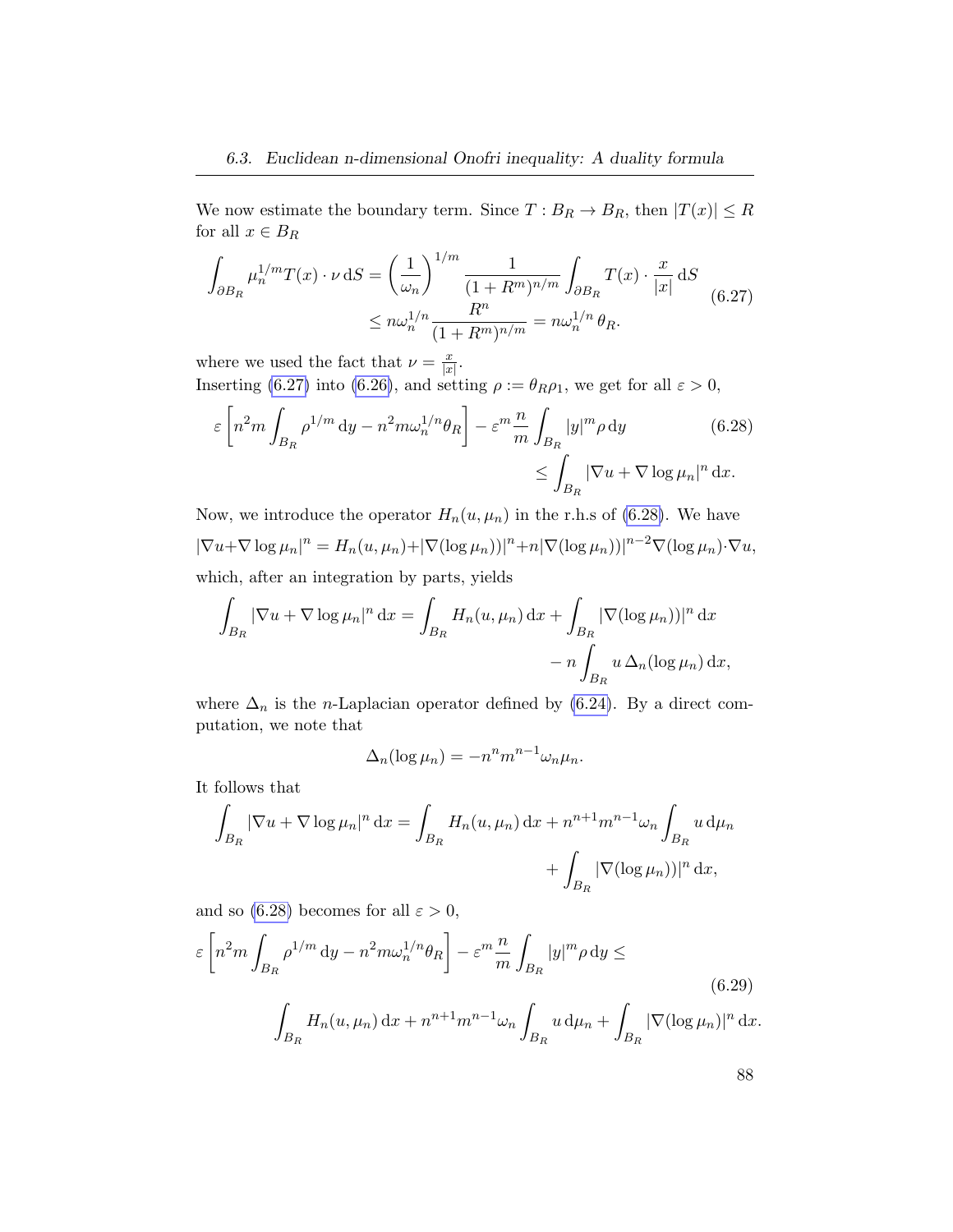Next, we focus on the l.h.s of [\(6.29\)](#page-95-2). For convenience, we denote

$$
A_{\rho} := n^2 m \int_{B_R} \rho^{1/m} \, \mathrm{d}y - n^2 m \omega_n^{1/n} \theta_R, \quad B_{\rho} := \frac{n}{m} \int_{B_R} |y|^m \rho \, \mathrm{d}y,
$$

and

$$
G_{\rho}(\varepsilon) := \varepsilon A_{\rho} - \varepsilon^{m} B_{\rho}.
$$

Then for all  $\varepsilon > 0$ , [\(6.29\)](#page-95-2) reads as

<span id="page-96-0"></span>
$$
G_{\rho}(\varepsilon) \le \int_{B_R} H_n(u, \mu_n) \, \mathrm{d}y + n^{n+1} m^{n-1} \omega_n \int_{B_R} u \, \mathrm{d}\mu_n + \int_{B_R} |\nabla(\log \mu_n)||^n \, \mathrm{d}y. \tag{6.30}
$$

Clearly,  $G'_{\rho}(\varepsilon) = A_{\rho} - m\varepsilon^{m-1}B_{\rho}$ , so  $\max_{\varepsilon > 0} [G_{\varepsilon}(\rho)]$  is attained at

$$
\varepsilon_{max}(\rho) := \left(\frac{A_{\rho}}{mB_{\rho}}\right)^{1/(m-1)}.\tag{6.31}
$$

In particular, if  $\rho = \mu_n$ , we have

$$
\varepsilon_{max}(\mu_n) := \left(\frac{A_{\mu_n}}{m B_{\mu_n}}\right)^{1/(m-1)},
$$

where

$$
A_{\mu_n} = n^2 m \left( \int_{B_R} \mu_n^{1/m} \, \mathrm{d}y - \omega_n^{1/n} \theta_R \right),
$$

and

$$
B_{\mu_n} = \frac{n}{m\omega_n^{1/n}} \left( \int_{B_R} \mu_n^{1/m} \, \mathrm{d}y - \omega_n^{1/n} \theta_R \right).
$$

Note that we have used above the relation

$$
\int_{B_R} |y|^m \mu_n \, dx = \left(\frac{1}{\omega_n}\right)^{1/n} \int_{B_R} \mu_n^{1/m} \, dx - \theta_R. \tag{6.32}
$$

Then

$$
\varepsilon_{max}(\mu_n) = (nm \,\omega_n^{1/n})^{1/(m-1)}.
$$
\n(6.33)

Choosing  $\varepsilon = \varepsilon_{max}(\mu_n)$  in [\(6.30\)](#page-96-0), we have

$$
G_{\rho}(\varepsilon_{max}(\mu_n)) - \int_{B_R} |\nabla(\log \mu_n))|^n dx
$$
  
\$\leq \int\_{B\_R} H\_n(u, \mu\_n) dx + n^{n+1} m^{n-1} \omega\_n \int\_{B\_R} u d\mu\_n,

| v<br>I<br>w<br>×<br>×,<br>I<br>I<br>۰.<br>I<br>×<br>٠<br>۰, |
|-------------------------------------------------------------|
|-------------------------------------------------------------|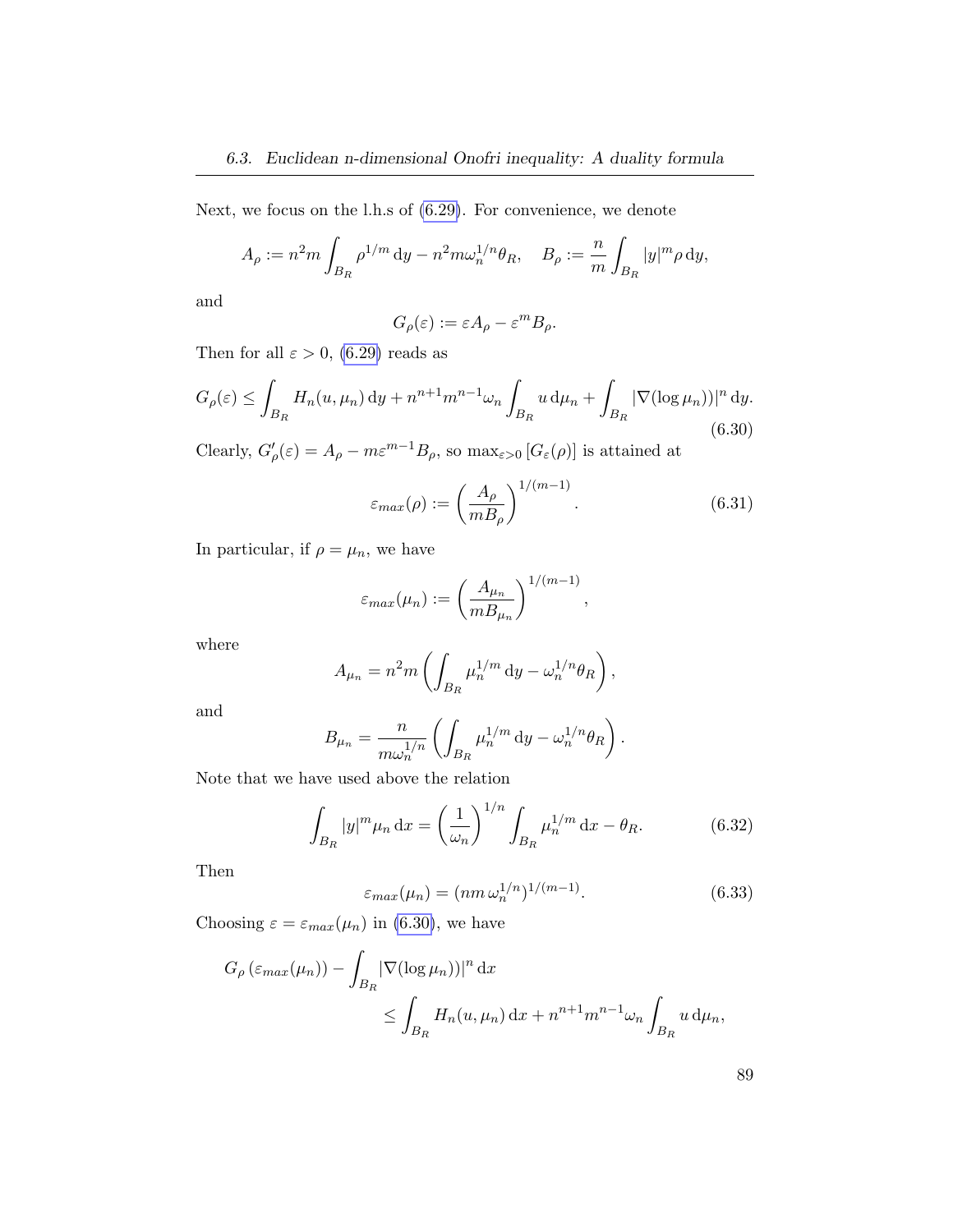that is, after dividing by  $\beta(n) = n^{n+1} m^{n-1} \omega_n$ ,

<span id="page-97-2"></span>
$$
\frac{n^2 m \varepsilon_{max}(\mu_n)}{\beta(n)} \int_{B_R} \rho^{1/m} \, dy - \frac{n(\varepsilon_{max}(\mu_n))^m}{m\beta(n)} \int_{B_R} |y|^m \rho \, dy
$$

$$
-\frac{1}{\beta(n)} \left[ \int_{B_R} |\nabla(\log \mu_n))|^n \, dx + n^2 m \omega_n^{1/n} \varepsilon_{max}(\mu_n) \, \theta_R \right]
$$

$$
\leq \frac{1}{\beta(n)} \int_{B_R} H_n(u, \mu_n) \, dx + \int_{B_R} u \, d\mu_n = I_R(u). \tag{6.34}
$$

We now simplify the l.h.s of  $(6.34)$  by using the following basic identities which can be checked by direct computations:

$$
\frac{n^2 m \,\varepsilon_{max}(\mu_n)}{\beta(n)} = m(1/\omega_n)^{1/n} = \alpha(n),
$$

$$
\frac{n(\varepsilon_{max}(\mu_n))^m}{m\beta(n)} = 1,
$$

$$
n^2 m \omega_n^{1/n} \varepsilon_{max}(\mu_n) = m^n n^{n+1} \omega_n,
$$

$$
\int_{B_R} |\nabla(\log \mu_n)|^n dx = n^n m^n \omega_n \int_{B_R} |y|^m \mu_n dy,
$$

$$
\theta_R = \left(\frac{1}{\omega_n}\right)^{1/n} \int_{B_R} \mu_n^{1/m} dy - \int_{B_R} |y|^m \mu_n dy.
$$

Then [\(6.34\)](#page-97-2) yields

$$
J_R(\rho) - J_R(\mu_n) \le I_R(u)
$$

for all functions u and  $\rho$  such that  $u \in \mathcal{D}(B_R)$ ,  $\int_{B_R} e^u d\mu_n = \theta_R$  and  $\int_{B_R} \rho(y) dy = \theta_R.$ 

We conclude the proof by noting that the left-hand side is equal to  $0$  for  $\rho \equiv \mu_n$ , while the right-hand side is equal to 0 for  $u \equiv 0$ .  $\Box$ 

From Theorem [6.1,](#page-93-0) we obtain the following *n*-dimensional Onofri inequality.

<span id="page-97-1"></span>Theorem 6.2. (n-dimensional Euclidean Onofri inequality) For any  $n \geq 2$ , the following holds for any  $u \in D^{1,2}(\mathbb{R}^n)$ ,

<span id="page-97-0"></span>
$$
\frac{1}{\beta(n)} \int_{\mathbb{R}^n} H_n(u, \mu_n) dx + \int_{\mathbb{R}^n} u d\mu_n - \log \left( \int_{\mathbb{R}^n} e^u d\mu_n \right) \ge 0, \qquad (6.35)
$$

hence the infimum is attained at  $u \equiv 0$ .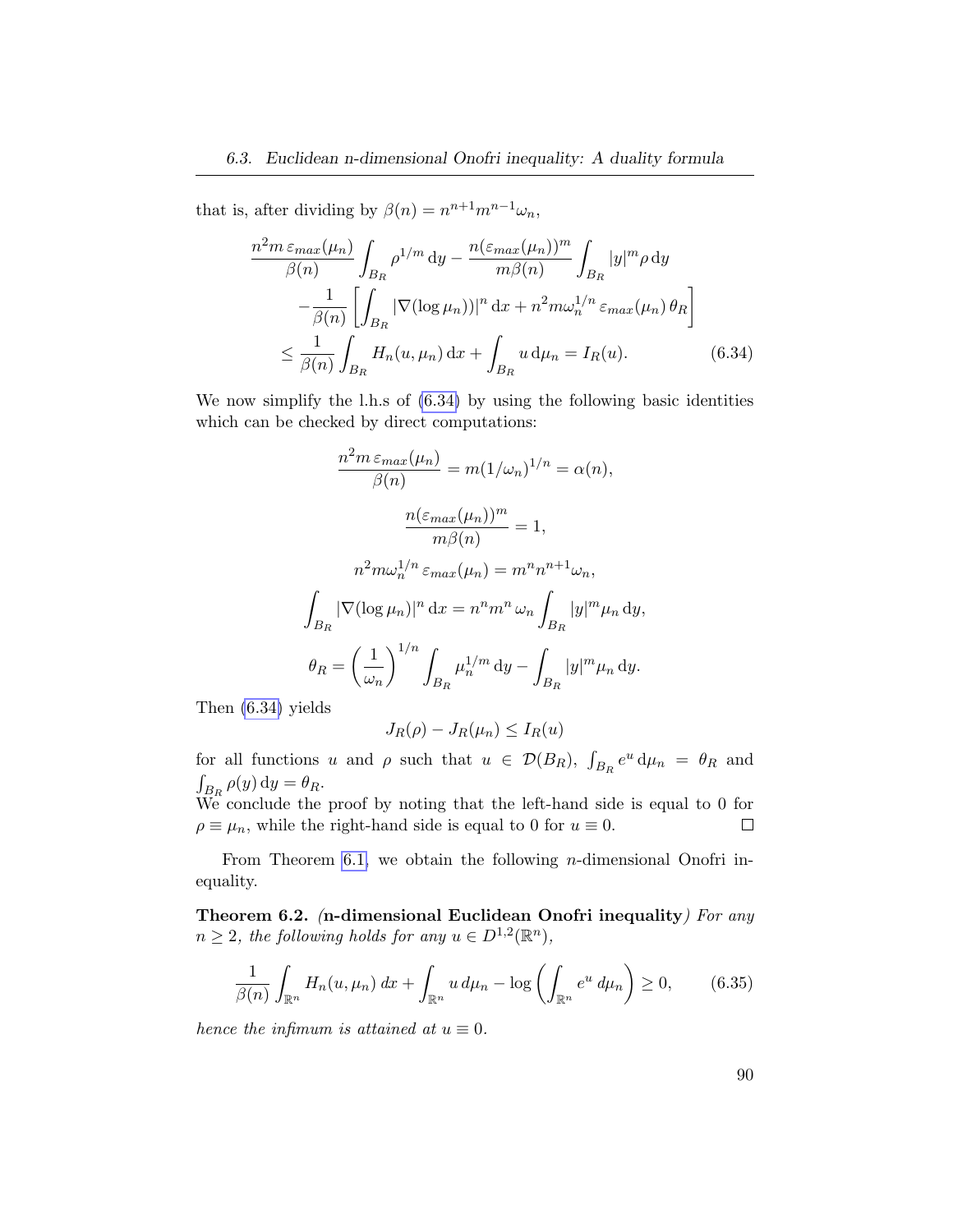*Proof.* Take  $u \in C_c^1(\mathbb{R}^n)$  such that it has its support in a ball  $B_R$ . Let  $v = u - C$  on  $B_R$  and 0 elsewhere, where C is chosen so that  $\int_{B_R} e^v d\mu_n =$  $\mu_n(B_R)$ . It follows that  $\int_{\mathbb{R}^n} e^v d\mu_n = 1$ , hence applying Theorem [\(6.1\)](#page-93-0) we get that

<span id="page-98-0"></span>
$$
I_R(v) = \frac{1}{\beta(n)} \int_{B_R} H_n(v, \mu_n) \, dx + \int_{B_R} v \, d\mu_n(x) - \log \int_{\mathbb{R}^n} e^v \, d\mu_n \ge 0. \tag{6.36}
$$

Since  $H_n(v, \mu_n) = H_n(u, \mu_n)$ , then [\(6.36\)](#page-98-0) gives

$$
\frac{1}{\beta(n)} \int_{\mathbb{R}^n} H_n(u, \mu_n) \, dx + \int_{\mathbb{R}^n} u(x) \, d\mu_n(x) - \log \left( \int_{\mathbb{R}^n} e^u \, d\mu_n \right) \ge 0.
$$

From the proof of Theorem [6.1,](#page-93-0) we can also derive the following inequality.

**Corollary 6.1.** Let  $n \geq 2$  be an integer. For  $v \in C_c^1(\mathbb{R}^n)$  with compact support in  $B_R \subset \mathbb{R}^n$  for some  $R > 0$ , we have

<span id="page-98-1"></span>
$$
\left(\frac{1}{\omega_n}\right)^{\frac{n-1}{n}} \frac{1}{(1+R^{\frac{n}{n-1}})^n} \int_{B_R} e^v \, dx + \frac{n-1}{n^2} \int_{B_R} |\nabla v|^n \, dx \ge \int_{B_R} \mu_n^{\frac{n-1}{n}} \, dy. \tag{6.37}
$$

In particular, if  $n = 2$ , then  $(6.37)$  gives

<span id="page-98-3"></span>
$$
\int_{B_R} e^v dx + \frac{(1+R^2)^2 \sqrt{\pi}}{4} \int_{B_R} |\nabla v|^2 dx \ge \pi (1+R^2)^2 \log(1+R^2). \tag{6.38}
$$

*Proof.* Choosing  $\rho = \mu_n$  and  $\varepsilon = \varepsilon_{max}(\mu_n)$  in [\(6.28\)](#page-95-1), we have

<span id="page-98-2"></span>
$$
G_{\mu_n}(\varepsilon_{\max}(\mu_n)) \le \int_{B_R} |\nabla(u + \log \mu_n)|^n \, \mathrm{d}x,\tag{6.39}
$$

for any u such that  $\int_{B_R} e^u d\mu_n = \theta_R$  and  $u|_{\partial B_R} = 0$ . Using the computations in the proof of Theorem [6.1](#page-93-0) and setting  $m := \frac{n}{n-1}$ , we have

$$
G_{\mu_n}(\varepsilon_{max}(\mu_n)) = \frac{A_{\mu_n}^n}{n(mB_{\mu_n})^{n-1}} = mn\left(\int_{B_R} \mu_n^{1/m} dy - \omega_n^{1/n} \theta_R\right).
$$

This gives

$$
mn\left(\int_{B_R} \mu_n^{1/m} \, \mathrm{d}y - \omega_n^{1/n} \, \theta_R\right) \le \int_{B_R} |\nabla(u + \log \mu_n)|^n \, \mathrm{d}x.
$$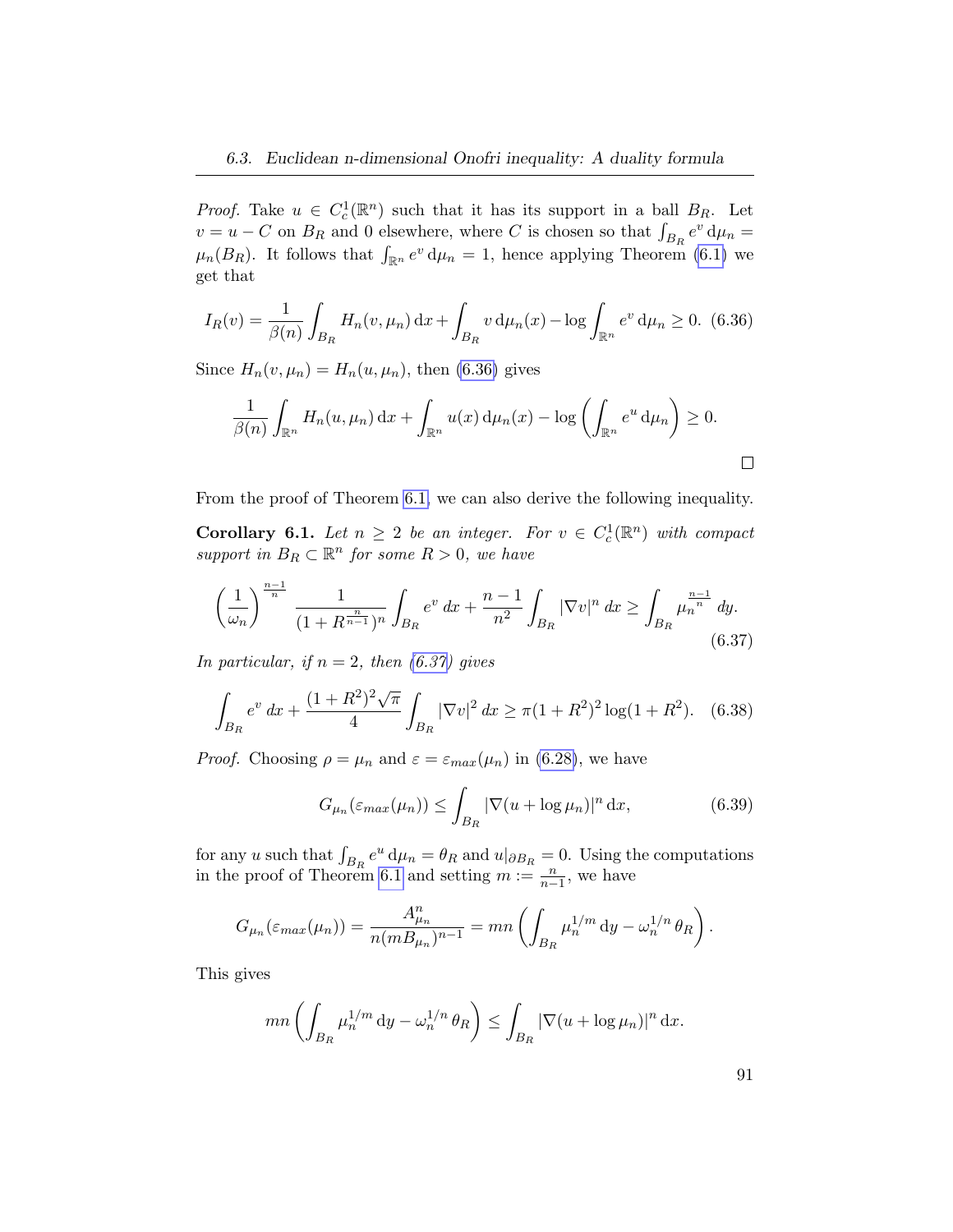Set  $v := u + \log \mu_n - \log (\mu_n |_{\partial B_R})$ . We have

$$
\nabla v = \nabla (u + \log \mu_n), \quad v|_{\partial B_R} = 0, \quad \theta_R = \int_{B_R} e^u \, \mathrm{d}\mu_n = \mu_n|_{\partial B_R} \int_{B_R} e^v \, \mathrm{d}x,
$$

where  $\mu_n|_{\partial B_R} = \frac{1}{\omega_n(1+R^m)^n}$ . Then [\(6.39\)](#page-98-2) reads as

$$
mn\left(\int_{B_R} \mu_n^{1/m} \, \mathrm{d}y - \omega_n^{1/n} \, \frac{1}{\omega_n (1 + R^m)^n} \int_{B_R} e^v \, \mathrm{d}x\right) \le \int_{B_R} |\nabla v|^n \, \mathrm{d}x. \tag{6.40}
$$

This gives [\(6.37\)](#page-98-1) after simplification. Using  $\int_{B_R} \sqrt{\mu_n} = \sqrt{\pi} \log(1 + R^2)$ where  $B_R \subset \mathbb{R}^2$ , we get [\(6.38\)](#page-98-3).  $\Box$ 

In dimension  $n = 2$ , the operator  $H_n$  becomes  $H_2(u, \mu_2) = |\nabla u|^2$ , and Theorem [\(6.1\)](#page-93-0) then yields the 2-dimensional Onofri inequality.

Corollary 6.2. (Duality for the 2-dimensional Euclidean Onofri inequality) For any ball  $B_R$  of radius  $R > 0$  in  $\mathbb{R}^2$ , consider the functionals

$$
I_R(u) = \frac{1}{16\pi} \int_{B_R} |\nabla u(x)|^2 dx + \int_{B_R} u(x) d\mu_2(x) \text{ on } C_c^{\infty}(B_R),
$$

and

$$
J_R(\rho) = \frac{2}{\sqrt{\pi}} \int_{B_R} \sqrt{\rho(y)} \, dy - \int_{B_R} |y|^2 \rho(y) \, dy \quad \text{ on } L^1_+(\mathbb{R}^2).
$$

1. The following duality formula then holds:

$$
\sup \left\{ J_R(\rho) - J_R(\mu_2) ; \ \rho \in L^1_+(\mathbb{R}^2), \ \frac{1}{\mu_2(B_R)} \int_{B_R} \rho \, dy = 1 \right\}
$$
\n
$$
= \inf \left\{ I_R(u) ; \ u \in C_c^\infty(B_R), \int_{\mathbb{R}^2} e^u \, d\mu_2 = 1 \right\} = 0,
$$
\n(6.41)

and the maximum on the l.h.s. (resp. the minimum on the r.h.s.) is only attained at  $\rho_{max} = \mu_2$  (resp., at  $u_{min} = 0$ ).

2. Consequently, the Euclidean Moser-Onofri inequality also holds:

$$
\log\left(\int_{\mathbb{R}^2} e^u \, d\mu_2\right) - \int_{\mathbb{R}^2} u \, d\mu_2 \le \frac{1}{16\pi} \int_{\mathbb{R}^2} |\nabla u|^2 dx \quad \forall u \in \mathcal{D}(\mathbb{R}^2). \tag{6.42}
$$

**Remark 6.2.** It would be interesting to show that  $u \equiv 0$  is the only function such that  $I_R(u) = 0$ , by considering the optimal transport map T that maps the probability measure  $\frac{1}{\mu_2(B_R)}e^u\mu_2$  on  $B_R$  to  $\frac{\mu_2}{\mu_2(B_R)}$ , and arguing -by chasing back the inequalities in the proof of the duality– that  $I_R(u) = 0$  implies that  $T$  is necessarily the identity map. This was the approach used in  $(15)$  to find the extremal in the Sobolev inequality.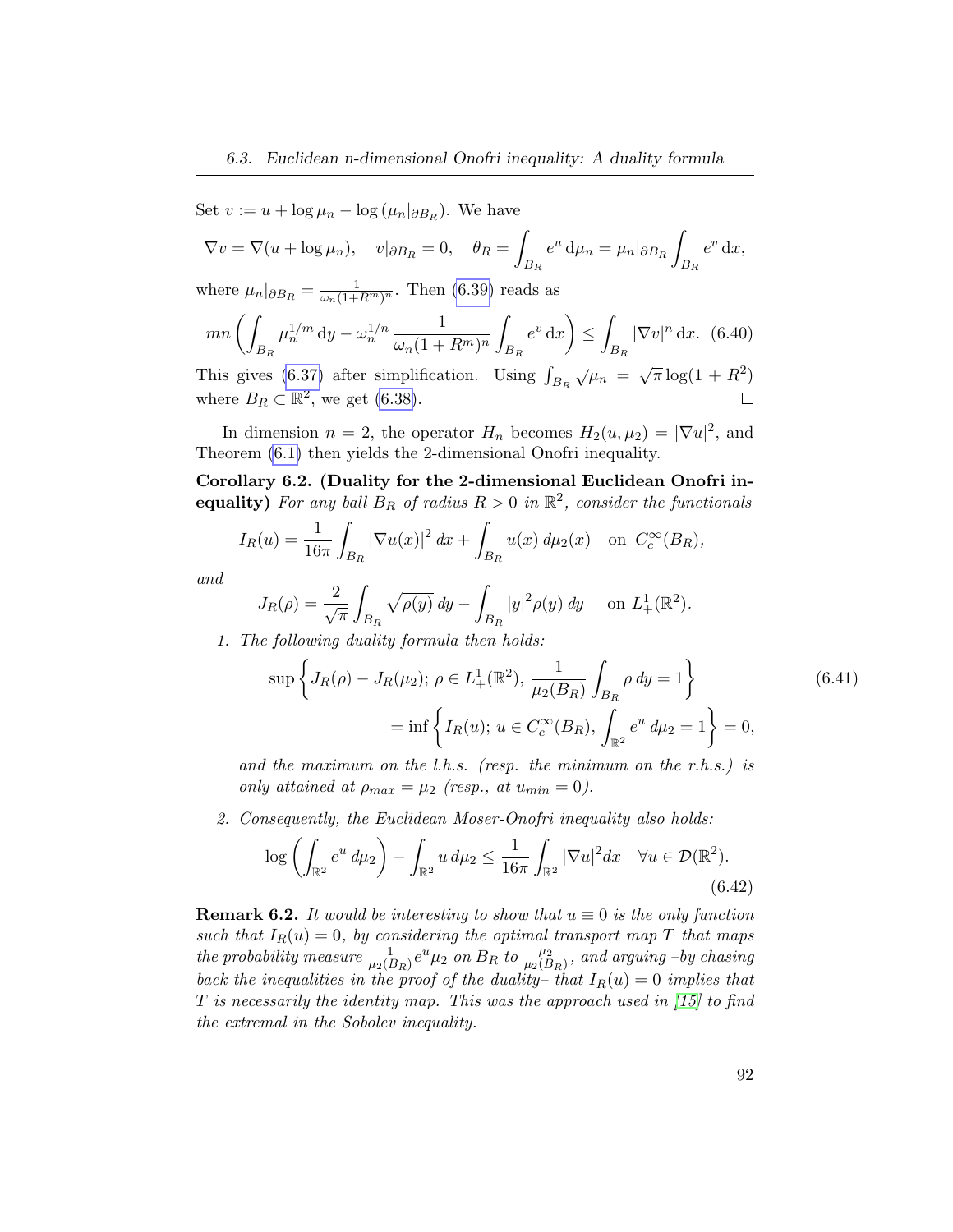- [1] M. Agueh, S. Boroushaki, N. Ghoussoub, A dual MoserOnofri inequality and its extensions to higher dimensional spheres, Nonlinear Annales de la faculté des sciences de Toulouse Sér. 6, 26  $(2)$ ,  $(2017)$ , 217-233.
- <span id="page-100-1"></span>[2] M. Agueh, N. Ghoussoub, and X. Kang, Geometric inequalities via a general comparison principle for interacting gases, Geom. Funct. Anal., 14 (2004), 215-244.
- <span id="page-100-0"></span> $[3]$  T. Aubin, *Meilleures constantes dans le théorème d'inclusion de Sobolev* et un théorème de Fredholm non linéaire pour la transformation conforme de la courbure scalaire, J. Funct. Anal., 32 (1979), 148-174.
- [4] G. Auchmuty, Duality for non-convex variational principles, J. Differential Equations, 50 (1), (1983), 80-145.
- [5] G. Auchmuty, Variational principles for operator equations and initialvalue problems, Nonlinear Anal. Theory Methods Appl., 12 (5), (1988), 531-564.
- [6] V. Barbu, A variational approach to stochastic nonlinear parabolic problems, J. Math. Anal. Appl., 153 (1), (2011), 2-15.
- [7] V. Barbu, Optimal control approach to nonlinear diffusion equations driven by Wiener noise, J. Optim. Theory Appl.,  $384$   $(1)$ ,  $(2012)$ ,  $1-26$ .
- [8] W. Beckner, Sharp Sobolev inequalities on the sphere and the Moser-Trudinger inequality, Anal. Math., 138 (1993), 213-242
- [9] S. Boroushaki, N. Ghoussoub, A Self-dual variational approach to stochastic partial differential equations, arXiv:1710.01414, (2017).
- <span id="page-100-2"></span>[10] Y. Brenier, Polar factorization and monotone rearrangement of vectorvalued functions, Comm. Pure Appl. Math. 44 (4) (1991), 375-717.
- [11] H. Br´ezis, Operateurs maximaux monotones et semi-groupes de contractions dans les espaces de Hilbert, North Holland, Amsterdam-London, (1973).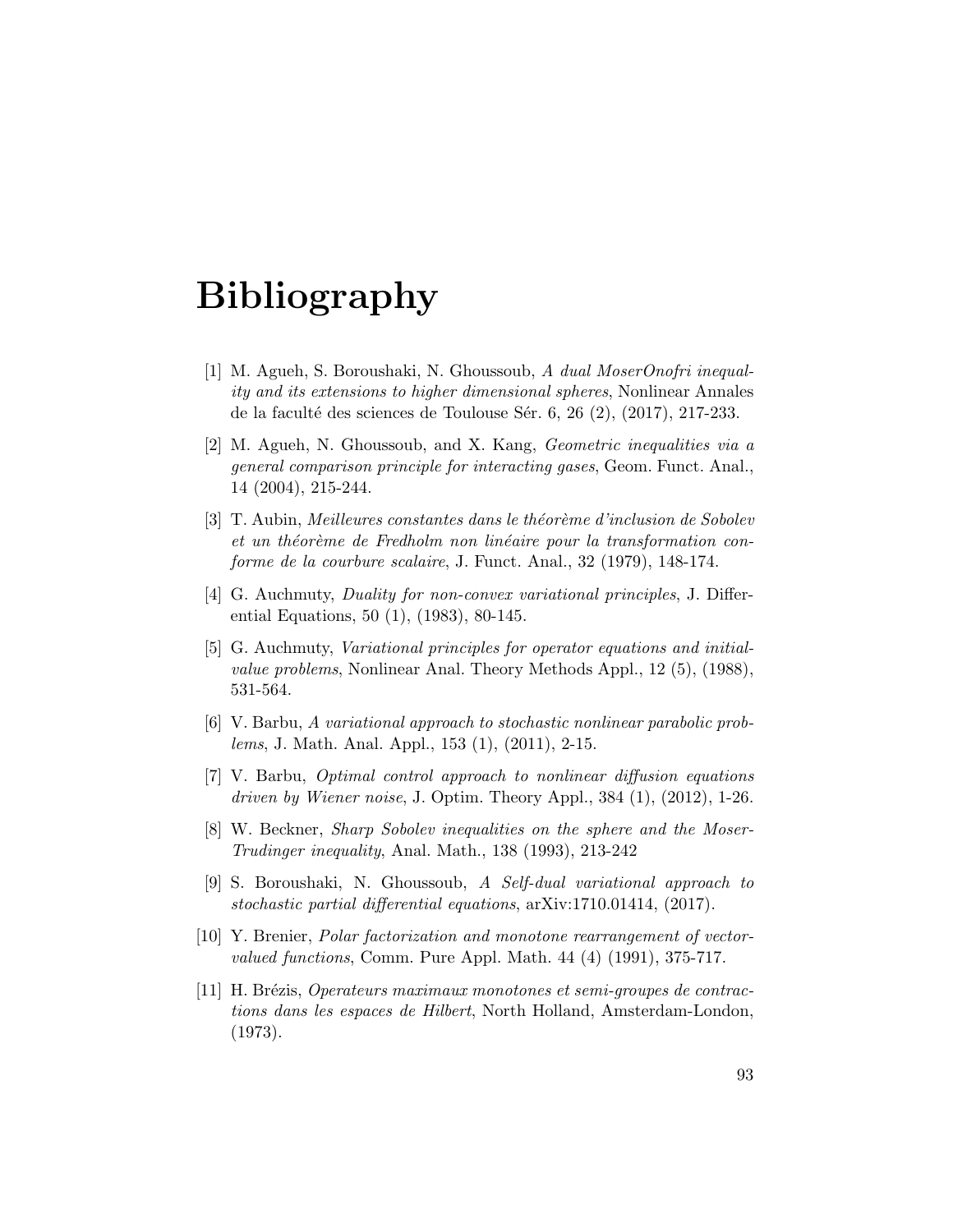- [12] H. Brézis, I. Ekeland, Un principe variationnel associé à certaines equations paraboliques. Le cas independant du temps, C.R. Acad. Sci. Paris Sér. A 282 (1976), 971–974.
- [13] H. Brézis, I. Ekeland, Un principe variationnel associé à certaines equations paraboliques. Le cas dependant du temps, C.R. Acad. Sci. Paris Sér. A 282 (1976), 1197–1198.
- [14] F. Browder, Nonlinear maximal monotone operators in Banach space, Math. Annalen 175 (1968) p. 89-113.
- <span id="page-101-0"></span>[15] D. Cordero-Erausquin, B. Nazaret, and C. Villani, A mass transportation approach to sharp Sobolev and Gagliardo-Nirenberg inequalities, Adv. Math., 182 (2004), 307-332.
- [16] G. Da Prato, J. Zabczyk, Stochastic equations in infinite dimensions, Cambridge University Press, (2014).
- [17] M. Del-Pino and J. Dolbeault, Best constants for Gagliardo-Nirenberg inequalities and applications to nonlinear diffusions, J. Math. Pures Appl. 90, 81 (2002), 847-875.
- <span id="page-101-1"></span>[18] J. Dolbeault, M. J. Esteban, and G. Jankowiak, The Moser-Trudinger-Onofri inequality, Preprint (2014).
- [19] I. Ekeland, Convexity Methods in Hamiltonian Mechanics, Springer-Verlag, Berlin, (1990).
- [20] I. Ekeland, R. Temam, Convex Analysis and Variational problems, Classics in Applied Mathematics, 28 SIAM (1999 Edition).
- [21] L.C. Evans, Partial Differential Equations,Graduate Studies in Mathematics, vol. 19, Amer. Math. Soc., Providence,(1998).
- [22] K. Fan, Minimax theorems, Proc. Natl. Acad. Sci. USA., 39 (42), (1953), 42-47.
- [23] S.P. Fitzpatrick, Representing monotone operators by convex functions, Proc. Centre for Math. Analysis 20 (1989), p. 59-65.
- [24] N. Ghoussoub, A theory of anti-selfdual Lagrangians: Dynamical case, C.R. Acad. Sci. 340 (4), (2005), 325-330.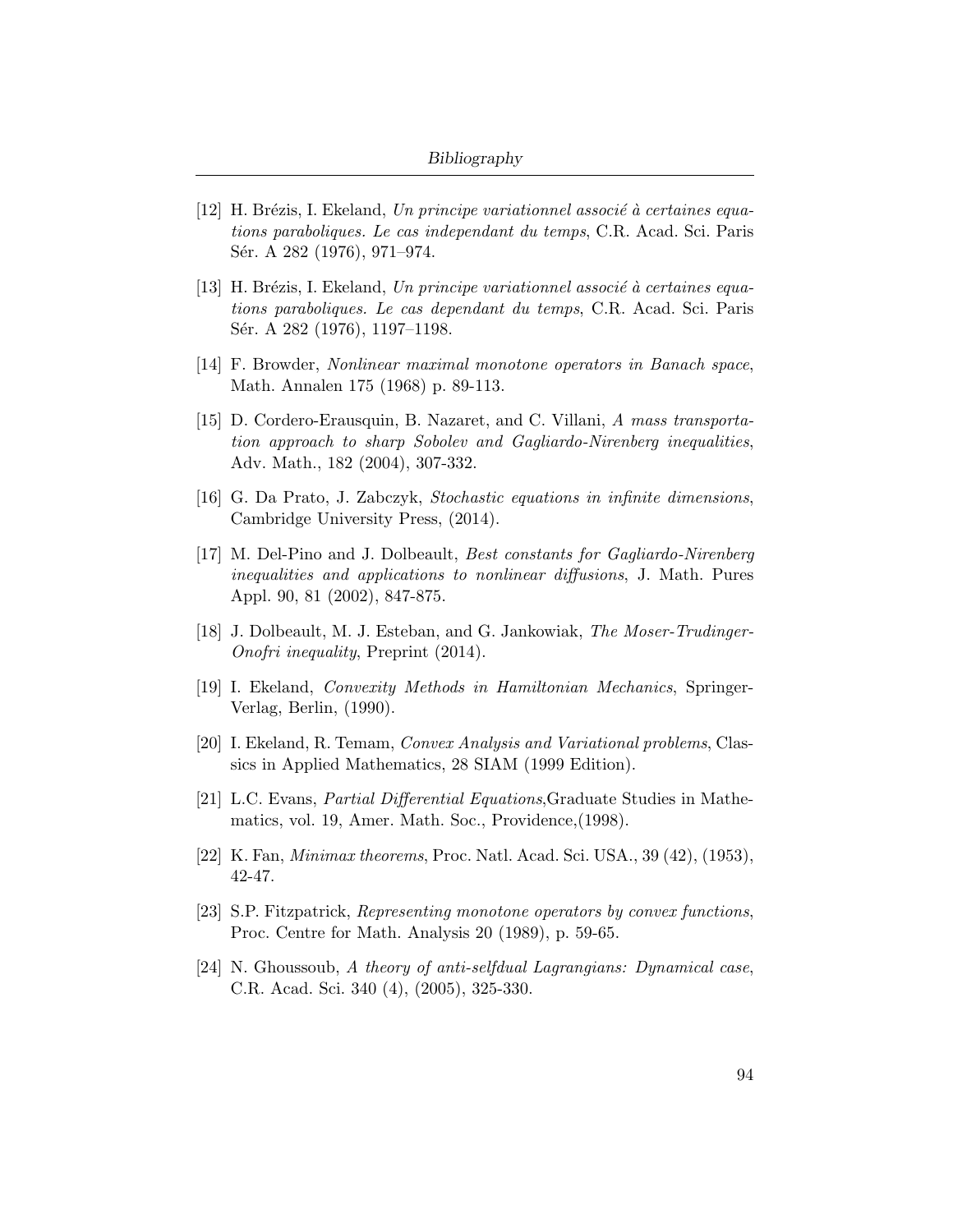- [25] N. Ghoussoub, A variational principle for nonlinear transport equations, Communications on Pure and Applied Analysis 4 (4), (2005), 735-742.
- [26] N. Ghoussoub, Anti-self-dual Lagrangians: Variational resolutions of non-self-adjoint equations and dissipative evolutions, AIHP-Analyse non linaire 24 (2), (2007), 171-205.
- [27] N. Ghoussoub, Anti-symmetric Hamiltonians: Variational resolution of Navier-Stokes equations and other nonlinear evolutions, Comm. Pure & Applied Math., vol. 60, no. 5 (2007) pp. 619-653
- [28] N. Ghoussoub: Superposition of self-dual functionals for nonhomogeneous boundary value problems and differential systems, Journal of Discrete and Continuous Dynamical Systems, Vol. 21, 1 (2008), p. 71-104.
- [29] N. Ghoussoub, Self-dual partial differential systems and their variational principles, Springer Science & Business Media, (2008).
- [30] N. Ghoussoub, A variational theory for monotone vector fields, Fixed Point Theory Appl. 4 (1), (2008), 107-135.
- <span id="page-102-1"></span>[31] N. Ghoussoub, A. Moameni, Anti-symmetric Hamiltonians (II): Variational resolution of Navier-Stokes equations and other nonlinear evolutions, AIHP-Analyse non linéaire, 26 (2009), no. 1, 223-255.
- [32] N. Ghoussoub, A. Moameni, R. Saiz, Homogenization of maximal monotone vector fields via selfdual variational calculus, Advanced Nonlinear Studies 11 (2), (2011), 323-360.
- [33] N. Ghoussoub, and A. Moradifam, Functional inequalities: new perspectives and new applications, Mathematical Surveys and Monographs, Vol. 187 (2013) (American Mathematical Society, Providence, RI).
- [34] N. Ghoussoub, L. Tzou. A variational principle for gradient flows, Math. Annalen, Vol 30, 3 (2004) p. 519-549.
- [35] N. Ghoussoub, L. Tzou, Anti-selfdual Lagrangians II: Unbounded non self-adjoint operators and evolution equations, Annali di Matematica Pura ed Applicata, Vol 187, 2 (2008) p. 323-352
- <span id="page-102-0"></span>[36] C. W. Hong, A best constant and the Gaussian curvature, Proc. Amer. Math. Soc. 97 (4), (1986), 737-747.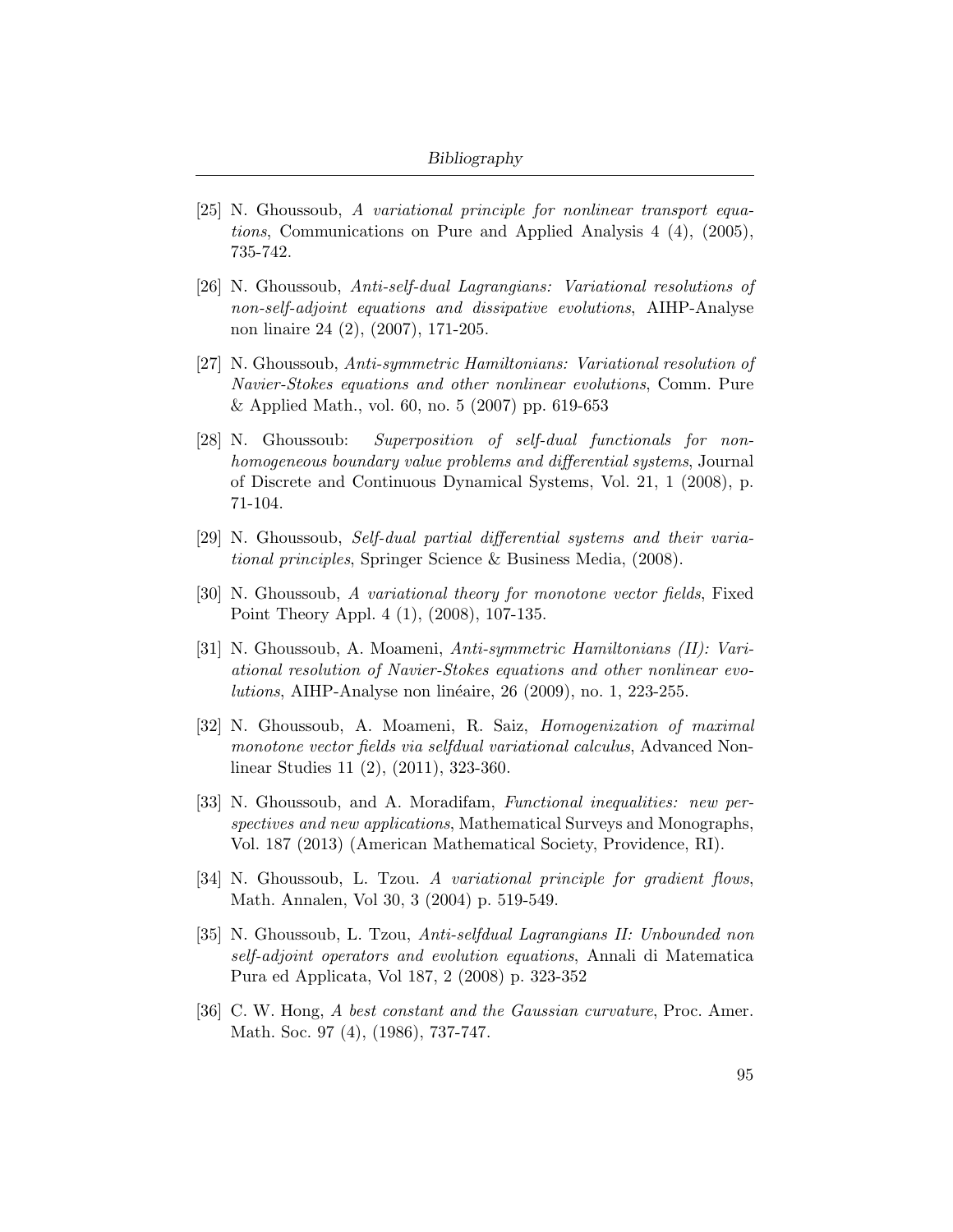- <span id="page-103-3"></span>[37] F. Maggi, C. Villani, Balls have the worst best Sobolev inequalities. Part II: Variants and extensions, Calc. Var. PDE. 31 (1) (2008), 47-74.
- <span id="page-103-4"></span>[38] R. J. McCann, A convexity principle for interacting gases, Adv. Math. 128 (1997) 153-179.
- <span id="page-103-0"></span>[39] J. Moser, A sharp form of an inequality by N. Trudinger, Indianna Univ. Math. J. 20 (1970/71), 1077-1092.
- [40] B. Nayroles. Deux théorèmes de minimum pour certains systèmes dissipatifs. C. R. Acad. Sci. Paris Sér. A-B, 282(17):Aiv, A1035-A1038, (1976).
- $[41]$  B. Nayroles. Un théorème de minimum pour certains systèmes dissipatifs. Variante hilbertienne. Travaux Sém. Anal. Convexe,  $6(Exp. 2):22$ , (1976).
- <span id="page-103-1"></span>[42] E. Onofri, On the positivity of the effective action in a theory of random surfaces, Comm. Math. Phys. 86, (1982), 321-326.
- <span id="page-103-2"></span>[43] B. Osgood, R. Phillips, and P. Sarnak, Extremals of determinants of Laplacians, J. Funct. Anal. Phys. 80 (1), (1988), 148-211.
- [44] E. Pardoux, Thesis, L'universit de Paris Sud, Centre d'Orsay (1975).
- [45] E. Pardoux, Stochastic Partial Differential Equations, Lectures given in Fudan University, Shanghai. Published by Marseille, France (2007).
- [46] E. Pardoux, A. Rascanu, Stochastic Differential Equations, Backward SDEs, Partial Differential Equations, Stochastic Modelling and Applied Probability, Springer (2014)
- [47] R. R. Phelps, Convex functions, monotone operators and differentiability, Lecture notes in mathematics, 1364 (1989).
- [48] C. Prévôt, M. Röckner, A concise course on stochastic partial differential equations, Berlin: Springer 1905, (2007).
- [49] R. T. Rockafellar, Convex analysis, Princeton Mathematical Series, 28 (1970).
- [50] L. C. G. Rogers, D. Williams Diffusions, Markov processes and martingales: Vol 2, It calculus., Cambridge university press, (2000).